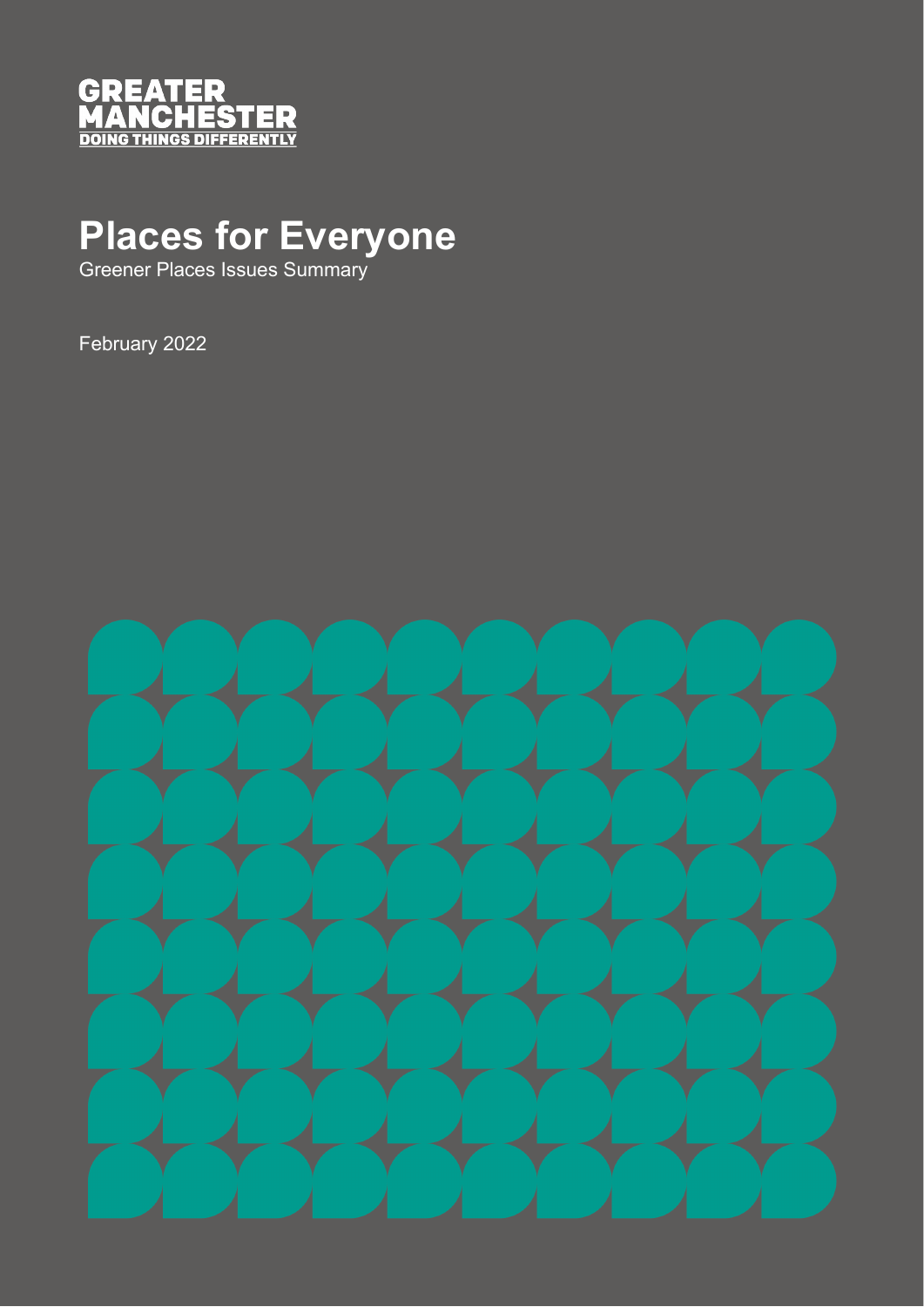## **Chapter 8 – Greener Places**

A summary of the issues raised in relation to the policies within PfE 2021 Chapter 8 – Greener Places and the relevant respondents to PfE 2021 is set out below.

#### **PfE 2021 Policy JP-G1 – Valuing Important Landscapes**

| Row        | Summary of issues raised to PfE2021                      | Summary response to issues raised to PfE2021                                                | Respondent name(s)              |
|------------|----------------------------------------------------------|---------------------------------------------------------------------------------------------|---------------------------------|
|            | Amendments / Additions to Policy                         |                                                                                             |                                 |
| Policy JP- | Policy should include reference to historic designated   | Policy JP-P2 (Heritage) covers the conservation and enhancement of the historic             | <b>Lancashire Gardens Trust</b> |
| G1.1       | landscapes alongside archaeology and cultural            | environment, heritage assets and their settings. Policy JP-P2 is considered to be in        |                                 |
|            | heritage (bullet point 4).                               | accordance with the NPPF and provides an appropriate strategy to conserve and               |                                 |
|            |                                                          | enhance the historic environment which is a key objective of the NPPF. Therefore, no        |                                 |
|            |                                                          | change is considered necessary.                                                             |                                 |
| Policy JP- | Policy should include reference to visual and            | In identifying landscape character types (LCT's) across the region, the Greater             | Faith Crompton                  |
| G1.2       | landscape buffers for northwest or northeast areas       | Manchester Landscape Character and Sensitivity Assessment (GMLCSA) [07.01.06]               |                                 |
|            |                                                          | identifies that in some cases they provide an important sense of separation and             |                                 |
|            |                                                          | naturalistic buffers between distinct settlements and urban areas (e.g. mosslands and       |                                 |
|            |                                                          | lowland farmland and urban fringe farmland). Additional reference within the policy text is |                                 |
|            |                                                          | not therefore considered necessary.                                                         |                                 |
| Policy JP- | Policy is too ambiguous and should explain why these     | The supporting text to the policy (Paragraph 8.3 of the Plan) sets out that the GMLCSA      | <b>Linus Mortlock</b>           |
| G1.3       | areas have been identified.                              | [07.01.06] has assessed the quality and sensitivity of different landscapes within the      |                                 |
|            |                                                          | region, which has informed the identification of the LCT's. As set out in paragraphs 1.7 -  |                                 |
|            |                                                          | 1.12 of the GMLCSA, this is in accordance with national (NPPF) policy in order to set       |                                 |
|            |                                                          | policies against which proposals for any development on or affecting the landscape will     |                                 |
|            |                                                          | be judged; ensuring that development sufficiently reflects and responds to any special      |                                 |
|            |                                                          | qualities and sensitivities of the key landscape characteristics of its location (see       |                                 |
|            |                                                          | paragraph 1 of policy).                                                                     |                                 |
| Policy JP- | Policy should identify areas of high value / those which | Figure 8.1 of the Plan shows the LCT's identified in the supporting GMLCSA [07.01.06].      | Anne McNally                    |
| G1.4       | are too attractive which should be protected from        | The GMLCSA goes on to identify the sensitivity of these landscapes to particular            |                                 |
|            | development.                                             | development scenarios and sets out guidance which must be followed, particularly where      |                                 |
|            |                                                          | a landscape is considered to be highly sensitive to development / is considered of high     |                                 |
|            |                                                          | value.                                                                                      |                                 |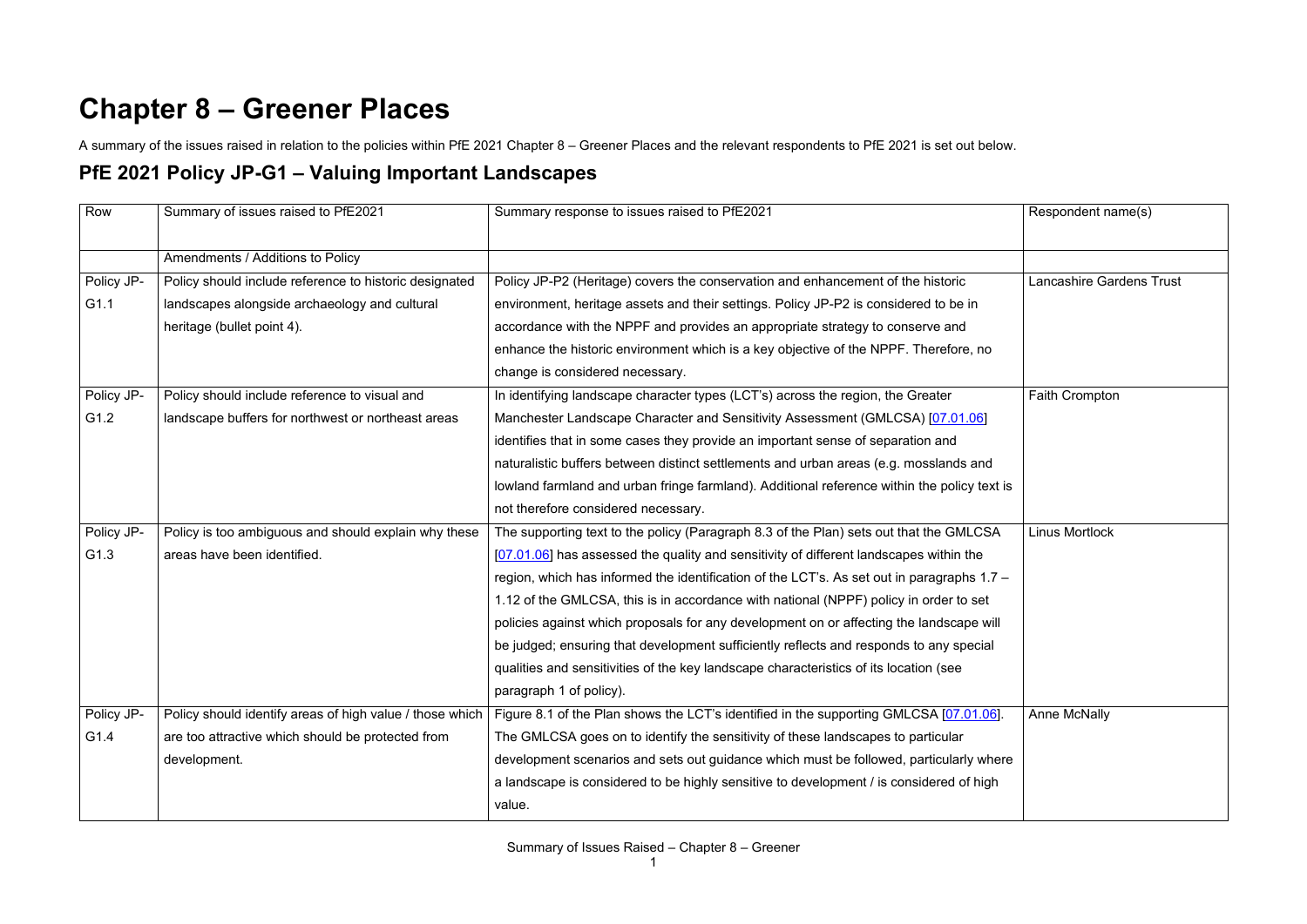| Row        | Summary of issues raised to PfE2021                      | Summary response to issues raised to PfE2021                                                     | Respondent name(s)      |
|------------|----------------------------------------------------------|--------------------------------------------------------------------------------------------------|-------------------------|
| Policy JP- | The protection of Conservation Area landscapes is        | The GMLCSA [07.01.06] identifies where Conservation Areas fall within LCT's and sets             | Falmai Youngman         |
| G1.5       | also of importance and should be referenced.             | out that new development should assess the character and historic qualities of these             |                         |
|            |                                                          | designations. Policy JP-P2 (Heritage) also covers the protection of Conservation Areas.          |                         |
|            |                                                          | Additional reference within the policy text is not therefore considered necessary.               |                         |
| Policy JP- | Policy should include a wider definition of value        | The value and sensitivity of each LCT is assessed in full in the supporting GMLCSA               | Gillian Boyle           |
| G1.6       | including the value of that land in the context of the   | [07.01.06] using a wide range of criteria, including criteria that seek to identify the value of |                         |
|            | surrounding community.                                   | the land in the context of the surrounding community (e.g. setting of existing settlement /      |                         |
|            |                                                          | development, views, access and recreation and perceptual and experiential qualities).            |                         |
|            |                                                          | Table 3.2 (Landscape Sensitivity Assessment criteria and definitions) of the GMLCSA              |                         |
|            |                                                          | sets out the considerations of each criterion.                                                   |                         |
| Policy JP- | Policy provides a very broad-brush Landscape             | The policy seeks to identify LCT's at a strategic city-region level, assessing Greater           | <b>Edward Beckmann</b>  |
| G1.7       | Character Assessment and should be supplemented          | Manchester's predominantly unbuilt areas whilst also considering cross-boundary                  |                         |
|            | by more local LCA's (e.g. parish level).                 | relationships (see paragraphs 8.3 & 8.4 of the Plan). Development will also be required to       |                         |
|            |                                                          | comply with any landscape policies contained within district local plans which will provide      |                         |
|            |                                                          | an assessment of landscape at a more local level (where applicable).                             |                         |
| Policy JP- | Additional criteria should be added to the policy        | The methodology for selecting the criteria used to assess each LCT is set out in Section         | The Wildlife Trust      |
| G1.8       | covering: Landscapes that support important wildlife     | 3 of the GMLCSA [07.01.06]. Paragraph 2 of the policy also references that opportunities         |                         |
|            | populations & functional connectivity of landscapes in   | to improve the intactness and condition of the landscape should be taken, especially in          |                         |
|            | relation to ecosystems and ecosystem services.           | conjunction with seeking a net enhancement of biodiversity / geodiversity resources. The         |                         |
|            |                                                          | protection, management and enhancement of our Green Infrastructure in order to protect           |                         |
|            |                                                          | and enhance ecosystem services is covered by policy JP-G2 (Green Infrastructure) as              |                         |
|            |                                                          | well as policy JP-G9 which covers the enhancement of biodiversity / geodiversity in the          |                         |
|            |                                                          | city-region.                                                                                     |                         |
| Policy JP- | Development should conserve and enhance the              | The conservation and enhancement of certain protected landscapes such as the historic            | <b>Historic England</b> |
| G1.9       | special qualities of landscapes and not just reflect and | environment, heritage assets and their landscape settings is covered by policy JP-P2             |                         |
|            | respond to them (this approach would follow the          | (Heritage). The GMLCSA [07.01.06] also provides guidance and identifies opportunities            |                         |
|            | wording used in the statute for National Parks and       | (within the guidance and opportunities sections of each landscape character area                 |                         |
|            | AONBs).                                                  | assessment) where features of the identified landscapes should be conserved and                  |                         |
|            |                                                          | enhanced. Additional reference within the policy text is not therefore considered                |                         |
|            |                                                          | necessary.                                                                                       |                         |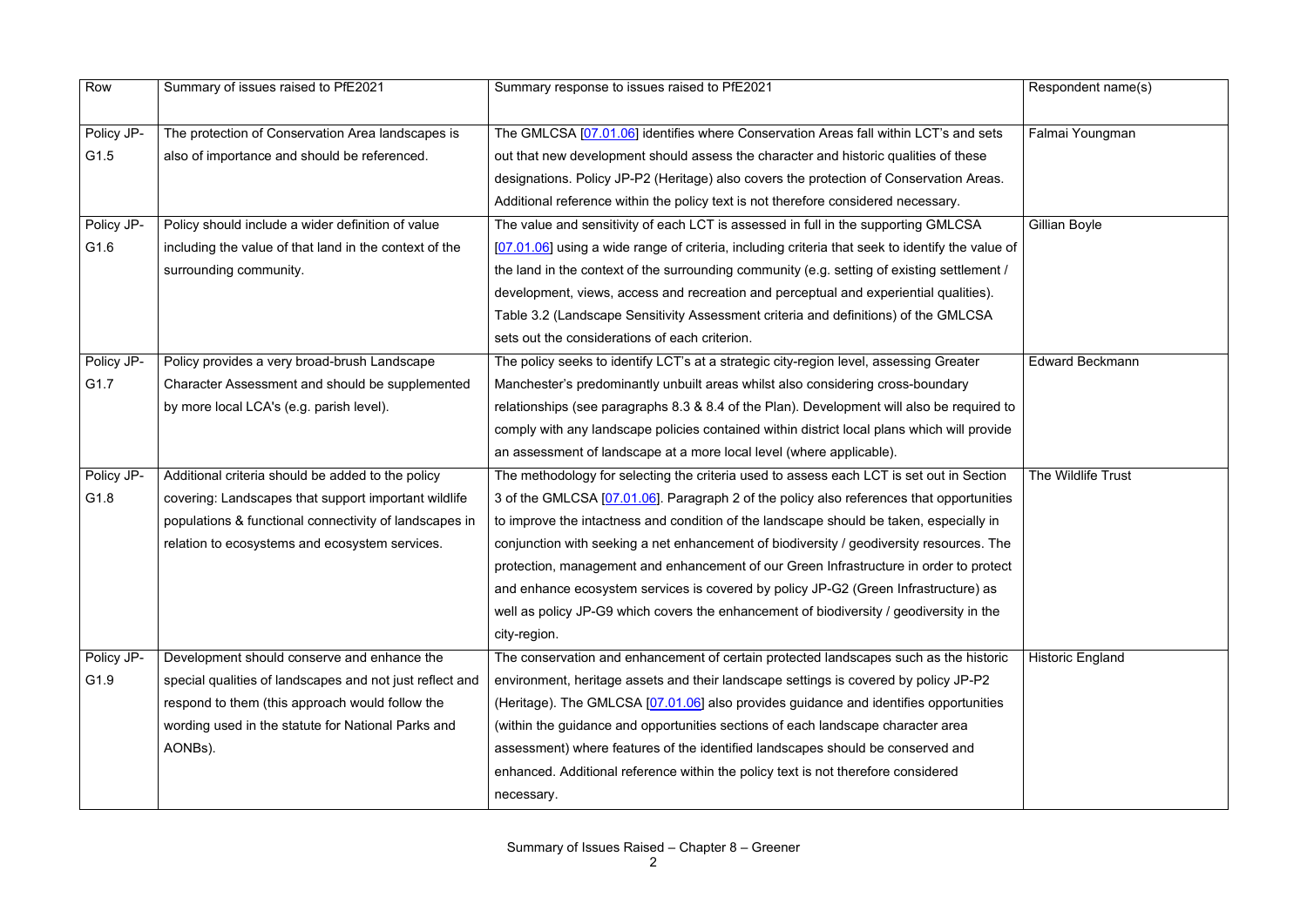| Row        | Summary of issues raised to PfE2021                      | Summary response to issues raised to PfE2021                                              | Respondent name(s)      |
|------------|----------------------------------------------------------|-------------------------------------------------------------------------------------------|-------------------------|
|            |                                                          |                                                                                           |                         |
| Policy JP- | The opening sentence of the policy should be             | Please see response to row Policy JP-G1.9.                                                | <b>Historic England</b> |
| G1.10      | amended to read: Development should protect,             |                                                                                           |                         |
|            | enhance and manage reflect and respond to the            |                                                                                           |                         |
|            | special qualities and sensitivities of the key landscape |                                                                                           |                         |
|            | characteristics of its location, including having regard |                                                                                           |                         |
|            | $\mathsf{to}$                                            |                                                                                           |                         |
| Policy JP- | The value of landscape character assessment is not       | The GMLCSA [07.01.06] sets out in full the value of the identified LCT's as shown in      | <b>Historic England</b> |
| G1.11      | applied appropriately within the policy. Stopping at the | Figure 8.1 of the Plan. The study area is considered appropriate for a regional-scale     |                         |
|            | urban edge fails to recognise that urban development,    | landscape character assessment and the methodology for the definition of the study area   |                         |
|            | particularly more recent development which tends to      | (comprising areas included in the GM Green Belt Assessment [07.01.04] and other areas     |                         |
|            | be peripheral to the urban area, overlays the historic   | of open land included in previous district-scale landscape character assessments) is      |                         |
|            | landscape. Therefore, new development can serve to       | included at paragraph 3.3 of the GMLCSA.                                                  |                         |
|            | respond to the historical undeveloped character if       |                                                                                           |                         |
|            | properly understood and recognised. The landscape in     | Policy JP-P2 (Heritage) covers the regions approach to the protection of the historic     |                         |
|            | around the towns within the Pennines differs             | environment / landscape both within and outwith the urban area, including the             |                         |
|            | significantly from that of the Lancashire Plain and      | requirement for new development to positively conserve, sustain and enhance historic      |                         |
|            | should inform development proposals.                     | environments and their settings. As set out in Policy JP-P2, Local Plans will be          |                         |
|            |                                                          | responsible for setting out key heritage considerations and will demonstrate a clear      |                         |
|            |                                                          | understanding of, inter alia, the heritage value of sites.                                |                         |
| Policy JP- | Paragraph 2 of the policy should be amended to refer     | Full detail on the Plan's approach and requirement to seek a net enhancement of           | The Wildlife Trust      |
| G1.12      | to 'securing measurable net gains for biodiversity       | biodiversity / geodiversity is covered by Policy JP-G9 (a net enhancement of biodiversity |                         |
|            | resources' rather than 'seeking a net enhancement of     | and geodiversity) including a requirement to achieve no less than 10% measurable net      |                         |
|            | biodiversity / geodiversity resources'.                  | gain. Additional reference within this policy text is not therefore considered necessary. |                         |
|            | <b>General Comments</b>                                  |                                                                                           |                         |
| Policy JP- | Disagreement with the Integrated Assessment criteria     | The scoring within the IA is considered to be in accordance with the framework set out in | <b>Historic England</b> |
| G1.13      | rating in relation to IA Objective 16.                   | the IA Scoping Report [02.01.01].                                                         |                         |
| Policy JP- | Natural England comments relating to strength of         | Policy JP-S2 sets out the Plan's approach to carbon and energy including increasing the   | Natural England         |
| G1.14      | policy regarding development on peat and its             | range of nature based solutions including carbon sequestration through the restoration of |                         |
|            | management. Concerns implications are under-             | peat-based habitats. Policy JP-G9 also provides for the safeguarding, restoration and     |                         |
|            | represented in policies.                                 | sustainable management of our most valuable soil resources to ensure the protection of    |                         |
|            |                                                          | peat-based soils.                                                                         |                         |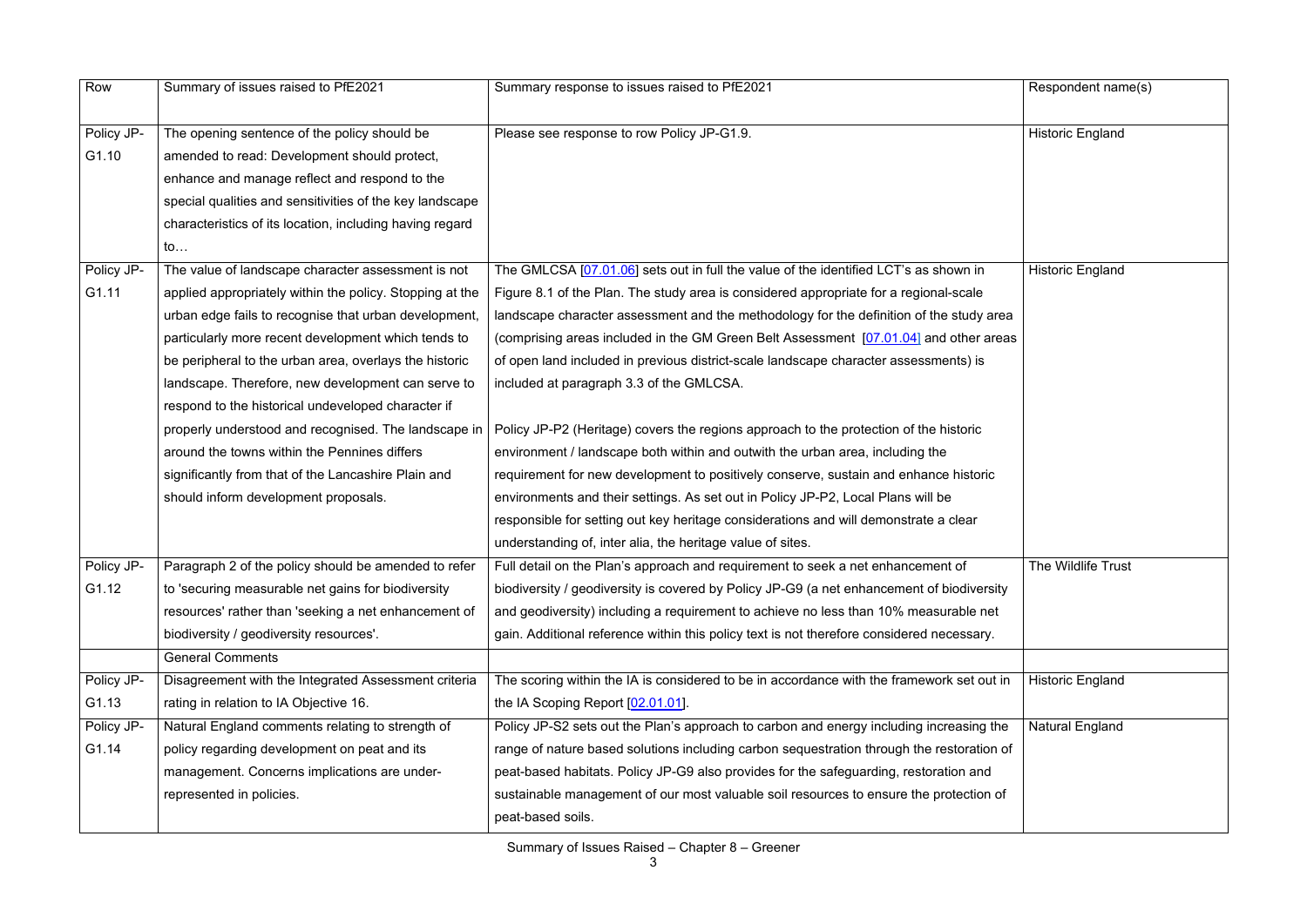| Row                 | Summary of issues raised to PfE2021                                                                                                                                                                                                                             | Summary response to issues raised to PfE2021                                                                                                                                                                                                                                                                                                                                                                                                                              | Respondent name(s)                |
|---------------------|-----------------------------------------------------------------------------------------------------------------------------------------------------------------------------------------------------------------------------------------------------------------|---------------------------------------------------------------------------------------------------------------------------------------------------------------------------------------------------------------------------------------------------------------------------------------------------------------------------------------------------------------------------------------------------------------------------------------------------------------------------|-----------------------------------|
| Policy JP-<br>G1.15 | Evidence supporting the policy is out of date due to<br>Stockport's withdrawal from the Plan. Re-assessment<br>of the comparative value of landscape should be<br>made.                                                                                         | As set out in paragraph 1.12 of the Natural Environment Topic Paper [07.01.26] PfE is to<br>be considered as, in effect, the same Plan as the GMSF albeit without one of the districts<br>(Stockport). Whilst its content has changed over time through the iterative process of plan<br>making, its purpose has not. The withdrawal of Stockport from the Plan does not have an<br>effect on LCT's identified in other District's and the policy evidence base therefore | <b>Redrow Homes Trafford</b>      |
| Policy JP-          | Support for the policy and the aim that development                                                                                                                                                                                                             | remains robust.<br>Noted and welcomed.                                                                                                                                                                                                                                                                                                                                                                                                                                    | See Appendix.                     |
| G1.16               | should reflect and respond to the special qualities and<br>sensitivities of the key landscape characteristics of its<br>location.                                                                                                                               |                                                                                                                                                                                                                                                                                                                                                                                                                                                                           |                                   |
| Policy JP-<br>G1.17 | Landscape character has been ignored in the<br>development of the economic strategy for Greater<br>Manchester. The landscape should be given more<br>weight.                                                                                                    | Please see paragraph 8.2 of the Plan. The GMCA is committed to the Government's<br>approach as set out in the 25YEP to deliver a better natural environment for people and<br>wildlife and ensuring that it is accessible for everyone to connect to and benefit from. One<br>of the main objectives of the Plan, Objective 8, relates to improving the quality of our<br>natural environment and access to green spaces, including enhancing special<br>landscapes.      | Faith Crompton                    |
| Policy JP-<br>G1.18 | Landscape preservation and acknowledgment of the<br>contribution landscape makes to Greater Manchester<br>(as well as its constraints) could be better<br>emphasised throughout the Plan, but especially in<br>terms of context setting and strategic policies. | One of the main objectives of the Plan, Objective 8, relates to improving the quality of our<br>natural environment and access to green spaces including enhancing special<br>landscapes. As set out at paragraph 8.2, the Plan supports the important role of our<br>natural assets by valuing the special qualities and key sensitivities of our landscapes.<br>This issue is consider to be sufficiently covered throughout the Plan.                                  | Friends of the Earth              |
| Policy JP-<br>G1.19 | A review of the GMLCSA should be undertaken to<br>ensure sufficient weight has been given to the<br>sensitivity of our valued landscapes.                                                                                                                       | Please see response to row Policy JP-G1.11.                                                                                                                                                                                                                                                                                                                                                                                                                               | <b>Friends of Carrington Moss</b> |
| Policy JP-<br>G1.20 | Clearer links should be made between the policy and<br>the NPPF.                                                                                                                                                                                                | The policy is in line with the National Planning Policy Framework (NPPF). Paragraphs<br>2.13 - 2.16 of the Natural Environment Topic Paper [07.01.26] cover NPPF policy on<br>landscape character and further reference within the policy is not considered necessary.                                                                                                                                                                                                    | <b>Friends of Carrington Moss</b> |
| Policy JP-<br>G1.21 | Evidence should be provided that shows how each<br>allocation performs when measured against the<br>guidance in the GMLCSA.                                                                                                                                     | The policy requires developments / applicants to consider the GMLCSA [07.01.06]. All<br>allocations have also been subject to an assessment against various planning<br>constraints, including landscape, as part of the site selection process, as set out in<br>paragraph 6.44 of the Site Selection Background Paper [03.04.01].                                                                                                                                       | <b>Friends of Carrington Moss</b> |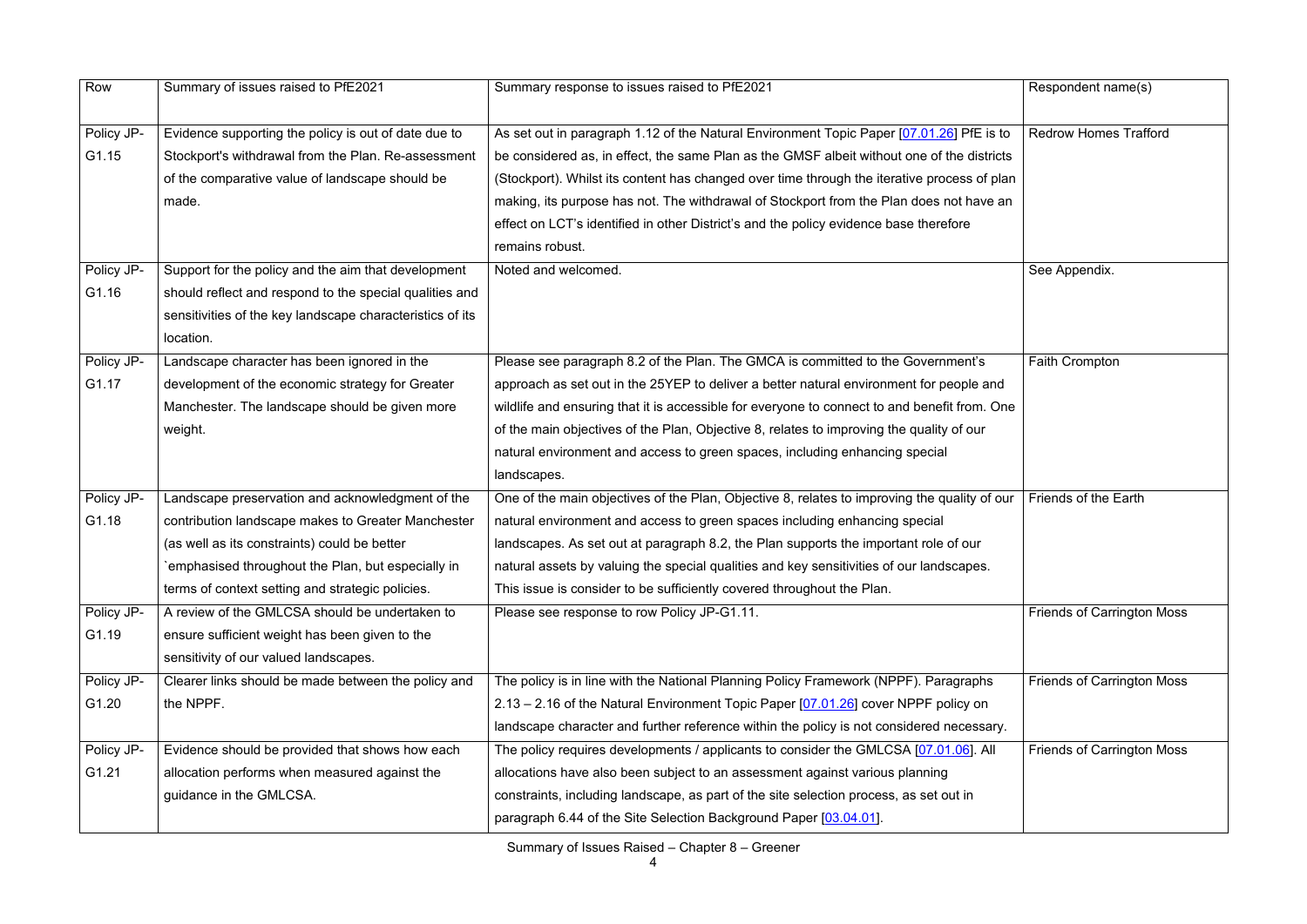| Row        | Summary of issues raised to PfE2021                   | Summary response to issues raised to PfE2021                                                | Respondent name(s) |
|------------|-------------------------------------------------------|---------------------------------------------------------------------------------------------|--------------------|
|            |                                                       |                                                                                             |                    |
|            | Other                                                 |                                                                                             |                    |
| Policy JP- | Comments objecting to the loss of Green Belt land for | PfE sets out a clear preference of using previously developed (brownfield) land and         | See Appendix.      |
| G1.22      | development - disconnect with the theme of valuing    | vacant buildings to meet development needs. However, given the scale of development         |                    |
|            | important landscapes.                                 | required to meet the needs of Greater Manchester a limited amount of development is         |                    |
|            |                                                       | required on greenfield and Green Belt land as it is critical to the delivery of the overall |                    |
|            |                                                       | vision and objectives of the plan. The release of greenfield and Green Belt land has,       |                    |
|            |                                                       | however, been kept to a minimum.                                                            |                    |
| Policy JP- | All landscapes are important. Policy is an attempt to | The value of landscapes within the city-region has been appropriately and robustly          | Gillian Boyle      |
| G1.23      | undermine the value of certain areas so that their    | identified through the GMLCSA [07.01.06] following a thorough and industry standard         |                    |
|            | release can be justified for unnecessary development. | methodology. As per the response to row Policy JP-G1.21 above, the Plan recognises          |                    |
|            |                                                       | the importance of landscapes within this process and within its main Objectives (namely     |                    |
|            |                                                       | Objective 8) and all allocations have been subject to a site selection process.             |                    |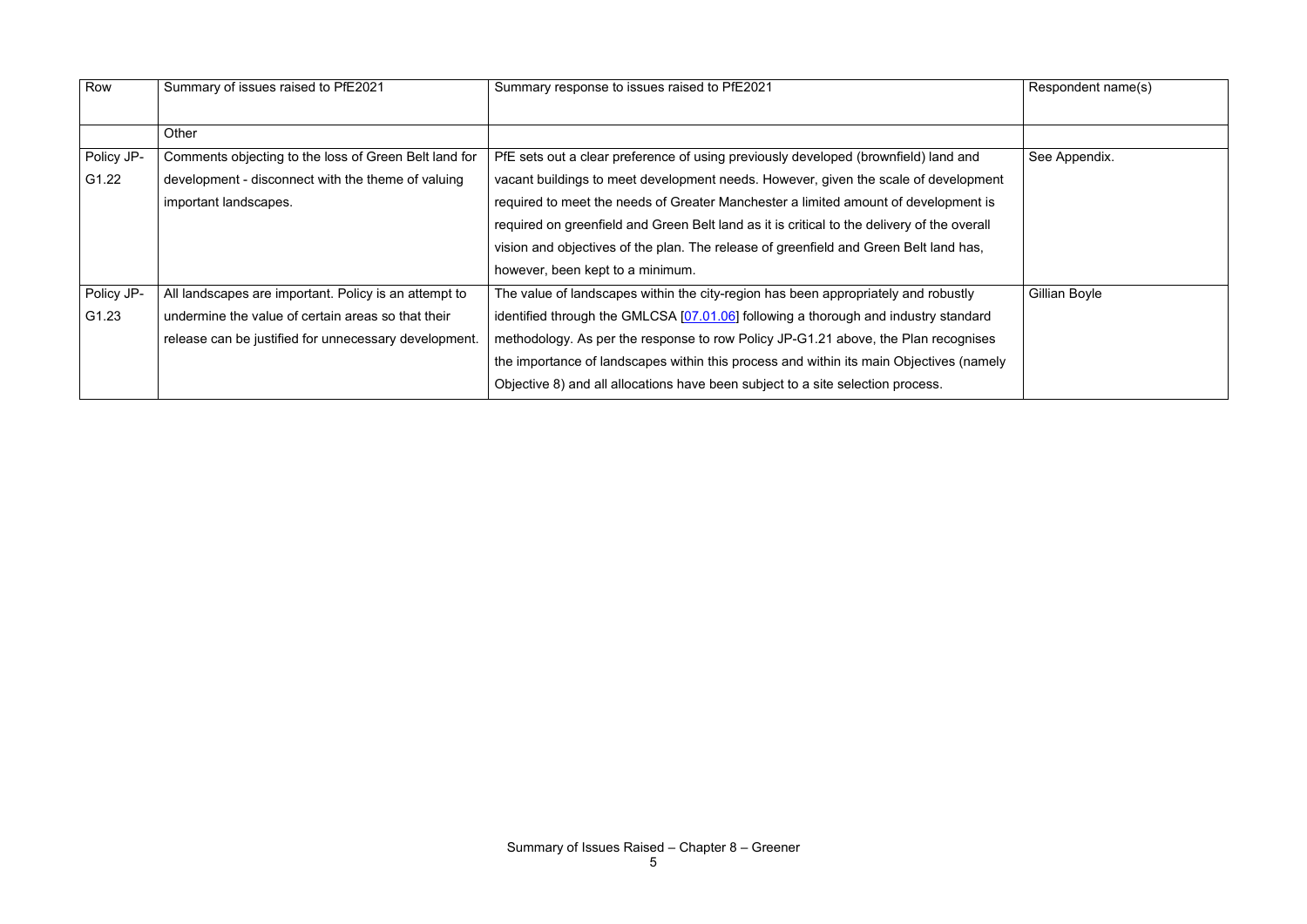### **PfE 2021 Policy JP-G2 – Green Infrastructure Network**

| Row              | Summary of issues raised to PfE2021                        | Summary response to issues raised to PfE2021                                                                                                         | Respondent name(s)                  |
|------------------|------------------------------------------------------------|------------------------------------------------------------------------------------------------------------------------------------------------------|-------------------------------------|
|                  | Amendments / Additions to Policy                           |                                                                                                                                                      |                                     |
| Policy JP-       | The importance of hedgerows in green infrastructure        | The Green and Blue Infrastructure Study, as summarised in paragraphs 3.2 to 3.22 of                                                                  | <b>Woodford Neighbourhood Forum</b> |
| G <sub>2.1</sub> | should be recognised and added to the policy - they        | the Natural Environment Topic Paper [07.01.26], explains how the Green Infrastructure                                                                | Friends of the Earth                |
|                  | provide a carbon sink, habitats and corridors for wildlife | Opportunity Areas referred to in Policy JP-G2 have been selected. It is considered that                                                              | <b>CPRE</b>                         |
|                  | and are a key feature of our landscape. Hedgerow           | this is a proportionate and justified evidence base to support the policy. Hedgerows do                                                              |                                     |
|                  | Regulations 199735 should be referenced.                   | not form an opportunity area but are likely to be present in the opportunity areas that                                                              |                                     |
|                  |                                                            | have been identified. Their protection is referenced in clause 4 of Policy JP-G4 Lowland                                                             |                                     |
|                  |                                                            | Wetlands and Mosslands. The protection of hedgerows is also subject to separate                                                                      |                                     |
|                  |                                                            | regulations under the Hedgerows Regulations 1997. No changes to the policy are                                                                       |                                     |
|                  |                                                            | required.                                                                                                                                            |                                     |
| Policy JP-       | Many GI assets are cross boundary in nature,               | The collaborative approach to the development of the evidence base, understanding                                                                    | St. Helens Council                  |
| G2.2             | including between authorities within Greater               | cross boundary issues and policy development for PfE Greener Places chapter policies                                                                 |                                     |
|                  | Manchester, as well as beyond the Greater                  | is acknowledged in the PfE Statement of Common Ground 6 (p44) $[01.01.02]$ . Parts a -                                                               |                                     |
|                  | Manchester boundaries. It is therefore important to        | e of Policy JP-G2 also reference the cross-boundary connections for each part of the                                                                 |                                     |
|                  | acknowledge this and have a clear commitment to            | Green Infrastructure Network. No change to the policy is considered necessary.                                                                       |                                     |
|                  | working together with all relevant partners regarding      |                                                                                                                                                      |                                     |
|                  | their protection and management, where appropriate.        |                                                                                                                                                      |                                     |
| Policy JP-       | The policy should be underpinned by site specific          | The Green and Blue Infrastructure Study, as summarised in paragraphs 3.2 to 3.22 of                                                                  | <b>Emery Planning</b>               |
| G2.3             | assessments which demonstrate that the areas               | the Natural Environment Topic Paper [07.01.26], explains how the Green Infrastructure                                                                |                                     |
|                  |                                                            | identified are worthy of specific protection, or that other   Opportunity Areas referred to in the Policy JP-G2 have been selected. It is considered |                                     |
|                  | requirements set out in the penultimate paragraph of       | that this is a proportionate and justified evidence base to support the policy                                                                       |                                     |
|                  | the policy should be applied to any development            |                                                                                                                                                      |                                     |
|                  | "within and around" the identified network.                |                                                                                                                                                      |                                     |
| Policy JP-       | A priority for the Green Infrastructure Network (GIN)      | The points raised are adequately covered by Paragraph 8.8 of the supporting text to                                                                  | Friends of the Earth                |
| G2.4             | should be to look at deficiencies in the quality of        | Policy JP-G2 which outlines the principles of a high quality green infrastructure network.                                                           |                                     |
|                  | biodiversity and access to nature and green, open          | No change to the policy is considered necessary.                                                                                                     |                                     |
|                  | space as the evidence base suggests has started (i.e.      |                                                                                                                                                      |                                     |
|                  | ANGST scoring). Natural England's Access Index is          |                                                                                                                                                      |                                     |
|                  | also a good guide and local plan polices should ensure     |                                                                                                                                                      |                                     |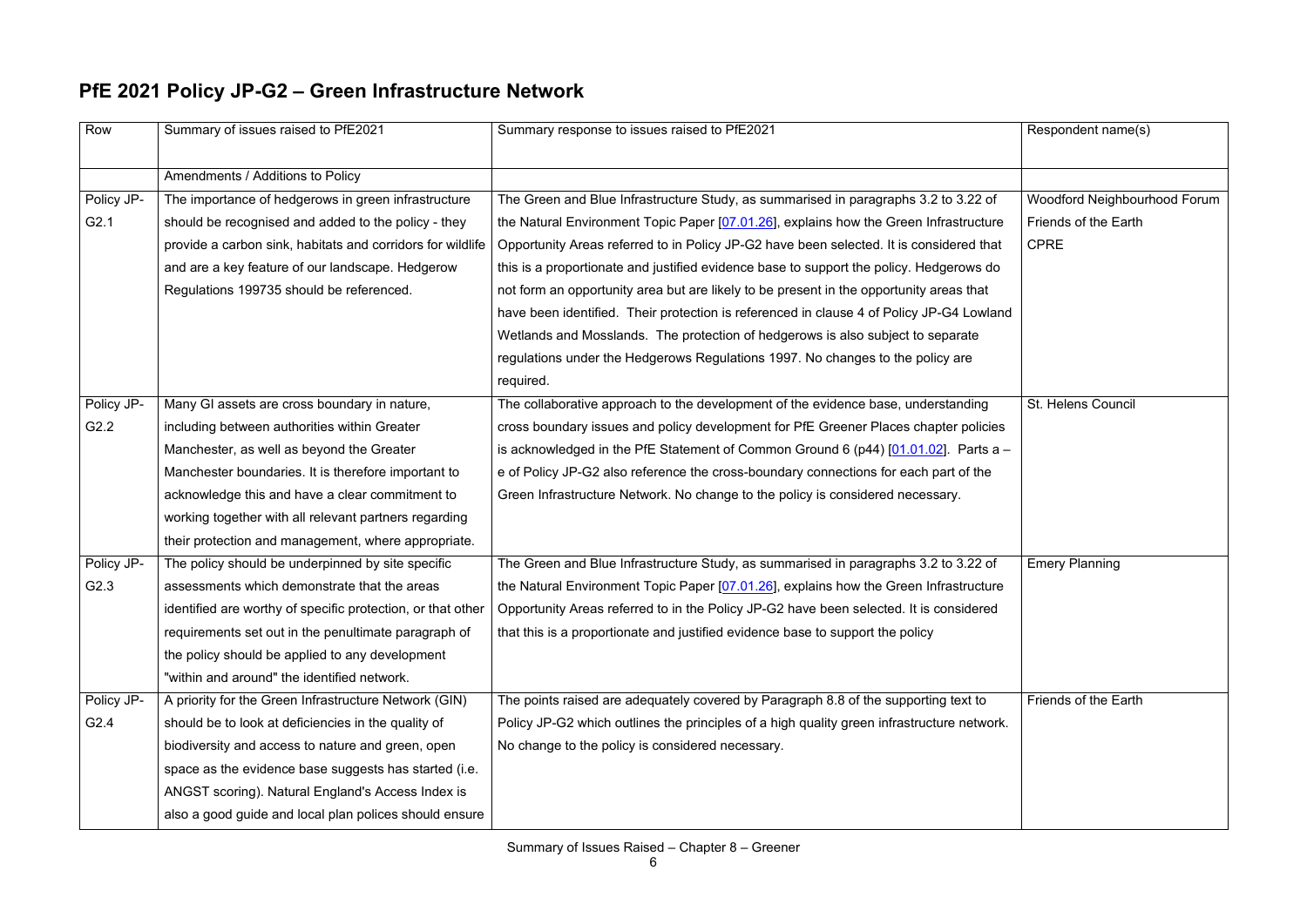| Row        | Summary of issues raised to PfE2021                     | Summary response to issues raised to PfE2021                                               | Respondent name(s)           |
|------------|---------------------------------------------------------|--------------------------------------------------------------------------------------------|------------------------------|
|            | deficiencies are addressed to parts of the GIN within   | Paragraph 8.17 refers to trees as vital elements of the green infrastructure network that  |                              |
|            | their control. The policy should include reference to   | permeate through the broad areas. Also, Policy JP-G7 Trees and Woodland deals with         |                              |
|            | tree planting initiatives and bringing the countryside  | increasing tree planting. Therefore, no changes to the plan are considered necessary.      |                              |
|            | into the city.                                          |                                                                                            |                              |
| Policy JP- | It should be recognised that the development of some    | Policy JP-G6 Urban Green Space seeks to protect and enhance existing urban green           | <b>Casey Group</b>           |
| G2.5       | existing areas of poorer quality greenspace in Greater  | space in balance with other considerations, therefore no changes to the policy are         |                              |
|            | Manchester can assist in unlocking the accessibility of | required.                                                                                  |                              |
|            | the wider green infrastructure network.                 |                                                                                            |                              |
| Policy JP- | Policy does not specify the contribution requirement    | Chapter 12 of the PfE outlines how the Plan will be delivered, in particular, Paragraph    | <b>Redrow Homes Trafford</b> |
| G2.6       | and explain how Green Infrastructure will contribute to | 12.3 outlines the delivery mechanisms that are available to implement the plan policies.   |                              |
|            | the Nature Recovery Network of Greater Manchester.      | Furthermore, Paragraph 1.57 indicates that all policies in the plan are strategic and that |                              |
|            |                                                         | district Local Plan can set out more detailed policies reflecting local circumstances.     |                              |
|            |                                                         | Therefore, no changes to the policy are considered necessary.                              |                              |
|            |                                                         |                                                                                            |                              |
|            |                                                         | Paragraphs 8.10 to 8.13 of the supporting text to Policy JP-G2 outline the relationship    |                              |
|            |                                                         | between green infrastructure and the development of a Nature Recovery Network of           |                              |
|            |                                                         | <b>Greater Manchester.</b>                                                                 |                              |
|            |                                                         |                                                                                            |                              |
| Policy JP- | Subsequent local plans should have regard to green      | District Local Plans will need to be supported by evidence base that is proportionate to   | <b>Redrow Homes Trafford</b> |
| G2.7       | infrastructure provision and the requirements should    | content and requirements of the particular polices. No changes to the policy is            |                              |
|            | be assessed on a site specific basis as opposed to      | considered necessary.                                                                      |                              |
|            | generalisation across the whole of Greater              |                                                                                            |                              |
|            | Manchester.                                             |                                                                                            |                              |
| Policy JP- | There should be protection from a developer             | No change considered necessary. The approach to securing the necessary mitigation /        | Peter Thompson               |
| G2.8       | conveniently going bankrupt to avoid such long-term     | infrastructure required to support development within the PfE Plan area, outlined in       |                              |
|            | commitments as the provision of green infrastructure    | Chapter 12 and other parts of the Plan including the site specific allocation policies, is |                              |
|            | management.                                             | considered to be consistent with national planning policy and guidance. Districts          |                              |
|            |                                                         | Infrastructure Funding Statements provide details of monies secured (and spent) over       |                              |
|            |                                                         | recent years in relation to S106 agreements                                                |                              |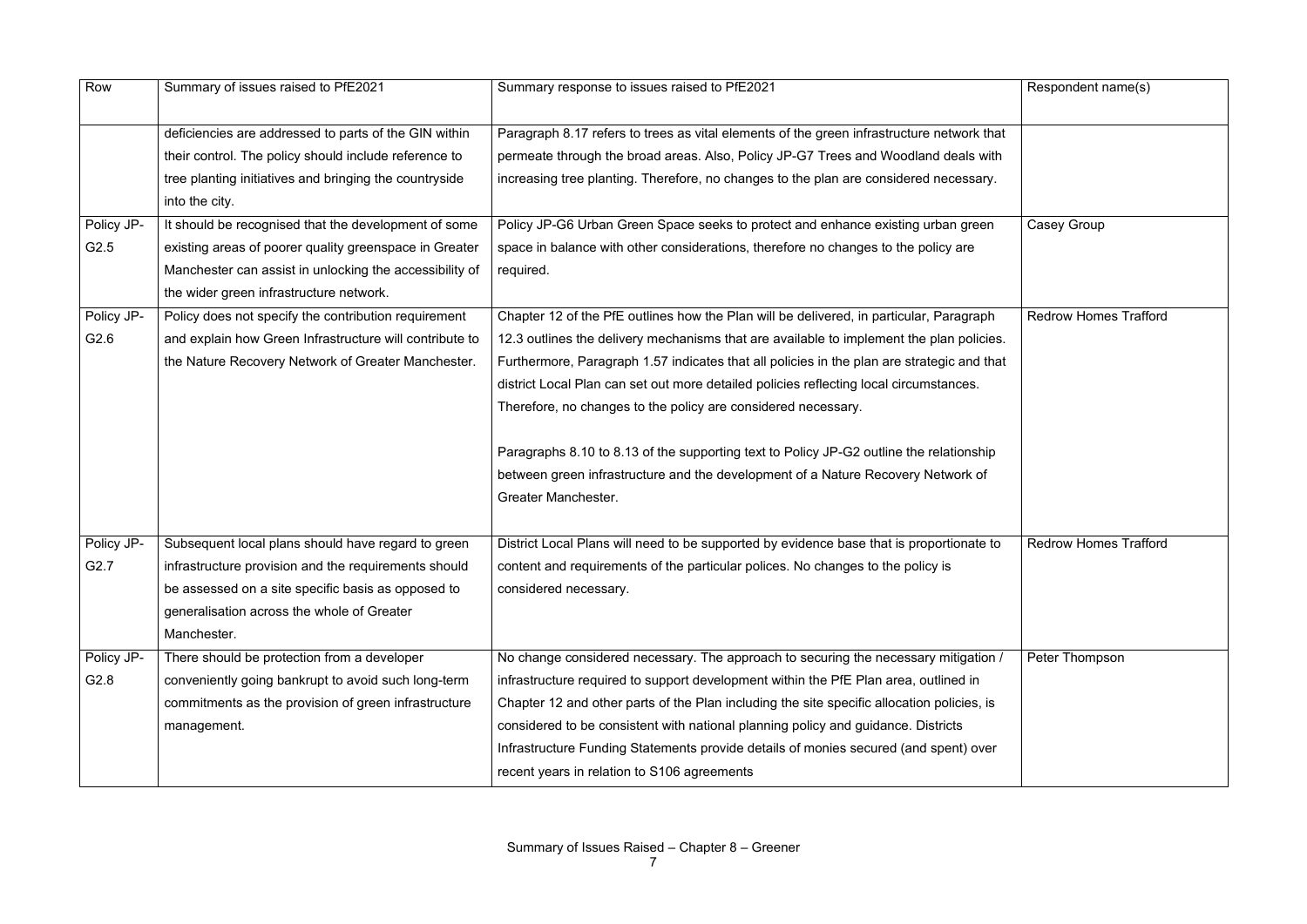| Row               | Summary of issues raised to PfE2021                       | Summary response to issues raised to PfE2021                                                | Respondent name(s)                 |
|-------------------|-----------------------------------------------------------|---------------------------------------------------------------------------------------------|------------------------------------|
|                   |                                                           |                                                                                             |                                    |
| Policy JP-        | Reference to the National Park should be included in      | References to the Peak District National Park are included at paragraph 8.3 in relation to  | <b>Peak District National Park</b> |
| G2.9              | the policy.                                               | landscapes and paragraph 8.31 in relation to the Uplands. No changes to the policy are      | Authority                          |
|                   |                                                           | considered necessary as they do not relate to the soundness of the Plan.                    |                                    |
| Policy JP-        | We are concerned with the narrow approach taken           | Planned greenspaces such as parks and gardens and those with a historic element to          | <b>Historic England</b>            |
| G <sub>2.10</sub> | within the policy in that it fails to recognise the value | them form part of the urban greenspace element of the Green Infrastructure Network          |                                    |
|                   | and importance of planned green spaces that are not       | and as such are covered by Policy JP-G6 Urban Green and its supporting text,                |                                    |
|                   | natural and that there needs to be more reference         | particularly Paragraph 8.40. Furthermore, Policy JP-P2 Heritage, seeks to conserve,         |                                    |
|                   | relating to historical and cultural opportunities. We     | sustain and enhance heritage assets and their settings. No changes to the policy are        |                                    |
|                   | recommend the following sentence is added to the          | required.                                                                                   |                                    |
|                   | policy: "Alongside the natural landscape, planned         |                                                                                             |                                    |
|                   | green spaces including historic landscapes, parks and     |                                                                                             |                                    |
|                   | gardens including those registered for their historic     |                                                                                             |                                    |
|                   | interest and other elements of green infrastructure will  |                                                                                             |                                    |
|                   | be protected, enhanced and managed."                      |                                                                                             |                                    |
| Policy JP-        | We believe this policy can be strengthened and made       | The penultimate paragraph of Policy JP-G2 covers the first point. No change to the          | <b>Friends of Carrington Moss</b>  |
| G2.11             | sound by including the following                          | policy is considered necessary.                                                             |                                    |
|                   | commitments:                                              |                                                                                             |                                    |
|                   | Update the GI description to ensure GI is paramount,      | The Green and Blue Infrastructure Study that is summarised in paragraphs 3.2 to 3.22 of     |                                    |
|                   | rather than development (eg Development should be         | The Natural Environment Topic Paper [07.01.26] explains how the Green Infrastructure        |                                    |
|                   | compatible with extensive GI, in a way that maximises     | Opportunity Areas referred to in the Policy JP-G2 have been selected. It is considered      |                                    |
|                   | the size and spread of such GI, with a particular need    | that this is a proportionate and justified evidence base to define the green infrastructure |                                    |
|                   | to increase the quantity and quality of GI in the denser  | network. Therefore, it not considered necessary to make a distinction between               |                                    |
|                   | urban areas);                                             | accessible and non-accessible GI.                                                           |                                    |
|                   | Classify accessible GI differently to non-accessible GI   |                                                                                             |                                    |
|                   | A more explicit link to the key aims of the               | Paragraph 8.1 states that the GMCA is committed to the approach in the 25 Year              |                                    |
|                   | Government's 25 Year Environment Plan;                    | Environment Plan and therefore does not need to be repeated in Policy JP-G2.                |                                    |
|                   | Rewording of the final two paragraphs within the Policy   |                                                                                             |                                    |
|                   | itself (page 149) to ensure that development is           | Rewording the final two paragraphs of the policy would not be consistent with the aims      |                                    |
|                   | not planned within, around or in close proximity to key   | the policy.                                                                                 |                                    |
|                   | GI assets;                                                |                                                                                             |                                    |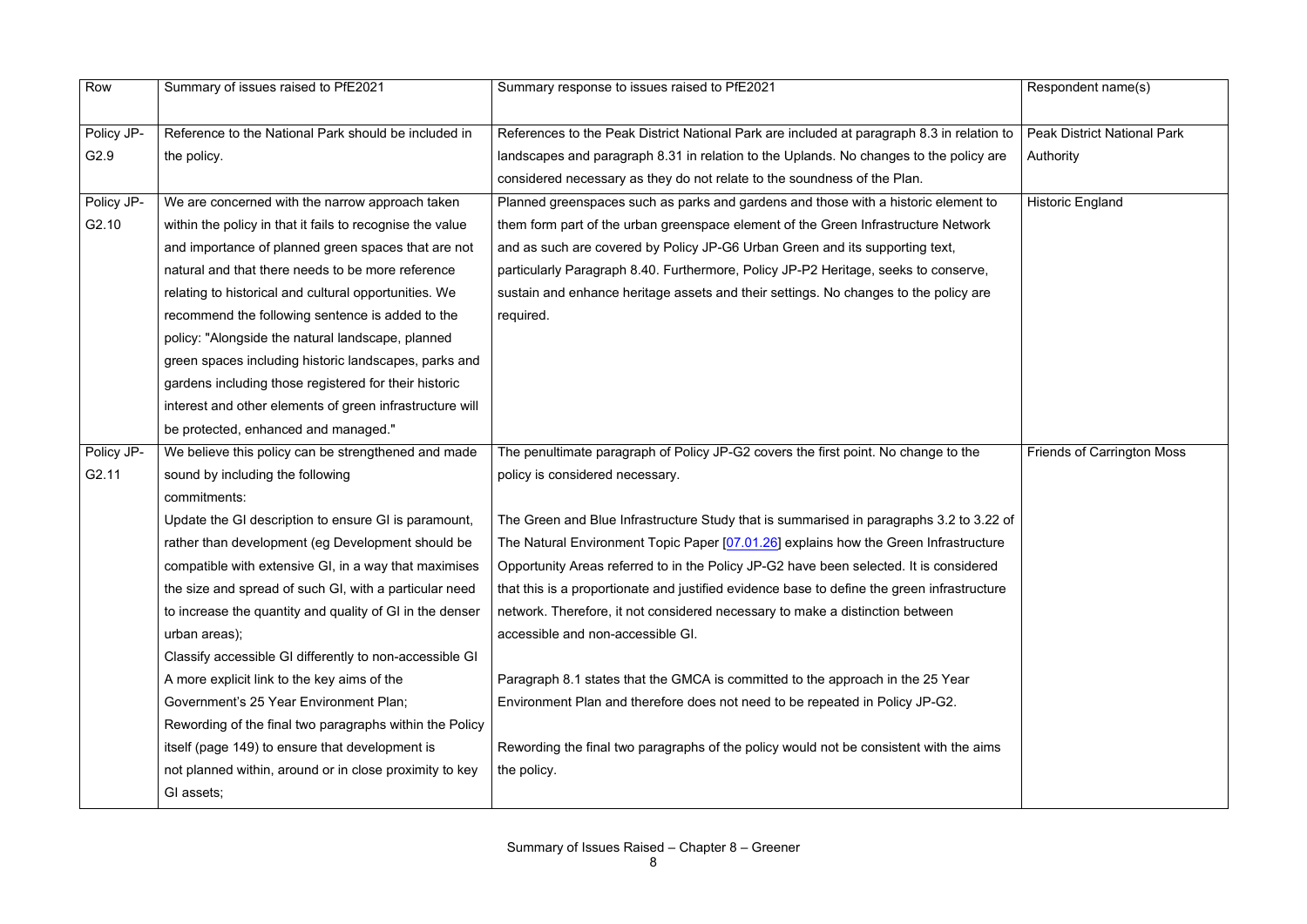| Row               | Summary of issues raised to PfE2021                       | Summary response to issues raised to PfE2021                                                 | Respondent name(s)  |
|-------------------|-----------------------------------------------------------|----------------------------------------------------------------------------------------------|---------------------|
|                   |                                                           |                                                                                              |                     |
|                   | The provision of clear evidence showing how each          | The requirements of Policy JP-G2 should be read in conjunction with the policy               |                     |
|                   | Allocation performs when measured against the             | requirements of the proposed PfE allocations, JP-S2, JP-S3, JP-S4, JP-S5 and JP-S7.          |                     |
|                   | Policy, including how local and regional plans to tackle  |                                                                                              |                     |
|                   | the climate emergency will be impacted by the             | The monitoring framework in Chapter 12 provides an appropriate level of detail for a         |                     |
|                   | Allocations, particularly the release of land designated  | strategic plan. More detailed monitoring will be incorporated as appropriate within district |                     |
|                   | as green belt;                                            | local plans.                                                                                 |                     |
|                   | Withdrawal of any Allocation that is not aligned with     |                                                                                              |                     |
|                   | this Policy;                                              | No change to the policy is considered necessary.                                             |                     |
|                   | Update Table 3 (page 30) of the Natural Environment       |                                                                                              |                     |
|                   | Topic Paper, to include Carrington Moss as a              |                                                                                              |                     |
|                   | strategic opportunity area for green infrastructure       |                                                                                              |                     |
|                   | enhancement; and                                          |                                                                                              |                     |
|                   | The KPIs need to be updated to ensure they measure        |                                                                                              |                     |
|                   | all aspects of this Policy.                               |                                                                                              |                     |
| Policy JP-        | The policy should set out that GI covers both             | Paragraph 8.6 outlines the multiple benefits of green infrastructure including enhanced      | The Wildlife Trusts |
| G2.12             | ecosystem / environmental services crucial for the        | biodiversity. No change to the policy is considered necessary.                               |                     |
|                   | quality of life but also for the conservation of habitats |                                                                                              |                     |
|                   | and wildlife and the enhancement of biodiversity.         |                                                                                              |                     |
| Policy JP-        | The policy should include guidance on how GI should       | Guidance on how green infrastructure should be designed would not be appropriate in          | The Wildlife Trusts |
| G2.13             | be designed for maximum benefits, for example by          | this strategic policy and would be suited to Local Plans, SPDs or masterplans produced       |                     |
|                   | taking a strategic approach through the use of            | at the local level. No change to the policy is considered necessary.                         |                     |
|                   | ecological network mapping to ensure the most             |                                                                                              |                     |
|                   | sensitive areas do not conflict with GI that primarily    |                                                                                              |                     |
|                   | provides an open space function.                          |                                                                                              |                     |
| Policy JP-        | The wording of the penultimate paragraph of the policy    | The word 'achieve' is an appropriate word that performs one of the objectives of the         | The Wildlife Trusts |
| G <sub>2.14</sub> | is unclear. We recommend the use of the word              | policy, that is to ensure that development on proposed PfE allocations is consistent with    |                     |
|                   | 'facilitate' rather than 'achieve' and 'appropriate       | delivering green infrastructure improvements. No change to the policy is considered          |                     |
|                   | sources' should be defined.                               | necessary.                                                                                   |                     |
|                   |                                                           |                                                                                              |                     |
|                   |                                                           | The word 'appropriate sources' is considered suitable in this strategic policy and Chapter   |                     |
|                   |                                                           | 12 of the PfE outlines how the Plan, including Policy JP-G2, will be delivered. In           |                     |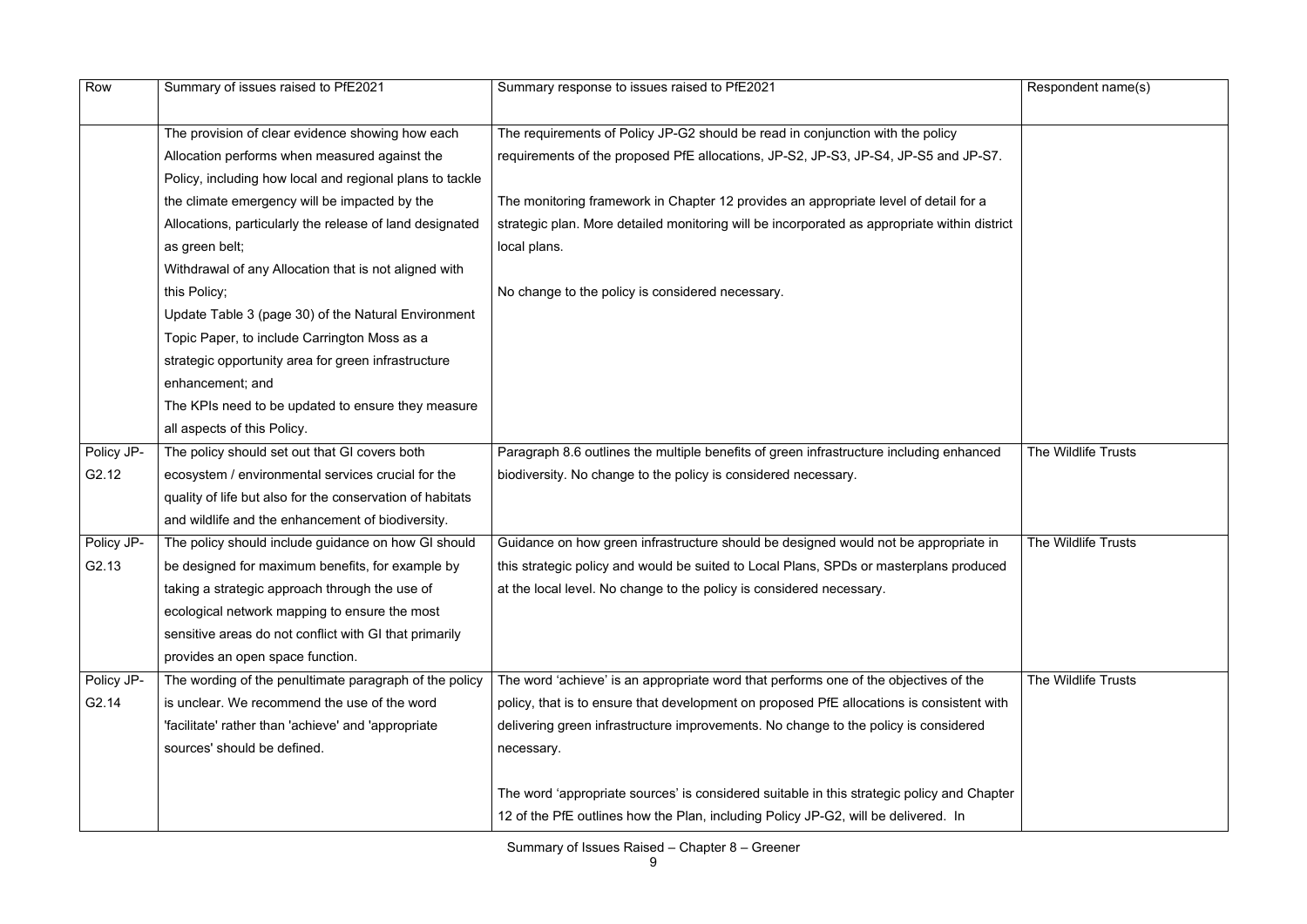| Row               | Summary of issues raised to PfE2021                      | Summary response to issues raised to PfE2021                                                | Respondent name(s)         |
|-------------------|----------------------------------------------------------|---------------------------------------------------------------------------------------------|----------------------------|
|                   |                                                          | particular, paragraph 12.3 outlines the delivery mechanisms that are available to           |                            |
|                   |                                                          | implement the plan policies. Therefore defining 'appropriate sources' in the policy would   |                            |
|                   |                                                          | be unnecessarily restrictive. No changes to the policy are required.                        |                            |
| Policy JP-        | The proposed Nature Recovery Strategy for Greater        | Paragraph 8.11 of the supporting text to Policy JP-G2 refers to the Greater Manchester      | The Wildlife Trusts        |
| G <sub>2.15</sub> | Manchester should be referenced in the policy if         | Local Nature Recover Strategy. It is also referenced again in paragraph 8.15. The           |                            |
|                   | relevant legislation is enacted before the Plan is       | supporting text is a suitable place to refer to it. Therefore, no changes to the policy are |                            |
|                   | adopted.                                                 | required.                                                                                   |                            |
|                   | <b>General Comments</b>                                  |                                                                                             |                            |
| Policy JP-        | Support for the policy.                                  | Noted and welcomed.                                                                         | See Appendix.              |
| G2.16             |                                                          |                                                                                             |                            |
| Policy JP-        | It is more time consuming and environmentally            | Policy JP-G 9 A Net Enhancement of Biodiversity and Geodiversity safeguards against         | <b>Climate Action Bury</b> |
| G2.17             | detrimental to move or recreate green space than it is   | the loss of wildlife habitats.                                                              |                            |
|                   | to protect and enhance existing spaces. The impact on    |                                                                                             |                            |
|                   | the wellbeing of local people and the permanent loss of  |                                                                                             |                            |
|                   | wildlife species when habitats are destroyed must also   |                                                                                             |                            |
|                   | be considered when proposing to replace existing         |                                                                                             |                            |
|                   | green space with new areas.                              |                                                                                             |                            |
| Policy JP-        | Disagreement of the IA assessment of the policy on       | It is considered that the Integrated Assessment [02.01.02] has appropriately assessed       | <b>Historic England</b>    |
| G2.18             | Objective 16.                                            | the policy against IA Objective 16 in accordance with the framework set out in the IA       |                            |
|                   |                                                          | Scoping Report [02.01.01].                                                                  |                            |
|                   |                                                          |                                                                                             |                            |
| Policy JP-        | The extent of Green Infrastructure shown at Figure 8.3   | It is considered that Policy JP-G2 provides an appropriate policy framework to protect      | <b>Emery Planning</b>      |
| G2.19             | covers a very significant proportion of Greater          | and enhance the green infrastructure network in the plan area. The policy recognises        |                            |
|                   | Manchester. The policy represents a blanket restrictive  | that development maybe appropriate within and around the green infrastructure network       |                            |
|                   | policy over much of the city region, and also introduces | and sets out appropriate measures to manage this at a strategic scale.                      |                            |
|                   | a number of requirements of development.                 |                                                                                             |                            |
| Policy JP-        | Concerns regarding the evidence base in respect of       | It is considered that Policy JP-G2 is supported by a proportionate evidence base            | <b>Charlotte Starkey</b>   |
| G2.20             | carbon emissions and the contribution of green           | summarised in the Natural Environment Topic Paper [07.01.26].                               |                            |
|                   | spaces, peat bogs and woodland to prevent climate        |                                                                                             |                            |
|                   | damage.                                                  |                                                                                             |                            |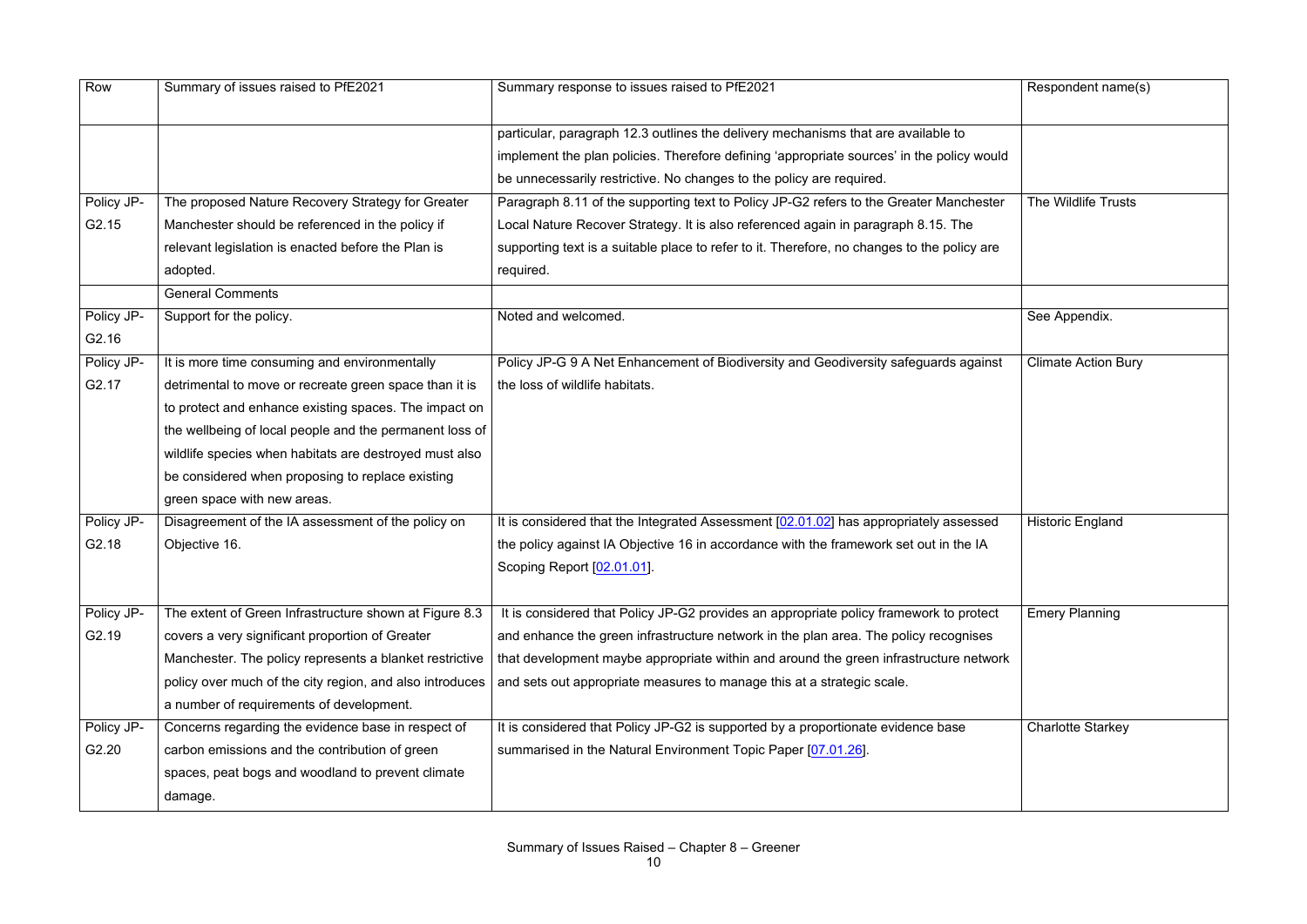| Row               | Summary of issues raised to PfE2021                      | Summary response to issues raised to PfE2021                                                 | Respondent name(s)     |
|-------------------|----------------------------------------------------------|----------------------------------------------------------------------------------------------|------------------------|
|                   |                                                          |                                                                                              |                        |
| Policy JP-        | There should be greater transparency in the site         | It is considered that the site selection process is a transparent and appropriate process    | <b>John Roberts</b>    |
| G2.21             | selection process / this should be improved.             | and is explained in the Site Selection Background Paper $[03.04.01 - 03.04.11]$ .            | <b>Gary West</b>       |
| Policy JP-        | Recent studies and data which stress the importance      | It is considered that Policy JP-G2 is supported by a proportionate evidence base             | <b>John Roberts</b>    |
| G <sub>2.22</sub> | of accessible green spaces to mental health have not     | summarised in the Natural Environment Topic Paper [07.01.26].                                |                        |
|                   | been considered.                                         |                                                                                              |                        |
| Policy JP-        | Policy is broad-brushed and should be supplemented       | Paragraph 1.57 of the PfE states that all policies in the plan are strategic and that        | <b>Edward Beckmann</b> |
| G2.23             | by more detailed local studies (e.g. Parish level) which | districts will continue to produce their own Local Plans setting out more detailed policies  |                        |
|                   | would reveal connectivity issues often requiring urgent  | reflecting local circumstances. No change to the policy is considered necessary.             |                        |
|                   | addressing.                                              |                                                                                              |                        |
| Policy JP-        | Unclear what the policy involves / what it entails.      | The policy provides an appropriate policy framework to protect and enhance the green         | <b>Linus Mortlock</b>  |
| G2.24             |                                                          | infrastructure network in the plan area in line with NPPF.                                   |                        |
| Policy JP-        | The green infrastructure is based on incorrect data and  | It is considered that Policy JP-G2 is supported by a proportionate evidence base             | <b>Maureen Buttle</b>  |
| G2.25             | will lead to ill health for more people.                 | summarised in the Natural Environment Topic Paper [07.01.26]                                 |                        |
| Policy JP-        | Maps are not easy to understand.                         | Whilst it is considered that the clarity of Figures 8.2 and 8.3 could be improved, it is not | Sheila Tod             |
| G2.26             |                                                          | considered to be a soundness issue, therefore no change is proposed.                         | Kate Tod               |
| Policy JP-        | Green Infrastructure should be protected more            | It is considered that the approach to protect, manage and enhance green infrastructure       | <b>Kay Bruce</b>       |
| G2.27             | vigorously through the policy.                           | is consistent with Paragraph 175 of the NPPF.                                                | <b>Anne McNally</b>    |
|                   |                                                          |                                                                                              | lan Barker             |
| Policy JP-        | Plan is anti-green infrastructure.                       | Policy JP-G2 provides a strategic approach to protect, manage and enhance green              | <b>Peter Christie</b>  |
| G2.28             |                                                          | infrastructure and is consistent with the Paragraph 175 NPPF.                                |                        |
| Policy JP-        | Changes in working practices since Covid 19 mean         | Noted.                                                                                       | <b>John Roberts</b>    |
| G2.29             | many people work from home and need accessible           |                                                                                              |                        |
|                   | open green space within walking distance to preserve     |                                                                                              |                        |
|                   | their wellbeing.                                         |                                                                                              |                        |
|                   |                                                          |                                                                                              |                        |
|                   |                                                          |                                                                                              |                        |
|                   |                                                          |                                                                                              |                        |
|                   | Other                                                    |                                                                                              |                        |
| Policy JP-        | Comments objecting to the loss of Green Belt - how       | Comments relating to the loss of Green Belt and exceptional circumstances are                | See Appendix.          |
| G2.30             | will this improve health, flooding and bio-diversity?    | considered under the summary of issues raised to Policy JP-G10 Green Belt.                   |                        |
|                   |                                                          |                                                                                              |                        |
|                   |                                                          |                                                                                              |                        |

|      | Respondent name(s)     |
|------|------------------------|
| ess  | <b>John Roberts</b>    |
|      | <b>Gary West</b>       |
|      | <b>John Roberts</b>    |
|      |                        |
| cies | <b>Edward Beckmann</b> |
|      |                        |
| эn   | <b>Linus Mortlock</b>  |
|      | <b>Maureen Buttle</b>  |
| าot  | Sheila Tod             |
|      | <b>Kate Tod</b>        |
| ure  | <b>Kay Bruce</b>       |
|      | <b>Anne McNally</b>    |
|      | lan Barker             |
|      | <b>Peter Christie</b>  |
|      | <b>John Roberts</b>    |
|      |                        |
|      |                        |
|      |                        |
|      |                        |
|      |                        |
|      |                        |
|      |                        |
|      | See Appendix.          |
|      |                        |
|      |                        |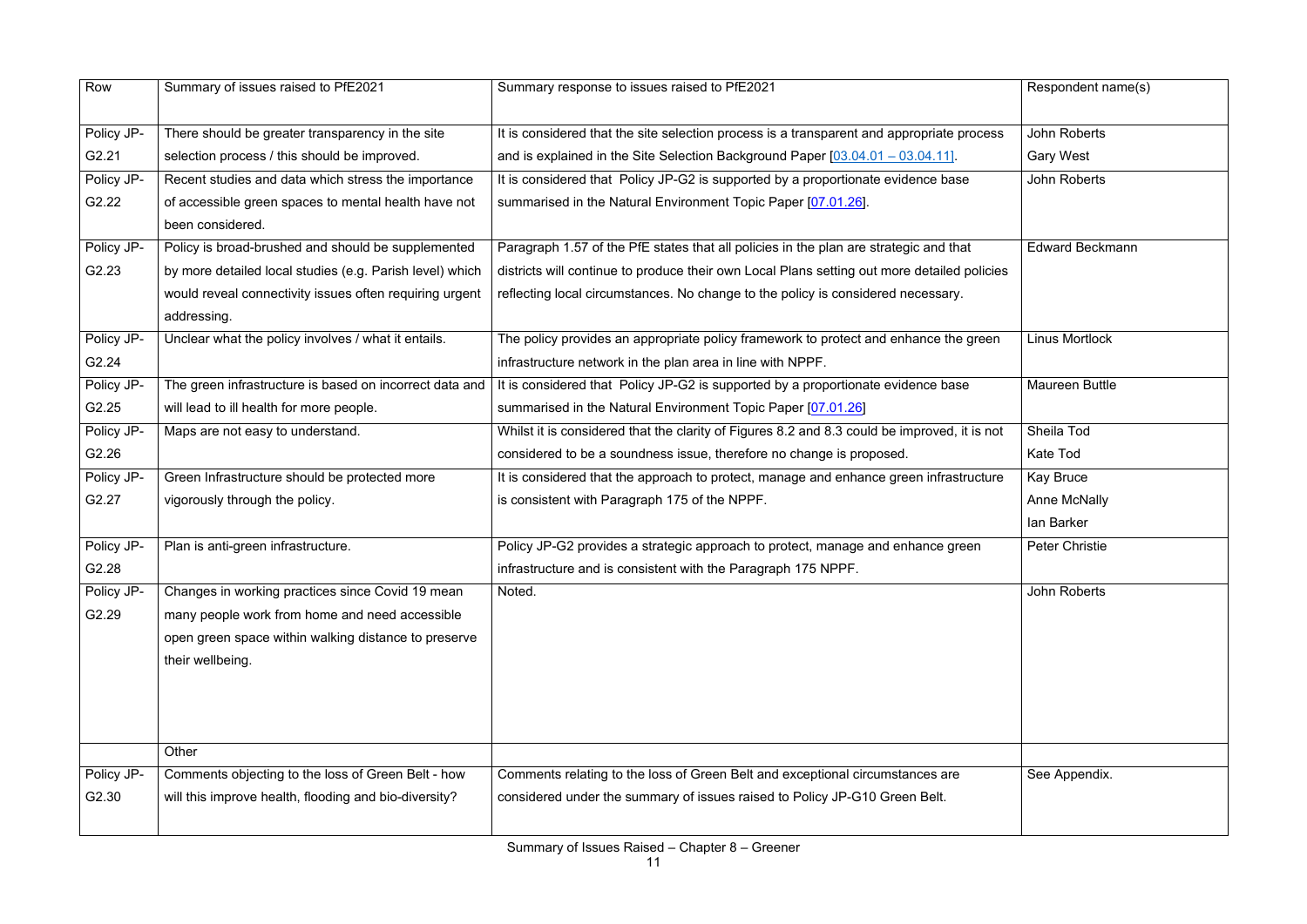| Row        | Summary of issues raised to PfE2021                       | Summary response to issues raised to PfE2021                                               | Respondent name(s) |
|------------|-----------------------------------------------------------|--------------------------------------------------------------------------------------------|--------------------|
|            | Exceptional circumstances have not been                   | The PfE needs to be read as a whole and as such Policies JP-S5, JP-P6 and JP-G9            |                    |
|            | demonstrated and there should be no net loss.             | seek to reduce flood risk, improve heath and improve biodiversity respectively. Planning   |                    |
|            |                                                           | applications on allocations released from Green Belt will need to meet these policy        |                    |
|            |                                                           | requirements. Furthermore, the relevant allocation policies in PfE detail the necessary    |                    |
|            |                                                           | policy framework / mitigation to ensure development coming forward at those locations      |                    |
|            |                                                           | will be in accordance with the plan policies. Further details of which can be found in the |                    |
|            |                                                           | relevant allocation topic papers. This approach is considered consistent with NPPF. No     |                    |
|            |                                                           | change to the policy is considered necessary.                                              |                    |
| Policy JP- | Comments relating to Green Belt, woodland and public      | Issues relating to the agricultural use of buildings, management of woodland and public    | C Axon             |
| G2.31      | right of way laws and policies (objecting to building on, | right of way on Green Belt are not matters for the strategic policies of the PfE.          |                    |
|            | claiming ownership and blocking).                         |                                                                                            |                    |
| Policy JP- | Residents should be afforded / allotted their own land    | Issues relating to the ownership of agricultural land are not matters for the strategic    | Joanne Maffia      |
| G2.32      | for agriculture, food and farming rather than land being  | policies of PfE.                                                                           |                    |
|            | used for jobs and housing for others.                     |                                                                                            |                    |

| Respondent name(s) |
|--------------------|
|                    |
|                    |
|                    |
|                    |
|                    |
|                    |
|                    |
|                    |
|                    |
| C Axon             |
|                    |
|                    |
| Joanne Maffia      |
|                    |
|                    |
|                    |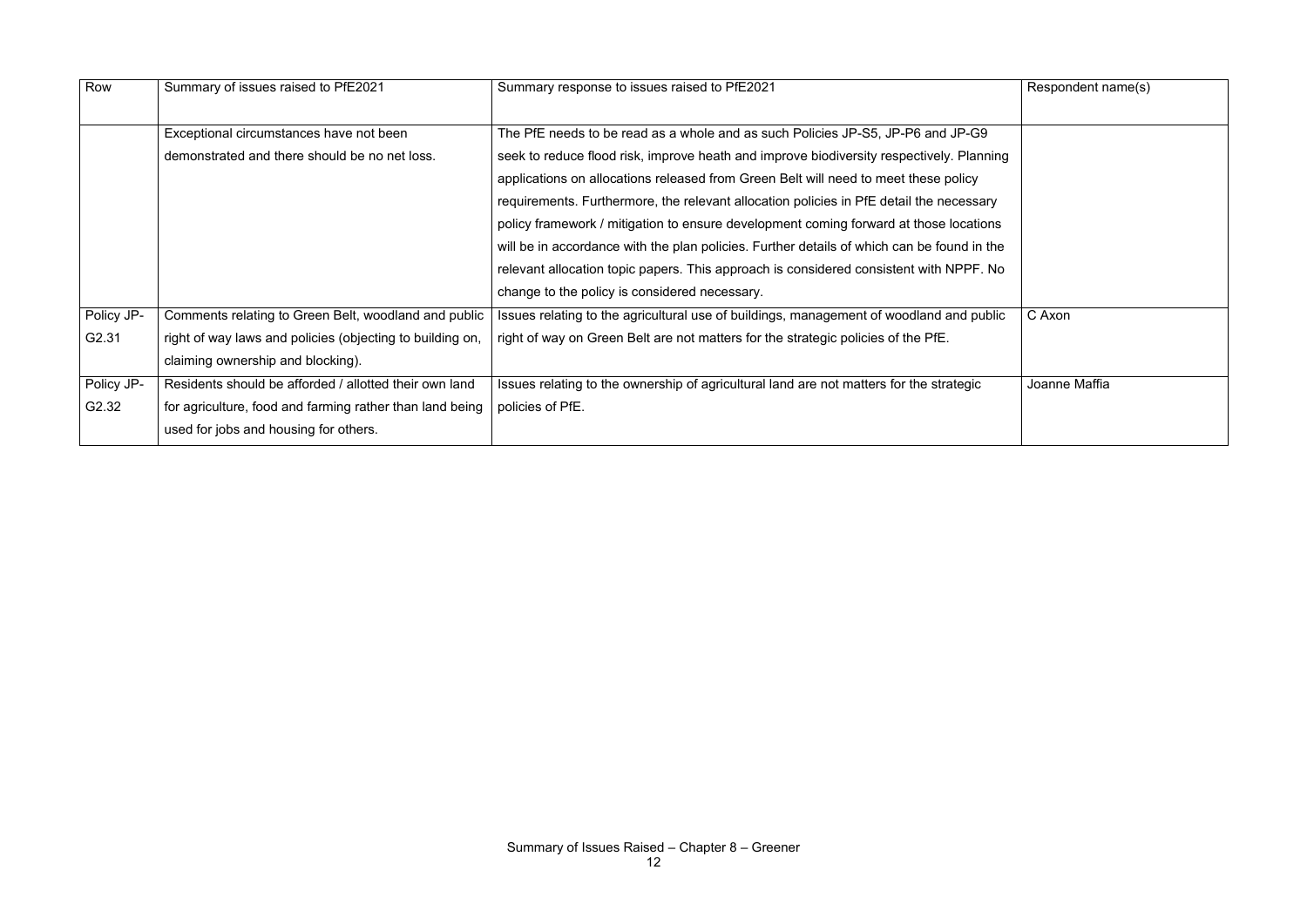#### **PfE 2021 Policy JP-G3 – River Valleys and Waterways**

| Row        | Summary of issues raised to PfE2021                     | Summary response to issues raised to PfE2021                                                 | Respondent name(s)        |
|------------|---------------------------------------------------------|----------------------------------------------------------------------------------------------|---------------------------|
|            | Amendments / Additions to Policy                        |                                                                                              |                           |
| Policy JP- | Additional clause to confirm (for the avoidance of      | The PfE should be read as a whole, including Policy JP-G9. Therefore, no change is           | The Wildlife Trusts       |
| G3.1       | doubt) that where development proposals would           | considered necessary.                                                                        |                           |
|            |                                                         |                                                                                              |                           |
|            | enhance public access to river valleys and waterways;   |                                                                                              |                           |
|            | the harm avoidance mitigation hierarchy must be         |                                                                                              |                           |
|            | followed in line with policy JP-G9.                     |                                                                                              |                           |
| Policy JP- | Many of these structures are maintained by volunteers   | Noted, but not a matter for Policy JP-G3. Therefore, no change is considered necessary.      | Kim Scragg                |
| G3.2       | and this is not recognised.                             |                                                                                              |                           |
| Policy JP- | Although encouraging barges, rowing, walking etc. is    | Part 8 of PfE Policy JP-P1 Sustainable Places refers to designing places to be safe.         | Joanne Maffia             |
| G3.3       | of interest there is always danger near water.          | Therefore, issues relating to water safety are covered by that policy.                       |                           |
| Policy JP- | The policy proposes increasing rights of way alongside  | Public rights to use waterways for recreation purposes is a legal matter around land and     | Helen Fotheringham        |
| G3.4       | the water; it does not include proposals for increasing | riparian ownership and is outside the scope of the PfE. Therefore, no change is              | <b>Matthew Oxley</b>      |
|            | rights of way on and in the water (for transport and    | considered necessary.                                                                        |                           |
|            | recreation, such as by kayak or swimming).              |                                                                                              |                           |
| Policy JP- | Paragraph 8 fails to mention horse riding within active | Policy JP-G3 is a strategic policy, therefore mentioning all forms of active travel          | The British Horse Society |
| G3.5       | travel alongside waterways and it is discriminatory to  | recreation activities would make the policy over long. District Local Plans could set out    |                           |
|            | exclude one form of active travel from this objective.  | more detailed active recreation policies, if districts considered it appropriate. Therefore, |                           |
|            | Horse riding should be added to walking and cycling in  | no change to the policy is considered necessary.                                             |                           |
|            | paragraph 8.                                            |                                                                                              |                           |
| Policy JP- | The Mersey Valley catchment area needs overall          | Paragraph 8.22 of the supporting text to Policy JP-G3 notes that there is a complex          | Jane Morris               |
| G3.6       | consideration with Stockport and the Pennine            | network of river catchments, including flowing from the Pennine moors to the east of the     |                           |
|            | hinterland to enable flood prevention and alleviation   | conurbation. Also, a catchment based approach to managing flood risk is covered in           |                           |
|            | across the bioregion                                    | Policy JP-G5 Flood Risk and the Water Environment. Furthermore, the collaborative            |                           |
|            |                                                         | approach to the development of the evidence base, understanding cross boundary               |                           |
|            |                                                         | issues and policy development for the PfE Greener Places chapter policies is                 |                           |
|            |                                                         | acknowledged in the PfE Statement of Common Ground 6 (p44) [01.01.02]. Therefore,            |                           |
|            |                                                         | no changes to the policy are considered necessary.                                           |                           |
|            |                                                         |                                                                                              |                           |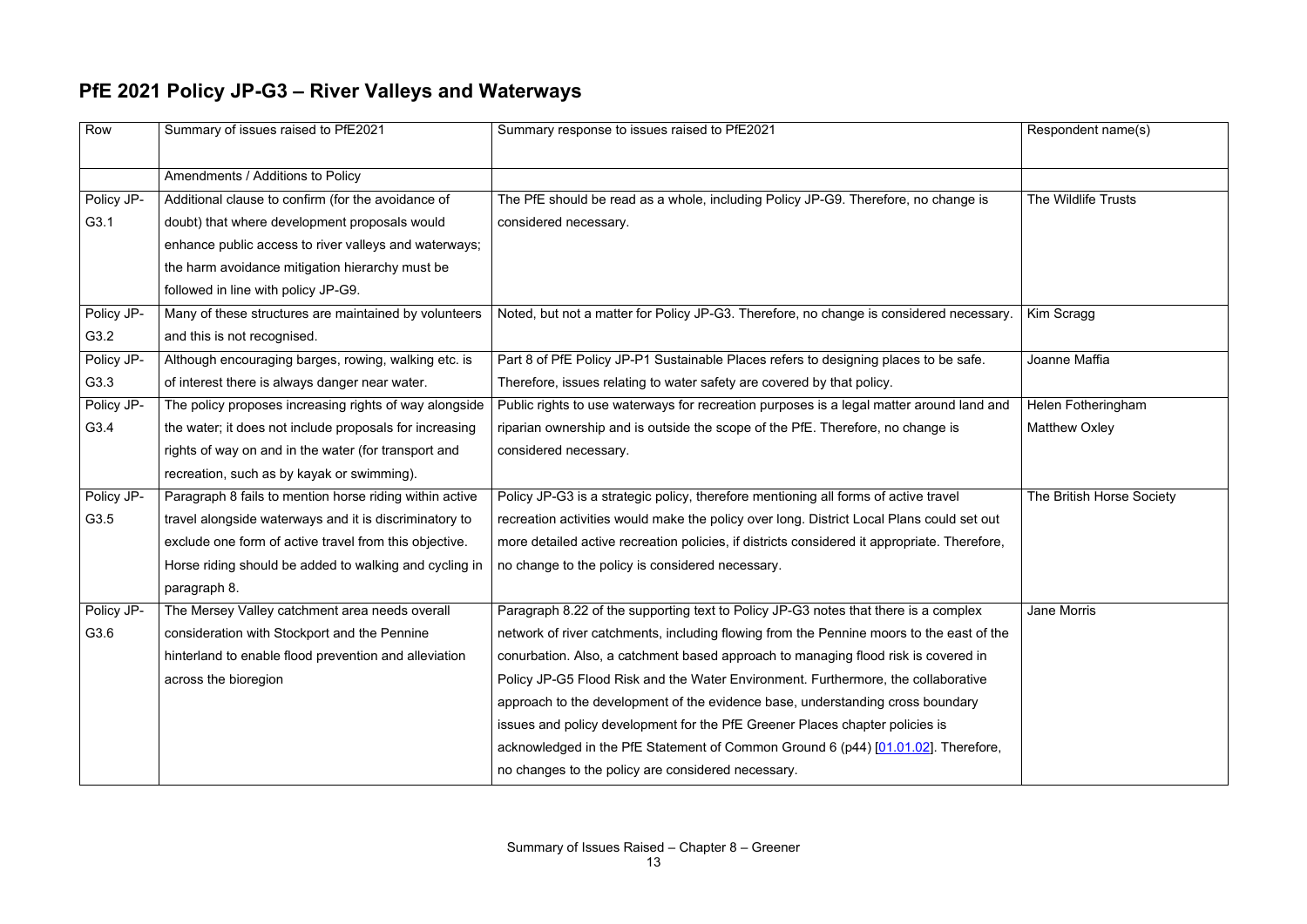| Row        | Summary of issues raised to PfE2021                       | Summary response to issues raised to PfE2021                                                                                                    | Respondent name(s)             |
|------------|-----------------------------------------------------------|-------------------------------------------------------------------------------------------------------------------------------------------------|--------------------------------|
| Policy JP- | The overall approach needs to avoid waterways being       | The overall approach in Policy JP-G3 to protect and enhance river valleys and                                                                   | Friends of the Earth           |
| G3.7       | simply regarded merely as waterfronts for new             | waterways covers nine wide ranging priorities (Parts 1-9), not just Part 9.                                                                     |                                |
|            | development (as is suggested by point 9 in the policy).   |                                                                                                                                                 |                                |
| Policy JP- | The Manchester Ship Canal itself is an operational        | Noted, but no changes required to the policy.                                                                                                   | Peel L&P Investments (North)   |
| G3.8       | freight waterway; it is not suitable for active travel or |                                                                                                                                                 | Ltd                            |
|            | for "recreation and commuting".                           |                                                                                                                                                 |                                |
| Policy JP- | Policy JP-G 3 should be amended to state that "the        | It is not necessary to amend Policy JP-G3 as the comments are considered to be                                                                  | Peel L&P Investments (North)   |
| G3.9       | improvement of the canals themselves is                   | covered by Part 9 that seeks to ensure that development relates positively to nearby                                                            | Ltd                            |
|            | encouraged", for example through enhanced                 | rivers and other waterways.                                                                                                                     |                                |
|            | recreational facilities such as marina, boat              |                                                                                                                                                 |                                |
|            | maintenance and hire facilities, or visitor amenities     |                                                                                                                                                 |                                |
| Policy JP- | Criterion 1 of Policy JP-G 3 seeks to retain the "open    | It is considered that Parts 1 and 9 of Policy JP-G3 are integral parts of the policy and are                                                    | Peel L&P Investments (North)   |
| G3.10      | character" of the river valleys, for example by avoiding  | not within conflict of each other. Therefore, no changes are required.                                                                          | Ltd                            |
|            | "prominent" development. However, as acknowledged         |                                                                                                                                                 |                                |
|            | by Criterion 9, development can enhance the setting of    |                                                                                                                                                 |                                |
|            | waterways, for example through high quality frontages     |                                                                                                                                                 |                                |
|            | and public realm improvements. Peel therefore             |                                                                                                                                                 |                                |
|            | considers that this criterion is unnecessary and should   |                                                                                                                                                 |                                |
|            | be removed                                                |                                                                                                                                                 |                                |
| Policy JP- |                                                           | The policy and supporting text does not fully recognise   Paragraph 1.57 of the PfE states that all policies in the plan are strategic and that | <b>Canal &amp; River Trust</b> |
| G3.11      | or reference issues of specific relevance to the canal    | districts will continue to produce their own Local Plans setting out more detailed policies                                                     |                                |
|            | network or key differences between the engineered         | reflecting local circumstances. In the context of paragraph 1.57, outlining specific issues                                                     |                                |
|            | canal network and other waterways. We note specific       | relevant to the canal network would be too detailed for this strategic policy and would be                                                      |                                |
|            | reference in paragraph 8.23 to the regard new             | more suited to detailed policies in district Local Plans.                                                                                       |                                |
|            | development must have to ensure river corridors are       | Whilst it is considered that the suggested reference to the protection of waterways in                                                          |                                |
|            | integrated within development and would suggest a         | paragraph 8.23 could improve the clarity of the supporting text, it is not considered to be                                                     |                                |
|            | similar reference within the supporting text relevant to  | a soundness issue, therefore no change is proposed.                                                                                             |                                |
|            | the protection of waterways such as the canal network.    |                                                                                                                                                 |                                |
| Policy JP- | Suggested new supporting text as follows, to be added     | It is considered that the suggested wording would be too detailed. Paragraph 8.21 refers                                                        | <b>Canal &amp; River Trust</b> |
| G3.12      | to para 8.21 or as appropriate "New development must      | to long term management of river valleys and canals, which is considered to adequately                                                          |                                |
|            | be designed to ensure that the stability and structural   | cover the suggested wording in the comment. No change is considered necessary.                                                                  |                                |
|            |                                                           |                                                                                                                                                 |                                |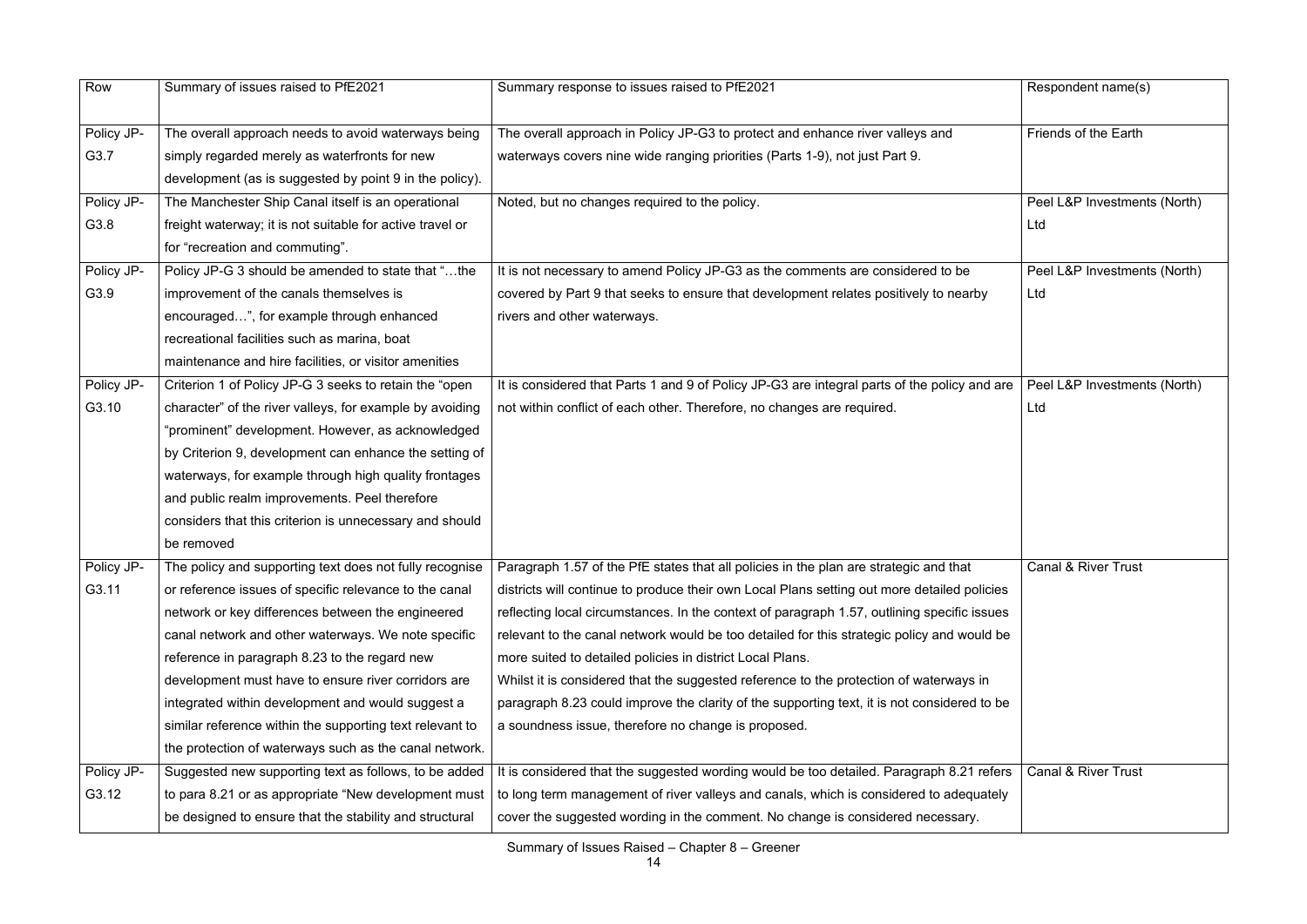|                                                                                         | Respondent name(s)             |
|-----------------------------------------------------------------------------------------|--------------------------------|
|                                                                                         |                                |
|                                                                                         | <b>Canal &amp; River Trust</b> |
| g to it.<br>: safety<br>າ safe<br>3 <sub>of</sub><br>$19b$ of<br>tion is:<br>in a<br>y. |                                |

| Row        | Summary of issues raised to PfE2021                      | Summary response to issues raised to PfE2021                                                | Respondent name(s)             |
|------------|----------------------------------------------------------|---------------------------------------------------------------------------------------------|--------------------------------|
|            |                                                          |                                                                                             |                                |
|            | integrity of canal/waterway corridors, any operational   |                                                                                             |                                |
|            | or maintenance requirements and intrinsic heritage       |                                                                                             |                                |
|            | and ecological qualities are protected and enhanced. It  |                                                                                             |                                |
|            | is important that waterways are not simply seen as a     |                                                                                             |                                |
|            | backdrop to new development and high quality             |                                                                                             |                                |
|            | waterfront design will be critical with waterways        |                                                                                             |                                |
|            | appropriately integrated within new development          |                                                                                             |                                |
|            | wherever possible.                                       |                                                                                             |                                |
| Policy JP- | " Suggested new wording to Policy JP-G3 River            | The suggested amendment to reorder Part 2 of Policy GM-G3 is not considered                 | <b>Canal &amp; River Trust</b> |
| G3.13      | Valleys and Waterways                                    | necessary as Parts 1 to 9 of the policy are not a hierarchical list.                        |                                |
|            | 2. Promote public enjoyment of the river valleys and     |                                                                                             |                                |
|            | waterways, including as key features connecting urban    | It is considered that Part 8 of the policy sufficiently covers the suggested wording to it. |                                |
|            | areas to the countryside, providing opportunities for    | The suggested wording in relation to Part 9 of the policy is not required because: safety   |                                |
|            | active travel, and enhance their high recreational value | and natural surveillance are covered by Part 8 of Policy JP-P1, which deals with safe       |                                |
|            | as green fingers through densely populated areas;        | spaces. Policy JP-P1 also considers designing spaces for different people (Part 3 of        |                                |
|            | (Recommend that this is moved to become bullet point     | Policy-JP-P1); the suggested new part c of the policy is already covered by Part 9 b of     |                                |
|            | 1 - as potentially relevant to both river valleys and    | Policy JP-G3; and the suggested word for a new part d of the policy on construction is      |                                |
|            | waterways - before moving on to more specific river      | too detailed for a strategic policy and would be better suited to a detailed policy in a    |                                |
|            | valley priorities 2-7.)                                  | district Local Plan. Therefore no changes to the policy are considered necessary.           |                                |
|            | 8. Increase the use of nearby canal corridors and        |                                                                                             |                                |
|            | watercourses for recreational use and active travel,     |                                                                                             |                                |
|            | with improved access to and enhancement of               |                                                                                             |                                |
|            | waterside routes for pedestrians and cyclists where      |                                                                                             |                                |
|            | appropriate thereby increasing access to natural green   |                                                                                             |                                |
|            | space;                                                   |                                                                                             |                                |
|            | 9. Ensure that development relates positively to nearby  |                                                                                             |                                |
|            | rivers and canals other waterways, taking advantage      |                                                                                             |                                |
|            | of opportunities to integrate green infrastructure       |                                                                                             |                                |
|            | through the provision of :                               |                                                                                             |                                |
|            | a. High quality waterside frontages that increase        |                                                                                             |                                |
|            | activity and generate natural surveillance of the        |                                                                                             |                                |
|            |                                                          |                                                                                             |                                |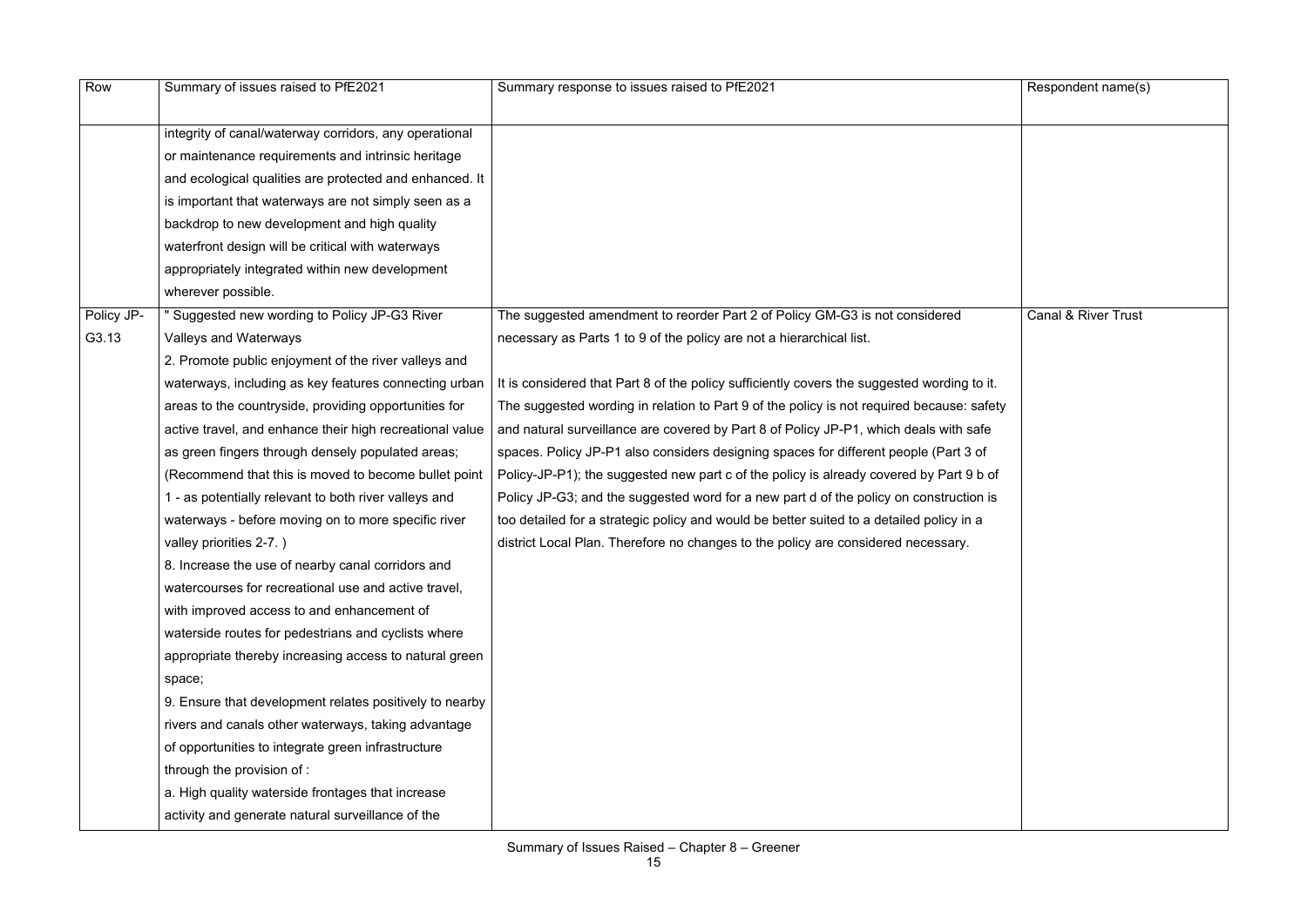| Row        | Summary of issues raised to PfE2021                       | Summary response to issues raised to PfE2021                                             | Respondent name(s)         |
|------------|-----------------------------------------------------------|------------------------------------------------------------------------------------------|----------------------------|
|            | waterway corridor, and encourage and improved             |                                                                                          |                            |
|            | access to, along and from the water,                      |                                                                                          |                            |
|            | b. High quality public realm and waterside boundary       |                                                                                          |                            |
|            | treatment alongside the water that considers the          |                                                                                          |                            |
|            | interface between waterway users (boaters, walkers,       |                                                                                          |                            |
|            | cyclists, anglers etc) and any future waterside           |                                                                                          |                            |
|            | community (residents, businesses, etc) including          |                                                                                          |                            |
|            | appropriate water safety features where necessary;        |                                                                                          |                            |
|            | c. Appropriate access for water related recreation use    |                                                                                          |                            |
|            | and maintenance or operational requirements.              |                                                                                          |                            |
|            | d. Appropriate measures to protect the waterway           |                                                                                          |                            |
|            | corridor and associated assets from any adverse           |                                                                                          |                            |
|            | impact on land stability, structural integrity and water  |                                                                                          |                            |
|            | quality both during and post construction."               |                                                                                          |                            |
| Policy JP- | It must also be recognised that the majority of this land | Paragraph 5.29 of the supporting text to Policy JP-S5 Flood Risk and the Water           | The National Farmer        |
| G3.14      | is managed by farmers who use it to produce food as       | Environment recognises that there are various pressures and users on the water           |                            |
|            | well as other outputs from the land. A careful balance    | environment, including agriculture. Therefore, no change to Policy JP-G3 is considered   |                            |
|            | needs to be struck which will allow farmers to continue   | necessary.                                                                               |                            |
|            | to produce safe food in a sustainable way and there       |                                                                                          |                            |
|            | needs to be a balance between the needs of the            |                                                                                          |                            |
|            | agricultural industry and those of the water              |                                                                                          |                            |
|            | environment. It is important not base decisions on the    |                                                                                          |                            |
|            | historic river pollution coming from farming. Policy      |                                                                                          |                            |
|            | decisions should be based on current farm practices       |                                                                                          |                            |
|            | and performance and not on residual pollution in water    |                                                                                          |                            |
|            | bodies.                                                   |                                                                                          |                            |
| Policy JP- | The words 'accessible' and 'accessibility' in 'Places for | The use of words such as access, accessible and accessibility in the PfE is considered   | <b>Greater Manchester</b>  |
| G3.15      | Everyone' should be clearly defined, or alternative       | consistent with their use in planning documents such as NPPF. As appropriate, the        | <b>Disabled People and</b> |
|            | words used, so that disabled people (and urban design     | supporting text of policies in the Plan provide clarification as to what is meant by the | <b>Disabled Peoples Ac</b> |
|            | professionals) are clear on what is intended and what     | policy. Similarly, documents such as the National Design Guide provide clarity,          |                            |
|            | to expect from the policies in the Plan.                  | dependent on the specific circumstance. It is therefore considered that appropriate      |                            |

|      | Respondent name(s)                     |
|------|----------------------------------------|
|      |                                        |
|      |                                        |
|      |                                        |
|      |                                        |
|      |                                        |
|      |                                        |
|      |                                        |
|      |                                        |
|      |                                        |
|      |                                        |
|      |                                        |
|      |                                        |
|      |                                        |
|      |                                        |
|      |                                        |
|      | The National Farmers Union             |
|      |                                        |
| ered |                                        |
|      |                                        |
|      |                                        |
|      |                                        |
|      |                                        |
|      |                                        |
|      |                                        |
|      |                                        |
|      |                                        |
|      |                                        |
|      |                                        |
| ered | <b>Greater Manchester Coalition of</b> |
| è    | Disabled People and Manchester         |
| е    | <b>Disabled Peoples Access Group</b>   |
|      |                                        |
|      |                                        |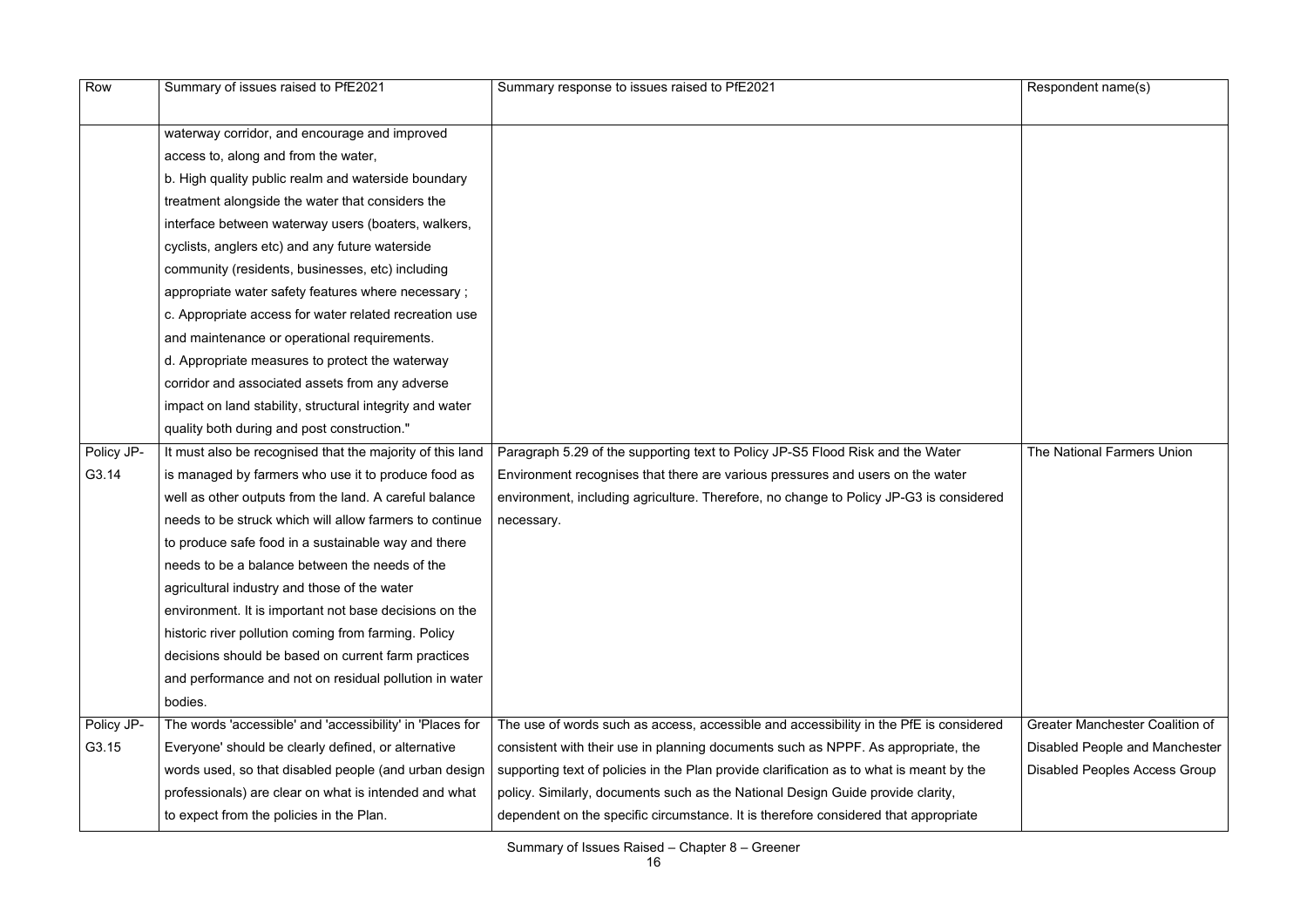| Row        | Summary of issues raised to PfE2021                      | Summary response to issues raised to PfE2021                                                 | Respondent name(s)                     |
|------------|----------------------------------------------------------|----------------------------------------------------------------------------------------------|----------------------------------------|
|            |                                                          | clarification is either provided in the supporting text of the PfE and/or in other documents |                                        |
|            |                                                          | and no changes are necessary.                                                                |                                        |
| Policy JP- | This policy can be strengthened and made sound by        | Removing the words 'wherever possible' from the supporting text in Paragraph 8.23 is         | <b>Friends of Carrington Moss</b>      |
| G3.16      | including the following                                  | not considered to be a soundness issue, therefore no change is proposed.                     |                                        |
|            | commitments:                                             |                                                                                              |                                        |
|            | Removal of the words "wherever possible" from            | Policy JP-G3 will be used to guide all development across the plan area, as appropriate.     |                                        |
|            | paragraph 8.23 (page 152);                               | However, the relevant allocation policies in PfE detail the necessary policy framework /     |                                        |
|            | Withdrawal of any Allocation that is not aligned with    | mitigation to ensure development coming forward at those locations will be in                |                                        |
|            | this Policy; and                                         | accordance with this policy. Further details of which can be found in the relevant           |                                        |
|            | The KPIs need to be updated to ensure they measure       | allocation topic papers. This approach is considered consistent with NPPF. The Plan          |                                        |
|            | all aspects of this Policy.                              | needs to be read as a whole, therefore no change is considered necessary.                    |                                        |
|            |                                                          | The monitoring framework in Chapter 12 provides an appropriate level of detail for a         |                                        |
|            |                                                          | strategic plan. More detailed monitoring will be incorporated as appropriate within district |                                        |
|            |                                                          | local plans.                                                                                 |                                        |
|            | <b>General Comments</b>                                  |                                                                                              |                                        |
| Policy JP- | Supports the principles behind this policy. Blue         | Noted.                                                                                       | Woodford Neighbourhood Forum           |
| G3.17      | infrastructure is a very important component of the      |                                                                                              | Friends of the Earth                   |
|            | natural landscape, providing habitats and corridors for  |                                                                                              | Peel L&P Investments (North)           |
|            | wildlife and valuable opportunities for outdoor          |                                                                                              | Ltd                                    |
|            | recreation for residents.                                |                                                                                              | <b>Canal &amp; River Trust</b>         |
|            |                                                          |                                                                                              | Manchester Bolton & Bury Canal         |
|            |                                                          |                                                                                              | Society                                |
|            |                                                          |                                                                                              | The Wildlife Trusts                    |
| Policy JP- | Increase the use of canals and watercourses for active   | This comment is covered by Part 8 of Policy JP-G3. No change to the policy is                | <b>Greater Manchester Coalition of</b> |
| G3.18      | travel, with improved and extended rights of way         | considered necessary.                                                                        | <b>Disabled People and Manchester</b>  |
|            | alongside the water providing walking and cycling        |                                                                                              | <b>Disabled Peoples Access Group</b>   |
|            | routes for both recreation and commuting, thereby        |                                                                                              |                                        |
|            | increasing access to natural green space                 |                                                                                              |                                        |
| Policy JP- | Questions why the dredging of the rivers and canals      | Comment not related to the soundness of the plan. No changes to the policy are               | Jayne Waddell                          |
| G3.19      | stopped. The river bed is rising so the rivers hold less | considered necessary.                                                                        | <b>Anne McNally</b>                    |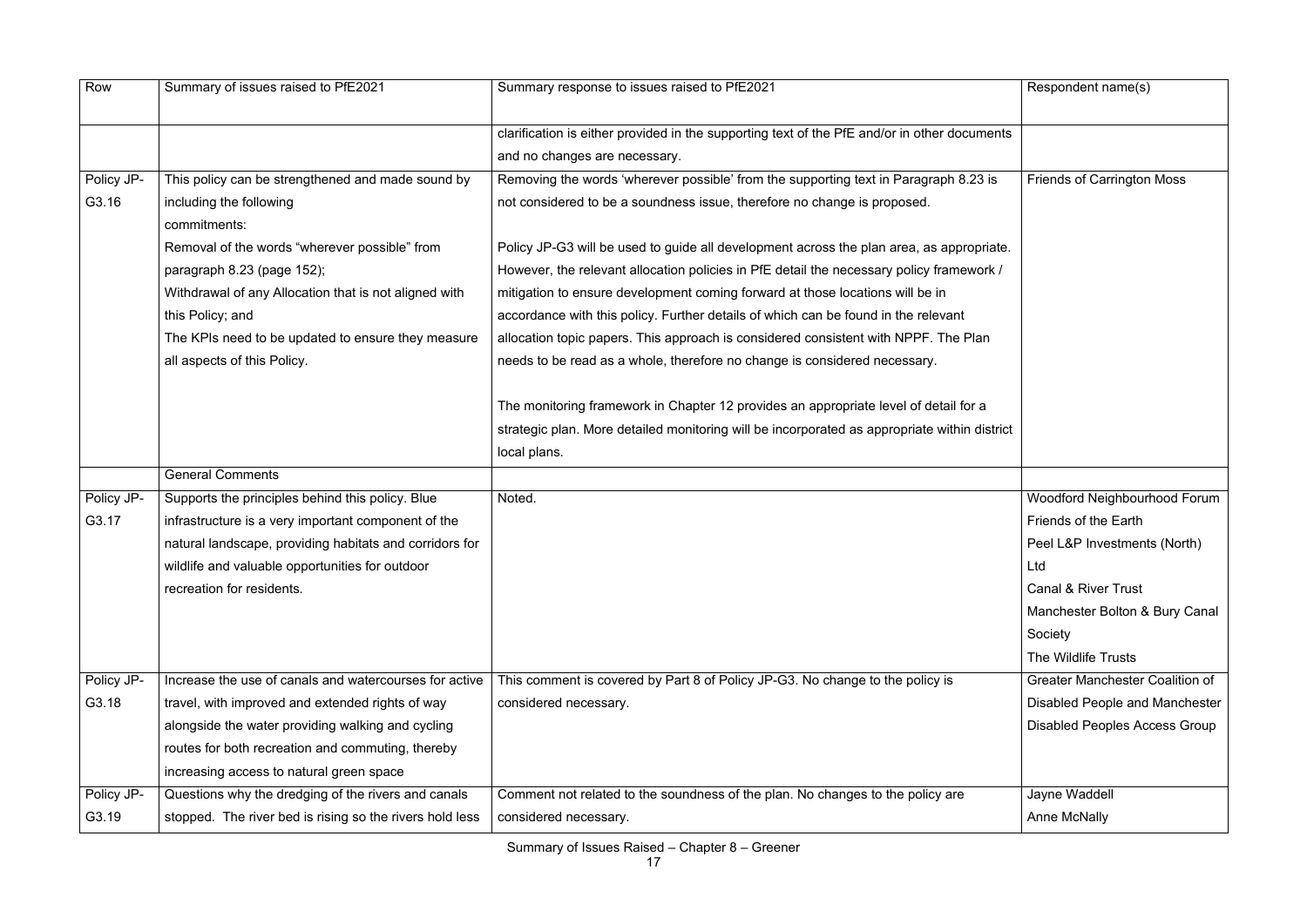| Row        | Summary of issues raised to PfE2021                        | Summary response to issues raised to PfE2021                                                                                           | Respondent name(s)    |
|------------|------------------------------------------------------------|----------------------------------------------------------------------------------------------------------------------------------------|-----------------------|
|            | water. This in turn leads to flooding in areas that rarely |                                                                                                                                        |                       |
|            | saw this problem in the past due to the maintenance of     |                                                                                                                                        |                       |
|            | the rivers and river banks and the regular maintenance     |                                                                                                                                        |                       |
|            | of the sewer network.                                      |                                                                                                                                        |                       |
| Policy JP- | The plan to build along the canal and adjoining fields     | A proportionate evidence base has been provided to assess the impact on flood risk in                                                  | <b>Tracy Owen</b>     |
| G3.20      | will add to flood risk making homes inaccessible and       | the Level 1 and Level 2 SFRAs and the Flood Risk Sequential and Exceptions Test                                                        |                       |
|            | uninsurable, wildlife will decrease and land that is       | Evidence Paper $[04.02.01 - 04.02.19]$ . Paragraph 159 of the NPPF requires                                                            |                       |
|            | accessible for recreation will no longer be accessible.    | development to made safe from flood risk and not increase flood risk elsewhere.                                                        |                       |
|            |                                                            | Policy JP-S3 seeks to improve access to recreation along river valleys and waterways.                                                  |                       |
|            |                                                            | No changes to the policy are considered necessary.                                                                                     |                       |
| Policy JP- | The plans to build around the Manchester, Bury and         | Policy JPA7 (Elton Reservoir) states that new development on the site will be required to                                              | <b>Carl Southward</b> |
| G3.21      | Bolton Canal area will have a negative impact on           | ensure the allocation is safe from and mitigates for potential flood risk from all sources.                                            |                       |
|            | existing wildlife and surely increase flood risks.         |                                                                                                                                        |                       |
|            |                                                            | The proposed allocation is supported by a range of evidence to demonstrate the                                                         |                       |
|            |                                                            | development of the site will not have detrimental impact on flood risk $10.03.12 -$                                                    |                       |
|            |                                                            | $\underline{10.03.14}$ and wildlife and ecological matters $\underline{10.03.05} - \underline{10.03.11}$ . The latter is               |                       |
|            |                                                            | summarised in section 19 of the Elton Reservoir Allocation Topic Paper [10.03.43].                                                     |                       |
|            |                                                            |                                                                                                                                        |                       |
|            |                                                            | No changes to the policy are considered necessary.                                                                                     |                       |
| Policy JP- |                                                            | More maintenance and repair programmes are needed   Investment infrastructure to meet the needs of the PfE are covered by Policy JP-D1 | <b>Maureen Buttle</b> |
| G3.22      | presently, how will this happens with increased and        | Infrastructure Implementation, in particular Part 3 of the policy. No changes to the policy                                            |                       |
|            | unsustainable demand.                                      | are considered necessary.                                                                                                              |                       |
| Policy JP- | There should be more access to canalsides. They can        | Increasing access to the waterways is a priority of the policy. No changes to the policy                                               | <b>Rowan Smith</b>    |
| G3.23      | be utilised better with local heritage, especially in      | are considered necessary.                                                                                                              |                       |
|            | Manchester.                                                |                                                                                                                                        |                       |
| Policy JP- | The rivers have got chemicals and sewage in them           | This comment is covered by Part 6 of Policy JP-G3 that seeks to improve water quality.                                                 | Lynn Clegg            |
| G3.24      | and nothing is being done to resolve this.                 | No changes to the policy are considered necessary.                                                                                     |                       |
|            |                                                            |                                                                                                                                        |                       |
|            |                                                            |                                                                                                                                        |                       |
|            |                                                            |                                                                                                                                        |                       |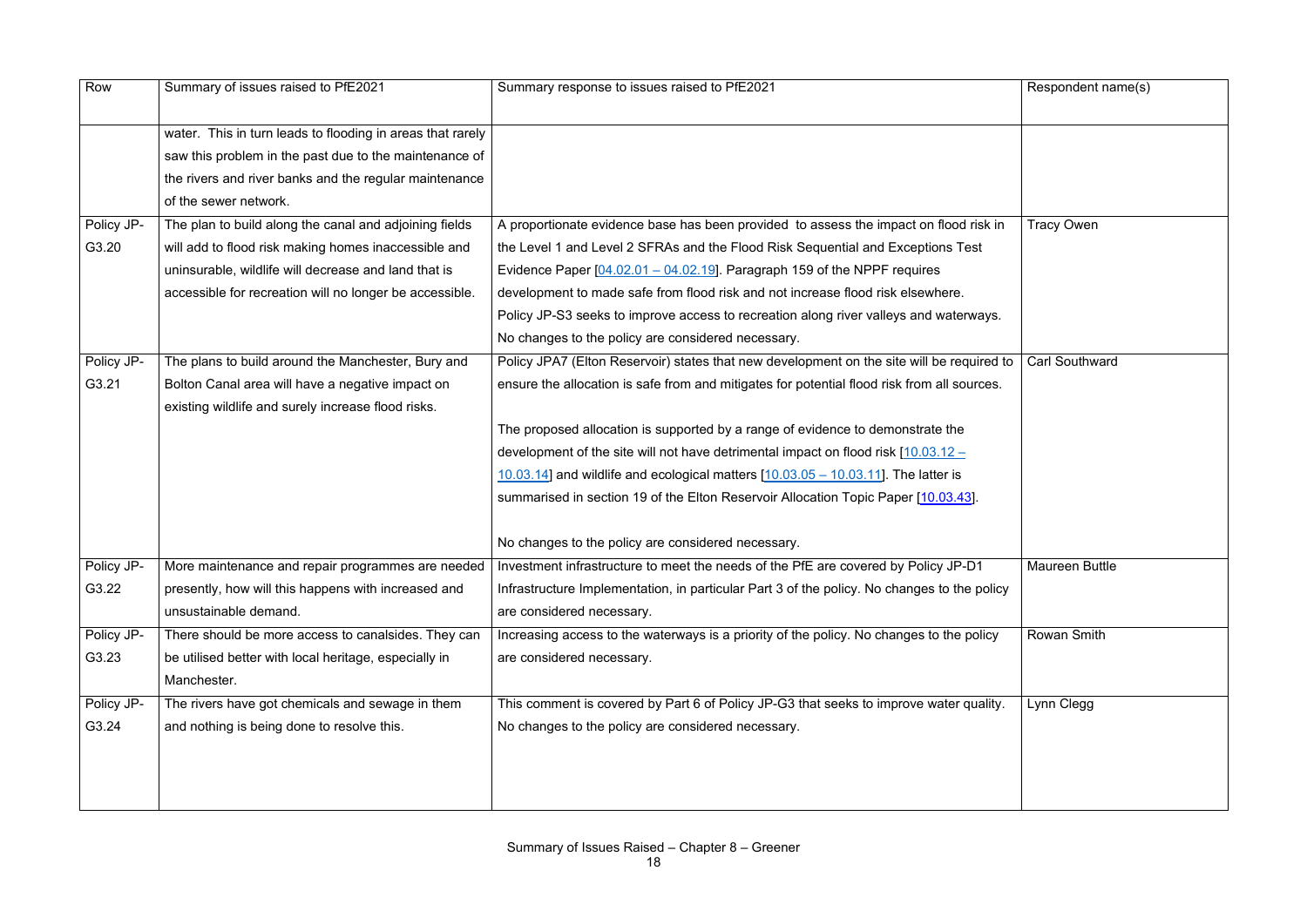| Row        | Summary of issues raised to PfE2021                      | Summary response to issues raised to PfE2021                                               | Respondent name(s)      |
|------------|----------------------------------------------------------|--------------------------------------------------------------------------------------------|-------------------------|
| Policy JP- | Interfering with nature will cause stress and hardship   | Policy JP-G3 seeks to protect and improve river valleys and waterways as part of the       | <b>Trevor Widdop</b>    |
| G3.25      | to plant and wild life as well as having a negative      | green infrastructure network to benefit wildlife and residents. No changes to the policy   |                         |
|            | impact on residents.                                     | are considered necessary.                                                                  |                         |
| Policy JP- | River valleys and waterways will not be protected and    | Policy JP-G3 includes a range of policy requirements to ensure that river valleys and      | E Bowles                |
| G3.26      | improved as central components of Green                  | waterways will be protected and improved. No changes to the policy are considered          |                         |
|            | Infrastructure Network and a vital part of a Nature      | necessary.                                                                                 |                         |
|            | Recovery Network, making a major contribution to         |                                                                                            |                         |
|            | local identity, quality of life and the natural          |                                                                                            |                         |
|            | environment.                                             |                                                                                            |                         |
| Policy JP- | Building and development is being undertaken in too      | Part 9 of Policy JP-G3 seeks to ensure that developments relate positively to waterways    | <b>Janet Aunins</b>     |
| G3.27      | close proximity to the waterways and, therefore,         | and taking advantage of opportunities to integrate green infrastructure. The penultimate   |                         |
|            | corridors and buffer zones for wildlife are compromised  | paragraph of Policy JP-G2 seeks to ensure that development within and around the           |                         |
|            | and unworkable.                                          | Green Infrastructure Network is consistent with delivering major green infrastructure      |                         |
|            |                                                          | improvements within them. Part 2 of Policy JP-G9 seeks to improve connections              |                         |
|            |                                                          | between habitats, to protect and enhance the provision of corridors and ecological         |                         |
|            |                                                          | networks. These policies sufficiently cover the concerns raised and therefore no           |                         |
|            |                                                          | changes to the policy are considered necessary.                                            |                         |
| Policy JP- | It is not clear how new infrastructure will be paid for. | PfE Policy JP-D1 Infrastructure, outlines how infrastructure will be implemented to        | <b>Collette Gammond</b> |
| G3.28      |                                                          | deliver the PfE. Paragraph 12.3 outlines some of the funding mechanisms available.         | <b>Matthew Oxley</b>    |
|            |                                                          | Therefore no changes to the policy are considered necessary.                               | C Smith                 |
| Policy JP- | This is a flawed policy. Canal sections should be        | Policy JP-G3 does not seek to build over canals, but seeks to improve and enhance          | <b>Glenn Dillon</b>     |
| G3.30      | regenerated instead of built over. In Rochdale their old | them as part of the green infrastructure network, including at Part 9 of the policy which  |                         |
|            | canal side property could be made into masses of new     | seeks to ensure that development relates positively to waterways. Therefore no changes     |                         |
|            | homes without impacting on the green belt.               | to the policy are considered necessary.                                                    |                         |
| Policy JP- | Leave natural water alone and free from pollution.       | Policy JP-G3 seeks to improve and enhance rivers and waterways, with Part 6 of the         | Simon Robertson         |
| G3.31      |                                                          | policy seeking to improve water quality within them. Therefore no changes to the policy    |                         |
|            |                                                          | are considered necessary.                                                                  |                         |
|            | Other                                                    |                                                                                            |                         |
| Policy JP- | Everything has shown that the drive for economic         | Paragraph 4.79 of the supporting text to Policy JP Strat 13 Strategic Green Infrastructure | <b>Laura Ettrick</b>    |
| G3.32      | growth overarches all other policies, aims and           | states that protecting and enhancing the green infrastructure network throughout Greater   |                         |
|            | objectives.                                              |                                                                                            |                         |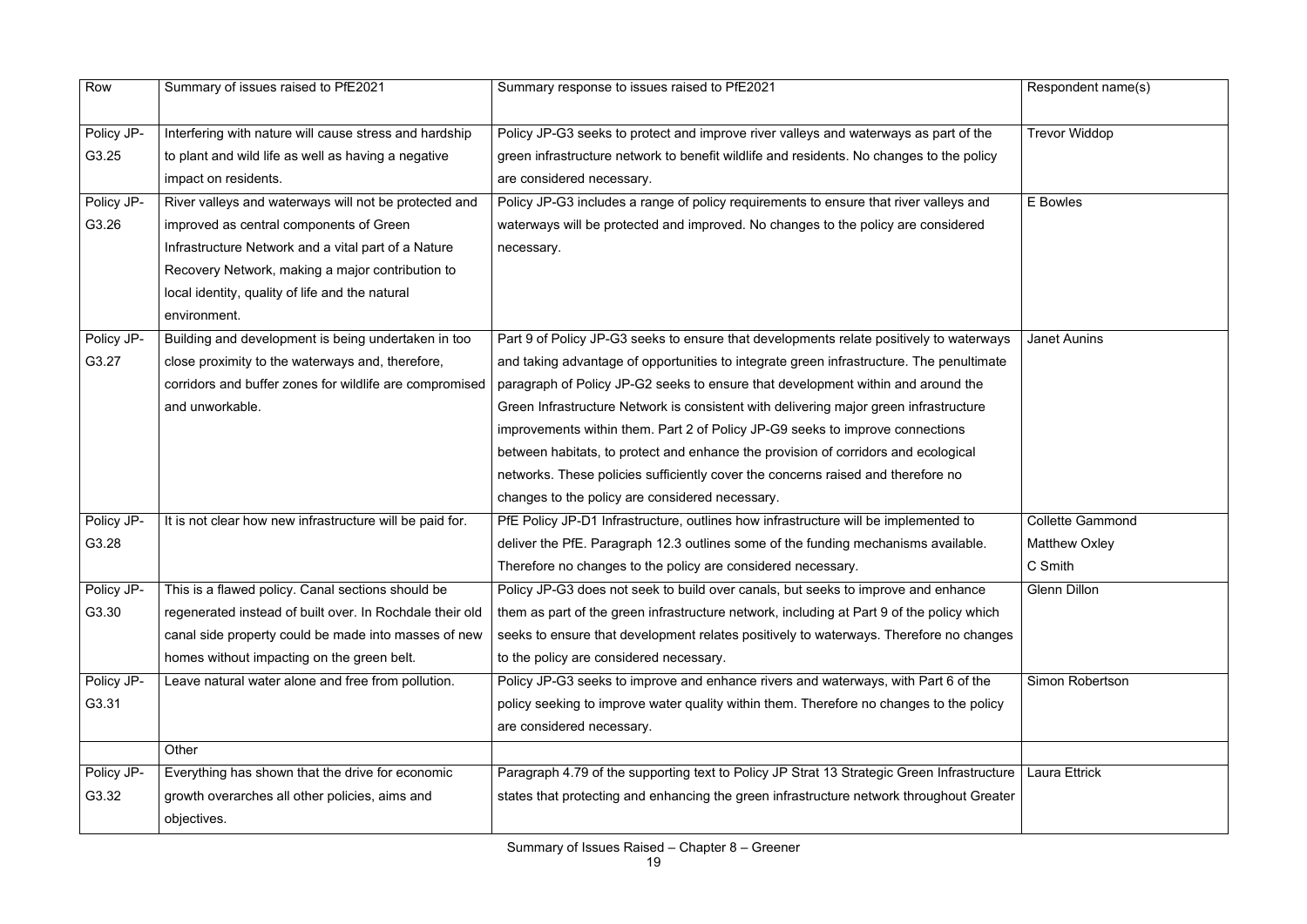| Row        | Summary of issues raised to PfE2021                     | Summary response to issues raised to PfE2021                                                   | Respondent name(s)       |
|------------|---------------------------------------------------------|------------------------------------------------------------------------------------------------|--------------------------|
|            |                                                         |                                                                                                |                          |
|            |                                                         | Manchester (including its accessibility) is central to the overall vision for the city region. |                          |
|            |                                                         | No changes to the policy are considered necessary.                                             |                          |
| Policy JP- | The whole plan is basically by past promises (eg. re-   | Comment not related to soundness of the plan.                                                  | <b>Charlotte Starkey</b> |
| G3.33      | the Mersey Valley) broken when councils decide they     |                                                                                                |                          |
|            | are no longer interested in the green infrastructure    |                                                                                                |                          |
| Policy JP- | The plan needs to be rewritten to take account of up to | A full and proportionate evidence base has been produced to support the PfE.                   | <b>Collette Gammond</b>  |
| G3.34      | date housing needs, protection of green belt,           |                                                                                                | <b>Julie Halliwell</b>   |
|            | brownfield first approach and with proper regard to     |                                                                                                | <b>Matthew Oxley</b>     |
|            | equitable site selection and independent ecological     |                                                                                                | C Smith                  |
|            | and environmental surveys                               |                                                                                                |                          |

### **PfE 2021 Policy JP-G4 – Lowland Wetlands and Mosslands**

| Row        | Summary of issues raised to PfE2021                       | Summary response to issues raised to PfE2021                                             | Respondent name(s)         |
|------------|-----------------------------------------------------------|------------------------------------------------------------------------------------------|----------------------------|
|            |                                                           |                                                                                          |                            |
|            | Amendments / Additions to Policy                          |                                                                                          |                            |
| Policy JP- | It must also be recognised that the majority of this land | Paragraph 8.30 of the supporting text to Policy JP-G4 outlines the importance of the     | The National Farmers Union |
| G4.1       | is managed by farmers who use it to produce food as       | habitats and wider landscape means that there is a strong emphasis in the Plan on their  |                            |
|            | well as other outputs from the land. It is important that | retention and improvement, and the majority of these areas will see little or no         |                            |
|            | this area is recognised and retained as a productive as   | development.                                                                             |                            |
|            | well as a natural landscape.                              |                                                                                          |                            |
|            |                                                           | Paragraph 12.3 supports implementing policies and proposals within the plan. It will     |                            |
|            |                                                           | require working with necessary stakeholders, including landowners, developers and        |                            |
|            |                                                           | private organisations.                                                                   |                            |
|            |                                                           |                                                                                          |                            |
| Policy JP- | The lowlands and wetlands are not only important for      | Policy JP-P 2 seeks to ensure objectives to preserve heritage assets are met. In         | <b>Historic England</b>    |
| G4.2       | their current habitats but they have a high potential to  | particular criteria 4 seeks to deliver positive benefits that sustain and enhance the    |                            |
|            | contain well-preserved in situ material remains of        | historic environment including contributing to the economic viability, accessibility and |                            |
|            | people, early settlement sites and site-specific          | environmental quality.                                                                   |                            |
|            | activities (such as hunting and tool making). Amend       |                                                                                          |                            |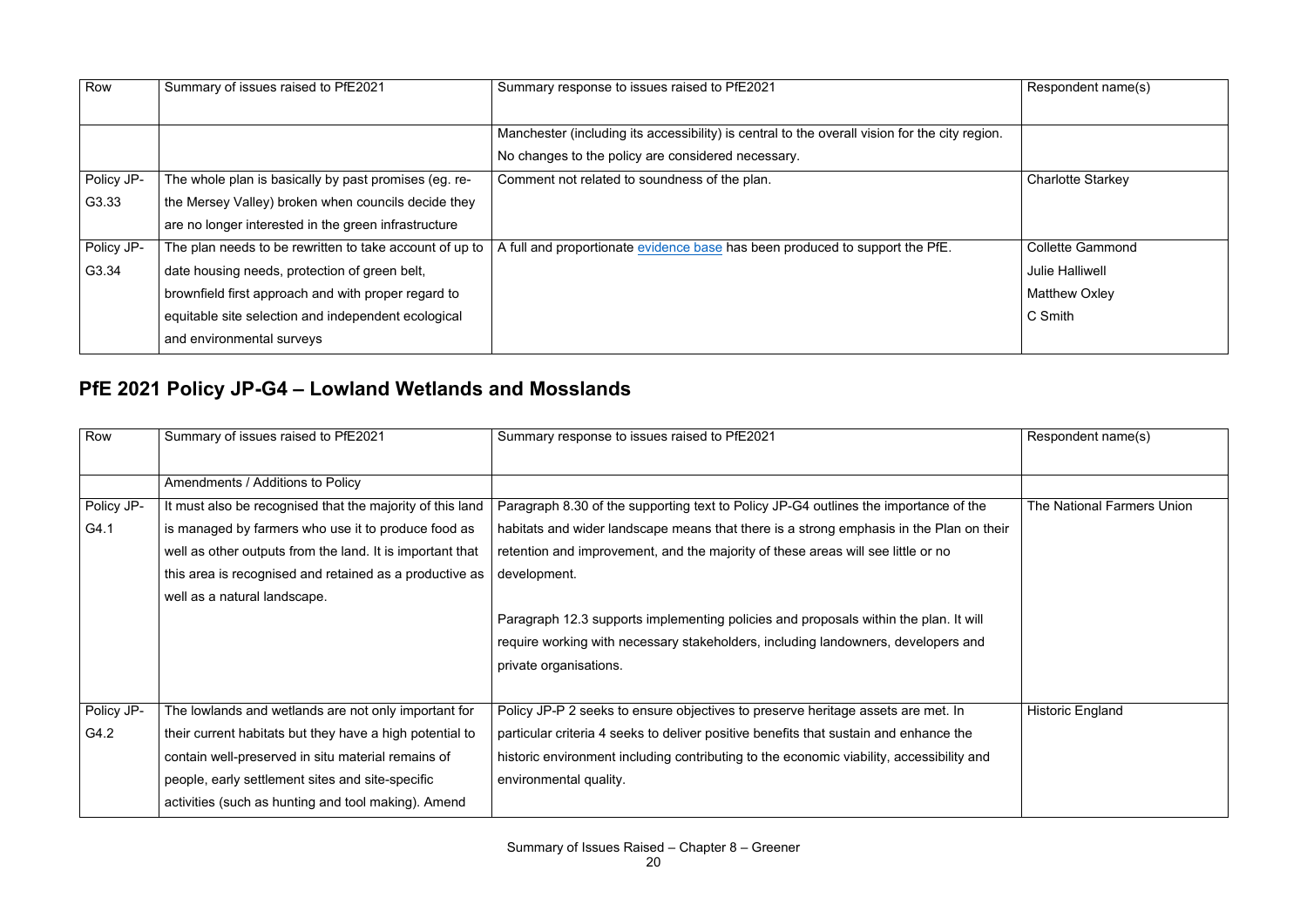| Row        | Summary of issues raised to PfE2021                      | Summary response to issues raised to PfE2021                                                | Respondent name(s)                |
|------------|----------------------------------------------------------|---------------------------------------------------------------------------------------------|-----------------------------------|
|            |                                                          |                                                                                             |                                   |
|            | first paragraph of policy to read: The distinctive flat, | Whilst it is considered that this proposed wording could improve the clarity of the policy, |                                   |
|            | open landscape and network of habitats of ecologically   | it is not considered to be a soundness issue, therefore no change is proposed.              |                                   |
|            | valuable lowland wetlands or mosslands, or sites         |                                                                                             |                                   |
|            | valued for their geodiversity will be protected          |                                                                                             |                                   |
|            | enhanced and restored, with a strong emphasis on         |                                                                                             |                                   |
|            | reconnecting local communities to the natural and        |                                                                                             |                                   |
|            | historic environments. We also recommend adding          |                                                                                             |                                   |
|            | paragraph to the supporting justification to read: "The  |                                                                                             |                                   |
|            | lowlands, wetlands and mosslands are irreplaceable       |                                                                                             |                                   |
|            | repositories of proxy evidence of long-term climate      |                                                                                             |                                   |
|            | change, changes in relative sea levels, and local        |                                                                                             |                                   |
|            | changes in vegetation and human land use patterns.       |                                                                                             |                                   |
|            | They have a high potential for well-preserved in situ    |                                                                                             |                                   |
|            | archaeological interest. It is therefore important that  |                                                                                             |                                   |
|            | site of value for geodiversity are protected."           |                                                                                             |                                   |
| Policy JP- | A plan clearly delineating the lowland wetlands and      | This is not considered to be a soundness issue, therefore no change is proposed. JP-G4      | Peel L&P Investments (North)      |
| G4.3       | mosslands should be included to identify the area to     | is a strategic policy. More detail regarding Wetlands and Lowlands is included at Local     | Ltd                               |
|            | which the policy applies. Once this is done the policy   | Plan level and in the Landscape Character and Sensitivity Assessment [07.01.06].            |                                   |
|            | should be reassessed to confirm if its objectives are    |                                                                                             |                                   |
|            | deliverable within the defined area.                     |                                                                                             |                                   |
| Policy JP- | Paragraph 8.30 sentence should be removed that           | Paragraph 8.30 of the supporting text to Policy JP-G4 outlines the importance of the        | <b>Friends of Carrington Moss</b> |
| G4.4       | proposes some sections of undeveloped mossland is        | habitats and wider landscape means that there is a strong emphasis in the Plan on their     |                                   |
|            | appropriate for future development.                      | retention and improvement, and the majority of these areas will see little or no            |                                   |
|            |                                                          | development. Areas will only be considered for development where they are shown to be       |                                   |
|            |                                                          | of limited ecological value and the development can be delivered without compromising       |                                   |
|            |                                                          | the green infrastructure role of the wider area. Rewording the paragraph 8.30 of the        |                                   |
|            |                                                          | policy would not be consistent with the aims the policy.                                    |                                   |
| Policy JP- | Evidence should be provided showing the ecological       | All site allocations have undergone the site selection process. It is considered that the   | <b>Friends of Carrington Moss</b> |
| G4.5       | value of allocations in areas of undeveloped mossland    | site selection process is a transparent and appropriate process and is explained in the     |                                   |
|            | If information is not available the allocation should be | Site Selection Background Paper Allocation Topic Paper [03.04.01 - 03.04.11].               |                                   |
|            | withdrawn.                                               |                                                                                             |                                   |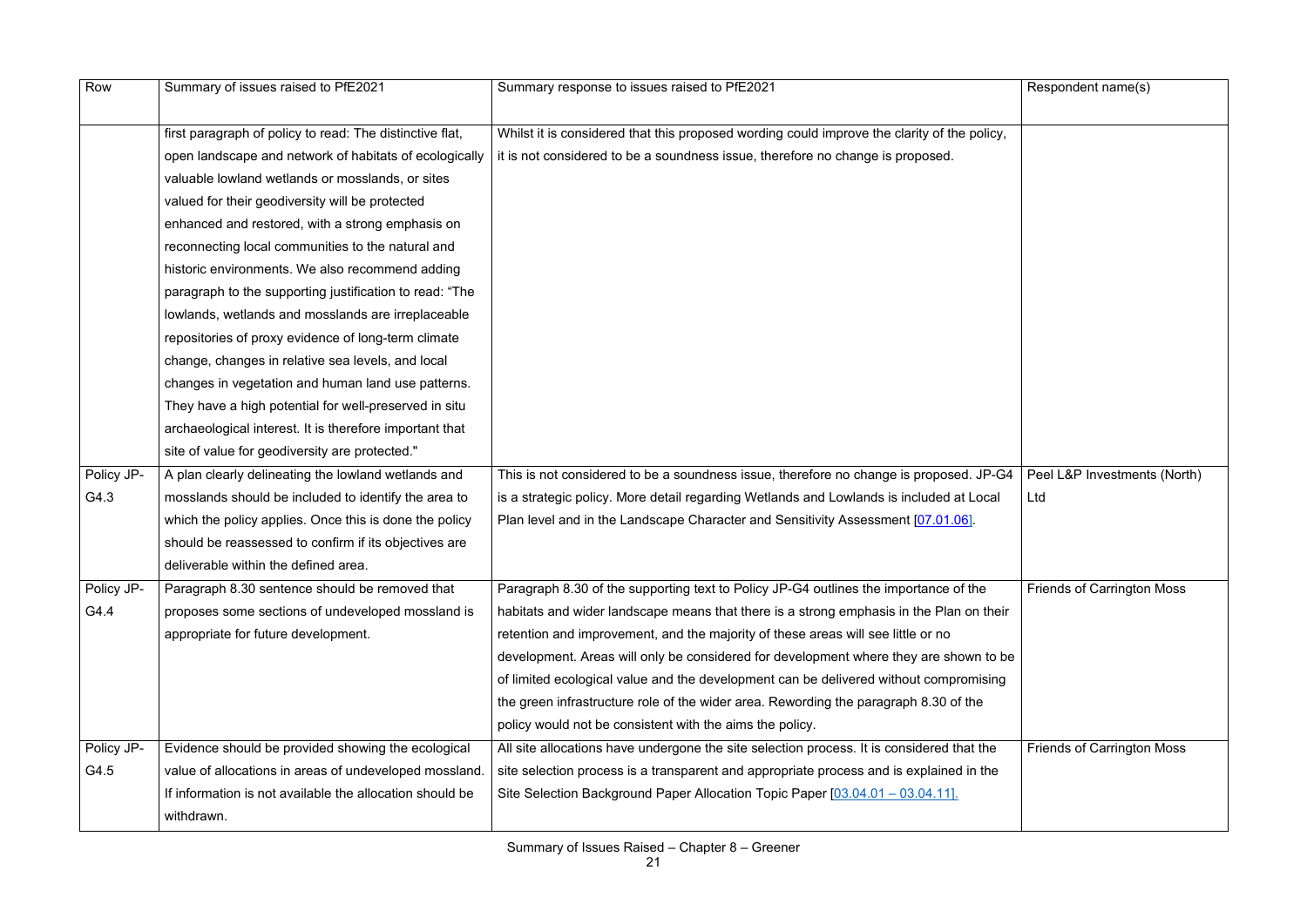| Row        | Summary of issues raised to PfE2021                     | Summary response to issues raised to PfE2021                                                                                                                            | Respondent name(s)           |
|------------|---------------------------------------------------------|-------------------------------------------------------------------------------------------------------------------------------------------------------------------------|------------------------------|
| Policy JP- | Natural England advice should be explicitly             | Statutory consultees are consulted throughout the process of plan making to ensure                                                                                      | <b>Friends of Carringtor</b> |
| G4.6       | incorporated into the policy.                           | plans meet the test of soundness.                                                                                                                                       |                              |
| Policy JP- | Policy should set out how high value peaty soil         | Policy JP-G9 provides for the safeguarding, restoration and sustainable management of                                                                                   | <b>Friends of Carringtor</b> |
| G4.7       | resources will be conserved and managed in a            | our most valuable soil resources to ensure the protection of peat-based soils.                                                                                          |                              |
|            | sustainable way. Clearer links with England Peat        |                                                                                                                                                                         |                              |
|            | Action Plan and national policy should be made.         | The policy is in line with the National Planning Policy Framework (NPPF).                                                                                               |                              |
| Policy JP- | The KPIs need to be updated to ensure they measure      | The monitoring framework in Chapter 12 provides an appropriate level of detail for a                                                                                    | <b>Friends of Carringtor</b> |
| G4.8       | all aspects of this policy.                             | strategic plan. More detailed monitoring will be incorporated as appropriate within district                                                                            |                              |
|            |                                                         | local plans.                                                                                                                                                            |                              |
| Policy JP- | Point 1 should be amended to include "as well as        | The PfE should be read as a whole, including Policy JP-G9. Therefore, no change is                                                                                      | The Wildlife Trusts          |
| G4.9       | important species populations" and an additional        | considered necessary                                                                                                                                                    |                              |
|            | clause that where development proposals would           |                                                                                                                                                                         |                              |
|            | enhance public access to wetlands and mosslands,        |                                                                                                                                                                         |                              |
|            | the harm avoidance mitigation hierarchy must be         |                                                                                                                                                                         |                              |
|            | followed in line with JP-G9.                            |                                                                                                                                                                         |                              |
| Policy JP- | Policy should include a greater emphasis on long-term   | Whilst the suggestion is noted, the current policy wording is considered sound, therefore                                                                               | The Wildlife Trusts          |
| G4.10      | carbon storage different from point 2. Point 2 should   | no change is considered necessary.                                                                                                                                      |                              |
|            | be extended to apply to fen peats.                      |                                                                                                                                                                         |                              |
| Policy JP- |                                                         | Point 3 warrants an explanatory paragraph on how this   Whilst the suggestion is noted, the current policy wording is considered sound, therefore   The Wildlife Trusts |                              |
| G4.11      | could be achieved.                                      | no change is considered necessary.                                                                                                                                      |                              |
| Policy JP- | Trees and hedgerows are not always suitable to          | Whilst the suggestion is noted, the current policy wording is considered appropriate for a                                                                              | The Wildlife Trusts          |
| G4.12      | introduce into open lowland wetlands and mosslands.     | strategic plan therefore no change is considered necessary.                                                                                                             |                              |
|            | Wording should be amended to refer to increasing        |                                                                                                                                                                         |                              |
|            | features that act as stepping stones for locally        |                                                                                                                                                                         |                              |
|            | characteristic wildlife moving through the area.        |                                                                                                                                                                         |                              |
| Policy JP- | Concerns regarding the inclusion of mossland areas in   | No change is considered necessary. PfE is a strategic planning document and is                                                                                          | The Wildlife Trusts          |
| G4.13      | the list of allocations. These should be re-located and | considered to be consistent with NPPF. The Plan as a whole sets out an appropriate                                                                                      |                              |
|            | sites restored - the statement in paragraph 8.30 that   | strategic policy framework to deliver the overall vision and objectives. The relevant                                                                                   |                              |
|            | lowland bog areas will only be developed where they     | thematic and allocation policies are supported by a proportionate evidence base. As                                                                                     |                              |
|            |                                                         | justified by the evidence, policies require development to incorporate appropriate                                                                                      |                              |

|        | Respondent name(s)                |
|--------|-----------------------------------|
|        | <b>Friends of Carrington Moss</b> |
| nt of  | <b>Friends of Carrington Moss</b> |
| strict | <b>Friends of Carrington Moss</b> |
|        | The Wildlife Trusts               |
| fore   | The Wildlife Trusts               |
| fore   | The Wildlife Trusts               |
| for a  | The Wildlife Trusts               |
|        | The Wildlife Trusts               |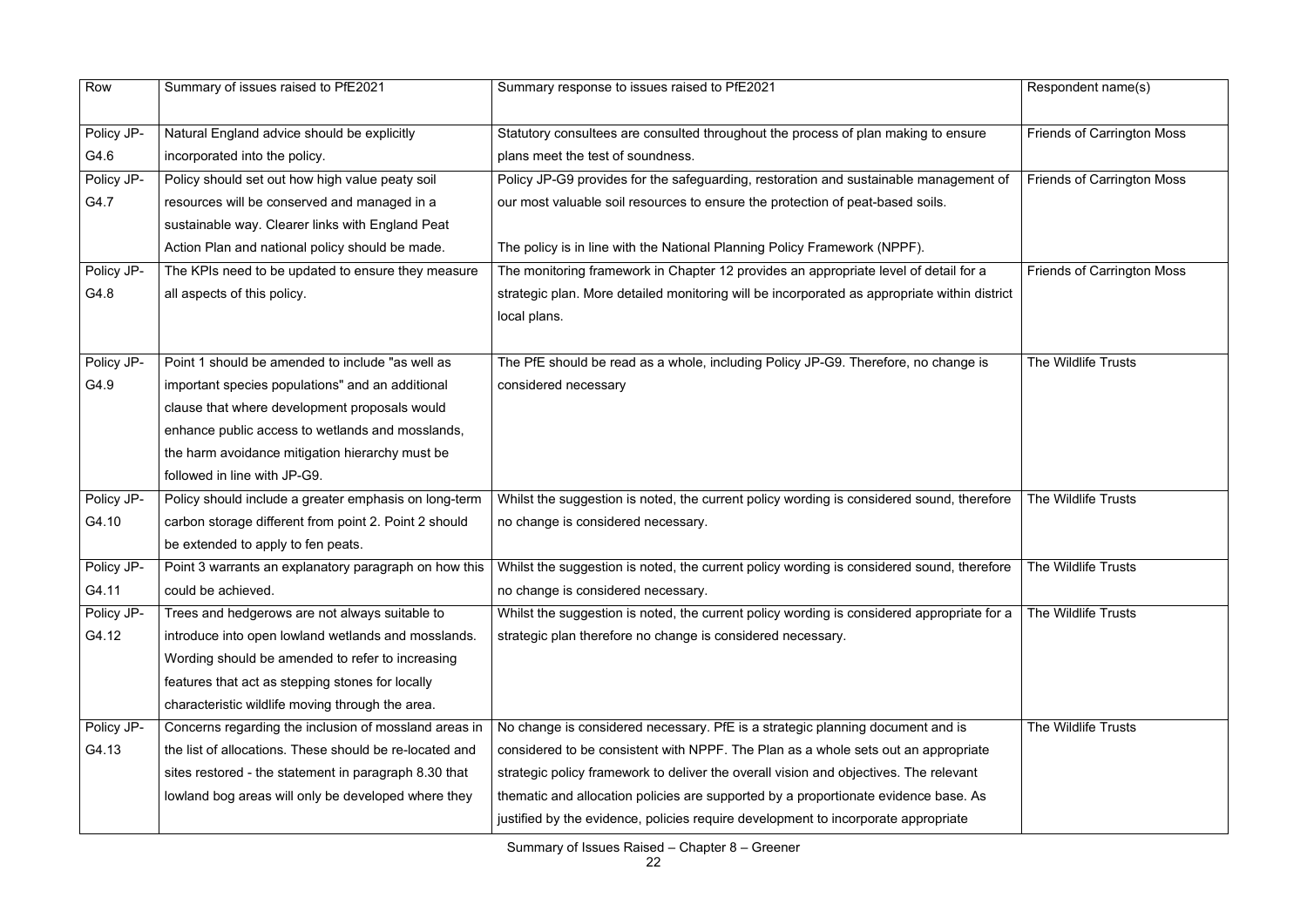|           | Respondent name(s)                     |
|-----------|----------------------------------------|
| to        |                                        |
| ch        |                                        |
|           |                                        |
|           |                                        |
|           |                                        |
|           |                                        |
|           |                                        |
| <b>SS</b> | The Wildlife Trusts                    |
|           |                                        |
|           |                                        |
|           |                                        |
|           |                                        |
|           |                                        |
|           | <b>Laura Ettrick</b>                   |
|           | Woodford Neighbourhood Forum           |
|           | <b>Friends of the Earth</b>            |
|           | Peel L&P Investments (North)           |
|           | Ltd                                    |
|           | Manchester Bolton & Bury Canal         |
|           | Society                                |
|           | <b>CPRE</b>                            |
|           |                                        |
|           |                                        |
| ed        | <b>Greater Manchester Coalition of</b> |
|           | <b>Disabled People and Manchester</b>  |
|           | <b>Disabled Peoples Access Group</b>   |
|           |                                        |
|           |                                        |
| ents      |                                        |
|           |                                        |

| Row        | Summary of issues raised to PfE2021                                                                        | Summary response to issues raised to PfE2021                                                                                                                                        | Respondent name(s)         |
|------------|------------------------------------------------------------------------------------------------------------|-------------------------------------------------------------------------------------------------------------------------------------------------------------------------------------|----------------------------|
|            | are shown to be of limited ecological value has clearly<br>not been applied in the site selection process. | mitigation to ensure that development will come forward over the lifetime of the plan to<br>deliver the vision and objectives. As the Plan should be read as a whole, this approach |                            |
|            |                                                                                                            | is considered consistent with NPPF.                                                                                                                                                 |                            |
| Policy JP- | Do not understand how undeveloped mossland can be                                                          | It is considered that the site selection process is a transparent and appropriate process                                                                                           | The Wildlife Trusts        |
| G4.14      | developed without irreversibly compromising the green                                                      | and is explained in the Site Selection Background Paper $[03.04.01 - 03.04.11]$ .                                                                                                   |                            |
|            | infrastructure of the wider area in terms of ecosystem                                                     |                                                                                                                                                                                     |                            |
|            | services that would otherwise deliver significant carbon                                                   |                                                                                                                                                                                     |                            |
|            | storage and sequestration into the future.                                                                 |                                                                                                                                                                                     |                            |
|            | <b>General Comments</b>                                                                                    |                                                                                                                                                                                     |                            |
| Policy JP- | Support for the aim of the policy in slowing down                                                          | Noted and welcomed.                                                                                                                                                                 | Laura Ettrick              |
| G4.15      | climate change and providing an important ecological                                                       |                                                                                                                                                                                     | <b>Woodford Neighbour</b>  |
|            | resource.                                                                                                  |                                                                                                                                                                                     | Friends of the Earth       |
|            |                                                                                                            |                                                                                                                                                                                     | Peel L&P Investment        |
|            |                                                                                                            |                                                                                                                                                                                     | Ltd                        |
|            |                                                                                                            |                                                                                                                                                                                     | Manchester Bolton &        |
|            |                                                                                                            |                                                                                                                                                                                     | Society                    |
| Policy JP- | Welcome reference to hedgerows. Support point 3 that                                                       | Noted and welcomed.                                                                                                                                                                 | <b>CPRE</b>                |
| G4.16      | states lowland bog areas will only be developed where                                                      |                                                                                                                                                                                     |                            |
|            | they are shown to be of limited ecological value.                                                          |                                                                                                                                                                                     |                            |
| Policy JP- | The words 'accessible' and 'accessibility' in 'Places for                                                  | The use of words such as access, accessible and accessibility in the PfE is considered                                                                                              | <b>Greater Manchester</b>  |
| G4.17      | Everyone' should be clearly defined, or alternative                                                        | consistent with their use in planning documents such as NPPF. As appropriate, the                                                                                                   | Disabled People and        |
|            | words used, so that disabled people (and urban design                                                      | supporting text of policies in the Plan provide clarification as to what is meant by the                                                                                            | <b>Disabled Peoples Ac</b> |
|            | professionals) are clear on what is intended and what                                                      | policy. Similarly, documents such as the National Design Guide provide clarity,                                                                                                     |                            |
|            | to expect from the policies in the Plan.                                                                   | dependent on the specific circumstance. It is therefore considered that appropriate                                                                                                 |                            |
|            |                                                                                                            | clarification is either provided in the supporting text of the PfE and/or in other documents                                                                                        |                            |
|            |                                                                                                            | and no changes are necessary.                                                                                                                                                       |                            |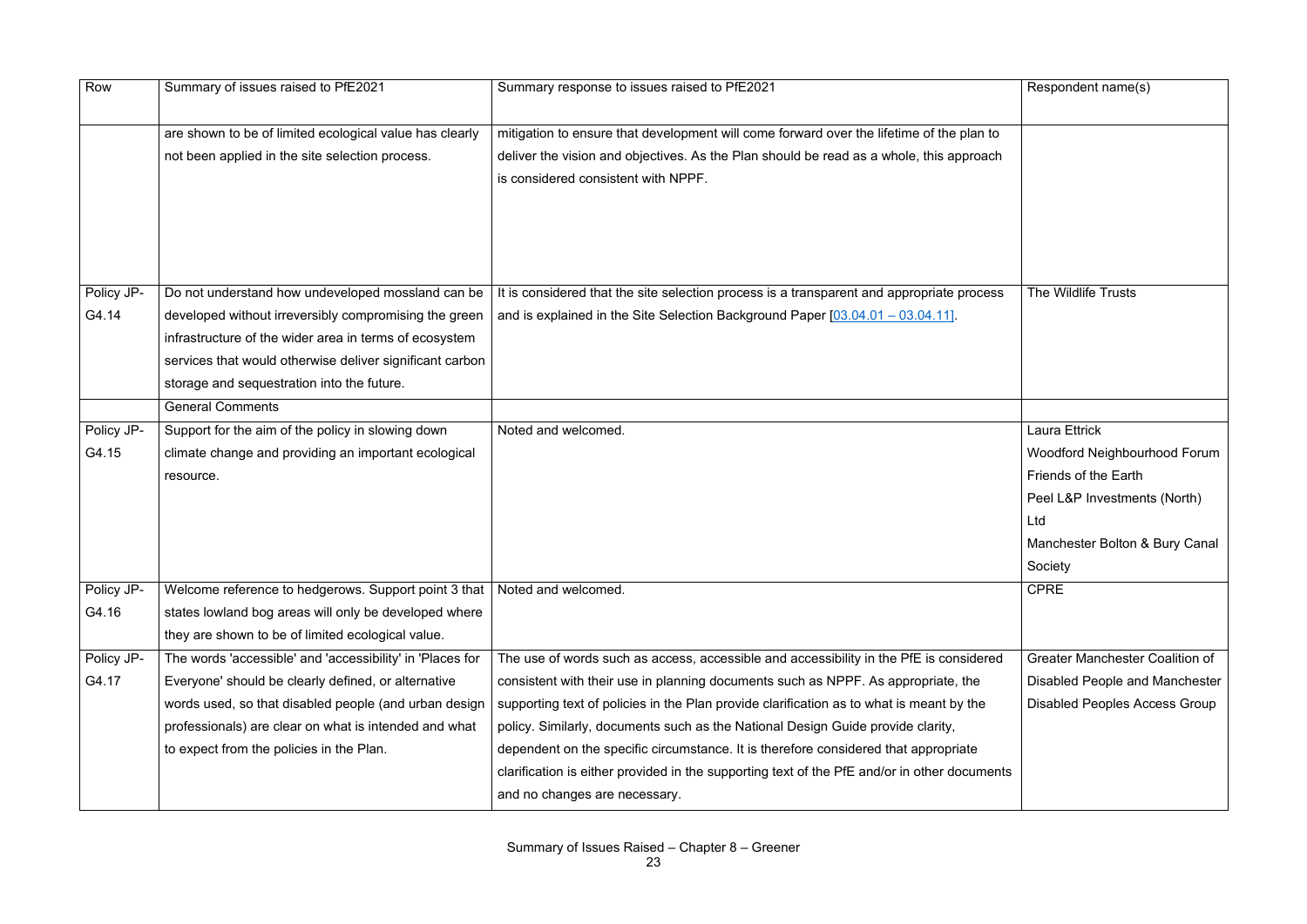| Row        | Summary of issues raised to PfE2021                      | Summary response to issues raised to PfE2021                                               | Respondent name(s)           |
|------------|----------------------------------------------------------|--------------------------------------------------------------------------------------------|------------------------------|
| Policy JP- | Policy seems Brexit-proof, with positive aims building   | Noted and welcomed.                                                                        | <b>Friends of the Earth</b>  |
| G4.18      | upon the legacy of EU Directives and projects.           |                                                                                            |                              |
| Policy JP- | No engagement with major landowners of mossland          | Chapter 12 of the PfE outlines how the Plan, including Policy JP-G4, will be delivered, in | Peel L&P Investments (North) |
| G4.19      | areas has taken place or with tenants who rely on the    | particular paragraph 12.3 which outlines the delivery mechanisms that are available to     | Ltd                          |
|            | area for the operation of their agricultural businesses. | implement the plan policies. Furthermore, Paragraph 1.57 tells us that all policies in the |                              |
|            | As such there is no basis to conclude that the policy    | plan are strategic and that district Local Plans can set out more detailed policies        |                              |
|            | can achieve enhancements in the eastern area and         | reflecting local circumstances. Therefore, no changes to the policy are considered         |                              |
|            | the policy's deliverability is unclear.                  | necessary to specify the contribution requirement. It is acknowledged the                  |                              |
|            |                                                          | implementation of any policies would need to use engagement with key stakeholders          |                              |
|            |                                                          | including landowners.                                                                      |                              |
| Policy JP- | Disagree with the assessment of the policy against IA    | The scoring within the IA is considered to be in accordance with the framework set out in  | <b>Historic England</b>      |
| G4.20      | Objective 16.                                            | the IA Scoping Report [02.01.01].                                                          |                              |
| Policy JP- | Support for the aim of re-naturalising rivers and        | Noted and welcomed.                                                                        | <b>Friends of the Earth</b>  |
| G4.21      | watercourses (as well as improving quality), as part of  |                                                                                            |                              |
|            | new development taking place and measures under          |                                                                                            |                              |
|            | the Green (and Blue) Infrastructure Network Strategy -   |                                                                                            |                              |
|            | such as improving public access, boosting biodiversity   |                                                                                            |                              |
|            | plans.                                                   |                                                                                            |                              |
| Policy JP- | The approach needs to avoid waterways being simply       | The PfE should be read as a whole, including Policy JP-G9. Therefore, no change is         | <b>Friends of the Earth</b>  |
| G4.22      | regarded merely as waterfronts for new development       | considered necessary                                                                       |                              |
|            | (as is suggested by point 9 in the policy).              |                                                                                            |                              |
| Policy JP- | Development of lowlands, wetlands and mosslands          | Paragraphs 8.28 of the supporting text to Policy JP-G4 outlines that several restoration   | <b>Anne McNally</b>          |
| G4.23      | contradicts policy on carbon management.                 | projects are underway within the plan area, which will not only have major nature          |                              |
|            |                                                          | conservation benefits, but could also make a considerable contribution to carbon targets,  |                              |
|            |                                                          | reducing a significant source of emissions and locking in additional carbon.               |                              |
|            |                                                          |                                                                                            |                              |
|            |                                                          | Paragraph 8.30 outlines the importance of the habitats and wider landscape means that      |                              |
|            |                                                          | there is a strong emphasis in the Plan on their retention and improvement, and the         |                              |
|            |                                                          | majority of these areas will see little or no development. Some sections of undeveloped    |                              |
|            |                                                          | mossland, however, are considered appropriate for future development as they are well-     |                              |
|            |                                                          | located to make a notable contribution to delivering more balanced and inclusive growth.   |                              |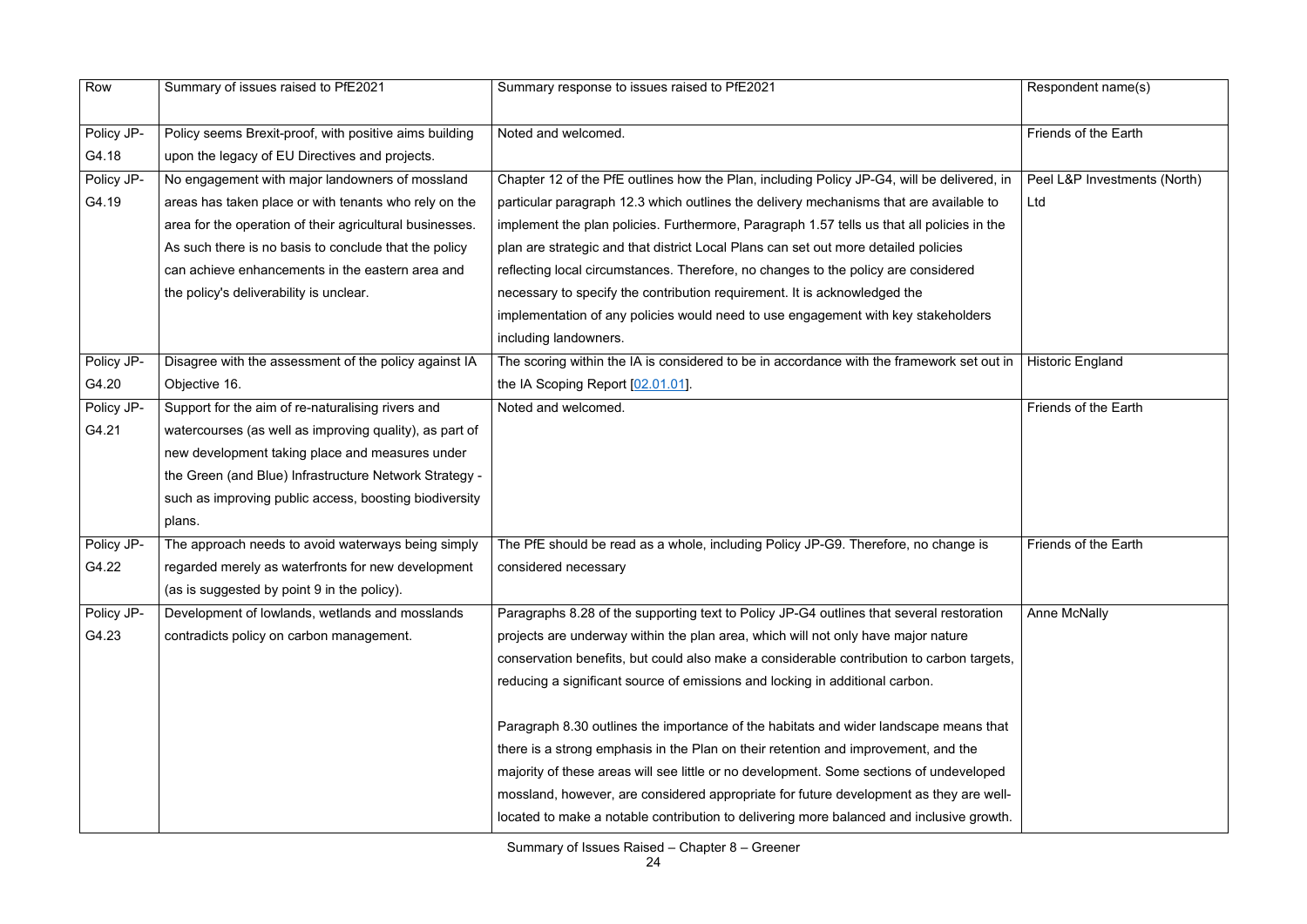|                             | Respondent name(s)     |
|-----------------------------|------------------------|
|                             |                        |
|                             |                        |
| t                           |                        |
|                             |                        |
| $\overline{\mathsf{ield}})$ | <b>Gillian Boyle</b>   |
| jiven                       |                        |
| nt of                       |                        |
| en                          |                        |
|                             |                        |
| ly                          |                        |
|                             |                        |
|                             |                        |
|                             |                        |
|                             |                        |
|                             | <b>Natural England</b> |
|                             |                        |
|                             |                        |
|                             |                        |
|                             |                        |
|                             | See Appendix.          |
| heir                        |                        |
|                             |                        |
| o be<br>ing                 |                        |
|                             |                        |
|                             |                        |

| Such areas will only be developed where they are shown to be of limited ecological<br>value and the development can be delivered without compromising the green<br>infrastructure role of the wider area.<br>The requirements of Policy JP-G4 should be read in conjunction with the policies that<br>deal with climate change, namely JP-S2, JP-S3, JP-S4, JP-S5 and JP-S7.<br>Policy JP-<br>The proposals for wetlands will be undermined by<br>Gillian Boyle<br>The PfE Plan sets out a very clear preference of using previously developed (brownfield)<br>G4.24<br>green belt release.<br>land and vacant buildings to meet development needs in line with NPPF. However, given<br>the scale of development required to meet the objectives of the Plan, a limited amount of<br>development is identified on land outside of the urban area on greenfield and/or Green<br>Belt land. The details of the employment land needs and supply can be found in the<br>Employment Topic Paper [05.01.04], the details of the housing land needs and supply<br>can be found in the Housing Topic Paper [06.01.03]. Further details in relation to the<br>strategic case for releasing Green Belt can be found in the Green Belt Topic Paper<br>[07.01.25]<br>Policy JP-<br>Concern regarding the wording within the Plan where it $\vert$ See response to row Policy JP-G4.23 above.<br><b>Natural England</b><br>G4.25<br>does not fully consider the importance of peat to the |
|-------------------------------------------------------------------------------------------------------------------------------------------------------------------------------------------------------------------------------------------------------------------------------------------------------------------------------------------------------------------------------------------------------------------------------------------------------------------------------------------------------------------------------------------------------------------------------------------------------------------------------------------------------------------------------------------------------------------------------------------------------------------------------------------------------------------------------------------------------------------------------------------------------------------------------------------------------------------------------------------------------------------------------------------------------------------------------------------------------------------------------------------------------------------------------------------------------------------------------------------------------------------------------------------------------------------------------------------------------------------------------------------------------------------------------------------------------------------------------|
|                                                                                                                                                                                                                                                                                                                                                                                                                                                                                                                                                                                                                                                                                                                                                                                                                                                                                                                                                                                                                                                                                                                                                                                                                                                                                                                                                                                                                                                                               |
|                                                                                                                                                                                                                                                                                                                                                                                                                                                                                                                                                                                                                                                                                                                                                                                                                                                                                                                                                                                                                                                                                                                                                                                                                                                                                                                                                                                                                                                                               |
|                                                                                                                                                                                                                                                                                                                                                                                                                                                                                                                                                                                                                                                                                                                                                                                                                                                                                                                                                                                                                                                                                                                                                                                                                                                                                                                                                                                                                                                                               |
|                                                                                                                                                                                                                                                                                                                                                                                                                                                                                                                                                                                                                                                                                                                                                                                                                                                                                                                                                                                                                                                                                                                                                                                                                                                                                                                                                                                                                                                                               |
|                                                                                                                                                                                                                                                                                                                                                                                                                                                                                                                                                                                                                                                                                                                                                                                                                                                                                                                                                                                                                                                                                                                                                                                                                                                                                                                                                                                                                                                                               |
|                                                                                                                                                                                                                                                                                                                                                                                                                                                                                                                                                                                                                                                                                                                                                                                                                                                                                                                                                                                                                                                                                                                                                                                                                                                                                                                                                                                                                                                                               |
|                                                                                                                                                                                                                                                                                                                                                                                                                                                                                                                                                                                                                                                                                                                                                                                                                                                                                                                                                                                                                                                                                                                                                                                                                                                                                                                                                                                                                                                                               |
|                                                                                                                                                                                                                                                                                                                                                                                                                                                                                                                                                                                                                                                                                                                                                                                                                                                                                                                                                                                                                                                                                                                                                                                                                                                                                                                                                                                                                                                                               |
|                                                                                                                                                                                                                                                                                                                                                                                                                                                                                                                                                                                                                                                                                                                                                                                                                                                                                                                                                                                                                                                                                                                                                                                                                                                                                                                                                                                                                                                                               |
|                                                                                                                                                                                                                                                                                                                                                                                                                                                                                                                                                                                                                                                                                                                                                                                                                                                                                                                                                                                                                                                                                                                                                                                                                                                                                                                                                                                                                                                                               |
|                                                                                                                                                                                                                                                                                                                                                                                                                                                                                                                                                                                                                                                                                                                                                                                                                                                                                                                                                                                                                                                                                                                                                                                                                                                                                                                                                                                                                                                                               |
|                                                                                                                                                                                                                                                                                                                                                                                                                                                                                                                                                                                                                                                                                                                                                                                                                                                                                                                                                                                                                                                                                                                                                                                                                                                                                                                                                                                                                                                                               |
|                                                                                                                                                                                                                                                                                                                                                                                                                                                                                                                                                                                                                                                                                                                                                                                                                                                                                                                                                                                                                                                                                                                                                                                                                                                                                                                                                                                                                                                                               |
|                                                                                                                                                                                                                                                                                                                                                                                                                                                                                                                                                                                                                                                                                                                                                                                                                                                                                                                                                                                                                                                                                                                                                                                                                                                                                                                                                                                                                                                                               |
|                                                                                                                                                                                                                                                                                                                                                                                                                                                                                                                                                                                                                                                                                                                                                                                                                                                                                                                                                                                                                                                                                                                                                                                                                                                                                                                                                                                                                                                                               |
|                                                                                                                                                                                                                                                                                                                                                                                                                                                                                                                                                                                                                                                                                                                                                                                                                                                                                                                                                                                                                                                                                                                                                                                                                                                                                                                                                                                                                                                                               |
|                                                                                                                                                                                                                                                                                                                                                                                                                                                                                                                                                                                                                                                                                                                                                                                                                                                                                                                                                                                                                                                                                                                                                                                                                                                                                                                                                                                                                                                                               |
| delivery of the Local Nature Recovery Strategy,                                                                                                                                                                                                                                                                                                                                                                                                                                                                                                                                                                                                                                                                                                                                                                                                                                                                                                                                                                                                                                                                                                                                                                                                                                                                                                                                                                                                                               |
| ambitions around Net Zero and the GM 5 Year                                                                                                                                                                                                                                                                                                                                                                                                                                                                                                                                                                                                                                                                                                                                                                                                                                                                                                                                                                                                                                                                                                                                                                                                                                                                                                                                                                                                                                   |
| Environment Plan as well as the Climate Emergency                                                                                                                                                                                                                                                                                                                                                                                                                                                                                                                                                                                                                                                                                                                                                                                                                                                                                                                                                                                                                                                                                                                                                                                                                                                                                                                                                                                                                             |
| declared by the GMCA.                                                                                                                                                                                                                                                                                                                                                                                                                                                                                                                                                                                                                                                                                                                                                                                                                                                                                                                                                                                                                                                                                                                                                                                                                                                                                                                                                                                                                                                         |
| Policy JP-<br>Paragraph 8.30 of the supporting text to Policy JP-G4 outlines the importance of the<br>All mossland is to be protected. No sections should be<br>See Appendix.                                                                                                                                                                                                                                                                                                                                                                                                                                                                                                                                                                                                                                                                                                                                                                                                                                                                                                                                                                                                                                                                                                                                                                                                                                                                                                 |
| G4.26<br>considered appropriate for development now or in the<br>habitats and wider landscape means that there is a strong emphasis in the Plan on their                                                                                                                                                                                                                                                                                                                                                                                                                                                                                                                                                                                                                                                                                                                                                                                                                                                                                                                                                                                                                                                                                                                                                                                                                                                                                                                      |
| retention and improvement, and the majority of these areas will see little or no<br>future.                                                                                                                                                                                                                                                                                                                                                                                                                                                                                                                                                                                                                                                                                                                                                                                                                                                                                                                                                                                                                                                                                                                                                                                                                                                                                                                                                                                   |
| development. Areas will only be considered for development where they are shown to be                                                                                                                                                                                                                                                                                                                                                                                                                                                                                                                                                                                                                                                                                                                                                                                                                                                                                                                                                                                                                                                                                                                                                                                                                                                                                                                                                                                         |
| of limited ecological value and the development can be delivered without compromising                                                                                                                                                                                                                                                                                                                                                                                                                                                                                                                                                                                                                                                                                                                                                                                                                                                                                                                                                                                                                                                                                                                                                                                                                                                                                                                                                                                         |
| the green infrastructure role of the wider area.                                                                                                                                                                                                                                                                                                                                                                                                                                                                                                                                                                                                                                                                                                                                                                                                                                                                                                                                                                                                                                                                                                                                                                                                                                                                                                                                                                                                                              |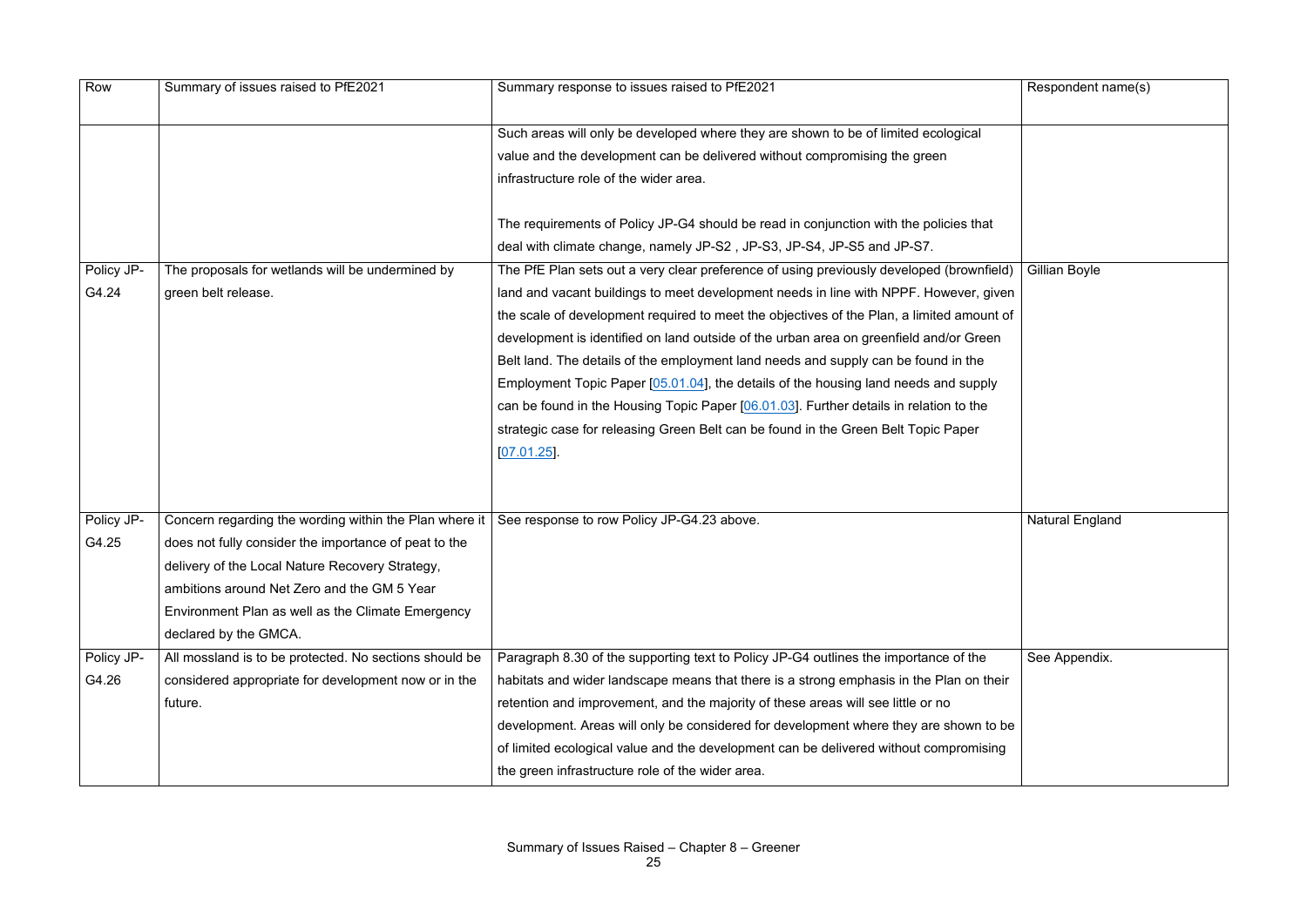| Row        | Summary of issues raised to PfE2021                       | Summary response to issues raised to PfE2021                                               | Respondent name(s)    |
|------------|-----------------------------------------------------------|--------------------------------------------------------------------------------------------|-----------------------|
|            |                                                           |                                                                                            |                       |
| Policy JP- | Evidence base should be prepared by non-partisan,         | It is considered that Policy JP-G4 is supported by a proportionate evidence base           | Janet Taylor          |
| G4.27      | non-biased professionals to fully assess the impact on    | summarised in the Natural Environment Topic Paper [07.01.26].                              |                       |
|            | local/national flora and fauna.                           |                                                                                            |                       |
| Policy JP- | Comments regarding lack of trust in protection            | The policy is considered to be sound and based on appropriate and proportionate            | Lynn Clegg            |
| G4.28      | afforded by policy.                                       | evidence.                                                                                  |                       |
| Policy JP- | Lowlands and wetlands provide an important flood          | Relevant flood mitigation measures will be implemented. Policy JP-S 5 Flood Risk and       | Jane Barker           |
| G4.29      | plain function and should not be developed.               | the Water Environment Policy of the plan sets out the overall approach to managing         |                       |
|            |                                                           | flood risk.                                                                                |                       |
|            |                                                           |                                                                                            |                       |
| Policy JP- | Policy should be used when deciding planning              | The PfE plan will form part of the development plan in each of the 9 Districts and will be | <b>Linus Mortlock</b> |
| G4.30      | applications.                                             | considered in the determination planning applications.                                     |                       |
| Policy JP- | Lowland wetlands and mosslands should not be              | Paragraph 8.30 of the supporting text to Policy JP-G4 outlines the importance of the       | <b>Janet Millett</b>  |
| G4.31      | included within site allocations.                         | habitats and wider landscape means that there is a strong emphasis in the Plan on their    |                       |
|            |                                                           | retention and improvement, and the majority of these areas will see little or no           |                       |
|            |                                                           | development. Areas will only be considered for development where they are shown to be      |                       |
|            |                                                           | of limited ecological value and the development can be delivered without compromising      |                       |
|            |                                                           | the green infrastructure role of the wider area.                                           |                       |
|            |                                                           |                                                                                            |                       |
|            |                                                           | The requirements of Policy JP-G4 should be read in conjunction the policy requirements     |                       |
|            |                                                           | of the proposed PfE allocations, plus the policies in the PfE that deal with climate       |                       |
|            |                                                           | change, namely JP-S2, JP-S3, JP-S4, JP-S5 and JP-S7.                                       |                       |
|            | Other                                                     |                                                                                            |                       |
| Policy JP- | Comments relating to Green Belt and/or specific site      | The PfE Plan sets out a very clear preference of using previously developed (brownfield)   | See Appendix.         |
| G4.32      | allocations - resisting the destruction of green belt for | land and vacant buildings to meet development needs in line with NPPF. However, given      |                       |
|            | development.                                              | the scale of development required to meet the objectives of the Plan, a limited amount of  |                       |
|            |                                                           | development is identified on land outside of the urban area on greenfield and/or Green     |                       |
|            |                                                           | Belt land. The details of the employment land needs and supply can be found in the         |                       |
|            |                                                           | Employment Topic Paper [05.01.04], the details of the housing land needs and supply        |                       |
|            |                                                           | can be found in the Housing Topic Paper [06.01.03]. Further details in relation to the     |                       |
|            |                                                           | strategic case for releasing Green Belt can be found in the Green Belt Topic Paper         |                       |
|            |                                                           | [07.01.25]                                                                                 |                       |
|            |                                                           |                                                                                            |                       |

|                                                                              | Respondent name(s)    |
|------------------------------------------------------------------------------|-----------------------|
|                                                                              | Janet Taylor          |
|                                                                              | Lynn Clegg            |
| and<br>g                                                                     | Jane Barker           |
| $\overline{u}$ ll be                                                         | <b>Linus Mortlock</b> |
| e<br><b>their</b>                                                            | <b>Janet Millett</b>  |
| to be<br>ising                                                               |                       |
| nents                                                                        |                       |
| $\overline{\mathsf{nfield}})$<br>, given<br>ount of<br>een<br>e<br>ply<br>ιe | See Appendix.         |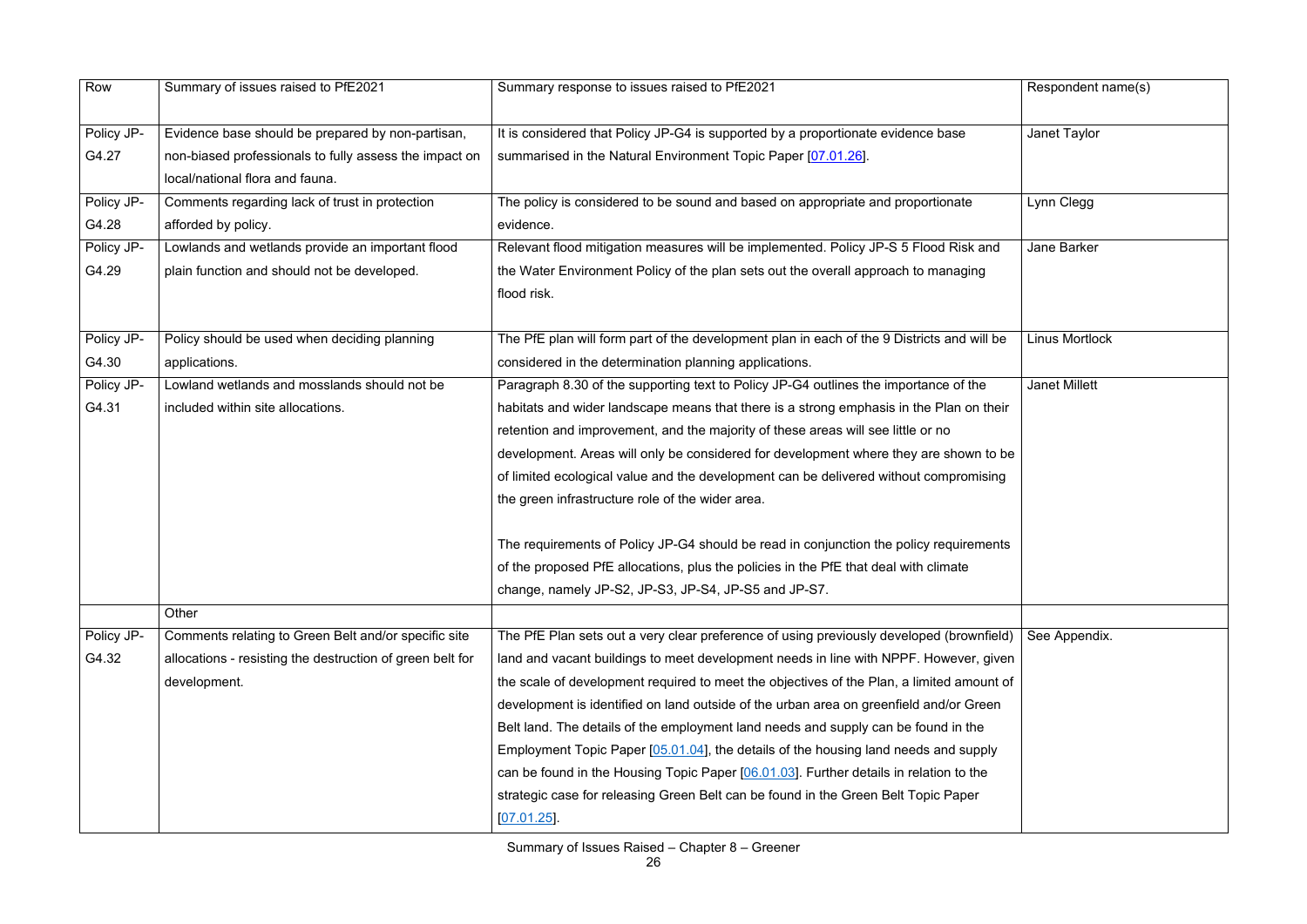| Row        | Summary of issues raised to PfE2021              | Summary response to issues raised to PfE2021                                      | Respondent name(s)   |
|------------|--------------------------------------------------|-----------------------------------------------------------------------------------|----------------------|
|            |                                                  |                                                                                   |                      |
| Policy JP- | Comments relating to legal compliance. It is     | Comment not relevant to the content of policy JP-G 4. Matter addressed elsewhere. | Matthew Oxley        |
| G4.33      | questionable whether PfE and the GMSF can        |                                                                                   | C Smith              |
|            | effectively be treated as the same plan.         |                                                                                   |                      |
| Policy JP- | Comments relating to public consultation process | Comment not relevant to the content of policy JP-G 4. Matter addressed elsewhere. | <b>Matthew Oxley</b> |
| G4.34      | being poor / should be repeated.                 |                                                                                   | C Smith              |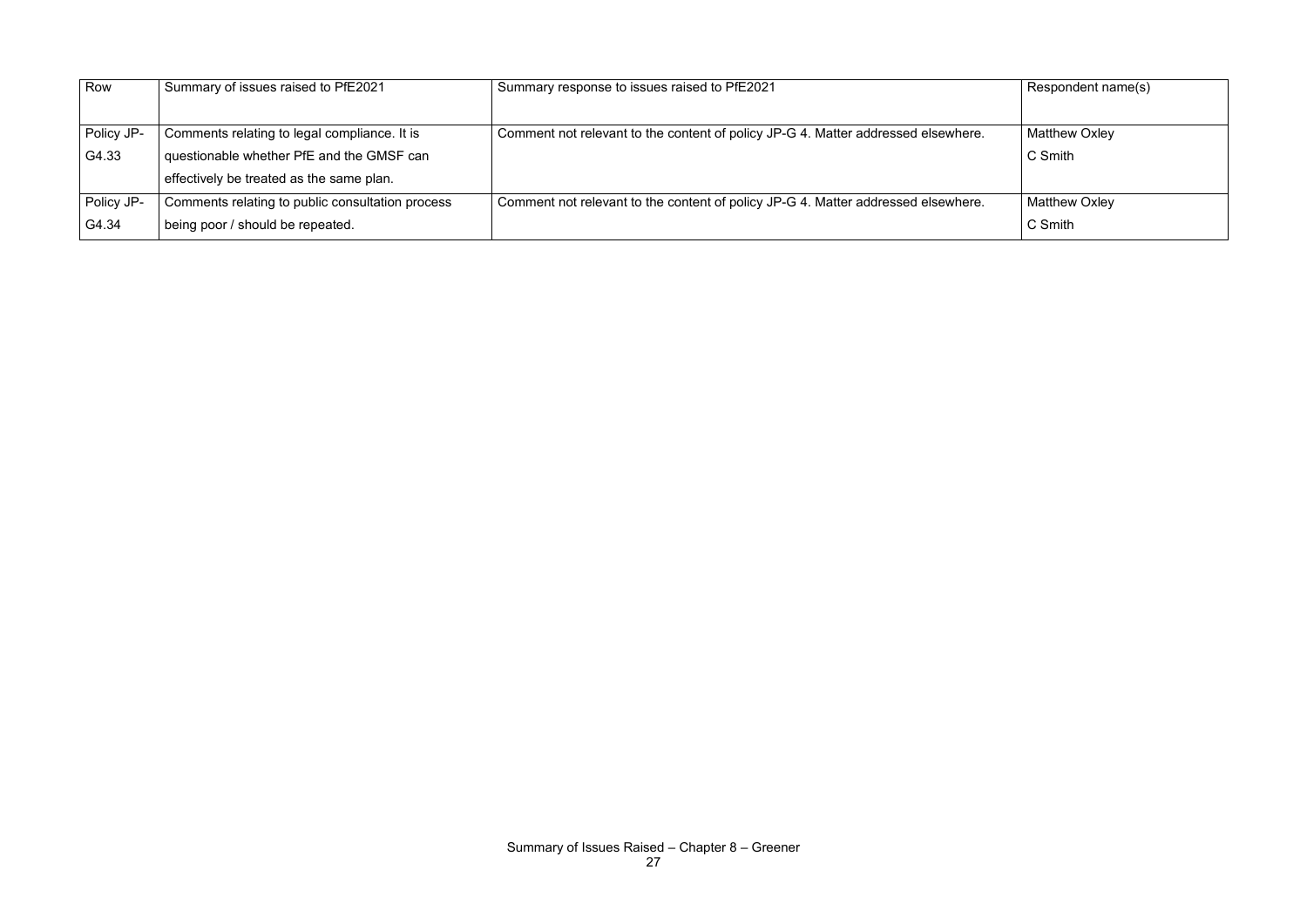#### **PfE 2021 Policy JP-G5 – Uplands**

|        | Respondent name(s)                     |
|--------|----------------------------------------|
|        |                                        |
|        | Peter Stanyer                          |
|        | Manchester Bolton & Bury Canal         |
|        | Society                                |
|        |                                        |
| ive    | <b>Greater Manchester Coalition of</b> |
|        | <b>Disabled People and Manchester</b>  |
|        | <b>Disabled Peoples Access Group</b>   |
|        |                                        |
|        |                                        |
|        | <b>Woodford Neighbourhood Forum</b>    |
|        |                                        |
|        |                                        |
|        |                                        |
|        |                                        |
|        |                                        |
| n Belt | Peter Stanyer                          |
|        | <b>Jane Barker</b>                     |
|        |                                        |
|        | Kay Bruce                              |
|        |                                        |
|        | See Appendix.                          |
|        |                                        |
|        | Alan Sheppard                          |
|        |                                        |
|        | <b>Paul Roebuck</b>                    |
|        |                                        |

| Row        | Summary of issues raised to PfE2021                     | Summary response to issues raised to PfE2021                                           | Respondent name(s)                     |
|------------|---------------------------------------------------------|----------------------------------------------------------------------------------------|----------------------------------------|
|            | <b>General Comments</b>                                 |                                                                                        |                                        |
| Policy JP- | Support/agree with policy                               | Noted and welcomed.                                                                    | Peter Stanyer                          |
| G5.1       |                                                         |                                                                                        | Manchester Bolton & Bury Canal         |
|            |                                                         |                                                                                        | Society                                |
| Policy JP- | Enable more people to enjoy the distinctive character   | Policy JP-G5 Uplands criterion 6 states to enable more people to enjoy the distinctive | <b>Greater Manchester Coalition of</b> |
| G5.2       | of the uplands in sustainable ways which balance the    | character of the uplands in sustainable ways.                                          | <b>Disabled People and Manchester</b>  |
|            | pressures that increased access brings with the         |                                                                                        | <b>Disabled Peoples Access Group</b>   |
|            | physical and mental health benefits that this landscape |                                                                                        |                                        |
|            | offers.                                                 |                                                                                        |                                        |
| Policy JP- | The upland areas of the region are one of its defining  | Support is noted                                                                       | <b>Woodford Neighbourhood Forum</b>    |
| G5.3       | features, providing special habitats for wildlife,      |                                                                                        |                                        |
|            | spectacular beauty and enormous benefits to residents   |                                                                                        |                                        |
|            | from far and wide in opportunities for outdoor          |                                                                                        |                                        |
|            | recreation. We support strong protection of these       |                                                                                        |                                        |
|            | areas.                                                  |                                                                                        |                                        |
| Policy JP- | Avoid Green Belt release in the uplands.                | As referenced in paragraph 8.35 no land is proposed to be removed from the Green Belt  | Peter Stanyer                          |
| G5.4       |                                                         | for development within the uplands.                                                    | <b>Jane Barker</b>                     |
| Policy JP- | An "assumption" that the uplands will be preserved as   | See response to Policy JP-G5.4                                                         | <b>Kay Bruce</b>                       |
| G5.5       | they are at the moment is not a guarantee.              |                                                                                        |                                        |
| Policy JP- | Concerns relating to keeping the Green Belt and green   | See response to Policy JP-G5.4                                                         | See Appendix.                          |
| G5.6       | field areas.                                            |                                                                                        |                                        |
| Policy JP- | There is no proof of exceptional circumstances.         | See response to Policy JP-G5.4                                                         | Alan Sheppard                          |
| G5.7       |                                                         |                                                                                        |                                        |
| Policy JP- | Concerns regarding taking Green Belt for more           | See response to Policy JP-G5.4                                                         | <b>Paul Roebuck</b>                    |
| G5.8       | housing.                                                |                                                                                        |                                        |
|            |                                                         |                                                                                        |                                        |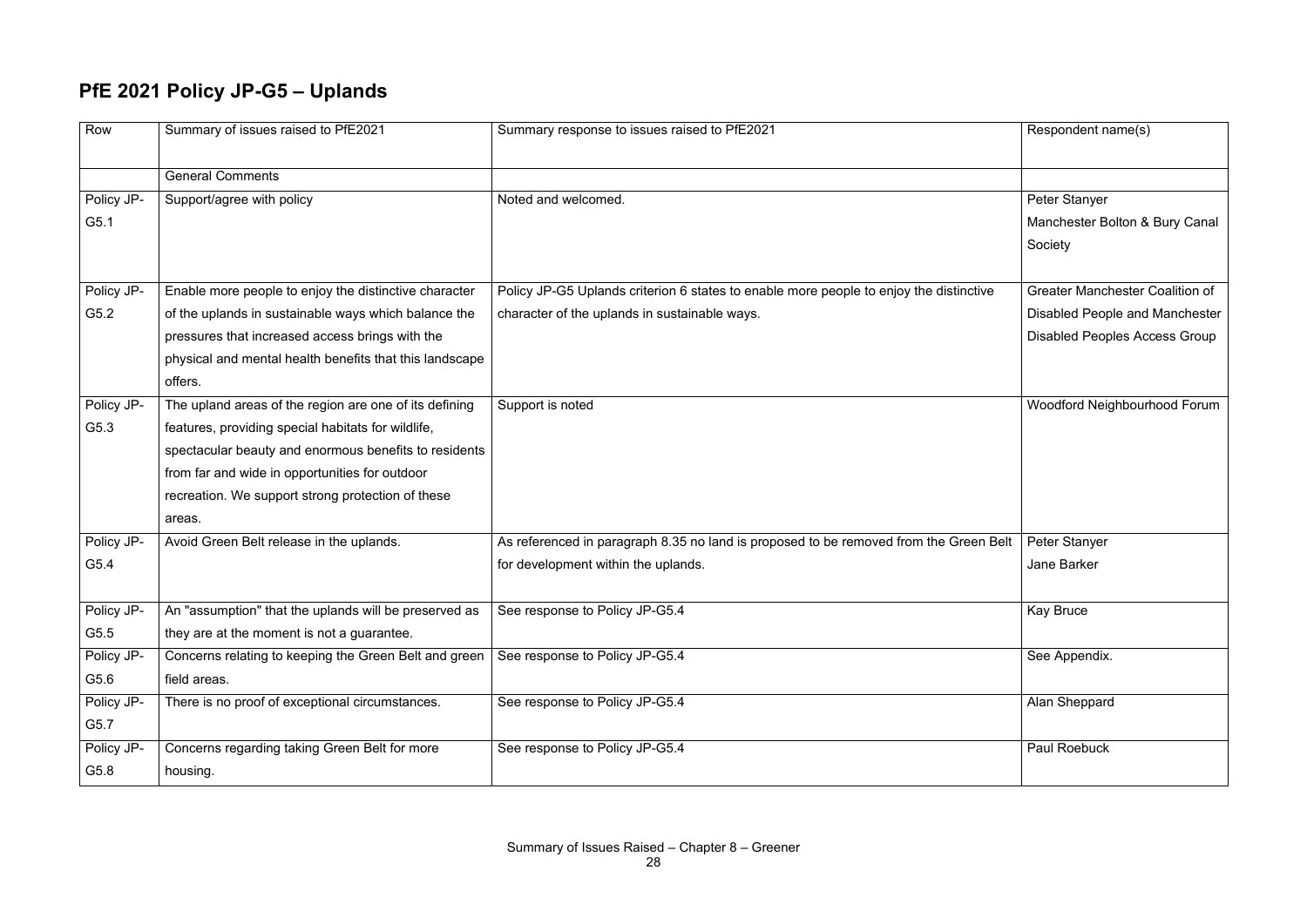| Row        | Summary of issues raised to PfE2021                      | Summary response to issues raised to PfE2021                                            | Respondent name(s)         |
|------------|----------------------------------------------------------|-----------------------------------------------------------------------------------------|----------------------------|
| Policy JP- | We need so much woodlands to be brought back and         | Policy JP-G5 Uplands criterion 2 refers to upland habitats as an ecologically connected | Samantha Dugmore           |
| G5.9       | wild flowers meadows for the massive decline in          | network. In addition JP-G7 includes a number of references to enhancing and protecting  |                            |
|            | insects along with other rapidly declining animal        | woodland.                                                                               |                            |
|            | species                                                  |                                                                                         |                            |
| Policy JP- | Your plans here specifically mentions protecting "Sites  | Comment not relevant to the content of the Uplands chapter. Matter addressed            | E Bowles                   |
| G5.10      | of Biological Importance (SBIs), Sites of Special        | elsewhere.                                                                              |                            |
|            | Scientific Interest (SSSIs), Special Areas of            |                                                                                         |                            |
|            | Conservation (SACs), Special Protection Areas            |                                                                                         |                            |
|            | (SPAs), woodlands and habitats vulnerable to climate     |                                                                                         |                            |
|            | change" except where GGGV needs to be built.             |                                                                                         |                            |
| Policy JP- | Protect and leave all nature alone.                      | Policy JP-G 9 seeks to enhance net biodiversity over the plan as a whole.               | <b>Simon Robertson</b>     |
| G5.11      |                                                          |                                                                                         |                            |
| Policy JP- | Supports the approach, especially extending areas of     | Support noted and welcomed.                                                             | Friends of the Earth       |
| G5.12      | blanket peat bog, which assists in carbon                |                                                                                         |                            |
|            | sequestration; natural tree planting and improving its   |                                                                                         |                            |
|            | role in water storage, flood risk management etc. The    |                                                                                         |                            |
|            | upland areas are also quite heavily populated by         |                                                                                         |                            |
|            | national and European designations.                      |                                                                                         |                            |
|            |                                                          |                                                                                         |                            |
|            | Amendments / Additions to the Policy                     |                                                                                         |                            |
| Policy JP- | The majority of this land is managed by farmers who      | Paragraph 12.3 recognises that the implementation of policies and proposals in the plan | The National Farmers Union |
| G5.13      | use it to produce food as well as other outputs from the | requires making the best of all appropriate delivery mechanisms available including     |                            |
|            | land. It is important that this area is recognised and   | working in partnership with necessary stakeholders, including landowners, developers    |                            |
|            | retained as a productive as well as a natural            | and private organisations.                                                              |                            |
|            | landscape. The majority of these areas will be           |                                                                                         |                            |
|            | characterised by upland cattle and sheep farming and     | No change is considered necessary. Policy JP- G5 is considered to be consistent with    |                            |
|            | can provide multiple benefits. They are also a key       | NPPF and provides an appropriate strategy to uplands and green infrastructure issues,   |                            |
|            | resource in terms of food production and hill sheep      | which is a key objective of the plan.                                                   |                            |
|            | provide the bedrock of much of the domestic sheep        |                                                                                         |                            |
|            | industry. Farmers and land managers have the             |                                                                                         |                            |
|            | potential to unlock various benefits.                    |                                                                                         |                            |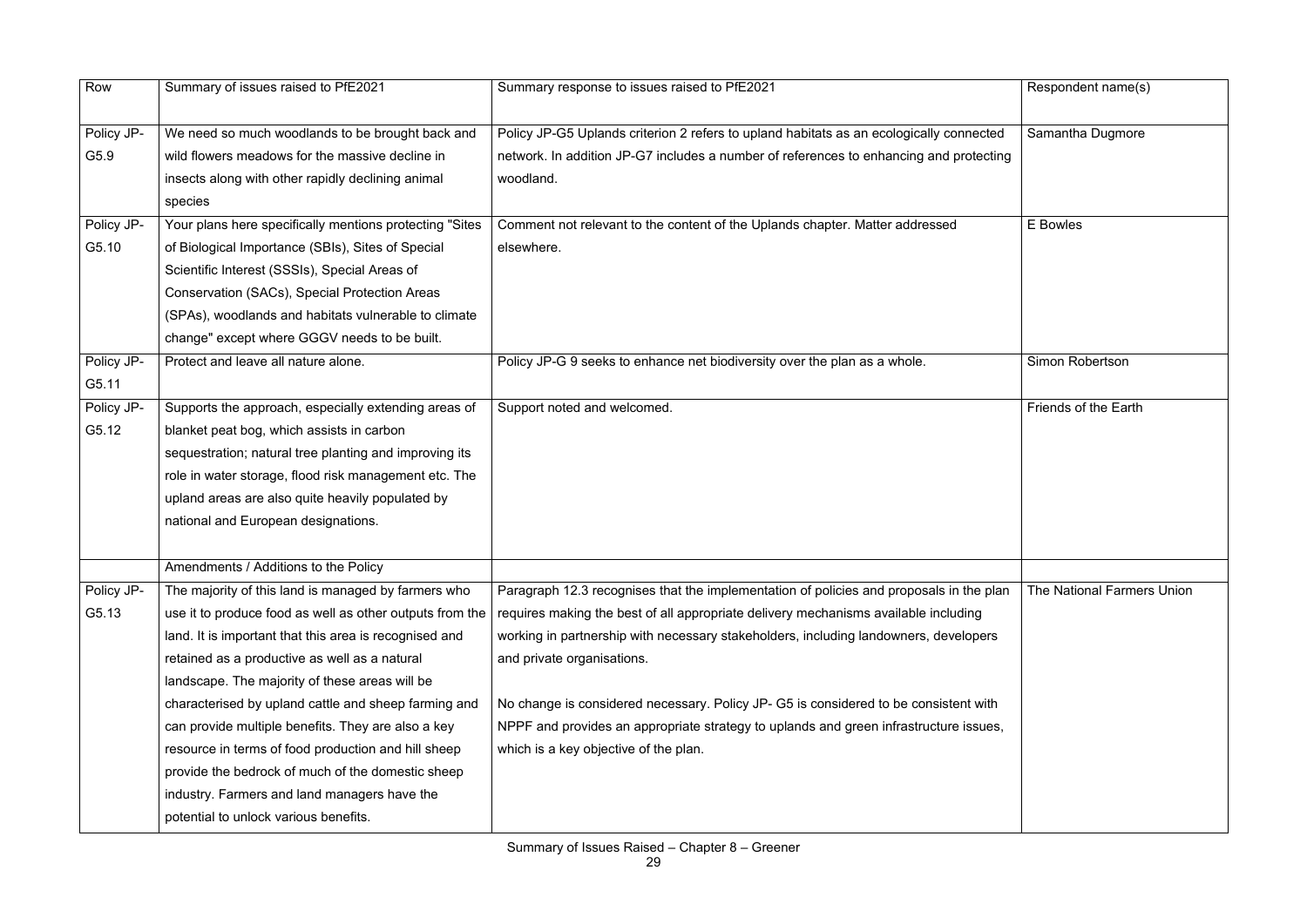| Row        | Summary of issues raised to PfE2021                        | Summary response to issues raised to PfE2021                                                 | Respondent name(s)                     |
|------------|------------------------------------------------------------|----------------------------------------------------------------------------------------------|----------------------------------------|
|            |                                                            |                                                                                              |                                        |
|            | Positive engagement with the farming community will        |                                                                                              |                                        |
|            | be key in unlocking these opportunities as will fair       |                                                                                              |                                        |
|            | financial rewards where their activity undertaken on       |                                                                                              |                                        |
|            | behalf of the council or other individuals. These upland   |                                                                                              |                                        |
|            | farms are important with respect to cultural heritage as   |                                                                                              |                                        |
|            | well as the tourism industry in the area. Policies which   |                                                                                              |                                        |
|            | advocate increasing nature at the expense of               |                                                                                              |                                        |
|            | agriculture can lead to reduction in the number of         |                                                                                              |                                        |
|            | people living and working in these rural areas.            |                                                                                              |                                        |
| Policy JP- | Recommendation: The words 'accessible' and                 | The use of words such as access, accessible and accessibility in the PfE is considered       | <b>Greater Manchester Coalition of</b> |
| G5.14      | 'accessibility' in 'Places for Everyone' should be clearly | consistent with their use in planning documents such as NPPF. As appropriate, the            | Disabled People and Manchester         |
|            | defined, or alternative words used, so that disabled       | supporting text of policies in the Plan provide clarification as to what is meant by the     | <b>Disabled Peoples Access Group</b>   |
|            | people (and urban design professionals) are clear on       | policy. Similarly, documents such as the National Design Guide provide clarity,              |                                        |
|            | what is intended and what to expect from the policies      | dependent on the specific circumstance. It is therefore considered that appropriate          |                                        |
|            | in the Plan. Otherwise these policies are unsound.         | clarification is either provided in the supporting text of the PfE and/or in other documents |                                        |
|            |                                                            | and no changes are necessary.                                                                |                                        |
| Policy JP- | Modification                                               | JP-G5 is a strategic planning policy. Consistent with NPPF, it sets out an appropriate       | <b>Friends of Carrington Moss</b>      |
| G5.15      | This policy can be strengthened and made sound by          | policy framework for uplands as an important part of the green infrastructure network.       |                                        |
|            | including the following commitments:                       | Further details of which can be found in the relevant supporting papers. This approach is    |                                        |
|            | • explicitly incorporation of the advice from Natural      | considered consistent with NPPF. The Plan needs to be read as a whole, therefore no          |                                        |
|            | England in this Policy                                     | change is considered necessary.                                                              |                                        |
|            | • set out how high value (peaty) soil resources will be    |                                                                                              |                                        |
|            | conserved and managed in a sustainable way                 |                                                                                              |                                        |
|            | • clearer links are made between this Policy and the       |                                                                                              |                                        |
|            | <b>NPPF</b>                                                |                                                                                              |                                        |
|            | • withdraw any Allocation that is not aligned with this    |                                                                                              |                                        |
|            | Policy                                                     |                                                                                              |                                        |
|            | • the KPIs need to be updated to ensure they measure       |                                                                                              |                                        |
|            | all aspects of this Policy                                 |                                                                                              |                                        |
| Policy JP- | Support this policy although we would welcome an           | Welcomed and support noted. The plan needs to be read as a whole therefore it is not         | The Wildlife Trusts                    |
| G5.16      | additional clause to confirm (for the avoidance of         | considered necessary to repeat the provisions of Policy JP-G9 in this policy.                |                                        |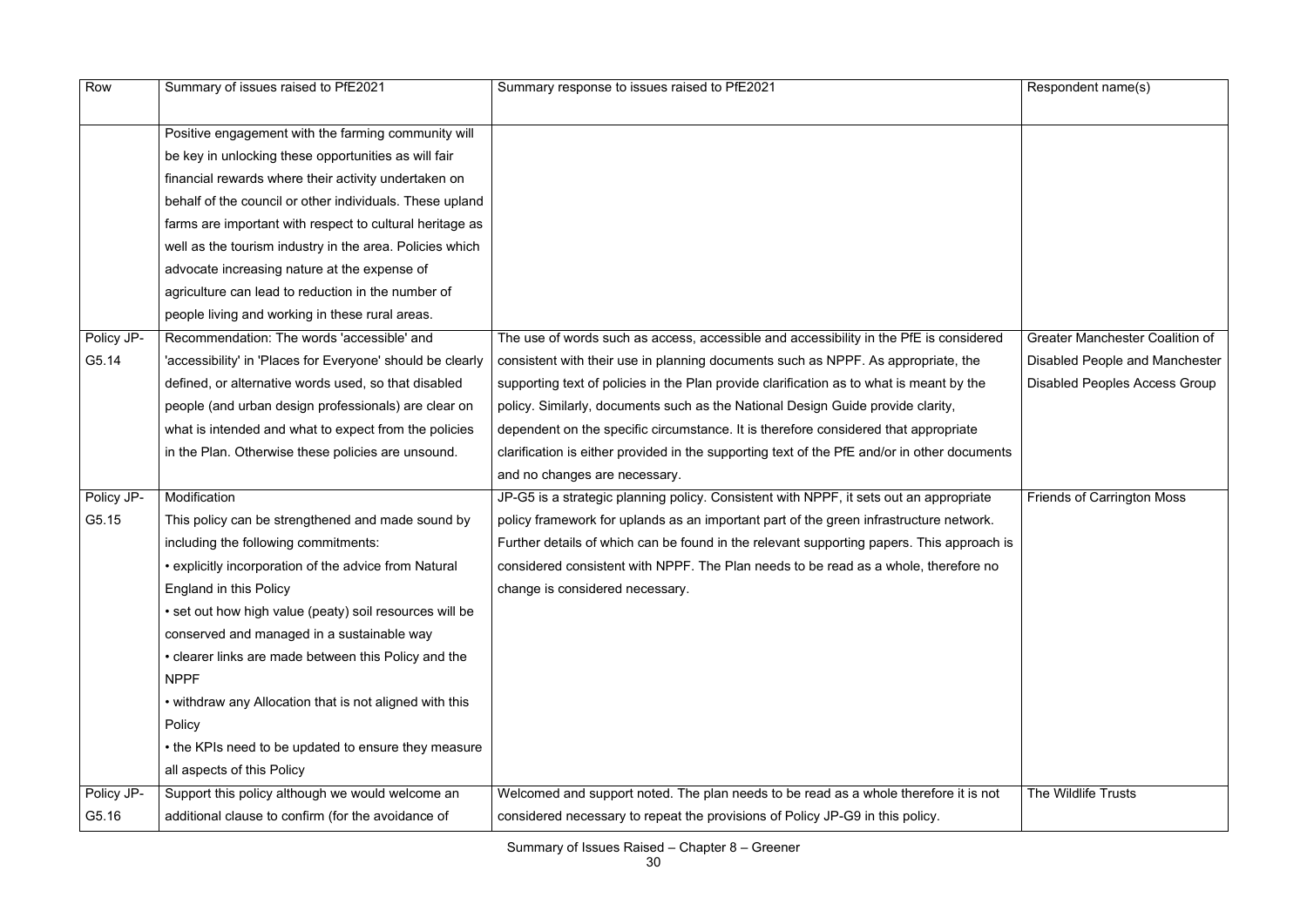| Row        | Summary of issues raised to PfE2021                         | Summary response to issues raised to PfE2021                                             | Respondent name(s)                 |
|------------|-------------------------------------------------------------|------------------------------------------------------------------------------------------|------------------------------------|
|            | doubt) that, where development proposals would              |                                                                                          |                                    |
|            | enhance public access to uplands, the harm avoidance        |                                                                                          |                                    |
|            | mitigation hierarchy must be followed in line with policy   |                                                                                          |                                    |
|            | JP-G9.                                                      |                                                                                          |                                    |
| Policy JP- | Part 6 states: Enable more people to enjoy the              | Support welcomed.                                                                        | <b>Peak District National Park</b> |
| G5.17      | distinctive character of the uplands in sustainable ways    |                                                                                          | Authority                          |
|            | which balance the pressures that increased access           |                                                                                          |                                    |
|            | brings with the physical and mental health benefits that    |                                                                                          |                                    |
|            | this landscape offers. The Peak District National Park      |                                                                                          |                                    |
|            | Authority would welcome the opportunity to work with        |                                                                                          |                                    |
|            | GMCA / Oldham MBC to look at ways in which this can         |                                                                                          |                                    |
|            | be achieved.                                                |                                                                                          |                                    |
| Policy JP- | Due care and attention should be paid to heritage           | Policy JP-P 2 seeks to ensure objectives to preserve heritage assets are met. In         | <b>Historic England</b>            |
| G5.18      | assets that may be affected in upland areas including       | particular, criterion 4 seeks to deliver positive benefits that sustain and enhance the  |                                    |
|            | the paleoenvironmental deposits mentioned in the            | historic environment including contributing to the economic viability, accessibility and |                                    |
|            | lowland mosses. Peats can contain proxy evidence for        | environmental quality. Policy JP-S 5 seeks to deliver appropriate flood risk management  |                                    |
|            | climate and sea-level change, vegetation and land use       | systems.                                                                                 |                                    |
|            | and early settlements and activity areas; including in      |                                                                                          |                                    |
|            | the uplands, many mortuary and funeral monuments.           |                                                                                          |                                    |
|            | In addition to the buried paleoenvironmental and            |                                                                                          |                                    |
|            | settlement evidence for example, that needs to be           |                                                                                          |                                    |
|            | protected and conserved, there will be historical water     |                                                                                          |                                    |
|            | management assets such as culverts, reservoirs, weirs       |                                                                                          |                                    |
|            | etc. It should be noted that these can be re-activated      |                                                                                          |                                    |
|            | for use in modern flood storage and alleviation             |                                                                                          |                                    |
|            | schemes. Working with and not against, the historic         |                                                                                          |                                    |
|            | environment can have the potential to utilise it in a       |                                                                                          |                                    |
|            | positive way to enhance current conditions. This            |                                                                                          |                                    |
|            | should be better reflected within the policy, in particular |                                                                                          |                                    |
|            | bullet 5.                                                   |                                                                                          |                                    |

|                               | Respondent name(s)                 |
|-------------------------------|------------------------------------|
|                               |                                    |
|                               | <b>Peak District National Park</b> |
|                               | Authority                          |
|                               |                                    |
|                               |                                    |
|                               |                                    |
| $\overline{\mathsf{at}}$ . In | <b>Historic England</b>            |
|                               |                                    |
| nce the                       |                                    |
| bility and                    |                                    |
| nanagement                    |                                    |
|                               |                                    |
|                               |                                    |
|                               |                                    |
|                               |                                    |
|                               |                                    |
|                               |                                    |
|                               |                                    |
|                               |                                    |
|                               |                                    |
|                               |                                    |
|                               |                                    |
|                               |                                    |
|                               |                                    |
|                               |                                    |
|                               |                                    |
|                               |                                    |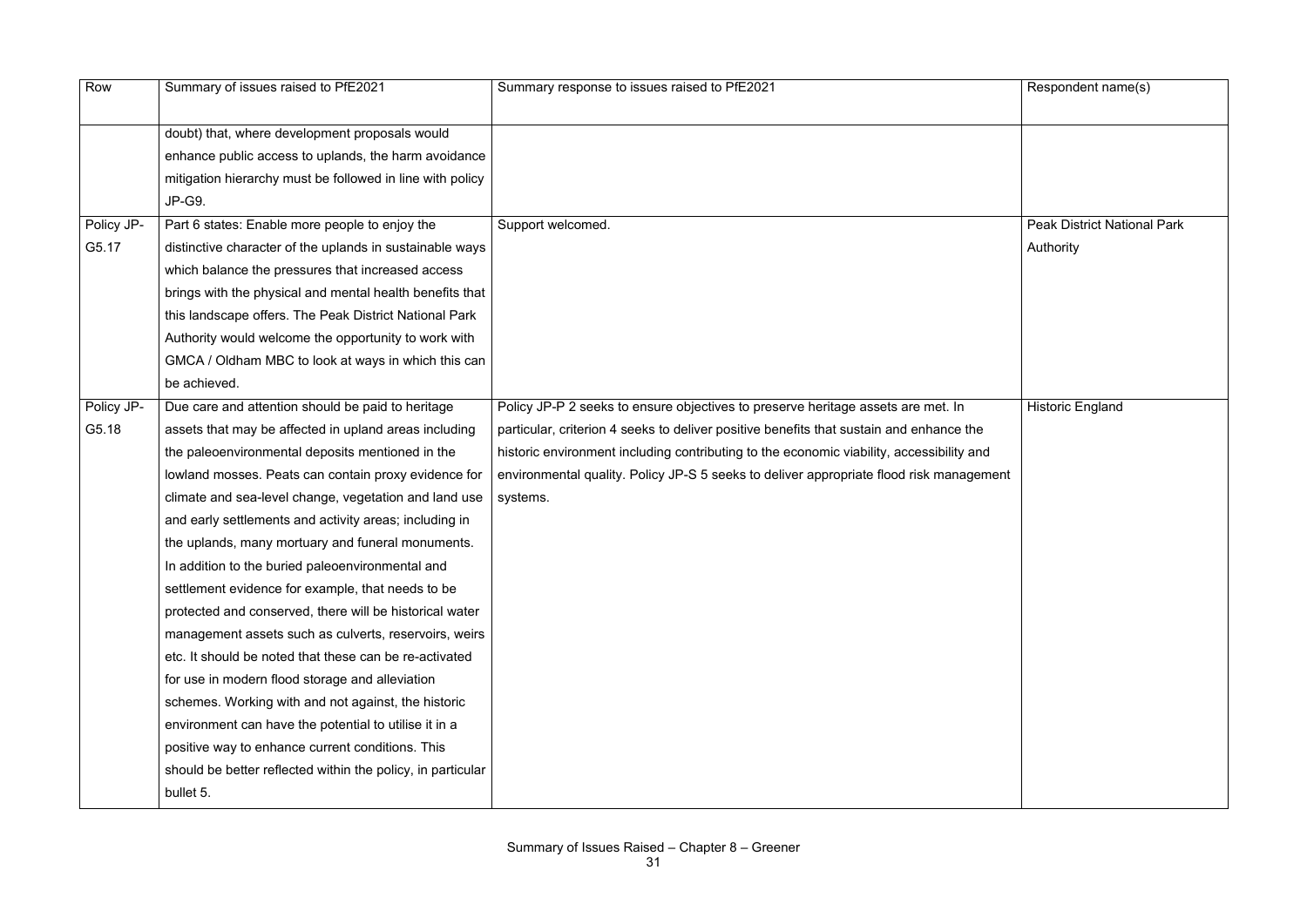| Row        | Summary of issues raised to PfE2021                     | Summary response to issues raised to PfE2021                                              | Respondent name(s)                |
|------------|---------------------------------------------------------|-------------------------------------------------------------------------------------------|-----------------------------------|
|            |                                                         |                                                                                           |                                   |
| Policy JP- | Bullet 3 should be amended to read: Taking a planned    | Whilst the alternative suggestion is noted, the current policy wording is considered      | <b>Historic England</b>           |
| G5.19      | approach to Significantly extending the area of active  | sound, therefore no change is considered necessary.                                       |                                   |
|            | blanket bog, both through the protection of existing    |                                                                                           |                                   |
|            | sites and the positive restoration of degraded areas to |                                                                                           |                                   |
|            | contribute to important functions such as flood risk    |                                                                                           |                                   |
|            | management and carbon sequestration;                    | Noted. Policy JP-S 5 Flood Risk and the Water Environment seeks to deliver appropriate    |                                   |
|            | Bullet 5 should be amended to read: Increase the role   | flood risk management systems.                                                            |                                   |
|            | of the area in water storage, flood risk management     |                                                                                           |                                   |
|            | (through Natural Flood Management) and water quality    |                                                                                           |                                   |
|            | improvements, as part of a catchment-based Approach     |                                                                                           |                                   |
|            | whilst ensuring that proposals conserve the historic    |                                                                                           |                                   |
|            | and natural environments; and The supporting text       |                                                                                           |                                   |
|            | also needs to be enhanced in view of the above.         |                                                                                           |                                   |
|            | Our advice is to add an additional sentence to          |                                                                                           |                                   |
|            | paragraph 8.33 to read "It will also be important that  |                                                                                           |                                   |
|            | evidence of archaeology including palaeo                |                                                                                           |                                   |
|            | environmental and settlement deposits are protected.    |                                                                                           |                                   |
|            | Paragraph 8.29 should be revised to refer to            |                                                                                           |                                   |
|            | archaeology per se rather than just industrial          |                                                                                           |                                   |
|            | archaeology                                             |                                                                                           |                                   |
| Policy JP- | Historic England disagrees with the Places for          | The scoring within the IA is considered to be in accordance with the framework set out in | <b>Historic England</b>           |
| G5.20      | Everyone -IA that JP-G5 a positive effect on IA         | the IA Scoping Report [02.01.01].                                                         |                                   |
|            | Objective 16.                                           |                                                                                           |                                   |
| Policy JP- | United Utilities wishes to note that parts of Greater   | Whilst the alternative suggestion is noted, the current policy wording is considered      | <b>United Utilities Group PLC</b> |
| G5.21      | Manchester are public water supply catchment land.      | sound, therefore no change is considered necessary.                                       |                                   |
|            | This is often located in the upland areas. Development  |                                                                                           |                                   |
|            | proposals on water catchment land can have an           |                                                                                           |                                   |
|            | impact on water supply resources and therefore we       |                                                                                           |                                   |
|            | recommend that you include a policy which identifies    |                                                                                           |                                   |
|            | the need to engage with the statutory undertaker for    |                                                                                           |                                   |
|            | water to determine whether any proposal is on land      |                                                                                           |                                   |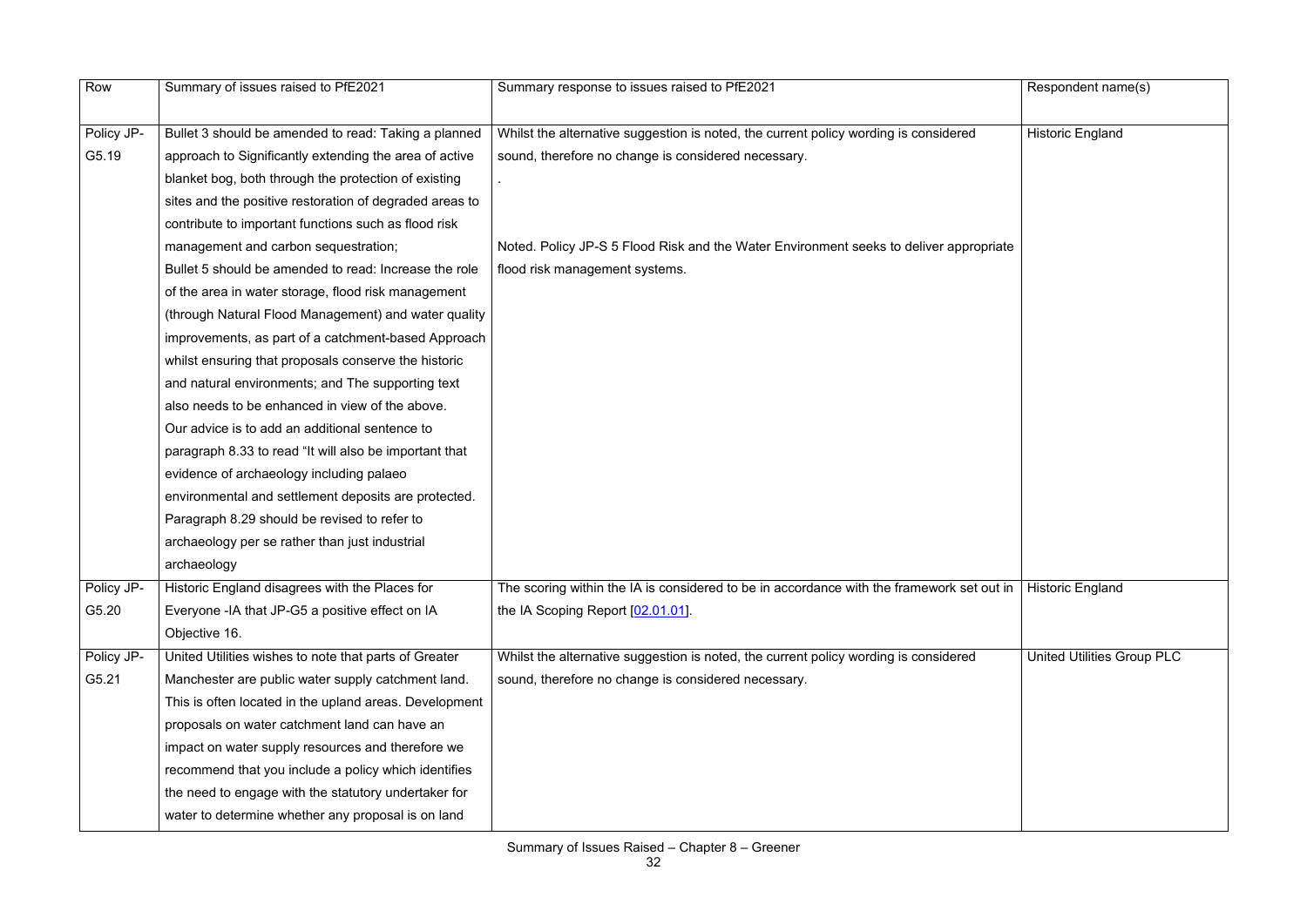|                                                                                                                                    | Respondent name(s)    |
|------------------------------------------------------------------------------------------------------------------------------------|-----------------------|
|                                                                                                                                    |                       |
| used for public water supply catchment purposes. In                                                                                |                       |
| cases of wind energy proposals on water catchment                                                                                  |                       |
| land the applicant should seek to locate development                                                                               |                       |
| so that the impact on public water supply is minimised                                                                             |                       |
| through the location of the development and through                                                                                |                       |
| the undertaking of appropriate risk assessments and                                                                                |                       |
| inclusion of mitigation measures in the design and                                                                                 |                       |
| construction process. It is particularly important to                                                                              |                       |
| avoid the location of new wind turbines on deep peat                                                                               |                       |
| land. We recommend you include the following                                                                                       |                       |
| additional criterion relating to water catchment land in                                                                           |                       |
| Policy JP-G 5. Development proposals on land used                                                                                  |                       |
| for public water supply catchment purposes will be                                                                                 |                       |
| required to consult with the relevant water undertaker.                                                                            |                       |
| The first preference will be for proposals to be located                                                                           |                       |
| away from land used for public water supply purposes.                                                                              |                       |
| Where proposals are proposed on catchment land                                                                                     |                       |
| used for public water supply, careful consideration                                                                                |                       |
| should be given to the location of the proposed                                                                                    |                       |
| development and a risk assessment of the impact on                                                                                 |                       |
| public water supply may be required with the                                                                                       |                       |
| identification and implementation of any required                                                                                  |                       |
| mitigation measures.                                                                                                               |                       |
|                                                                                                                                    |                       |
| <b>Other Comments</b>                                                                                                              |                       |
| Policy JP-<br>Not enough planned and lacks parity.<br>Paragraph 8.31 seeks to ensure cross boundary working across the borough and | <b>Maureen Buttle</b> |
| G5.22<br>beyond to address any upland issues that may arise.                                                                       |                       |
| Policy JP-<br>Comment not relevant to the content of the Uplands chapter. Matter addressed<br>Question legality of the plan        | <b>Matthew Oxley</b>  |
| G5.23<br>elsewhere.                                                                                                                |                       |
| Policy JP-<br>Comment not relevant to the content of the Uplands chapter. Matter addressed<br>No exceptional circumstances         | <b>Matthew Oxley</b>  |
| G5.24<br>elsewhere.                                                                                                                |                       |

| Respondent name(s)    |  |
|-----------------------|--|
|                       |  |
|                       |  |
|                       |  |
|                       |  |
|                       |  |
|                       |  |
|                       |  |
|                       |  |
|                       |  |
|                       |  |
|                       |  |
|                       |  |
|                       |  |
|                       |  |
|                       |  |
|                       |  |
|                       |  |
|                       |  |
|                       |  |
|                       |  |
|                       |  |
|                       |  |
|                       |  |
|                       |  |
|                       |  |
|                       |  |
|                       |  |
|                       |  |
|                       |  |
|                       |  |
|                       |  |
|                       |  |
|                       |  |
|                       |  |
|                       |  |
| <b>Maureen Buttle</b> |  |
|                       |  |
|                       |  |
| <b>Matthew Oxley</b>  |  |
|                       |  |
| Matthew Oxley         |  |
|                       |  |
|                       |  |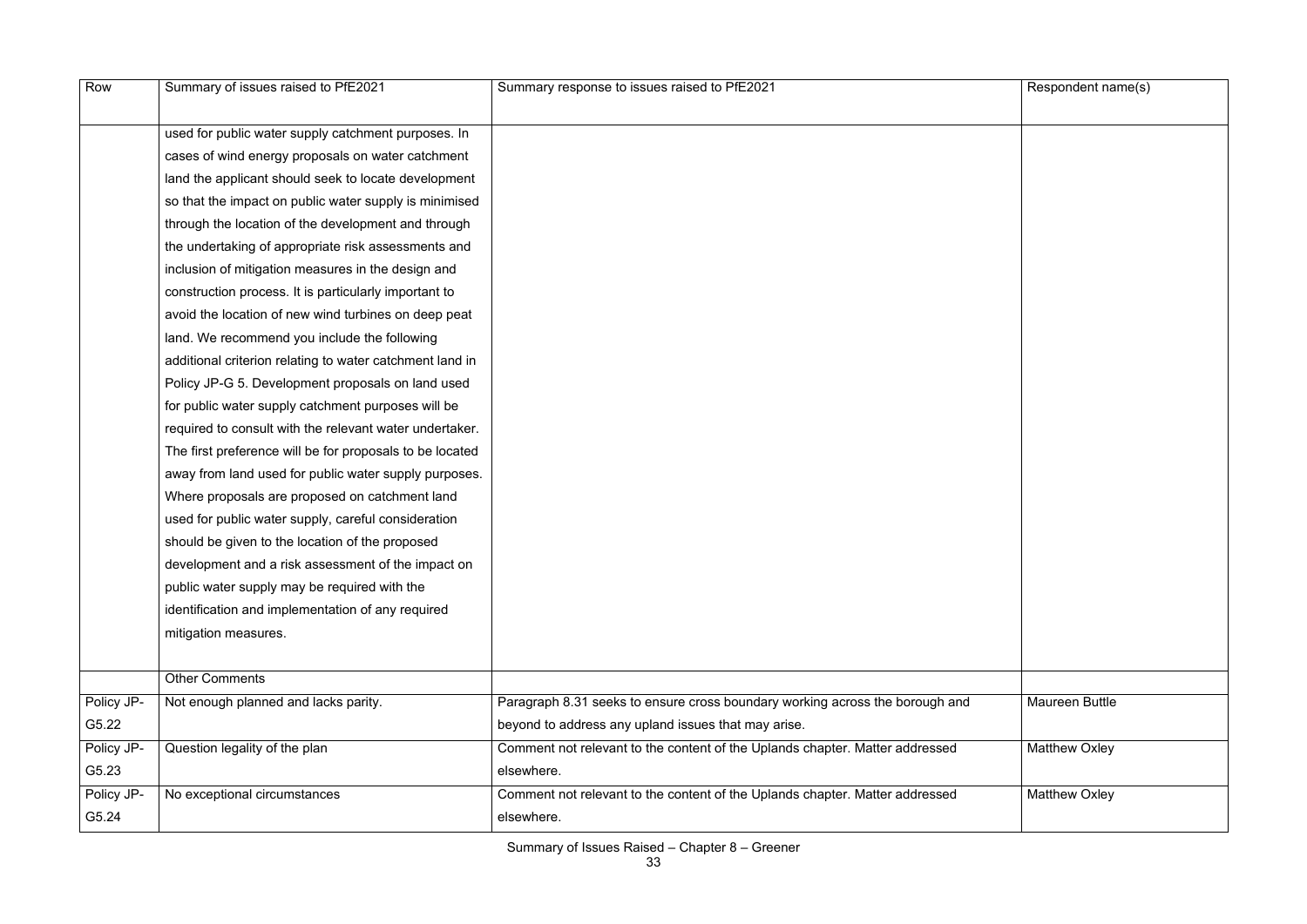| Row        | Summary of issues raised to PfE2021                        | Summary response to issues raised to PfE2021                                          | Respondent name(s)    |
|------------|------------------------------------------------------------|---------------------------------------------------------------------------------------|-----------------------|
| Policy JP- | Does not take into consideration Covid and Brexit          | As detailed in Chapters 1, 6 and 7 of the PfE Plan, two assessments of the potential  | <b>Matthew Oxley</b>  |
| G5.25      |                                                            | impacts of Covid-19 and Brexit on the economy were carried out, initially in 2020 and |                       |
|            |                                                            | again in 2021. Both assessments concluded that there was insufficient evidence to     |                       |
|            |                                                            | amend the assumptions underpinning the PfE Plan. For further information see COVID-   |                       |
|            |                                                            | 19 and Places for Everyone Growth Options [05.01.03].                                 |                       |
| Policy JP- | How will Duty to cooperate be achieved with Stockport.     | Comment not relevant to the content of the Uplands Greener Chapter. Matter addressed  | <b>Matthew Oxley</b>  |
| G5.26      |                                                            | elsewhere.                                                                            |                       |
| Policy JP- | 35% Manchester uplift for PFE.                             | Comment not relevant to the content of the Uplands Greener Chapter. Matter addressed  | Matthew Oxley         |
| G5.27      |                                                            | elsewhere.                                                                            |                       |
| Policy JP- | The data used in the plan is outdated for housing          | Comment not relevant to the content of the Uplands Greener Chapter. Matter addressed  | <b>Matthew Oxley</b>  |
| G5.28      | need.                                                      | elsewhere.                                                                            |                       |
| Policy JP- | Consultation has been poor.                                | Comment not relevant to the content of the Uplands Greener Chapter. Matter addressed  | Matthew Oxley         |
| G5.29      |                                                            | elsewhere.                                                                            |                       |
| Policy JP- | Not clear how new infrastructure will be paid for.         | Comment not relevant to the content of the Uplands Greener Chapter. Matter addressed  | Matthew Oxley         |
| G5.30      |                                                            | elsewhere.                                                                            |                       |
| Policy JP- | Employment provision should be identified.                 | Comment not relevant to the content of the Uplands Greener Chapter. Matter addressed  | <b>Matthew Oxley</b>  |
| G5.31      |                                                            | elsewhere.                                                                            |                       |
| Policy JP- | Views will be lost.                                        | Comment not relevant to the content of the Uplands Greener Chapter. Matter addressed  | <b>Colin Walters</b>  |
| G5.32      |                                                            | elsewhere.                                                                            |                       |
| Policy JP- | $\sqrt{\frac{1}{1}}$ Unsound.                              | The way the current policy is worded it is currently considered sound, therefore no   | Holli Dobson          |
| G5.33      |                                                            | change is deemed necessary                                                            |                       |
| Policy JP- | Public consultation has not been sufficient in reaching    | Consultation was undertaken in accordance with the Statements of Community            | Alan Sheppard         |
| G5.34      | the non-digital community.                                 | Involvement of the 9 councils as set out in the SCI Compliance Statement.             |                       |
|            |                                                            |                                                                                       |                       |
| Policy JP- | The plan should be stopped                                 | Comment not relevant to the content of the Uplands Greener Chapter. Matter addressed  | <b>Peter Stratton</b> |
| G5.35      |                                                            | elsewhere.                                                                            | Martin Rigby          |
| Policy JP- | This is probably where those with money live so of         | Comment not relevant to the content of the Uplands Greener Chapter. Matter addressed  | Jacqueline Charnock   |
| G5.36      | course there will be very little if any development there. | elsewhere.                                                                            |                       |
| Policy JP- | Not making enough use of available brownfield sites        | Comment not relevant to the content of the Uplands Greener Chapter. Matter addressed  | <b>Martin Rigby</b>   |
| G5.37      |                                                            | elsewhere.                                                                            | <b>Glenn Dillon</b>   |

|      | Respondent name(s)    |
|------|-----------------------|
| þ    | <b>Matthew Oxley</b>  |
|      |                       |
| ID-  |                       |
| ssed | <b>Matthew Oxley</b>  |
| ssed | <b>Matthew Oxley</b>  |
| ssed | <b>Matthew Oxley</b>  |
| ssed | <b>Matthew Oxley</b>  |
| ssed | <b>Matthew Oxley</b>  |
| ssed | <b>Matthew Oxley</b>  |
| ssed | <b>Colin Walters</b>  |
|      | Holli Dobson          |
|      | Alan Sheppard         |
| ssed | <b>Peter Stratton</b> |
|      | <b>Martin Rigby</b>   |
| ssed | Jacqueline Charnock   |
| ssed | <b>Martin Rigby</b>   |
|      | <b>Glenn Dillon</b>   |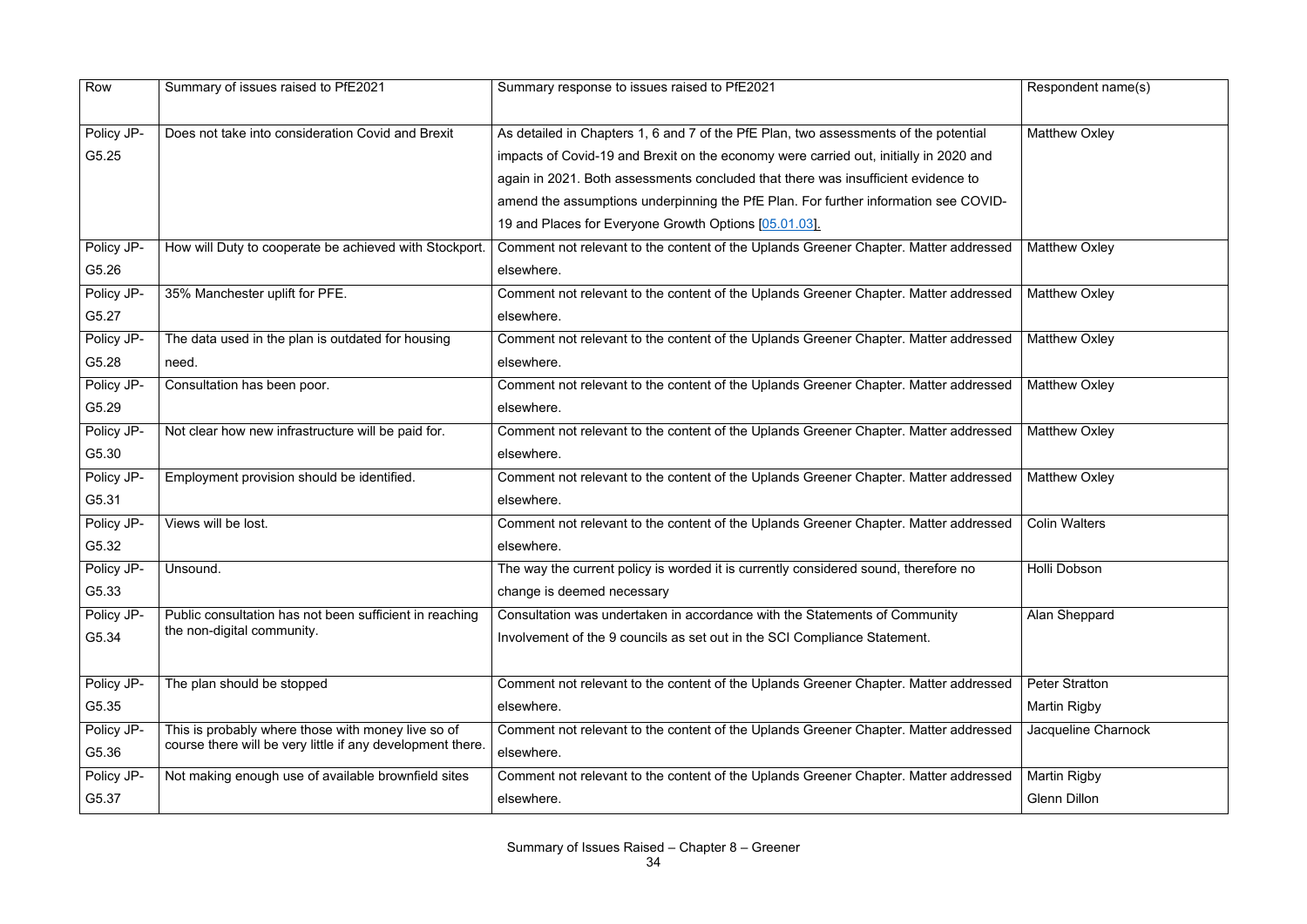| Row        | Summary of issues raised to PfE2021                   | Summary response to issues raised to PfE2021                                         | Respondent name(s)  |
|------------|-------------------------------------------------------|--------------------------------------------------------------------------------------|---------------------|
|            |                                                       |                                                                                      |                     |
| Policy JP- | Houses are being built when they don't need to be and | Comment not relevant to the content of the Uplands Greener Chapter. Matter addressed | <b>Glenn Dillon</b> |
| G5.38      | this is damaging the environment                      | elsewhere.                                                                           |                     |
| Policy JP- | Comment regarding specific site allocations           | Comment not relevant to the content of the Uplands Greener Chapter. Matter addressed | See Appendix.       |
| G5.39      |                                                       | elsewhere with specific site allocations.                                            |                     |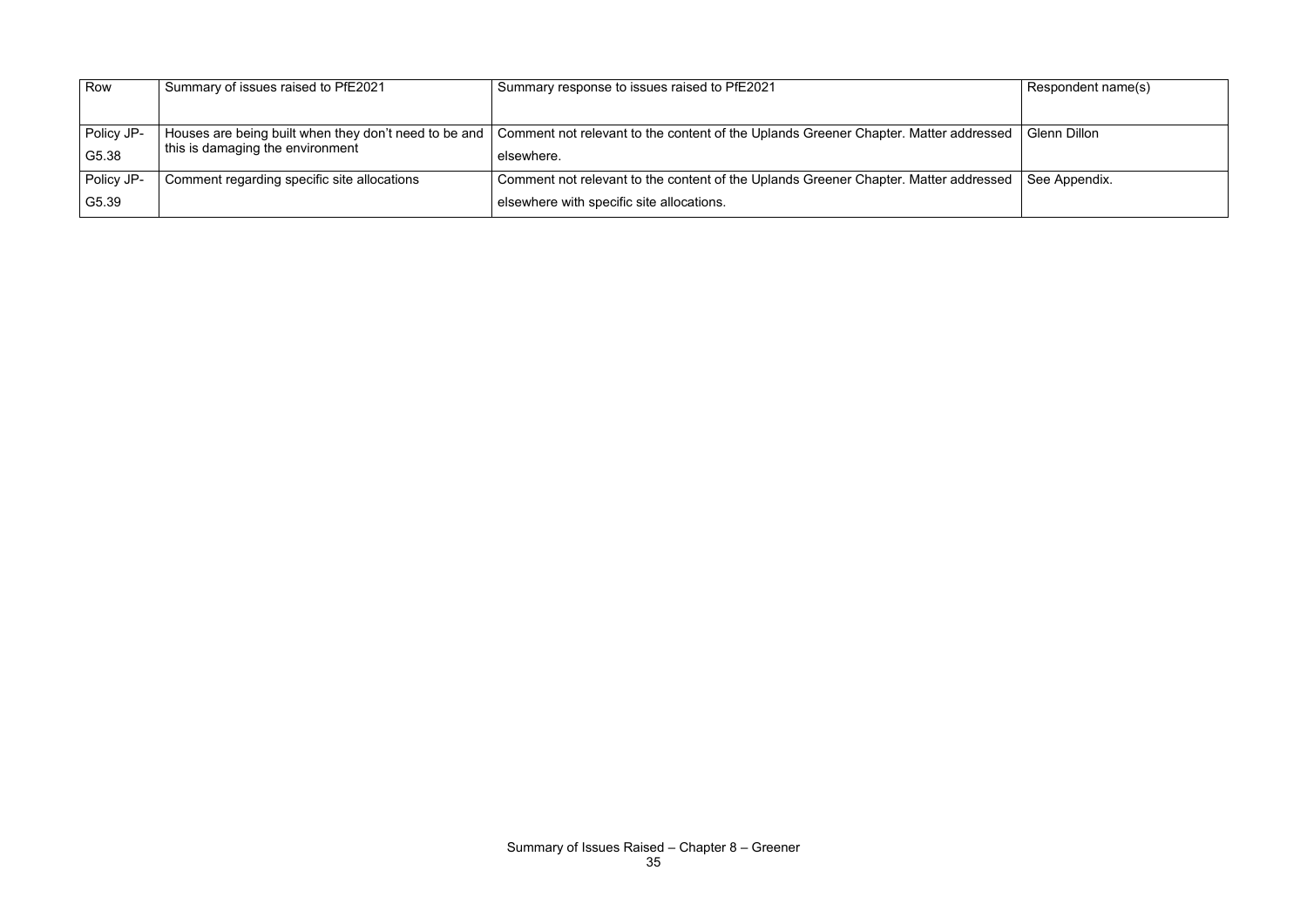# **PfE 2021 Policy JP-G6 – Urban Green Space**

| Row        | Summary of issues raised to PfE2021                 | Summary response to issues raised to PfE2021                                                  | Respondent name(s)    |
|------------|-----------------------------------------------------|-----------------------------------------------------------------------------------------------|-----------------------|
|            | <b>General Comments</b>                             |                                                                                               |                       |
| Policy JP- | Why keep green spaces but destroy Green Belt. Do    | The PfE Plan sets out a very clear preference of using previously developed (brownfield)      | See Appendix.         |
| G6.1       | not build on Green Belt.                            | land and vacant buildings to meet development needs in line with NPPF. However, given         |                       |
|            |                                                     | the scale of development required to meet the objectives of the Plan, a limited amount of     |                       |
|            |                                                     | development is identified on land outside of the urban area on greenfield and/or Green        |                       |
|            |                                                     | Belt land. Further details in relation to the strategic case for releasing Green Belt can be  |                       |
|            |                                                     | found in the Green Belt Topic Paper [07.01.25] As stated in paragraph 8.41 currently          |                       |
|            |                                                     | less than half of Greater Manchester residents live within 300 metres of an accessible        |                       |
|            |                                                     | natural green space of at least 2 hectares in area. The places of greatest deficiency tend    |                       |
|            |                                                     | to be the more densely developed urban areas. Part of the overall strategy is to make         |                       |
|            |                                                     | best use of previously-developed land in order to reduce the need for developing              |                       |
|            |                                                     | greenfield sites, but this can only result in quality places if it is accompanied by          |                       |
|            |                                                     | improvements in the functionality of green space, particularly in higher density urban        |                       |
|            |                                                     | locations.                                                                                    |                       |
| Policy JP- | All green spaces should be protected from           | Policy JP-G 6 specifically seeks to protect and enhance existing urban green space to         | <b>Michael Young</b>  |
| G6.2       | development. They will be destroyed by these        | support a high quality of life in urban areas                                                 | <b>Linus Mortlock</b> |
|            | proposals                                           |                                                                                               | Andrew Jay            |
|            |                                                     |                                                                                               | <b>Peter Stratton</b> |
|            |                                                     |                                                                                               | <b>Alison Doherty</b> |
|            |                                                     |                                                                                               | <b>Carl Southward</b> |
| Policy JP- | Urban Greenspace should be favourable to wildlife.  | Paragraph 8.6 to 8.15 refers specifically to the Green Infrastructure Network, in             | Samantha Dugmore      |
| G6.3       |                                                     | particular point 8.12 refers to Local Nature Recovery Strategies which will assist in         |                       |
|            |                                                     | supporting local wildlife. In addition Policy JP-S 4 Resilience criteria 7 refers to enabling |                       |
|            |                                                     | the city region, its citizens and wildlife to adapt to changing conditions.                   |                       |
| Policy JP- | Existing greenspaces should be enhanced through the | As noted in paragraph 8.1, the GMCA is committed to the Government's approach as              | Simon Robertson       |
| G6.4       | development process.                                | set out in the 25 Year Environment Plan to deliver a better natural environment for           |                       |
|            |                                                     | people and wildlife and ensuring that it is accessible for everyone.                          |                       |
|            |                                                     |                                                                                               |                       |

|        | Respondent name(s)     |
|--------|------------------------|
|        |                        |
| field) | See Appendix.          |
| jiven  |                        |
| nt of  |                        |
| en     |                        |
| be ו   |                        |
| ľ      |                        |
| le     |                        |
| tend   |                        |
| e      |                        |
|        |                        |
|        |                        |
|        |                        |
|        |                        |
| to     | <b>Michael Young</b>   |
|        | <b>Linus Mortlock</b>  |
|        | Andrew Jay             |
|        | <b>Peter Stratton</b>  |
|        | <b>Alison Doherty</b>  |
|        | <b>Carl Southward</b>  |
|        | Samantha Dugmore       |
|        |                        |
| ling   |                        |
|        |                        |
| S      | <b>Simon Robertson</b> |
|        |                        |
|        |                        |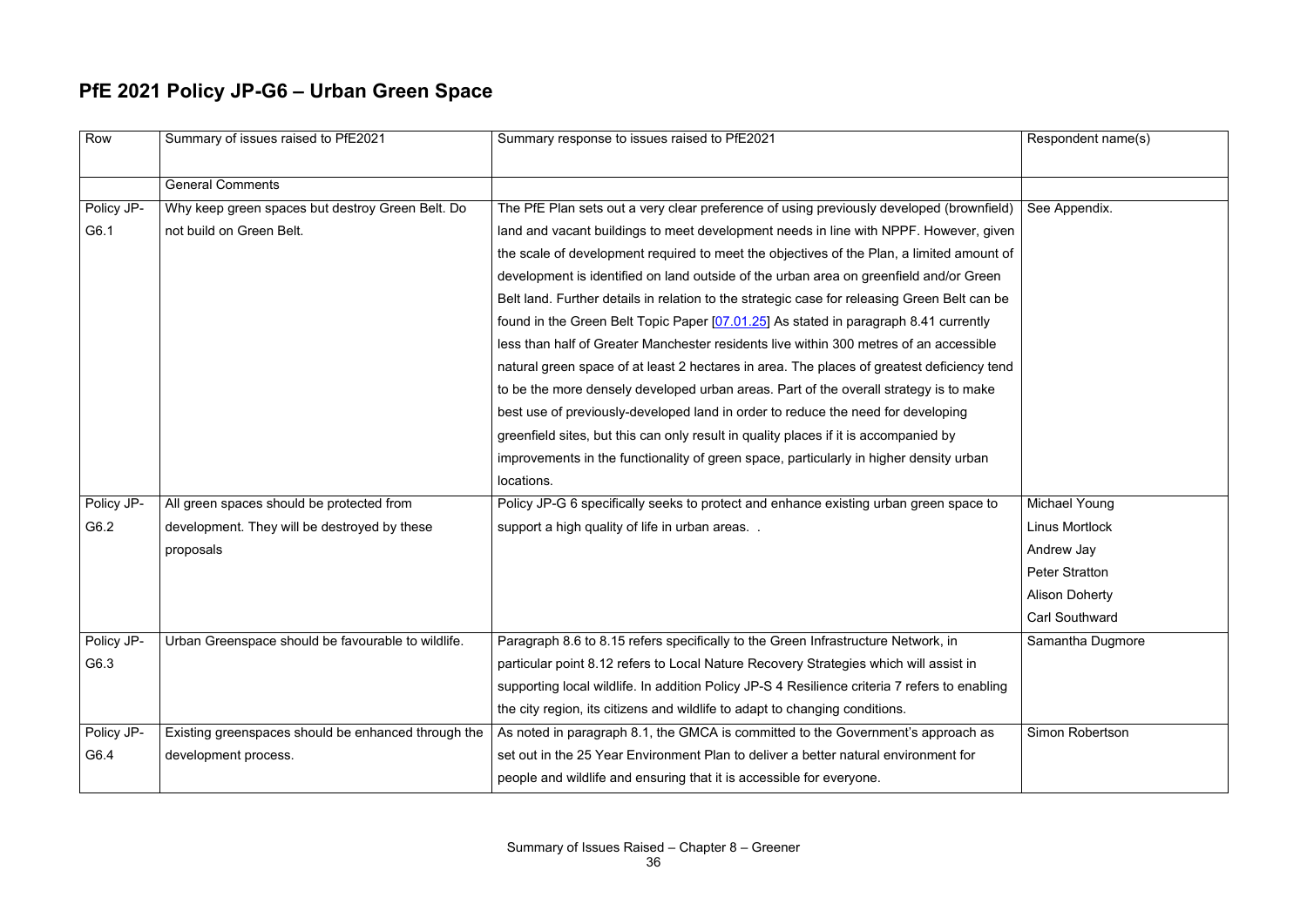| Row        | Summary of issues raised to PfE2021                     | Summary response to issues raised to PfE2021                                              | Respondent name(s)                 |
|------------|---------------------------------------------------------|-------------------------------------------------------------------------------------------|------------------------------------|
| Policy JP- | These green spaces identified in the plan are no        | See response to Policy JP-G6.1 above.                                                     | Janet Taylor                       |
| G6.5       | substitution for the natural green spaces that will be  |                                                                                           |                                    |
|            | lost to the proposed development sites along with the   | No change is considered necessary. JP-G6 is a strategic planning policy, which sets out   | Leigh Ornithological Society       |
|            | loss of wildlife. Loss of green spaces from the         | an appropriate strategic policy framework for green spaces, consistent with the NPPF.     |                                    |
|            | proposed developments will have an impact on both       | Policy JP-S4 specifically refers to increasing the interconnected of Green Infrastructure |                                    |
|            | humans and wildlife                                     | and enabling citizens and wildlife to adapt to changing conditions.                       |                                    |
| Policy JP- | Concerns raised that Local Authorities can't be trusted | Not relevant to the soundness of the plan.                                                | Lynn Clegg                         |
| G6.6       | to protect green spaces.                                |                                                                                           |                                    |
| Policy JP- | The Plan has significantly reduced the amount of        | Not relevant to this policy which is concerned with urban green space.                    | <b>Ramblers Greater Manchester</b> |
| G6.7       | Green Belt land to be released but we still have very   |                                                                                           | and High Peak Area                 |
|            | significant concerns at the impact on landscape         |                                                                                           |                                    |
|            | character and the loss of accessible green space that   |                                                                                           |                                    |
|            | would result from aspect of this plan.                  |                                                                                           |                                    |
| Policy JP- | Green spaces should be retained to help to mitigate     | Paragraph 8.39 highlights the significant importance of urban green space in managing     | David Hawes                        |
| G6.8       | the effects of Climate change                           | the effects of climate change. Responding to the impact of climate change is a key        | <b>Brenda Foley</b>                |
|            |                                                         | theme within the plan as pointed out in paragraphs 5.5 to 5.7 in the Sustainable and      | <b>Jill Neal</b>                   |
|            |                                                         | Resilient Places chapter. The plan has been subject to Strategic Environmental            |                                    |
|            |                                                         | Assessment (SEA), as part of the Integrated Assessment (IA). Section 1.5.2 of the IA      |                                    |
|            |                                                         | Scoping Report [02.01.01] states that the assessment has taken account of the fact that   |                                    |
|            |                                                         | all the districts have declared a climate emergency.                                      |                                    |
| Policy JP- | Support for the policy and known benefits for the       | Noted and welcomed.                                                                       | <b>Royal London Asset</b>          |
| G6.9       | environment.                                            |                                                                                           | Management                         |
|            |                                                         |                                                                                           | Manchester Bolton & Bury Can       |
|            |                                                         |                                                                                           | Society                            |
|            |                                                         |                                                                                           | <b>Greater Manchester Housing</b>  |
|            |                                                         |                                                                                           | Providers                          |
| Policy JP- | RLAM recognises the significant role of Urban Green     | Noted and welcomed.                                                                       | <b>Royal London Asset</b>          |
| G6.10      | Space and agrees with policies contained in JP- G 6.    |                                                                                           | Management                         |
| Policy JP- | No exceptional circumstances for Green Belt have        | Not relevant to this policy which is concerned with urban green space.                    | <b>Collette Gammond</b>            |
| G6.11      | been met                                                |                                                                                           | Alan Sheppard                      |
|            |                                                         |                                                                                           | C Smith                            |
|            |                                                         |                                                                                           |                                    |

|                        | Respondent name(s)                 |
|------------------------|------------------------------------|
|                        | Janet Taylor                       |
| ts out<br>PF.<br>cture | Leigh Ornithological Society       |
|                        | Lynn Clegg                         |
|                        | <b>Ramblers Greater Manchester</b> |
|                        | and High Peak Area                 |
|                        |                                    |
|                        |                                    |
| iging                  | <b>David Hawes</b>                 |
|                        | <b>Brenda Foley</b>                |
| ıd                     | <b>Jill Neal</b>                   |
|                        |                                    |
| $\overline{A}$         |                                    |
| <b>tt</b> that         |                                    |
|                        |                                    |
|                        | Royal London Asset                 |
|                        | Management                         |
|                        | Manchester Bolton & Bury Canal     |
|                        | Society                            |
|                        | <b>Greater Manchester Housing</b>  |
|                        | Providers                          |
|                        | <b>Royal London Asset</b>          |
|                        | Management                         |
|                        | <b>Collette Gammond</b>            |
|                        | Alan Sheppard                      |
|                        | C Smith                            |
|                        |                                    |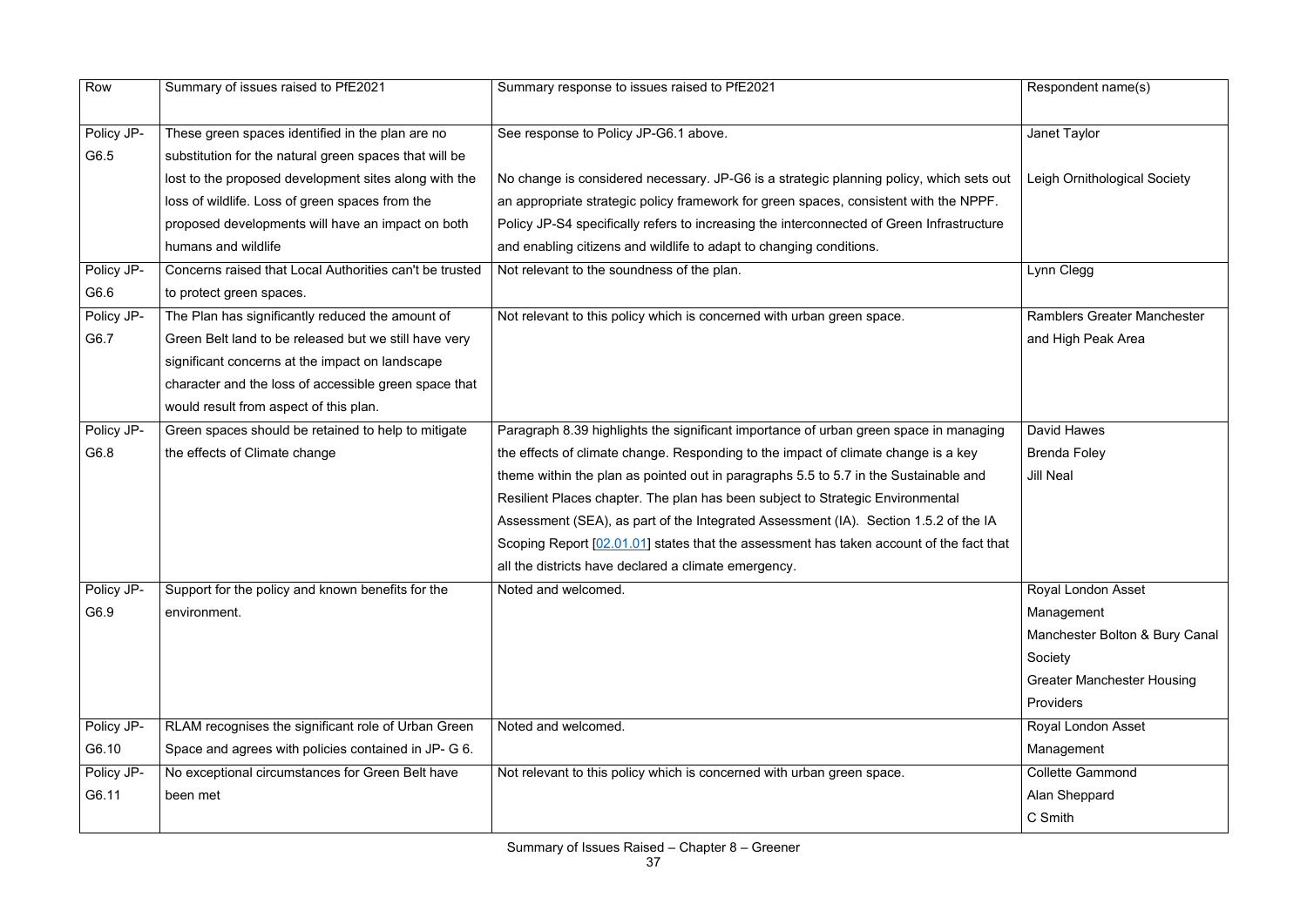| Row        | Summary of issues raised to PfE2021                       | Summary response to issues raised to PfE2021                                                  | Respondent name(s)        |
|------------|-----------------------------------------------------------|-----------------------------------------------------------------------------------------------|---------------------------|
| Policy JP- | There will be no Green Belt left in GM by 2115.           | Not relevant to this policy which is concerned with urban green space.                        | lan Barker                |
| G6.12      |                                                           |                                                                                               |                           |
| Policy JP- | The land discussed on the boundary between urban          | Protecting natural habitats, enhancing biodiversity, and reducing the health impacts of       | C. Axon                   |
| G6.13      | and countryside and has the main ring road running        | air pollution are all key objectives of the plan, with various policies, including JP-S4      |                           |
|            | through is so vulnerable to pollution. It is also a       | Resilience, JP-S 6 Clean Air and JP-G9 A Net Enhancement of Biodiversity and                  |                           |
|            | valuable natural habitat.                                 | Geodiversity, providing a robust policy framework to achieve this.                            |                           |
| Policy JP- | Horse riding should be added to walking and cycling       | No change is considered necessary. The strategic policies are considered to be                | The British Horse Society |
| G6.14      | as a positive use of urban green space                    | consistent with the NPPF and provides an appropriate strategy to encompass healthy            |                           |
|            |                                                           | and safe communities which is a key objective of the Plan and NPPF.                           |                           |
| Policy JP- | Concerns regarding how will urban green space be          | Policy JP-G 6 Urban Green Space and its supporting text refer specifically to the             | Laura Charlotte           |
| G6.15      | protected?                                                | essential role that urban green space has in responding to health and wellbeing, local        |                           |
|            |                                                           | character and the environment and its importance. In addition, Policy JP-S 4 Resilience       |                           |
|            |                                                           | criteria 7 refers to enabling the city region, its citizens and wildlife to adapt to changing |                           |
|            |                                                           | conditions.                                                                                   |                           |
| Policy JP- | There should be footpaths connecting more urban           | Policy JP-P 7 Sport and Recreation (criterion B and C) seek to improve access to, and         | Ceridwen Haslam           |
| G6.16      | areas to the open countryside, these should be            | connections between different part of the green infrastructure network within GM and          |                           |
|            | provided and maintained.                                  | beyond and expand the network of strategic recreation routes over longer distances. The       |                           |
|            |                                                           | plan as a whole seeks to safeguard and improve quality of life of local residents, for        |                           |
|            |                                                           | example in Policy JP-P 1 which focusses on the delivery of sustainable places.                |                           |
| Policy JP- | Reduce the number of houses being built on Green          | Not relevant to this policy. Matter addressed elsewhere                                       | Julie Jerram              |
| G6.17      | Belt.                                                     |                                                                                               |                           |
| Policy JP- | The quantity and location of urban greenspace needed      | Not relevant to the soundness of the plan. This approach is considered consistent with        | <b>Anne McNally</b>       |
| G6.18      | should be identified.                                     | NPPF. The Plan needs to be read as a whole, therefore no change is considered                 |                           |
|            |                                                           | necessary.                                                                                    |                           |
|            |                                                           |                                                                                               |                           |
|            | Amendments / Additions to Policy                          |                                                                                               |                           |
| Policy JP- | Manchester Friends of the Earth would suggest a           | Support is noted. Whilst the suggestion is noted, the current policy wording is considered    | Friends of the Earth      |
| G6.19      | rewording of the policy to be specific (defining other    | sound, therefore no change is considered necessary.                                           |                           |
|            | considerations) or at least refer to the ability of Local |                                                                                               |                           |
|            | Plans to formulate more detailed considerations. We       |                                                                                               |                           |
|            | support the creation of new Urban Green Space. We         |                                                                                               |                           |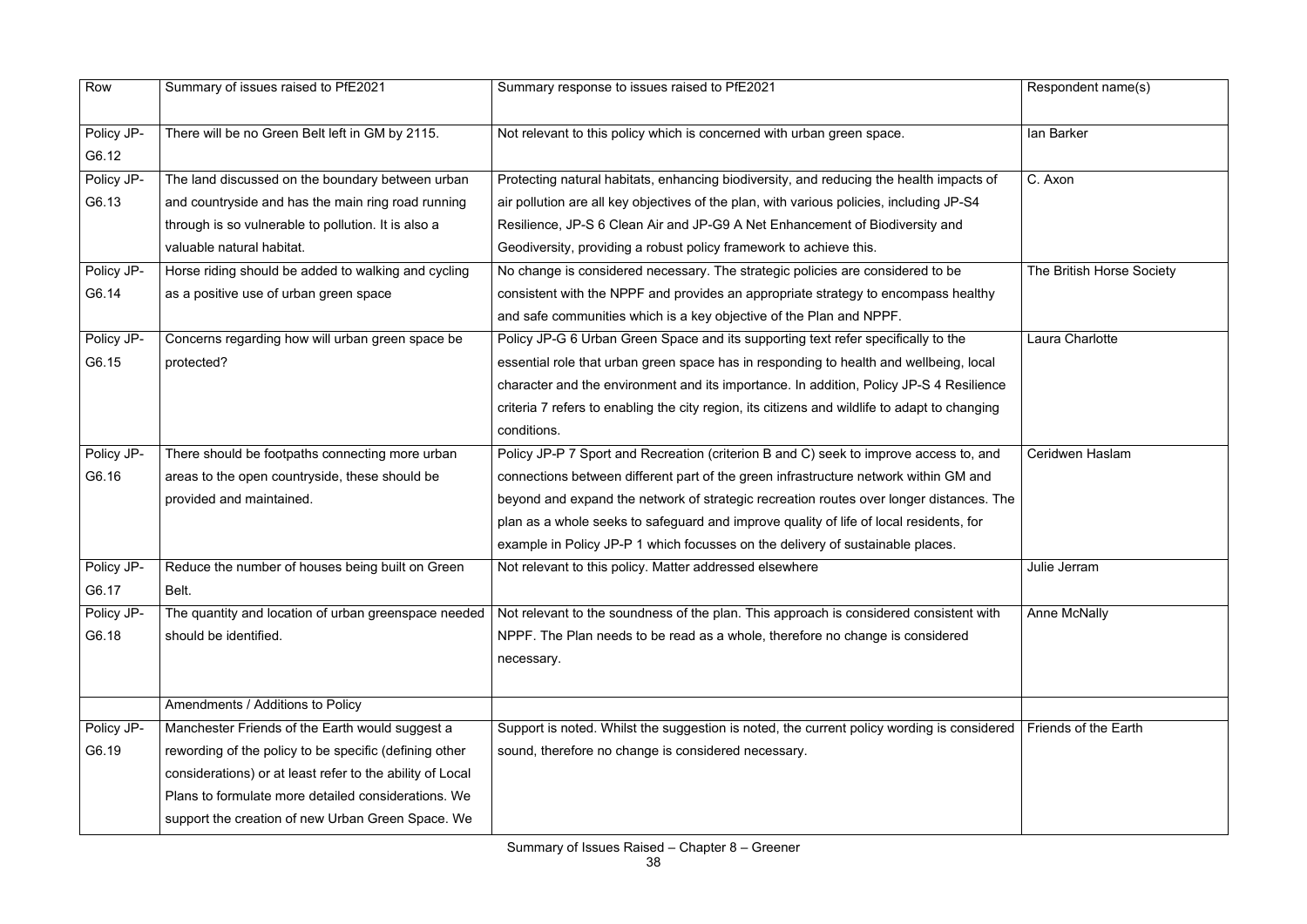| Row        | Summary of issues raised to PfE2021                       | Summary response to issues raised to PfE2021                                              | Respondent name(s)              |
|------------|-----------------------------------------------------------|-------------------------------------------------------------------------------------------|---------------------------------|
|            | agree that densely developed urban areas need             |                                                                                           |                                 |
|            | quality accessible green space, and agree brownfield      |                                                                                           |                                 |
|            | land should be reused for urban green space where         |                                                                                           |                                 |
|            | deficiencies exist. Importantly, once a previously        |                                                                                           |                                 |
|            | developed site has a value for green space, it should     |                                                                                           |                                 |
|            | cease to be recorded as brownfield and should be          |                                                                                           |                                 |
|            | given policy protection as an Urban Green Space.          |                                                                                           |                                 |
| Policy JP- | First bullet points - "Existing urban green space will be | Policy JP- P6 is in accordance with NPPF and provides an appropriate strategy to          | <b>Lancashire Gardens Trust</b> |
| G6.20      | enhanced and protected in balance with other              | conserve and enhance urban green space. It is not considered appropriate to amend the     |                                 |
|            | considerations and The GMCA and districts will work       | policy as suggested.                                                                      |                                 |
|            | with developers and other stakeholders to deliver new     |                                                                                           |                                 |
|            | urban green spaces. "We request an amendment, to          |                                                                                           |                                 |
|            | read: "Existing urban green space will be enhanced        |                                                                                           |                                 |
|            | and protected. We wish to remove the rider in balance     |                                                                                           |                                 |
|            | with other considerations. Will the Greater Manchester    |                                                                                           |                                 |
|            | authorities undertake to safeguard these Urban Green      |                                                                                           |                                 |
|            | Spaces, especially where they are Registered Historic     |                                                                                           |                                 |
|            | Designed Landscapes, by giving them Statutory             |                                                                                           |                                 |
|            | Protection? The present material consideration in the     |                                                                                           |                                 |
|            | NPPF is too weak to prevent harmful development,          |                                                                                           |                                 |
|            | within them and in their wider setting.                   |                                                                                           |                                 |
|            |                                                           |                                                                                           |                                 |
| Policy JP- | CPRE recommends the wording of the policy is              | Whilst the suggestion is noted, the current policy wording is considered sound, therefore | <b>CPRE</b>                     |
| G6.21      | strengthened as it says "in balance with other            | no change is considered necessary                                                         |                                 |
|            | circumstances, which could unintentionally promote its    |                                                                                           |                                 |
|            | development.                                              |                                                                                           |                                 |
| Policy JP- | The Canal & River Trust has no objection in principle     | Whilst the suggestion is noted, the current policy wording is considered sound, therefore | <b>Canal &amp; River Trust</b>  |
| G6.22      | to Policy JP-G6 but believes that minor changes to the    | no change is considered necessary                                                         |                                 |
|            | supporting text are necessary to improve clarity and      |                                                                                           |                                 |
|            | increase the effectiveness of the policy.                 |                                                                                           |                                 |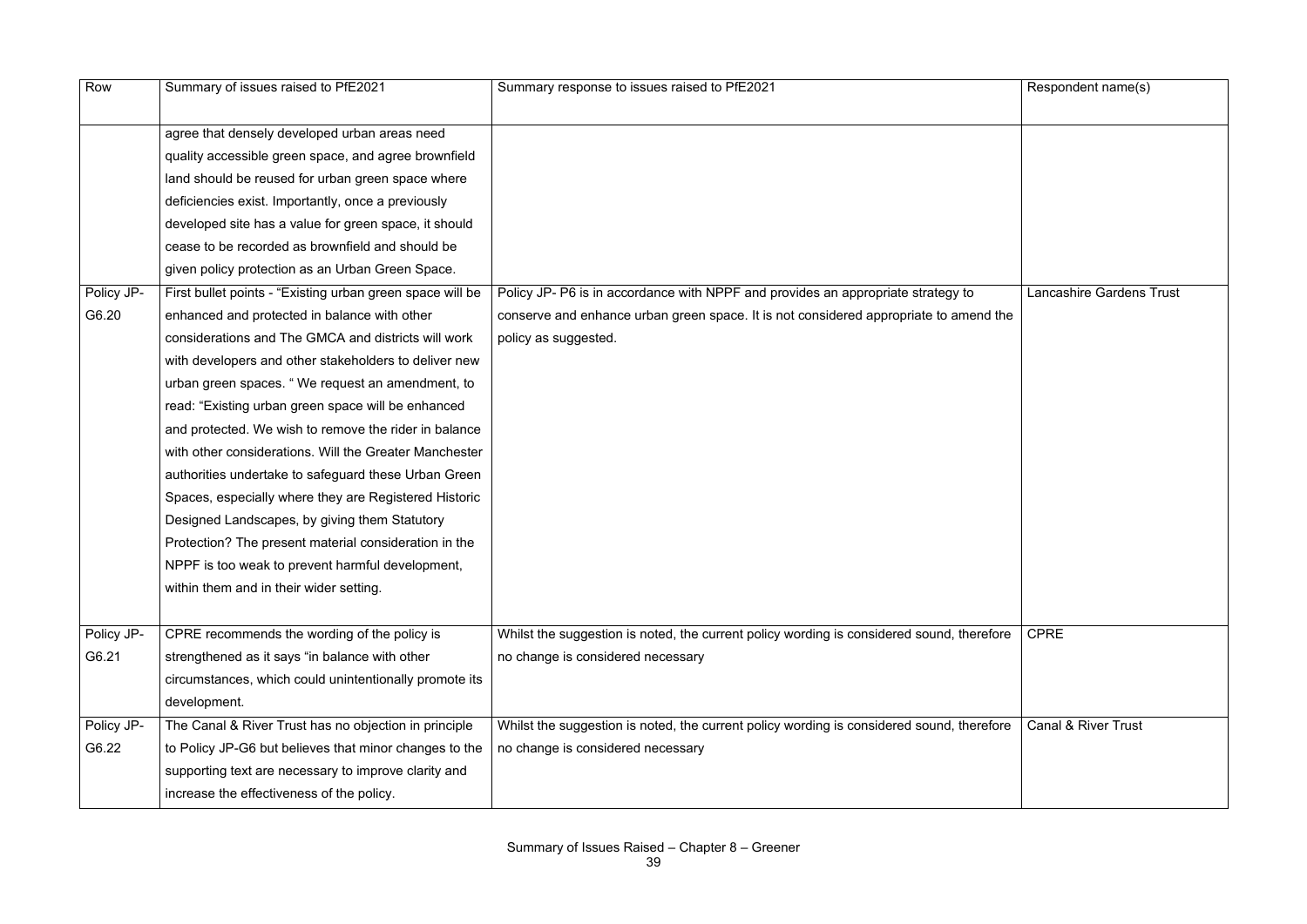| Row        | Summary of issues raised to PfE2021                        | Summary response to issues raised to PfE2021                                                                                                   | Respondent name(s)                     |
|------------|------------------------------------------------------------|------------------------------------------------------------------------------------------------------------------------------------------------|----------------------------------------|
|            |                                                            |                                                                                                                                                |                                        |
| Policy JP- | We ask that the definition of Urban Green Spaces is        | Whilst it is considered that this proposed wording could improve the clarity of the policy,                                                    | <b>Canal &amp; River Trust</b>         |
| G6.23      | amended to include reference to assets such as canal       | it is not considered to be a soundness issue, therefore no change is proposed.                                                                 |                                        |
|            | towpaths. This could be achieved by a relatively minor     |                                                                                                                                                |                                        |
|            | amendment to paragraph 8.37 as suggested below.            |                                                                                                                                                |                                        |
|            | "8.37 Urban green infrastructure includes parks,           |                                                                                                                                                |                                        |
|            | playing fields and other sports and recreation facilities, |                                                                                                                                                |                                        |
|            | but they also include nature reserves, woodlands,          |                                                                                                                                                |                                        |
|            | allotments, cemeteries, former rail corridors, canal       |                                                                                                                                                |                                        |
|            | towpaths and other undeveloped land.                       |                                                                                                                                                |                                        |
| Policy JP- | Page 159 Policy JP-G 6 welcomed inclusion of easy          | Welcomed and support noted.                                                                                                                    | <b>Trans Pennine Trail</b>             |
| G6.24      | access by walking and cycling                              |                                                                                                                                                |                                        |
| Policy JP- | Broadly agree with this policy, however, the statement     | Whilst it is considered that this proposed wording could improve the clarity of the policy,                                                    | The Wildlife Trusts                    |
| G6.25      | that greenspaces will be protected and enhanced and        | it is not considered to be a soundness issue, therefore no change is proposed. Policy                                                          |                                        |
|            | balanced with other considerations is too vague.           | JP-G9 seeks to enhance net biodiversity over the plan as a whole, therefore no change                                                          |                                        |
|            | Suggest that an additional point is included: "Urban       | is considered necessary.                                                                                                                       |                                        |
|            | green space should be favourable to wildlife and,          |                                                                                                                                                |                                        |
|            | where possible, physically connect to the wider            |                                                                                                                                                |                                        |
|            | environment.                                               |                                                                                                                                                |                                        |
| Policy JP- | Recommendation: The words 'accessible' and                 | The use of words such as access, accessible and accessibility in the PfE is considered                                                         | <b>Greater Manchester Coalition of</b> |
| G6.26      |                                                            | 'accessibility' in 'Places for Everyone' should be clearly   consistent with their use in planning documents such as NPPF. As appropriate, the | <b>Disabled People and Manchester</b>  |
|            | defined, or alternative words used, so that disabled       | supporting text of policies in the Plan provide clarification as to what is meant by the                                                       | <b>Disabled Peoples Access Group</b>   |
|            | people (and urban design professionals) are clear on       | policy. Similarly, documents such as the National Design Guide provide clarity,                                                                |                                        |
|            | what is intended and what to expect from the policies      | dependent on the specific circumstance. It is therefore considered that appropriate                                                            |                                        |
|            | in the Plan. Otherwise these policies are unsound.         | clarification is either provided in the supporting text of the PfE and/or in other documents                                                   |                                        |
|            |                                                            | and no changes are necessary.                                                                                                                  |                                        |
| Policy JP- | The Policy should be strengthened to make explicit         | Policy JP-G7 aims to protect trees and woodland and significantly increase tree cover in                                                       | <b>Friends of Carrington Moss</b>      |
| G6.27      | reference to reducing the loss of existing trees and       | Greater Manchester. The plan should be read as a whole, and the current policy                                                                 |                                        |
|            | hedgerows, particularly mature trees and historic          | wording is considered sound, therefore no change is considered necessary.                                                                      |                                        |
|            | hedgerows, across the Region. Many are lost each           |                                                                                                                                                |                                        |
|            | year to development. This could be reduced with more       |                                                                                                                                                |                                        |
|            | involvement of local residents and more effort to avoid    |                                                                                                                                                |                                        |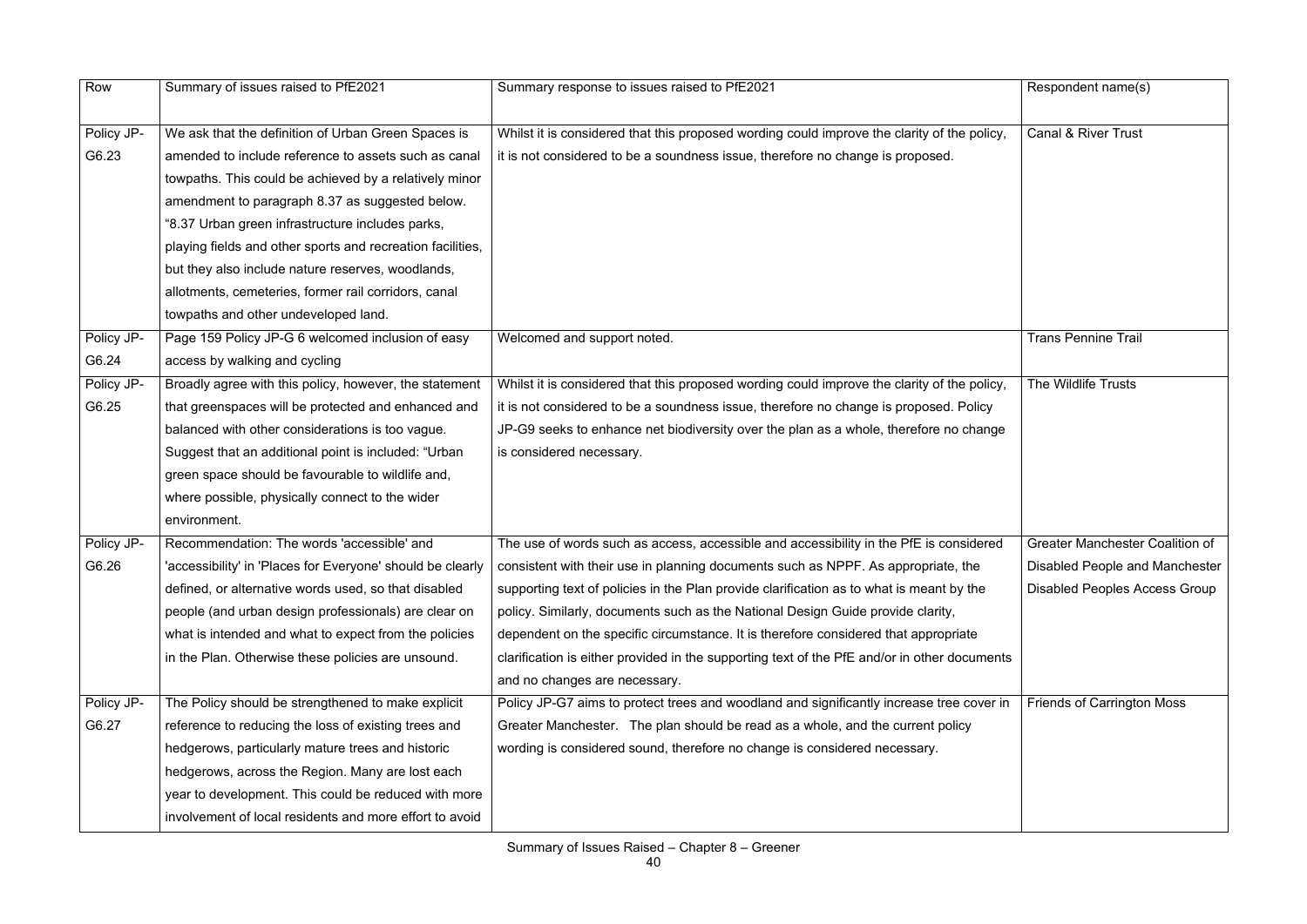| Row        | Summary of issues raised to PfE2021                      | Summary response to issues raised to PfE2021                                                 | Respondent name(s)                |
|------------|----------------------------------------------------------|----------------------------------------------------------------------------------------------|-----------------------------------|
|            |                                                          |                                                                                              |                                   |
|            | such losses. Paragraph 8:45 (page 161) should be         |                                                                                              |                                   |
|            | strengthened and reference should be made in the         |                                                                                              |                                   |
|            | Policy to the Hedgerow Regulations 1997.                 |                                                                                              |                                   |
| Policy JP- | Should specifically in-corporate hedgerows. We would     | JP-G6 is a strategic planning policy. Consistent with NPPF, it sets out an appropriate       | <b>Friends of Carrington Moss</b> |
| G6.28      | have expected to see evidence that sets out the          | policy framework for urban green space as an important part of the green infrastructure      |                                   |
|            | current and expected tree coverage (and historic         | network. Further details of which can be found in the relevant supporting papers. This       |                                   |
|            | hedgerows) in each of the Allocations. Without this      | approach is considered consistent with NPPF. The Plan needs to be read as a whole,           |                                   |
|            | evidence, the Policy is not Justified because the        | therefore no change is considered necessary.                                                 |                                   |
|            | availability of such information may result in different |                                                                                              |                                   |
|            | decisions about those Allocations. Modification:         |                                                                                              |                                   |
|            | This policy can be strengthened and made sound by        |                                                                                              |                                   |
|            | including the following commitments:                     |                                                                                              |                                   |
|            | • update this Policy to include hedgerows and            |                                                                                              |                                   |
|            | reference should be made to the Hedgerow                 |                                                                                              |                                   |
|            | Regulations 1997                                         |                                                                                              |                                   |
|            | • the provision of evidence showing the current and      |                                                                                              |                                   |
|            | expected tree (and hedgerow) coverage in each of the     |                                                                                              |                                   |
|            | Allocations                                              |                                                                                              |                                   |
|            | • withdrawal of any Allocation that is not aligned with  |                                                                                              |                                   |
|            | this Policy                                              |                                                                                              |                                   |
|            | • the KPIs need to be updated to ensure they measure     |                                                                                              |                                   |
|            | all aspects of this Policy.                              |                                                                                              |                                   |
| Policy JP- | GM should be aspiring to raise the level of tree cover   | The monitoring framework in Chapter 12 provides an appropriate level of detail for a         | <b>Friends of Carrington Moss</b> |
| G6.29      | to at least the national average (paragraph 8.44, page   | strategic plan. More detailed monitoring will be incorporated as appropriate within district |                                   |
|            | 161) and believe this should be just one of the KPIs     | local plans.                                                                                 |                                   |
|            | set out on page 394.                                     |                                                                                              |                                   |
| Policy JP- | Support Policy JP-G 6 and as illustrated on the          | Noted and welcomed.                                                                          | <b>Redrow Homes Trafford</b>      |
| G6.30      | parameters plan for land at Warburton Lane (provided     |                                                                                              |                                   |
|            | at Appendix B), accessible urban green space and         |                                                                                              |                                   |
|            | green infrastructure provision will be incorporated into |                                                                                              |                                   |
|            | residential development on the site. North-south green   |                                                                                              |                                   |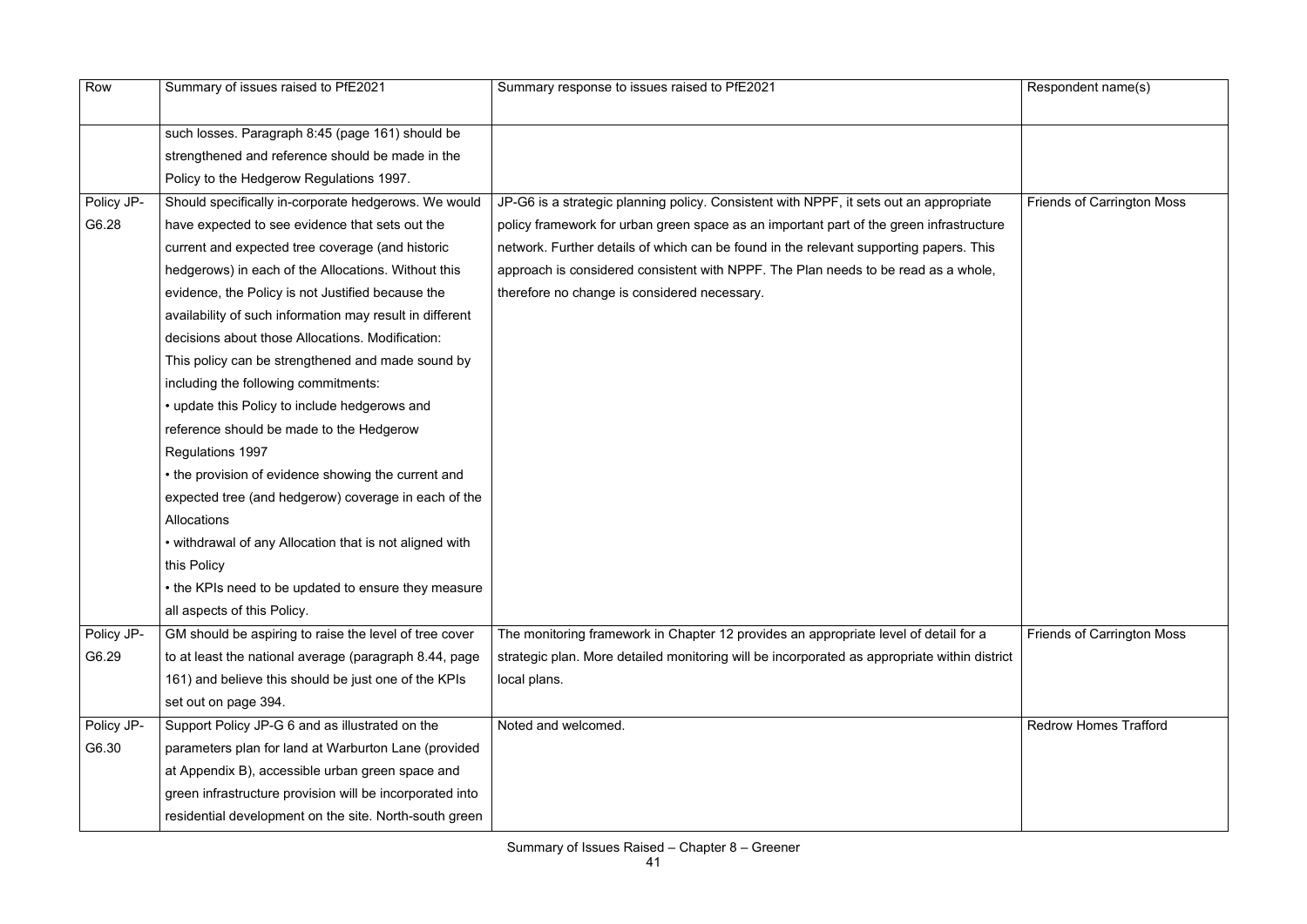| Row        | Summary of issues raised to PfE2021                        | Summary response to issues raised to PfE2021                                                | Respondent name(s)                |
|------------|------------------------------------------------------------|---------------------------------------------------------------------------------------------|-----------------------------------|
|            | infrastructure connections across the site will help       |                                                                                             |                                   |
|            | break up built form and enhance connections through        |                                                                                             |                                   |
|            | the site and to Red Brook and Partington.                  |                                                                                             |                                   |
| Policy JP- | Please publish your long-term findings before starting     | Paragraph 1.20 of the Green Infrastructure policy Context [07.01.01] states that the        | lan Barker                        |
| G6.31      | to implement or enact these PfE proposals that,            | larger site allocations will provide opportunities to incorporate major areas of new        |                                   |
|            | although the proposals are now called Places For           | accessible green infrastructure, delivering overall net gains in green infrastructure value |                                   |
|            | Everyone, ie. they are considering people, that the        | to the benefit of local communities. Therefore, the quantity of good quality accessible     |                                   |
|            | Flora and Fauna within GM is looked after too and that     | green infrastructure is expected to increase.                                               |                                   |
|            | all existing Green Corridors are preserved and that the    |                                                                                             |                                   |
|            | network of these corridors is enhanced. This would be      |                                                                                             |                                   |
|            | in line with the document recently published by MCC,       |                                                                                             |                                   |
|            | "My Wild City" and other laws, rules and guidance          |                                                                                             |                                   |
| Policy JP- | The delivery of greenfield sites as part of a mixture of   | Comment not specifically relevant to this chapter. This will be covered in the assessment   | <b>Emerson Automation Systems</b> |
| G6.32      | sites will aid the delivery of development both in terms   | of the Omission Sites.                                                                      | <b>UK Limit</b>                   |
|            | of housing type/mix (including affordability) and lead in  |                                                                                             |                                   |
|            | times (including deliverability). EAS would also add       |                                                                                             |                                   |
|            | that the utilisation of unused and inaccessible urban      |                                                                                             |                                   |
|            | green space for development can present                    |                                                                                             |                                   |
|            | opportunities to facilitate access to residual land in the |                                                                                             |                                   |
|            | form of amenity space.                                     |                                                                                             |                                   |
|            | It would not be effective or justified to necessarily      |                                                                                             |                                   |
|            | restrict the delivery of development on suitable green     |                                                                                             |                                   |
|            | space in urban areas, particularly as this assists with    |                                                                                             |                                   |
|            | the protection of the Green Belt. EAS consider Land at     |                                                                                             |                                   |
|            | Moss Lane is a prime example of such an opportunity.       |                                                                                             |                                   |
| Policy JP- | That new housing estates are only granted planning         | Ensuring new development is designed to encourage and enable active and sustainable         | lan Barker                        |
| G6.33      | permission if they are permeable to walkers and            | travel is a key objective of the plan. This is reflected in various policies in the plan    |                                   |
|            | cyclists                                                   | including Policy JP-C7 Transport Requirements of New Development, JP-Strat 13               |                                   |
|            |                                                            | Strategic Green Infrastructure and JP-P1 Sustainable Development.                           |                                   |
| Policy JP- | The Council will seek to maintain or enhance sites of      | Policy JP-G 9 A Net Enhancement of Biodiversity and Geodiversity criterion C aims to        | lan Barker                        |
| G6.34      | biodiversity and geological value throughout the City.     | achieve a net gain in biodiversity and priority habitats.                                   |                                   |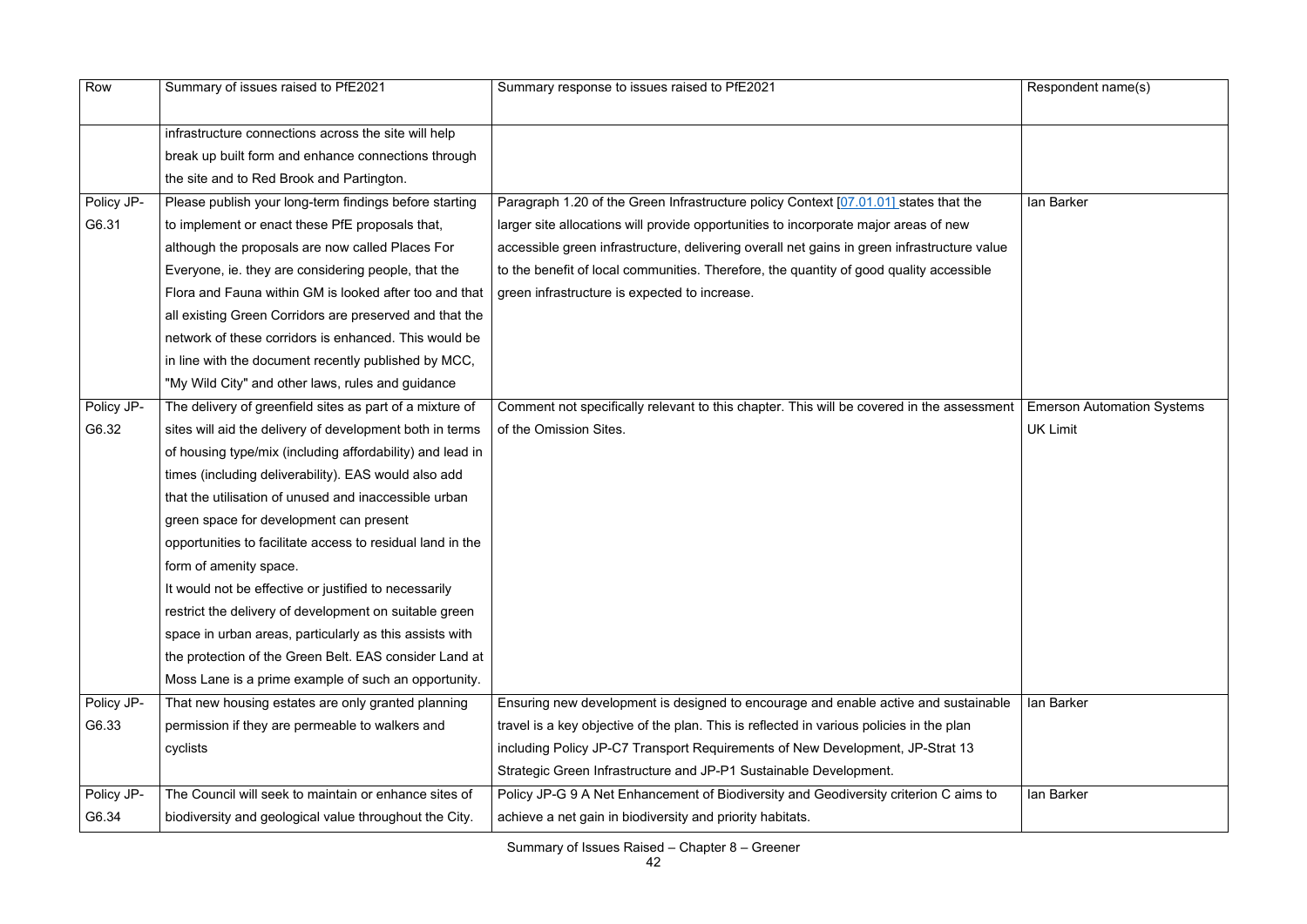| Row        | Summary of issues raised to PfE2021                       | Summary response to issues raised to PfE2021                                              | Respondent name(s)                  |
|------------|-----------------------------------------------------------|-------------------------------------------------------------------------------------------|-------------------------------------|
|            | Developers will be expected to identify and implement     |                                                                                           |                                     |
|            | reasonable opportunities to enhance, restore or create    |                                                                                           |                                     |
|            | new biodiversity, either on-site or adjacent to the site, |                                                                                           |                                     |
|            | contributing to linkages between valuable or potentially  |                                                                                           |                                     |
|            | valuable habitat areas where appropriate.                 |                                                                                           |                                     |
| Policy JP- | Promote walking and footpaths/rights of way. Prioritise   | See response to Policy JP-G6.33 above.                                                    | <b>Ramblers Greater Manchester</b>  |
| G6.35      | maintenance and investment in the rights of way           |                                                                                           | and High Peak Area                  |
|            | network and to ensure that all new developments           |                                                                                           |                                     |
|            | included positive measures to enable more people to       |                                                                                           |                                     |
|            | walk and enjoy the benefits of walking                    |                                                                                           |                                     |
| Policy JP- | Policy JP-G 6 Urban Green Space The policy is             | Policy JP-G 6 Urban Green Space is considered to be effective as it will ensure type,     | <b>Home Builders Federation</b>     |
| G6.36      | unsound because it is ineffective. In addition to its     | quality and distribution of accessible urban green space.                                 |                                     |
|            | recreational benefits, it would be helpful if the Mayor   |                                                                                           |                                     |
|            | could clarify if the provision of urban green space in    | The plan needs to be read as a whole therefore Policy JP-G9 would apply to proposals      |                                     |
|            | line with this policy, can also contribute towards        | on urban green space. Therefore, no change is considered necessary.                       |                                     |
|            | biodiversity gain targets, in line with Policy JP-G 9,    |                                                                                           |                                     |
|            | where planting is provided. We think that this should     |                                                                                           |                                     |
|            | be allowed, and it would be helpful if the policy stated  |                                                                                           |                                     |
|            | this.                                                     |                                                                                           |                                     |
|            | <b>Other Comments</b>                                     |                                                                                           |                                     |
| Policy JP- | The population growth does not require this much          | Comment not relevant to the content of the Greener Chapter. Matter addressed              | <b>Maureen Buttle</b>               |
| G6.37      | development                                               | elsewhere.                                                                                |                                     |
| Policy JP- | Ensure you include an allotment site in every planning    | Paragraph 9.38 sets out that standards for access to some recreation facilities such as   | <b>Salford Allotment Federation</b> |
| G6.38      | application                                               | parks, sports pitches and allotments will be set by individual local authorities in their |                                     |
|            |                                                           | Local Plans.                                                                              |                                     |
| Policy JP- | The UK has one of the lowest percentages tree cover       | Noted.                                                                                    | Roy Chapman                         |
| G6.39      | in Europe                                                 |                                                                                           |                                     |
|            |                                                           |                                                                                           |                                     |
| Policy JP- | Questions regarding the legality of the plan              | Comment not relevant to the content of the Greener Chapter. Matter addressed              | <b>Matthew Oxley</b>                |
| G6.40      |                                                           | elsewhere.                                                                                |                                     |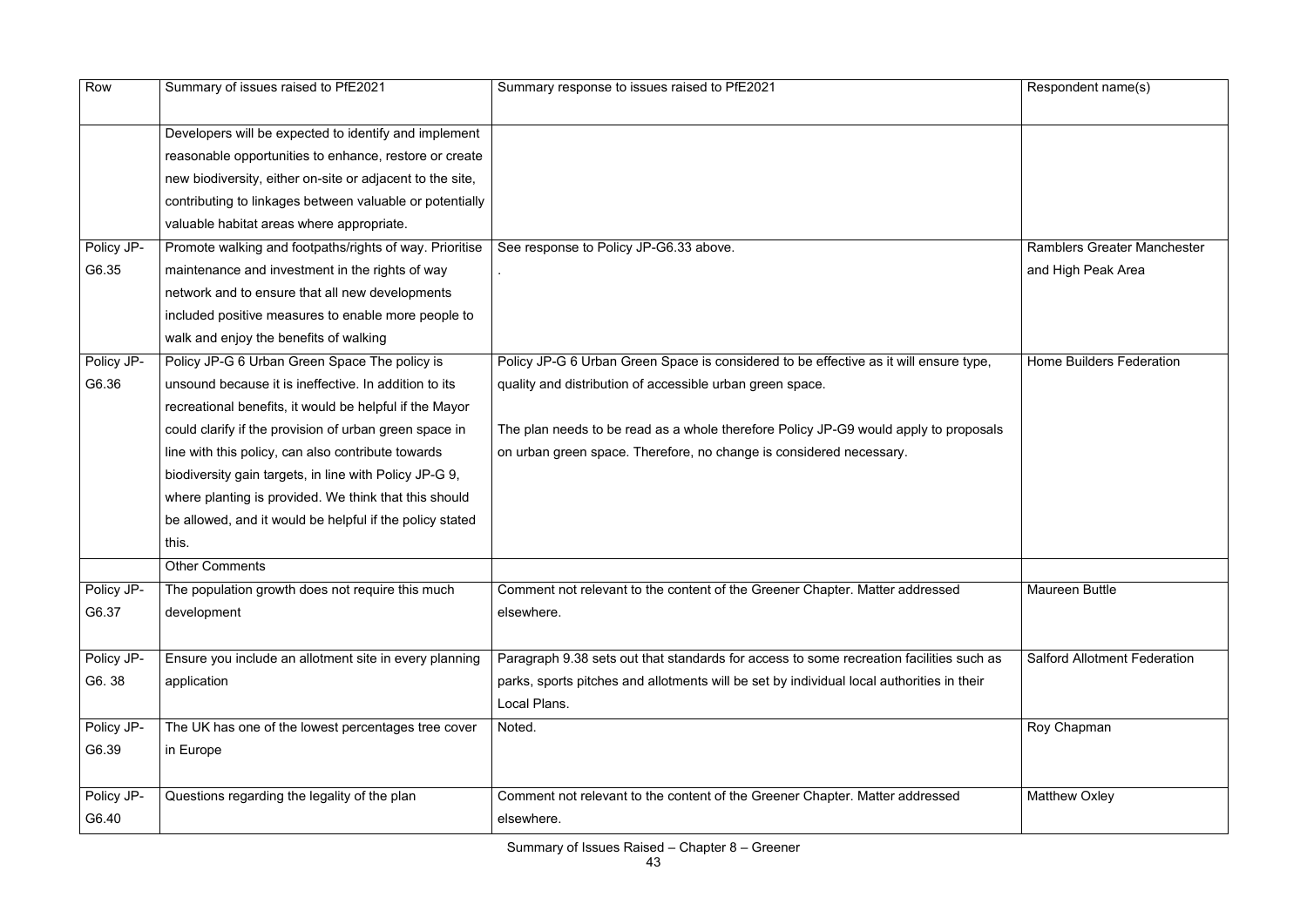| Row        | Summary of issues raised to PfE2021                    | Summary response to issues raised to PfE2021                                         | Respondent name(s)      |
|------------|--------------------------------------------------------|--------------------------------------------------------------------------------------|-------------------------|
|            |                                                        |                                                                                      |                         |
| Policy JP- | Reconsider using brownfield sites                      | Comment not relevant to the content of the Greener Chapter. Matter addressed         | <b>Brenda Foley</b>     |
| G6.41      |                                                        | elsewhere.                                                                           |                         |
| Policy JP- | The plan should be dropped                             | Comment not relevant to the content of the Greener Chapter. Matter addressed         | <b>Peter Stratton</b>   |
| G6.42      |                                                        | elsewhere.                                                                           |                         |
| Policy JP- | The consultation has been unsatisfactory               | Comment not relevant to the content of the Greener Chapter. Matter addressed         | Alan Sheppard           |
| G6.43      |                                                        | elsewhere.                                                                           |                         |
| Policy JP- | The plans do not go far enough in detailing how we     | Comment not relevant to the content of the Greener Chapter. Matter addressed         | Janine Lawford          |
| G6.44      | reduce risk                                            | elsewhere.                                                                           |                         |
| Policy JP- | Comment regarding soundness of plan and legality.      | Comment not relevant to the content of the Greener Chapter. Matter addressed         | <b>Collette Gammond</b> |
| G6.45      |                                                        | elsewhere.                                                                           |                         |
| Policy JP- | Comment relating to how will duty to co-operate be     | Comment not relevant to the content of the Greener Chapter. Matter addressed         | C Smith                 |
| G6.46      | fulfilled with Stockport.                              | elsewhere.                                                                           |                         |
| Policy JP- | There has been an overall lack of public consultation. | Comment not relevant to the content of the Greener Chapter. Matter addressed         | C Smith                 |
| G6.47      |                                                        | elsewhere.                                                                           |                         |
| Policy JP- | More houses and loss of land will create floods.       | Relevant flood mitigation measures will be implemented. Policy JP-S 5 Flood Risk and | Alan Bayfield           |
| G6.48      |                                                        | the Water Environment Policy of the plan sets out the overall approach to managing   |                         |
|            |                                                        | flood risk.                                                                          |                         |
| Policy JP- | Concerns in regards to specific site allocations.      | Comment not relevant to the content of the Greener Chapter. Matter addressed         | See Appendix.           |
| G6.49      |                                                        | elsewhere with regards to specific site allocations.                                 |                         |
| Policy JP- | Green Belt information not suitable for layman. Needs  | Not relevant to this policy which is concerned with urban green space.               | Mark H Burton           |
| G6.50      | a concise summary.                                     |                                                                                      |                         |

|          | Respondent name(s)      |
|----------|-------------------------|
|          |                         |
|          | <b>Brenda Foley</b>     |
|          | <b>Peter Stratton</b>   |
|          | Alan Sheppard           |
|          | Janine Lawford          |
|          | <b>Collette Gammond</b> |
|          | C Smith                 |
|          | C Smith                 |
| and<br>g | Alan Bayfield           |
|          | See Appendix.           |
|          | Mark H Burton           |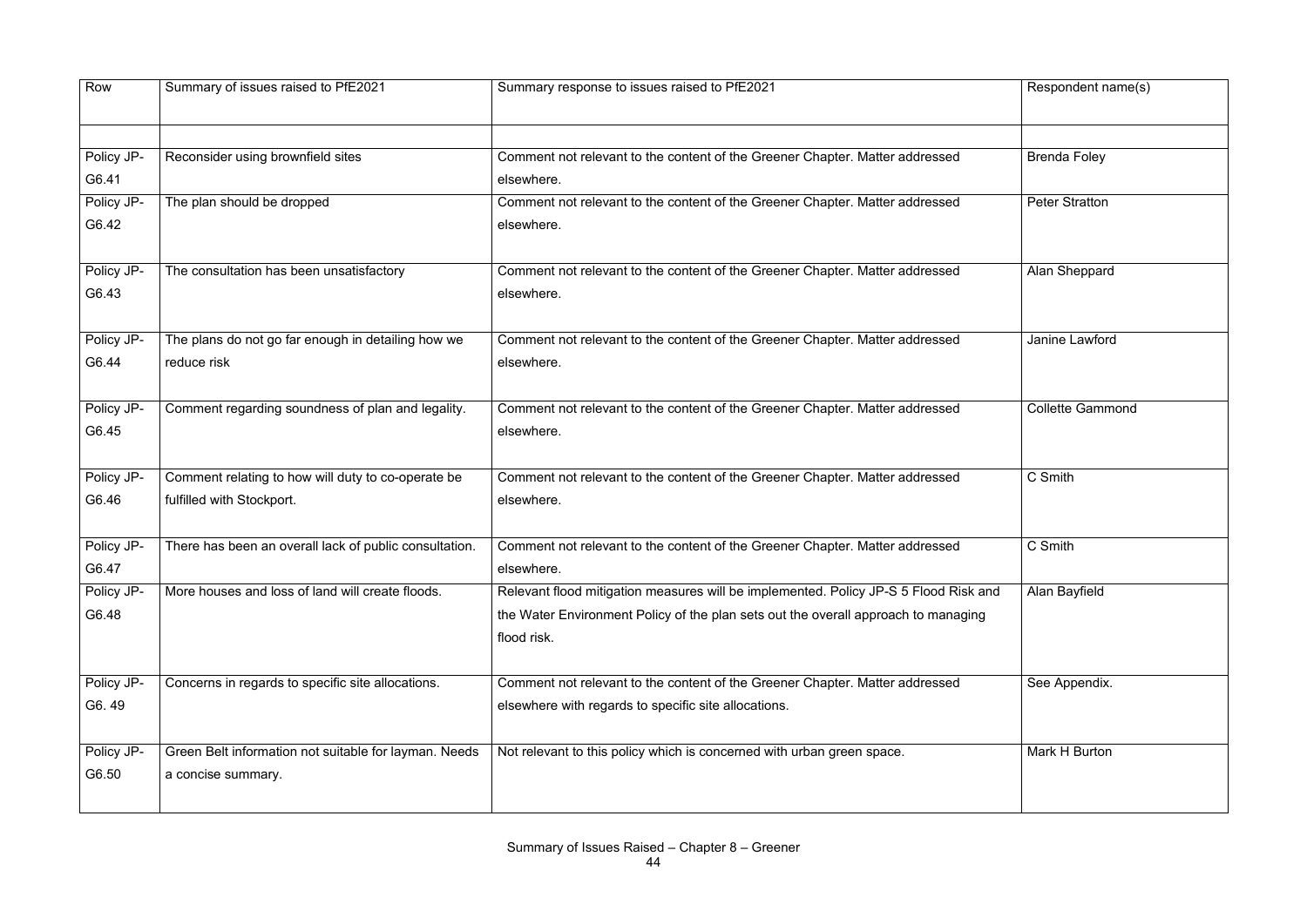# **PfE 2021 Policy JP-G7 – Trees and Woodland**

| Row        | Summary of issues raised to PfE2021                      | Summary response to issues raised to PfE2021                                                  | Respondent name(s)                |
|------------|----------------------------------------------------------|-----------------------------------------------------------------------------------------------|-----------------------------------|
|            | <b>General Comments</b>                                  |                                                                                               |                                   |
| Policy JP- | Support the objective of Policy to expand tree cover     | Support is noted                                                                              | See Appendix.                     |
| G7.1       | across GM and subsequent benefits                        |                                                                                               |                                   |
|            |                                                          |                                                                                               |                                   |
| Policy JP- | Support this Policy but it should also specifically      | General support is noted. The value of hedgerows is referenced in policy JP-G4. Policy        | <b>CPRE</b>                       |
| G7.2       | incorporate hedgerows, which are highly valued and       | JP-G7 specifically deals with trees and woodland and therefore no change is necessary.        | <b>Friends of Carrington Moss</b> |
|            | also provide essential ecosystem services.               |                                                                                               | The Wildlife Trusts               |
| Policy JP- | Protection of Ancient and Semi-Natural Woodland          | NPPF provides strong protection for Ancient and Semi-Natural Woodland. There is no            | <b>Peter Stratton</b>             |
| G7.3       | needs to be stronger                                     | need to replicate NPPF in PfE policy.                                                         | Jeremy Williams                   |
|            |                                                          |                                                                                               |                                   |
| Policy JP- | Identify locations at a strategic level, where tree      | Given the nature of the PfE plan, it is not practical to identify, even at a strategic level, | <b>Anne McNally</b>               |
| G7.4       | planting will be required. Identify a practical          | locations where tree planting would be required. This is a matter more appropriately          |                                   |
|            | mechanism for delivering it.                             | dealt with at the local level having regard to relevant PfE and Local Plan policies.          |                                   |
| Policy JP- | Tree planting and replacing lost trees should be a       | Criterion 12 of the policy states that where development would result in the loss of          | Leigh Ornithological Society      |
| G7.5       | priority                                                 | existing trees, replacement on the basis of two new trees for each tree lost would be         | <b>Tracy Owen</b>                 |
|            |                                                          | required. This should preferably be undertaken on-site.                                       | City of Trees                     |
| Policy JP- | If we are going to specify that two trees are needed to  | Specifying the size and types of trees within the PfE plan is too specific for a strategic    | City of Trees                     |
| G7.6       | replace every one tree removed, then to stop             | document such as this. Paragraph 8.44 of the PfE plan notes that Greater Manchester           |                                   |
|            | developers from replacing trees with the smallest        | Tree and Woodland Strategy, being prepared on behalf of Greater Manchester by the             |                                   |
|            | specimens possible and using low level planting          | City of Trees initiative, with the intention of being formally adopted as guidance which      |                                   |
|            | specifications which will not lead to trees achieving    | can inform planning decisions. Paragraph 3.27 of the Natural Environment Topic Paper          |                                   |
|            | their growth potential, there should be a reference      | [07.01.26] notes that the aims and objectives of the strategy include a higher standard of    |                                   |
|            | made to replacing trees to a size and standard that will | planting, incorporating bigger and native species.                                            |                                   |
|            | properly compensate for the loss of the ecosystem        |                                                                                               |                                   |
|            | services that were provided by the trees that have       |                                                                                               |                                   |
|            | been felled.                                             |                                                                                               |                                   |
| Policy JP- | Wildlife safety should be considered in priority areas   | Specific allocation policies and Policy JP-G9 include a range of measures that address        | <b>Anthony Dann</b>               |
| G7.7       |                                                          | biodiversity as a priority. Policy JP-S4 specifically refers to increasing the                | Miriam Latham                     |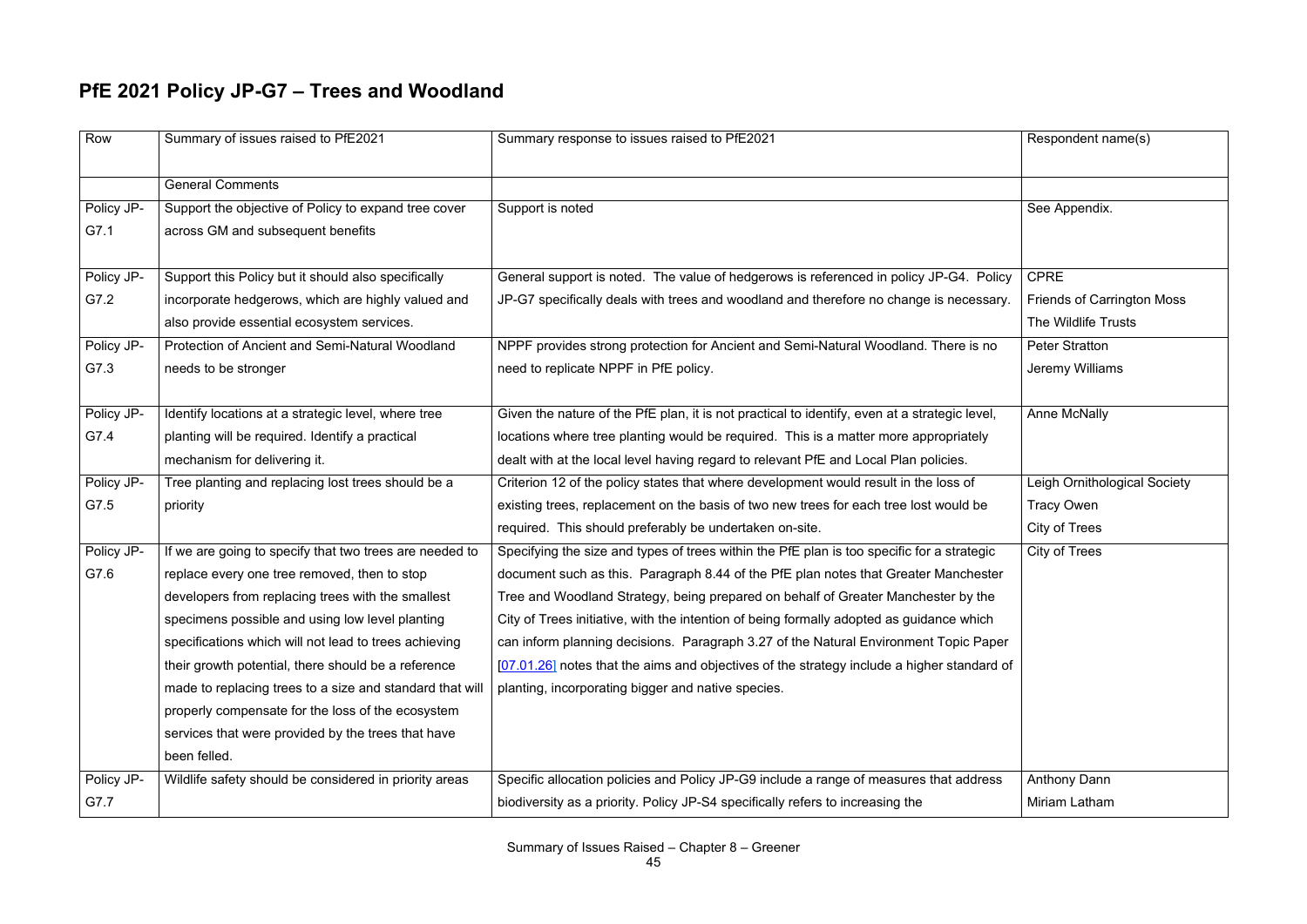| Row        | Summary of issues raised to PfE2021                        | Summary response to issues raised to PfE2021                                                 | Respondent name(s)              |
|------------|------------------------------------------------------------|----------------------------------------------------------------------------------------------|---------------------------------|
|            |                                                            | interconnectedness of Green Infrastructure and enabling wildlife to adapt to changing        |                                 |
|            |                                                            | conditions.                                                                                  |                                 |
| Policy JP- | An area that is deemed a new wood (only 50 years           | Policy JP-G7 covers all types of woodland and criterion 1 of the policy seeks to protect     | <b>Linus Mortlock</b>           |
| G7.8       | old) is easily at risk. Protect new woodland.              | all woodland habitats.                                                                       | Roy Chapman                     |
| Policy JP- | Support the Greater Manchester Trees and Woodland          | As stated in the policy, the aim is to support delivery of the Greater Manchester Tree and   | Friends of the Earth            |
| G7.9       | Strategy as it is in line with campaign objectives         | <b>Woodland Strategy</b>                                                                     |                                 |
|            |                                                            |                                                                                              |                                 |
| Policy JP- | There is an abundance of wildlife which is being           | A number of the policies in the Greener Places chapter address the issue of the              | <b>Miriam Latham</b>            |
| G7.10      | negatively impacted by loss of habitat and busier          | protection of wildlife and habitats where development is proposed such as JP-G9, and         |                                 |
|            | roads. There are brownfield sites elsewhere in the         | the achievement of net gain in sustainable development. In addition, the individual          |                                 |
|            | borough which should be developed.                         | allocation policies address these matters through both policy requirements and through       |                                 |
|            |                                                            | supporting evidence. See Biodiversity Net Gain [07.01.03].                                   |                                 |
|            |                                                            |                                                                                              |                                 |
|            |                                                            | The supply of dwellings on brownfield land and vacant buildings has been maximised as        |                                 |
|            |                                                            | set out in the Housing Topic Paper [06.01.03].                                               |                                 |
| Policy JP- | The policy is unsound because it is unjustified. This      | The planting of a tree for every resident is set out in the policy as a City of Trees        | <b>Home Builders Federation</b> |
| G7.11      | policy is unclear in terms of what applicants are          | initiative over the next 25 years and is not a development management requirement. It        |                                 |
|            | expected to do. It is unclear if every part of this policy | is considered that this is clear however whilst the clarity of the policy could be improved, |                                 |
|            | applies to applicants seeking planning permission. For     | it is not considered to be a soundness issue, therefore no change is proposed                |                                 |
|            | example, would an applicant be required to plant a tree    |                                                                                              |                                 |
|            | for every resident in a new scheme, or the net increase    |                                                                                              |                                 |
|            | in residents? In the way it is currently worded, the       |                                                                                              |                                 |
|            | policy would not conform with para. 16 of the NPPF.        |                                                                                              |                                 |
|            |                                                            |                                                                                              |                                 |
| Policy JP- | Ensure that builders put in appropriate planting           | Criterion 8, 12 and 13 of policy address issues relating to trees and development.           | Ann Guilfoyle                   |
| G7.12      |                                                            | Paragraph 8.44 of the PfE plan notes that Greater Manchester Tree and Woodland               |                                 |
|            |                                                            | Strategy, being prepared on behalf of Greater Manchester by the City of Trees initiative,    |                                 |
|            |                                                            | with the intention of being formally adopted as guidance which can inform planning           |                                 |
|            |                                                            | decisions.                                                                                   |                                 |
| Policy JP- | Use strategies to combat changes in the climate            | The issue of climate change is dealt with strategically through the policies within the      | <b>Natalie Hamer</b>            |
| G7.13      | change                                                     | Sustainable and Resilient Places chapter of the PfE plan.                                    |                                 |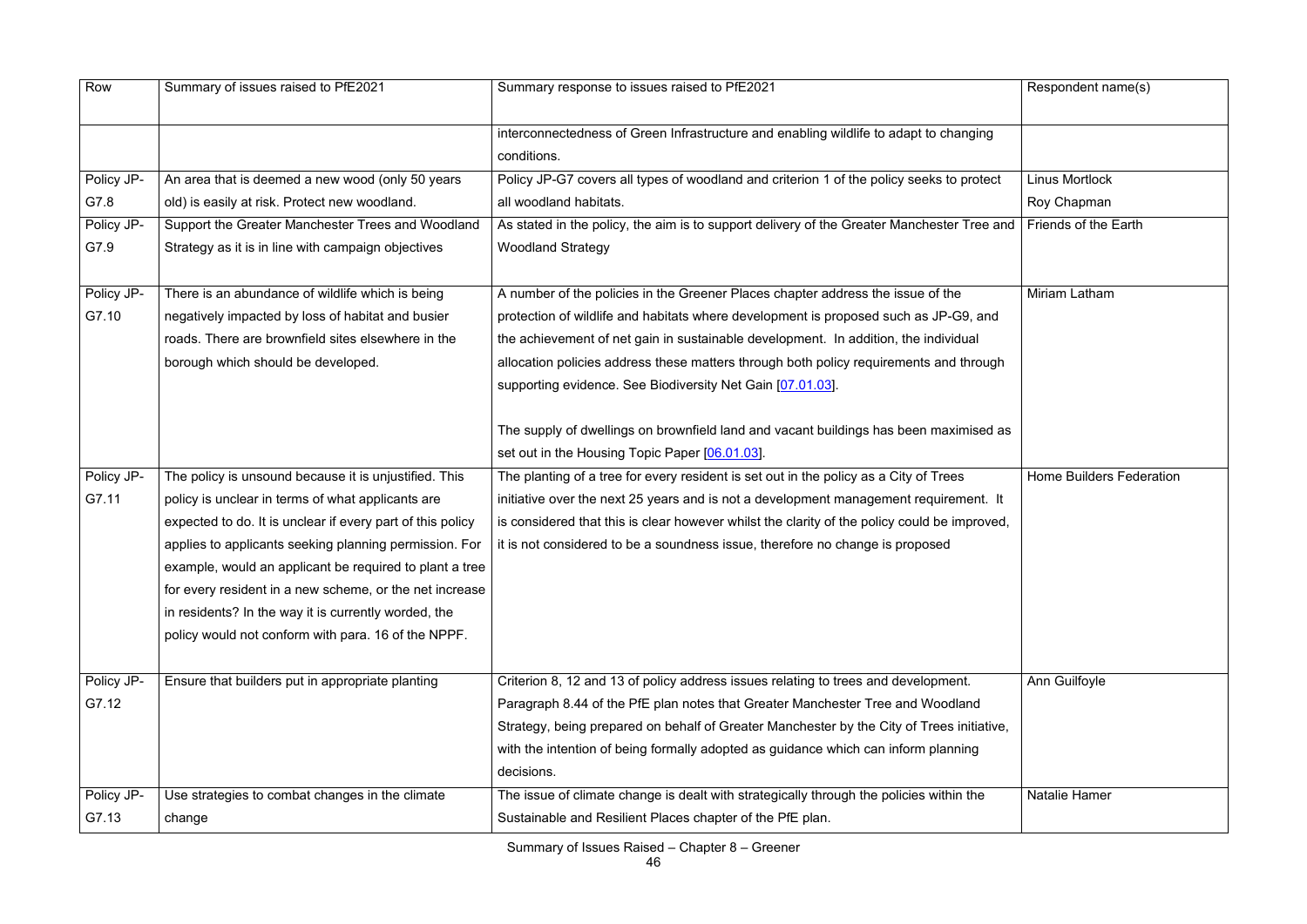| Row        | Summary of issues raised to PfE2021                      | Summary response to issues raised to PfE2021                                                | Respondent name(s)           |
|------------|----------------------------------------------------------|---------------------------------------------------------------------------------------------|------------------------------|
|            |                                                          |                                                                                             |                              |
|            | Amendments / Additions to Policy                         |                                                                                             |                              |
| Policy JP- | The majority of this land is managed by farmers who      | Paragraph 8.30 of the supporting text to Policy JP-G4 outlines the importance of the        | The National Farmers Union   |
| G7.14      | use it to produce food as well as other outputs from the | habitats and wider landscape means that there is a strong emphasis in the Plan on their     |                              |
|            | land. It is important that this area is recognised and   | retention and improvement, and the majority of these areas will see little or no            |                              |
|            | retained as a productive as well as a natural            | development.                                                                                |                              |
|            | landscape.                                               |                                                                                             |                              |
|            |                                                          | Paragraph 12.3 of the plan supports implementing polices and proposals within the           |                              |
|            |                                                          | Places for Everyone plan. It will require working with necessary stakeholders land          |                              |
|            |                                                          | owners, developers and private organisations.                                               |                              |
|            |                                                          |                                                                                             |                              |
| Policy JP- | Tree planting should be complementary to food            | The policy seeks to significantly increase tree cover across the plan area. This includes   | The National Farmers Union   |
| G7.15      | production where possible, as should other activity to   | managed and unmanaged woodlands and trees outside of woodlands Criterion 11 of              |                              |
|            | tackle climate change. There is an opportunity to        | policy JP-G7 encourages the positive management of woodland to bring it into a more         |                              |
|            | improve the management of woods which are already        | productive state. In terms of implementing the policies in the plan, paragraph 12.3 notes   |                              |
|            | on farms. Many of these woodlands represent an           | the need to work in partnership with landowners, developers and other private sector        |                              |
|            | untapped resource on farms. Would like to see the        | organisations to secure deliverable development proposals and investment.                   |                              |
|            | recognition of unmanaged farm woodlands, and the         |                                                                                             |                              |
|            | need to incentivise management and to see increased      |                                                                                             |                              |
|            | recognition and incentives for trees outside of          |                                                                                             |                              |
|            | woodlands.                                               |                                                                                             |                              |
| Policy JP- | Policy JP-G 7 sets out that a new City Forest Park will  | City Forest Park is a strategic initiative being delivered by a partnership of the Forestry | Peel L&P Investments (North) |
| G7.16      | be established in Salford, Bolton and Bury. PfE does     | Commission and the City of Trees. Information can be found here.                            | Ltd                          |
|            | not set out the proposed location of this Park or how it |                                                                                             |                              |
|            | will be delivered.                                       |                                                                                             |                              |
| Policy JP- | PfE should be modified by the addition of a diagram      | This plan does not designate the park. Further information can be found here.               | Peel L&P Investments (North) |
| G7.17      | which identifies an indicative location for the new City |                                                                                             | Ltd                          |
|            | Forest Park and supporting text which highlights a       |                                                                                             |                              |
|            | timescale, delivery mechanism and funding source/s       |                                                                                             |                              |
|            | for its delivery.                                        |                                                                                             |                              |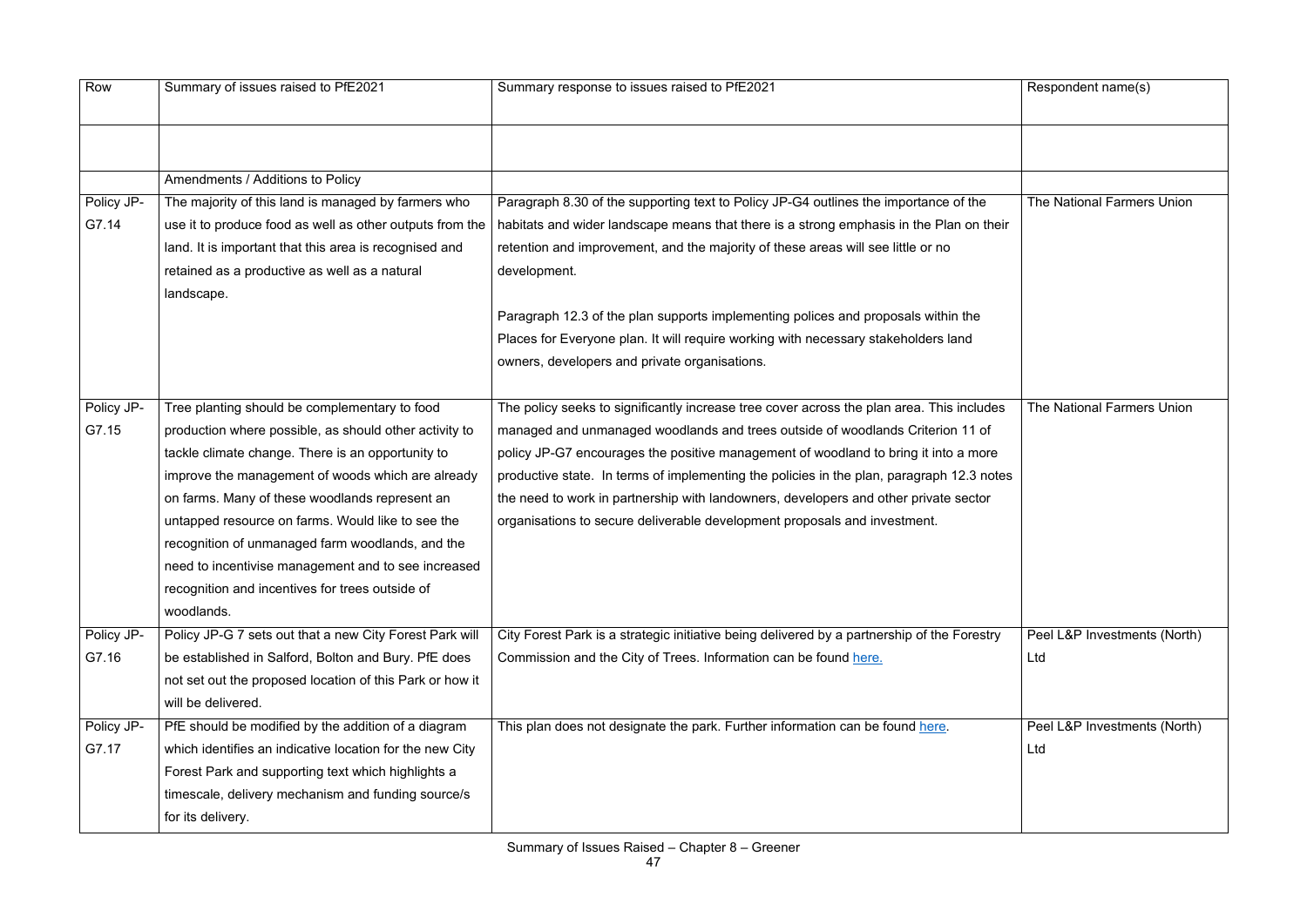| Row        | Summary of issues raised to PfE2021                        | Summary response to issues raised to PfE2021                                                 | Respondent name(s)                     |
|------------|------------------------------------------------------------|----------------------------------------------------------------------------------------------|----------------------------------------|
|            |                                                            |                                                                                              |                                        |
| Policy JP- | Recommendation: The words 'accessible' and                 | The use of words such as access, accessible and accessibility in the PfE is considered       | <b>Greater Manchester Coalition of</b> |
| G7.18      | 'accessibility' in 'Places for Everyone' should be clearly | consistent with their use in planning documents such as NPPF. As appropriate, the            | Disabled People and Manchester         |
|            | defined, or alternative words used, so that disabled       | supporting text of policies in the Plan provide clarification as to what is meant by the     | <b>Disabled Peoples Access Group</b>   |
|            | people (and urban design professionals) are clear on       | policy. Similarly, documents such as the National Design Guide provide clarity,              |                                        |
|            | what is intended and what to expect from the policies      | dependent on the specific circumstance. It is therefore considered that appropriate          |                                        |
|            | in the Plan. Otherwise these policies are unsound.         | clarification is either provided in the supporting text of the PfE and/or in other documents |                                        |
|            |                                                            | and no changes are necessary.                                                                |                                        |
| Policy JP- | Improving public access to woodland and trees              | Criterion 10 of policy JP-G7 refers to improving public access to woodland and trees         | <b>Greater Manchester Coalition of</b> |
| G7.19      | particularly by sustainable travel models to capture the   | particularly by sustainable travel modes to capture health and wellbeing benefits.           | Disabled People and Manchester         |
|            | health and wellbeing benefits whilst managing the          | Criterion 1 of policy JP-C7 states the need to ensure that new developments are              | <b>Disabled Peoples Access Group</b>   |
|            | associated pressures Facilitating greater access to        | planned and constructed with walking and cycling as the primary means of local access,       |                                        |
|            | nature, particularly within urban areasNew housing         | and fully integrated into the existing walking and cycling infrastructure                    |                                        |
|            | estates are only granted planning permission if they       |                                                                                              |                                        |
|            | are permeable to walkers and cyclists                      |                                                                                              |                                        |
| Policy JP- | If you calculate and predict the state of the Green        | The PfE Plan contains a number of policies that seek to protect and enhance green            | lan Barker                             |
| G7.20      | Spaces in GM at various points in time, up to at least     | spaces across the plan area.                                                                 |                                        |
|            | 100 years in the future. The conclusion was, based on      |                                                                                              |                                        |
|            | the direction and trends in the GMSF that there would      |                                                                                              |                                        |
|            | be No Green Belt left in GM by 2115.                       |                                                                                              |                                        |
| Policy JP- | Please publish your long-term findings before starting     | See response in to Policy JP-G7.20 above.                                                    | lan Barker                             |
| G7.21      | to implement or enact these PFE proposals. -- that,        | It is considered that a proportionate evidence base has been provided to support these       |                                        |
|            | although the proposals are now called Places For           | policies, in particular the Natural Environment Topic Paper [07.01.26].                      |                                        |
|            | Everyone, ie. they are considering people, that the        |                                                                                              |                                        |
|            | Flora and Fauna within GM is looked after too. -- that     |                                                                                              |                                        |
|            | all existing Green Corridors are preserved and that the    |                                                                                              |                                        |
|            | network of these corridors is enhanced. This would be      |                                                                                              |                                        |
|            | in line with the document recently published by MCC,       |                                                                                              |                                        |
|            | "My Wild City" and other laws, rules and guidance          |                                                                                              |                                        |
| Policy JP- | The policy as currently worded is not clear, especially    | See response to Policy JP-G7.11 above.                                                       | <b>Redrow Homes Trafford</b>           |
| G7.22      | part (3), and further clarity must be given to explain     |                                                                                              |                                        |
|            | what they mean by 'every resident in the plan area'.       |                                                                                              |                                        |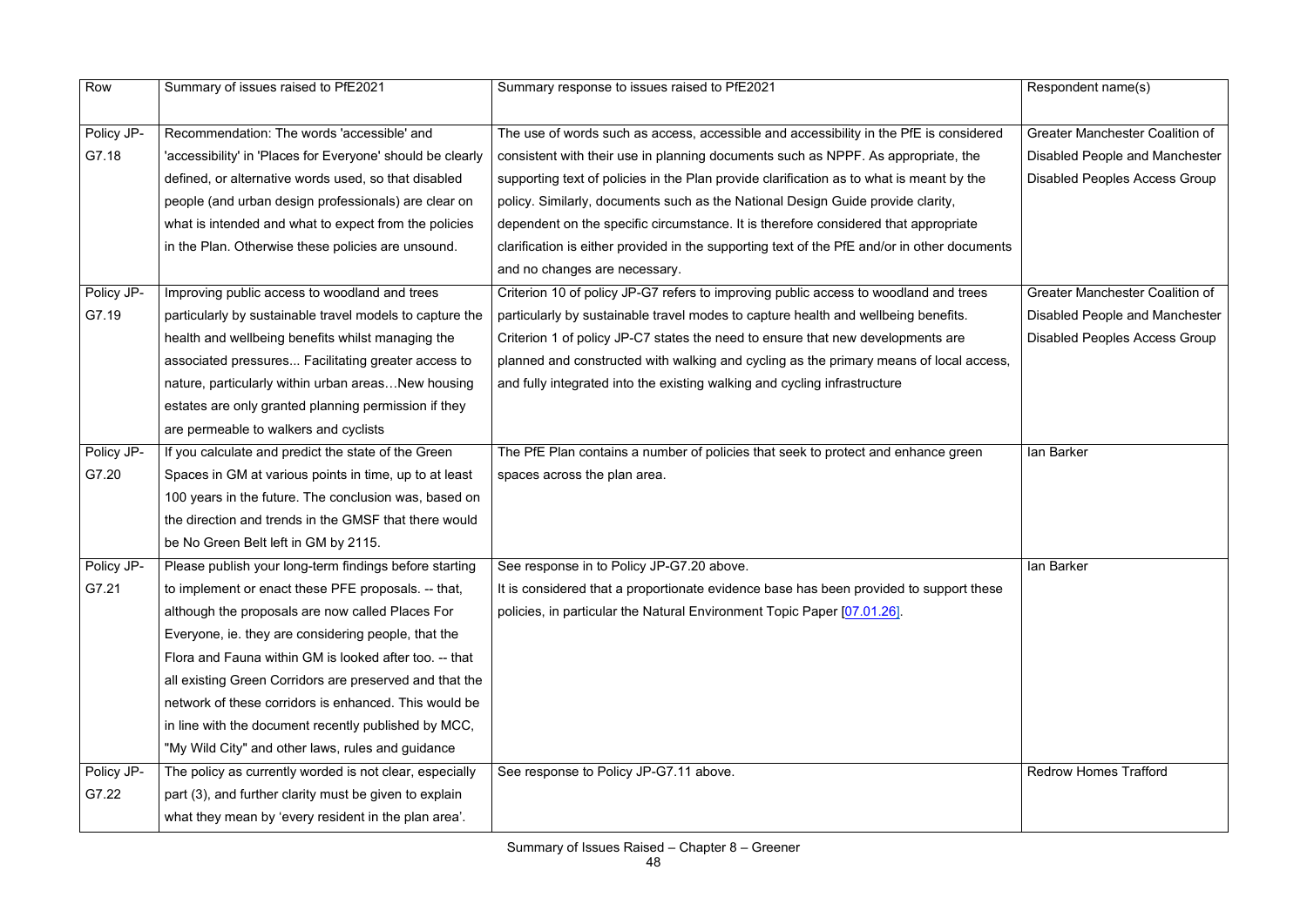| Row        | Summary of issues raised to PfE2021                        | Summary response to issues raised to PfE2021                                                 | Respondent name(s)                |
|------------|------------------------------------------------------------|----------------------------------------------------------------------------------------------|-----------------------------------|
|            |                                                            |                                                                                              |                                   |
|            | This requirement is ambiguous as it could be read as       |                                                                                              |                                   |
|            | the number of people living in GM as of 2019, as of        |                                                                                              |                                   |
|            | today (2021) or the forecast number people living in       |                                                                                              |                                   |
|            | GM at the end of the plan period. This policy is not       |                                                                                              |                                   |
|            | measurable and should be amended as it is not              |                                                                                              |                                   |
|            | considered sound.                                          |                                                                                              |                                   |
| Policy JP- | Furthermore, planting trees places additional financial    | See response to Policy JP-G7.11 above.                                                       | <b>Redrow Homes Trafford</b>      |
| G7.23      | burdens on developments. Redrow objects to this            |                                                                                              |                                   |
|            | policy as there is no evidence prepared to justify that    |                                                                                              |                                   |
|            | through a Plan wide or site specific viability review has  |                                                                                              |                                   |
|            | demonstrated that additional trees can be provided, or     |                                                                                              |                                   |
|            | acknowledged that it will be taken account of in           |                                                                                              |                                   |
|            | assessing the viability or the sites and their delivery of |                                                                                              |                                   |
|            | affordable housing and other contributions.                |                                                                                              |                                   |
| Policy JP- | Point (3) should be deleted from this policy               | See response to Policy JP-G7.11 above.                                                       | <b>Redrow Homes Trafford</b>      |
| G7.24      |                                                            |                                                                                              |                                   |
| Policy JP- | Point (12) should be re-worded requiring one new tree      | No change considered necessary. The plan seeks to significantly increase tree cover,         | <b>Redrow Homes Trafford</b>      |
| G7.25      | for each tree lost rather than two new trees - planting    | and replacing trees on a 1:1 basis would not achieve this.                                   |                                   |
|            | trees places additional financial burdens on               |                                                                                              |                                   |
|            | developments which needs to be acknowledged as             |                                                                                              |                                   |
|            | part of a viability review.                                |                                                                                              |                                   |
| Policy JP- | Would have expected to see evidence that sets out the      | It is considered that a proportionate evidence base has been provided to support the         | <b>Friends of Carrington Moss</b> |
| G7.26      | current and expected tree coverage (and historic           | Allocations policies. The responses to comments on the individual allocation sets out        |                                   |
|            | hedgerows) in each of the Allocations. Without this        | the evidence that has produced including relevant links.                                     |                                   |
|            | evidence, the Policy is not Justified because the          |                                                                                              |                                   |
|            | availability of such information may result in different   |                                                                                              |                                   |
|            | decisions about those Allocations                          |                                                                                              |                                   |
| Policy JP- | Agree that GM should be aspiring to raise the level of     | The monitoring framework in Chapter 12 provides an appropriate level of detail for a         | <b>Friends of Carrington Moss</b> |
| G7.27      | tree cover to at least the national average (paragraph     | strategic plan. More detailed monitoring will be incorporated as appropriate within district |                                   |
|            | 8.44, page 161) and believe this should be just one of     | local plans.                                                                                 |                                   |
|            | the KPIs set out on page 394.                              |                                                                                              |                                   |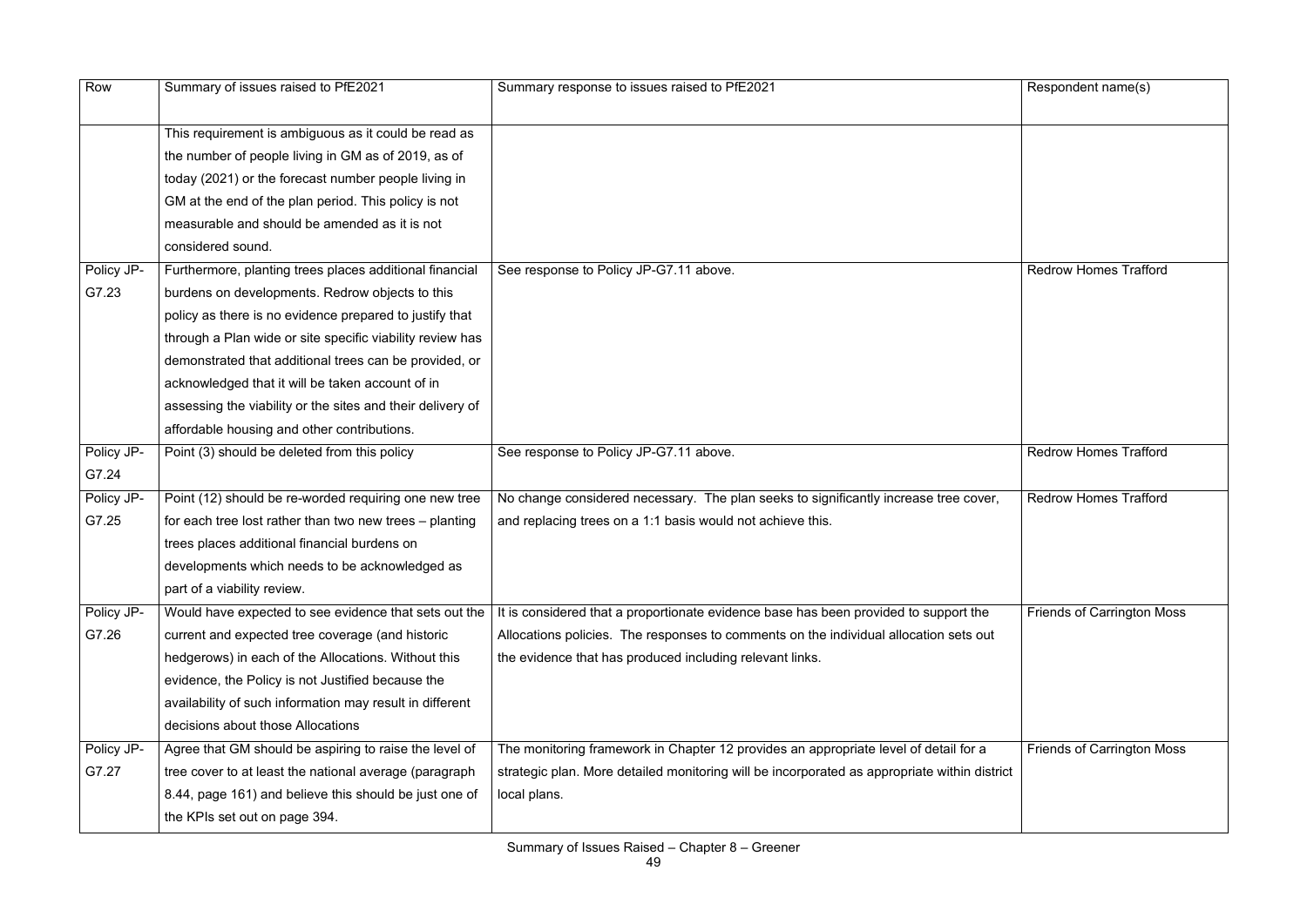| Row        | Summary of issues raised to PfE2021                      | Summary response to issues raised to PfE2021                                                | Respondent name(s)                |
|------------|----------------------------------------------------------|---------------------------------------------------------------------------------------------|-----------------------------------|
|            |                                                          |                                                                                             |                                   |
| Policy JP- | This policy can be strengthened and made sound by        | JP-G7 is a strategic planning policy. Consistent with NPPF, it sets out an appropriate      | <b>Friends of Carrington Moss</b> |
| G7.28      | including the following commitments:                     | policy framework for Trees and Woodland encouraging the positive management of              |                                   |
|            | • update this Policy to include hedgerows and            | woodland. It is supported by a proportionate evidence base, including Biodiversity Net      |                                   |
|            | reference should be made to the Hedgerow                 | Gain Proposed Guidance for Greater Manchester [07.01.03].                                   |                                   |
|            | Regulations 1997                                         |                                                                                             |                                   |
|            | • the provision of evidence showing the current and      | It will be used to guide all development across the plan area, as appropriate. However,     |                                   |
|            | expected tree (and hedgerow) coverage in each of the     | the relevant allocation policies in PfE detail the necessary policy framework / mitigation  |                                   |
|            | Allocations                                              | to ensure development coming forward at those locations will be in accordance with this     |                                   |
|            | • withdrawal of any Allocation that is not aligned with  | policy; further details of which can be found in the relevant allocation topic papers. This |                                   |
|            | this Policy                                              | approach is considered consistent with NPPF. The Plan needs to be read as a whole,          |                                   |
|            | • the KPIs need to be updated to ensure they measure     | therefore no change is considered necessary.                                                |                                   |
|            | all aspects of this Policy.                              |                                                                                             |                                   |
| Policy JP- | All JP-G Policies [Section 8 Greener Places Page 142     | Support is noted                                                                            | Manchester Bolton & Bury Canal    |
| G7.29      | onwards and in particular Our Green Infrastructure       |                                                                                             | Society                           |
|            | Network Page 145 onwards] are in accord with our         |                                                                                             |                                   |
|            | Vision for the future of The Manchester Bolton & Bury    |                                                                                             |                                   |
|            | Canal. The Manchester Bolton & Bury Canal fits in        |                                                                                             |                                   |
|            | perfectly to implementing these policies                 |                                                                                             |                                   |
| Policy JP- | Would also like to see reference to the benefits of      | Noted. Whilst it is considered the proposed wording could improve the clarity of the        | The Wildlife Trusts               |
| G7.30      | natural regeneration (managed succession) in this        | policy, it is not considered to be a soundness issue, therefore no change is proposed.      |                                   |
|            | policy, as this is the most effective mechanism to       |                                                                                             |                                   |
|            | create a functioning                                     |                                                                                             |                                   |
|            | woodland. Would also like to see strong guidance on      |                                                                                             |                                   |
|            | the careful planning of new plantations to ensure they   |                                                                                             |                                   |
|            | have the best chance of becoming functioning             |                                                                                             |                                   |
|            | woodland habitats and are not created to the detriment   |                                                                                             |                                   |
|            | of other wildlife habitats. The following wording should |                                                                                             |                                   |
|            | be added to point 11: "encourage natural                 |                                                                                             |                                   |
|            | regeneration".                                           |                                                                                             |                                   |
| Policy JP- | The policy should also recognise that some sensitive     | Whilst it is considered that this proposed wording could improve the clarity of the policy, | The Wildlife Trusts               |
| G7.31      | woodlands (particularly ancient woodlands) may           | it is not considered to be a soundness issue, therefore no change is proposed.              |                                   |
|            |                                                          |                                                                                             |                                   |

|                    | Respondent name(s)                        |
|--------------------|-------------------------------------------|
| e                  | <b>Friends of Carrington Moss</b>         |
| et                 |                                           |
| er,<br>ion<br>this |                                           |
| his<br>Э,          |                                           |
|                    | Manchester Bolton & Bury Canal<br>Society |
| J.                 | The Wildlife Trusts                       |
| icy,               | The Wildlife Trusts                       |
|                    |                                           |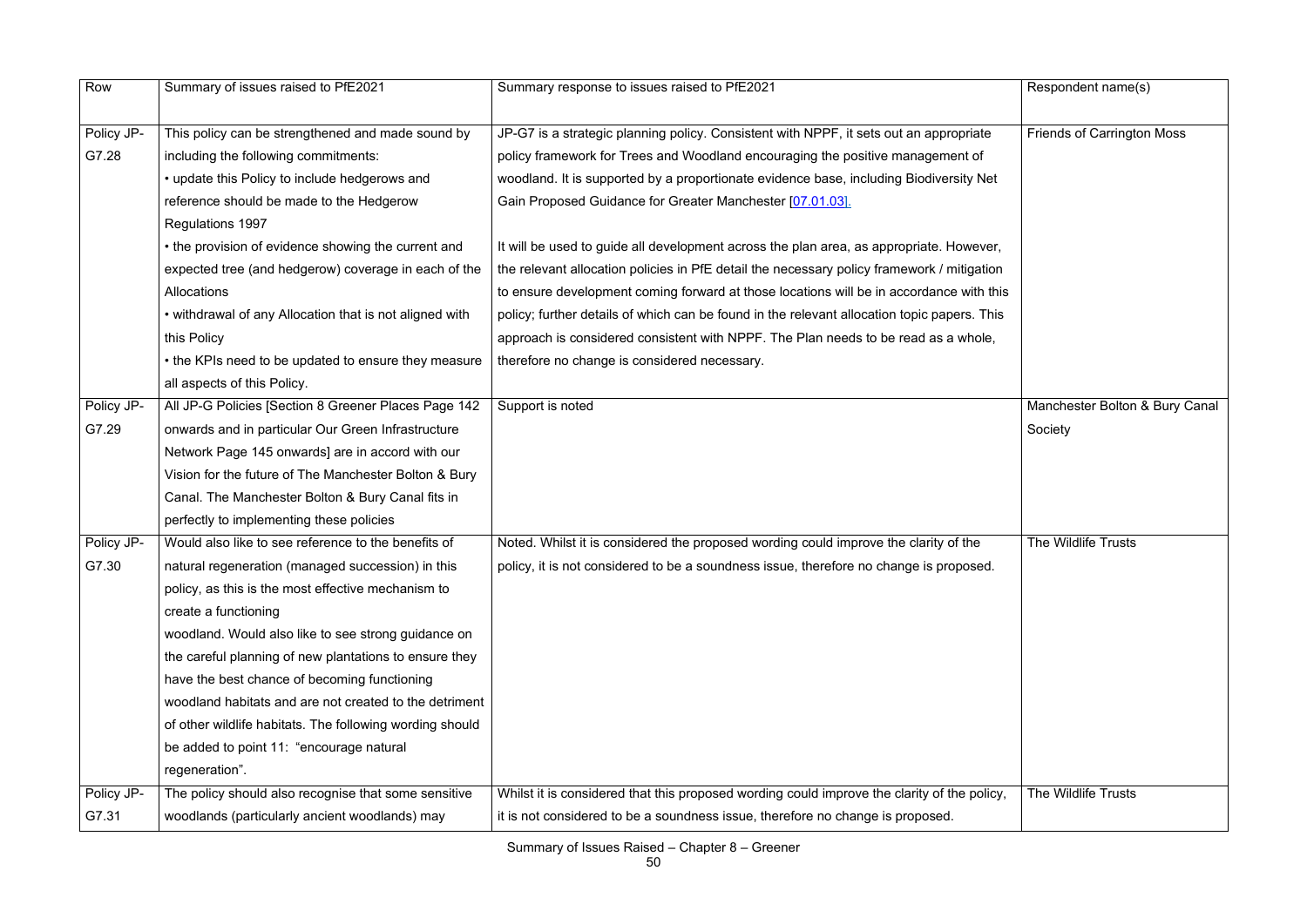| Row        | Summary of issues raised to PfE2021                        | Summary response to issues raised to PfE2021                                              | Respondent name(s)   |
|------------|------------------------------------------------------------|-------------------------------------------------------------------------------------------|----------------------|
|            | benefit from reduced disturbance, particularly during      |                                                                                           |                      |
|            | the bird nesting season. Therefore, we do not agree        |                                                                                           |                      |
|            | with the wording of point 10 and suggest the               |                                                                                           |                      |
|            | followingwording: "10. Improving public access to          |                                                                                           |                      |
|            | woodland and trees particularly by sustainable travel      |                                                                                           |                      |
|            | models to capture the health and wellbeing benefits        |                                                                                           |                      |
|            | whilst managing the associated pressures particularly      |                                                                                           |                      |
|            | to avoid damage and disturbance in sensitive areas;"       |                                                                                           |                      |
| Policy JP- | Welcome clause 4 of the policy however recommend           | The Local Nature Recovery Strategy is a pilot and therefore it is not appropriate to      | The Wildlife Trusts  |
| G7.32      | this is amended to ensure targeted tree planting           | require policy in this plan to conform to it.                                             |                      |
|            | opportunities are informed by the LNRS. "4. Targeting      |                                                                                           |                      |
|            | tree-planting at the areas of greatest need where the      |                                                                                           |                      |
|            | green infrastructure benefits can be maximised, whilst     |                                                                                           |                      |
|            | avoiding the loss of, or harm to, other priority habitats, |                                                                                           |                      |
|            | including encouraging woodland planting schemes on         |                                                                                           |                      |
|            | appropriate areas of low grade agricultural land, and      |                                                                                           |                      |
|            | land in need of remediation                                |                                                                                           |                      |
|            | and other areas identified in the Local Nature             |                                                                                           |                      |
|            | Recovery Strategy;"                                        |                                                                                           |                      |
|            | <b>Other Comments</b>                                      |                                                                                           |                      |
| Policy JP- | General concerns about the plan                            | Noted. Comment not relevant to the content of the Greener Chapter. Matter addressed       | <b>Janet Millett</b> |
| G7.33      |                                                            | elsewhere.                                                                                | <b>Matthew Oxley</b> |
|            |                                                            |                                                                                           |                      |
| Policy JP- | Comment and concerns relating to specific site             | Comment not relevant to the content of the Greener Chapter. Matter addressed              | See Appendix.        |
| G7.34      | allocations                                                | elsewhere with regards to specific site allocations.                                      |                      |
| Policy JP- | Concerns about loss of Green Belt                          | The PfE Plan sets out a very clear preference of using previously developed (brownfield)  | See Appendix.        |
| G7.35      |                                                            | land and vacant buildings to meet development needs in line with NPPF. However, given     |                      |
|            |                                                            | the scale of development required to meet the objectives of the Plan, a limited amount of |                      |
|            |                                                            | development is identified on land outside of the urban area on greenfield and/or Green    |                      |
|            |                                                            | Belt land. The details of the employment land needs and supply can be found in the        |                      |
|            |                                                            |                                                                                           |                      |

|                                        | Respondent name(s)                           |
|----------------------------------------|----------------------------------------------|
|                                        |                                              |
|                                        | The Wildlife Trusts                          |
| sed                                    | <b>Janet Millett</b><br><b>Matthew Oxley</b> |
|                                        | See Appendix.                                |
| าfield)<br>given<br>unt of<br>een<br>è | See Appendix.                                |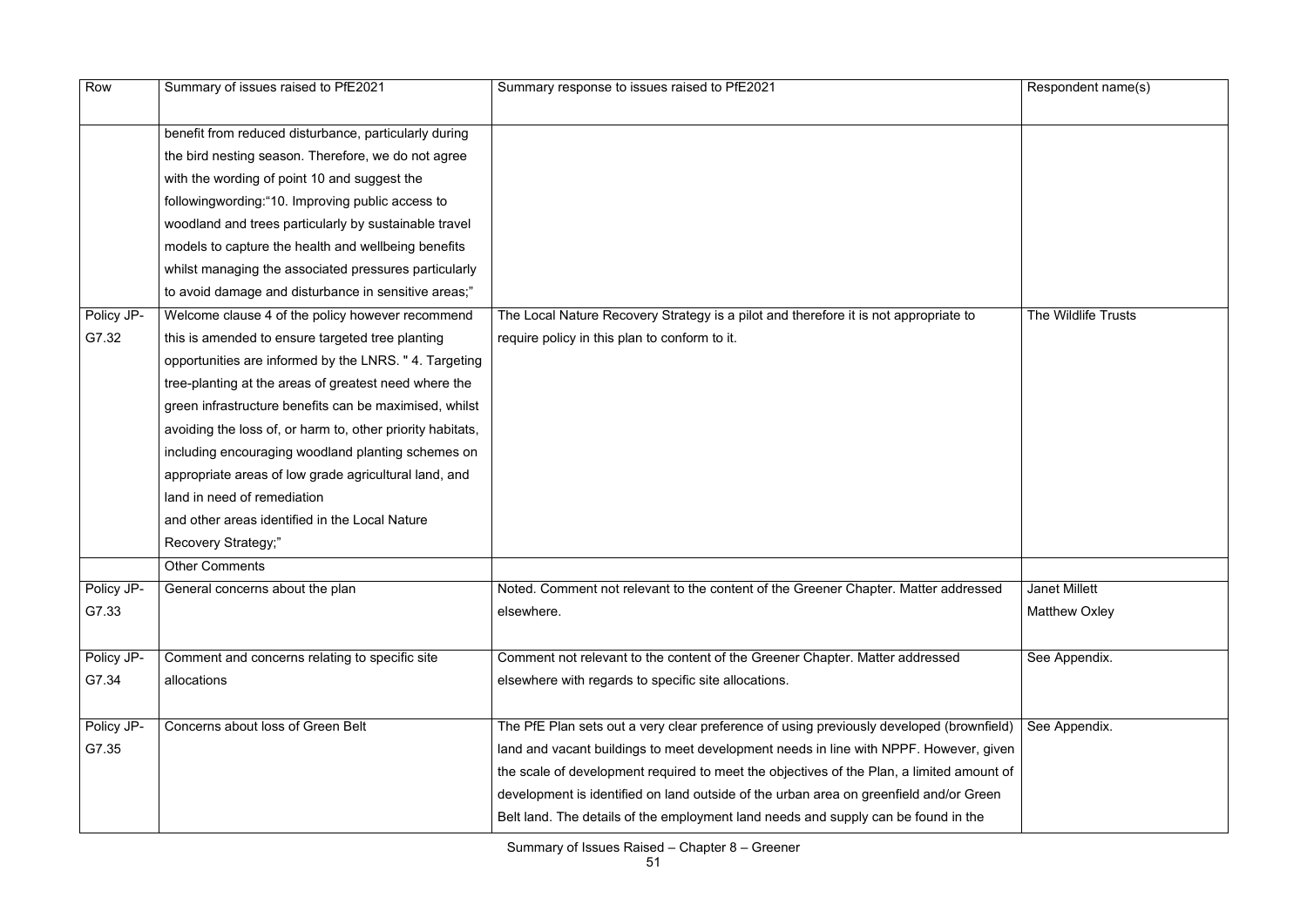| Row        | Summary of issues raised to PfE2021                 | Summary response to issues raised to PfE2021                                           | Respondent name(s)  |
|------------|-----------------------------------------------------|----------------------------------------------------------------------------------------|---------------------|
|            |                                                     |                                                                                        |                     |
|            |                                                     | Employment Topic Paper [05.01.04], the details of the housing land needs and supply    |                     |
|            |                                                     | can be found in the Housing Topic Paper [06.01.03]. Further details in relation to the |                     |
|            |                                                     | strategic case for releasing Green Belt can be found in the Green Belt Topic Paper     |                     |
|            |                                                     | [07.01.25]                                                                             |                     |
| Policy JP- | Concerns regarding where will this urban forest and | See response to Policy JP-G7.16 above regarding the City Forest Park. Criterion 7      | <b>Paul Roebuck</b> |
| G7.36      | community orchards be.                              | simply sets out the general promotion of community orchards. Proposals at the local    |                     |
|            |                                                     | level would require their own processes and consultation where appropriate.            |                     |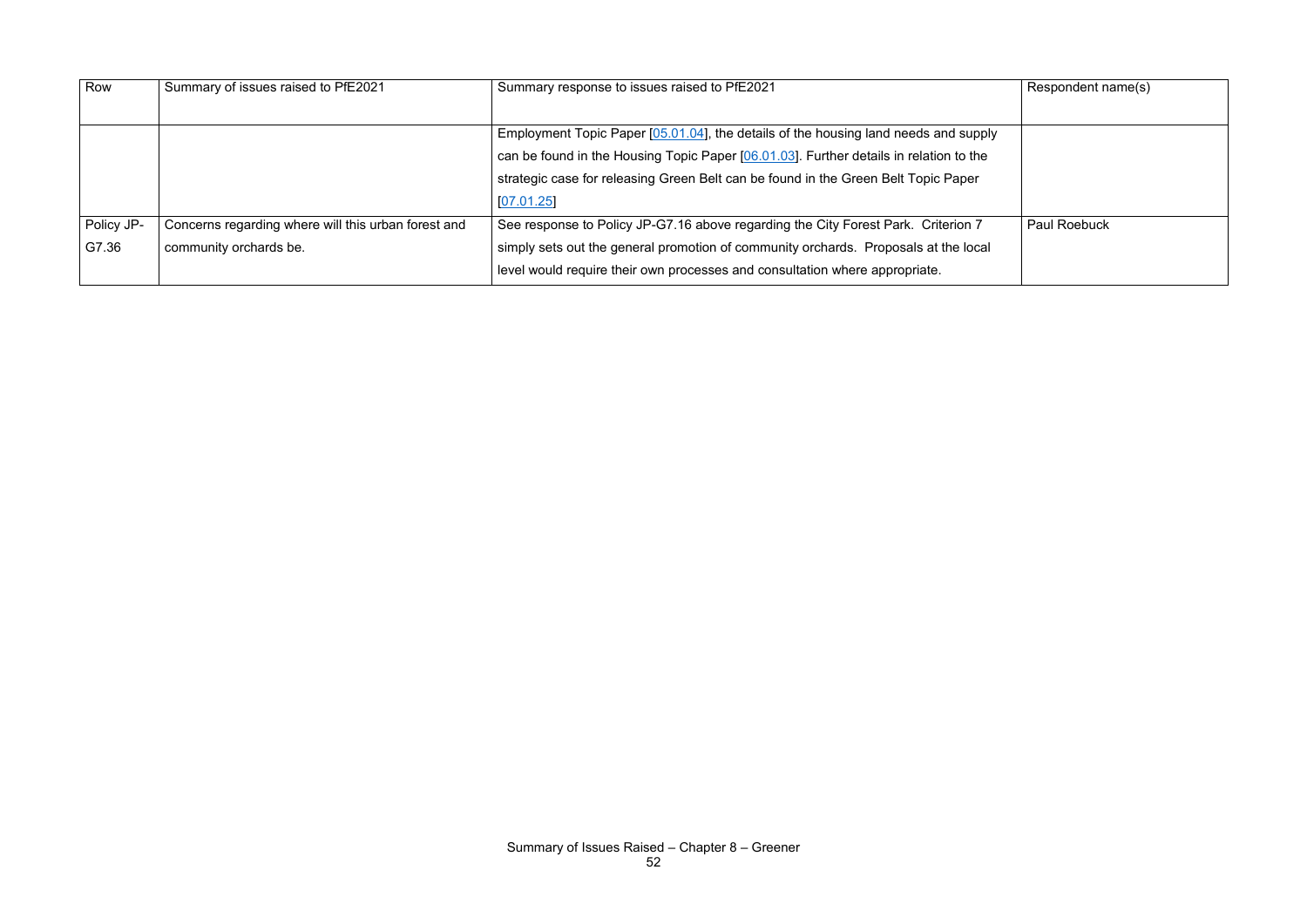## **PfE 2021 Policy JP-G8 – Standards for Greener Places**

| Row        | Summary of issues raised to PfE2021                     | Summary response to issues raised to PfE2021                                              | Respondent name(s)             |
|------------|---------------------------------------------------------|-------------------------------------------------------------------------------------------|--------------------------------|
|            | <b>General Comments</b>                                 |                                                                                           |                                |
| Policy JP- | Support for policy.                                     | Noted and welcomed.                                                                       | <b>Royal London Asset</b>      |
| G8.1       |                                                         |                                                                                           | Management                     |
|            |                                                         |                                                                                           | The Wildlife Trusts            |
| Policy JP- | Support policy but need to distinguish between the      | JP-G8 is a strategic planning policy. Consistent with NPPF, it sets out an appropriate    | The Wildlife Trusts            |
| G8.2       | different types of green infrastructure.                | policy framework for Standards for Greener Places encouraging the positive                |                                |
|            |                                                         | management of woodland. It is supported by a proportionate evidence base, see             |                                |
|            |                                                         | Biodiversity Net Gain [07.01.03].                                                         |                                |
| Policy JP- | Strongly support the standards proposed for a "Greater" | Noted and welcomed.                                                                       | The Wildlife Trusts            |
| G8.3       | Manchester Green Factor"                                |                                                                                           |                                |
|            |                                                         |                                                                                           |                                |
| Policy JP- | All JP-G Policies are in accord with our Vision for the | Noted and welcomed.                                                                       | Manchester Bolton & Bury Canal |
| G8.4       | future of The Manchester Bolton & Bury Canal.           |                                                                                           | Society                        |
| Policy JP- | Destroying Green Belt is not valuing important          | The National Planning Policy Framework sets out a strategic policy requirement for        | See Appendix.                  |
| G8.5       | landscapes. Do not destroy Green Belt to create         | ensuring sufficient provision for conservation and enhancement of green infrastructure.   |                                |
|            | greener spaces. This is counter to national policy.     | Paragraph 174a of the National Planning Policy Framework seeks to ensure that the         |                                |
|            |                                                         | natural environment is protected. Within the Plan this also includes reference to Policy  |                                |
|            |                                                         | JP-G 1 Valuing Important Landscapes. There is also a strategic case for the release of    |                                |
|            |                                                         | Green Belt as set out in the Green Belt Topic Paper [07.01.25].                           |                                |
| Policy JP- | Even more emphasis is needed to protect nature and      | Paragraph 8.10 of Our Green Infrastructure Network emphasises the importance to           | Simon Robertson                |
| G8.6       | green spaces.                                           | valued landscapes and protected sites particularly for their social and economic benefits |                                |
| Policy JP- | Taking Green Belt for more housing is not improving     | The PfE Plan sets out a very clear preference of using previously developed (brownfield)  | Paul Roebuck                   |
| G8.7       | natural green space.                                    | land and vacant buildings to meet development needs in line with National Planning        |                                |
|            |                                                         | Policy Framework. However, given the scale of development required to meet the            |                                |
|            |                                                         | objectives of the Plan, a limited amount of development is identified on land outside of  |                                |
|            |                                                         | the urban area on greenfield and/or Green Belt land. Further details in relation to the   |                                |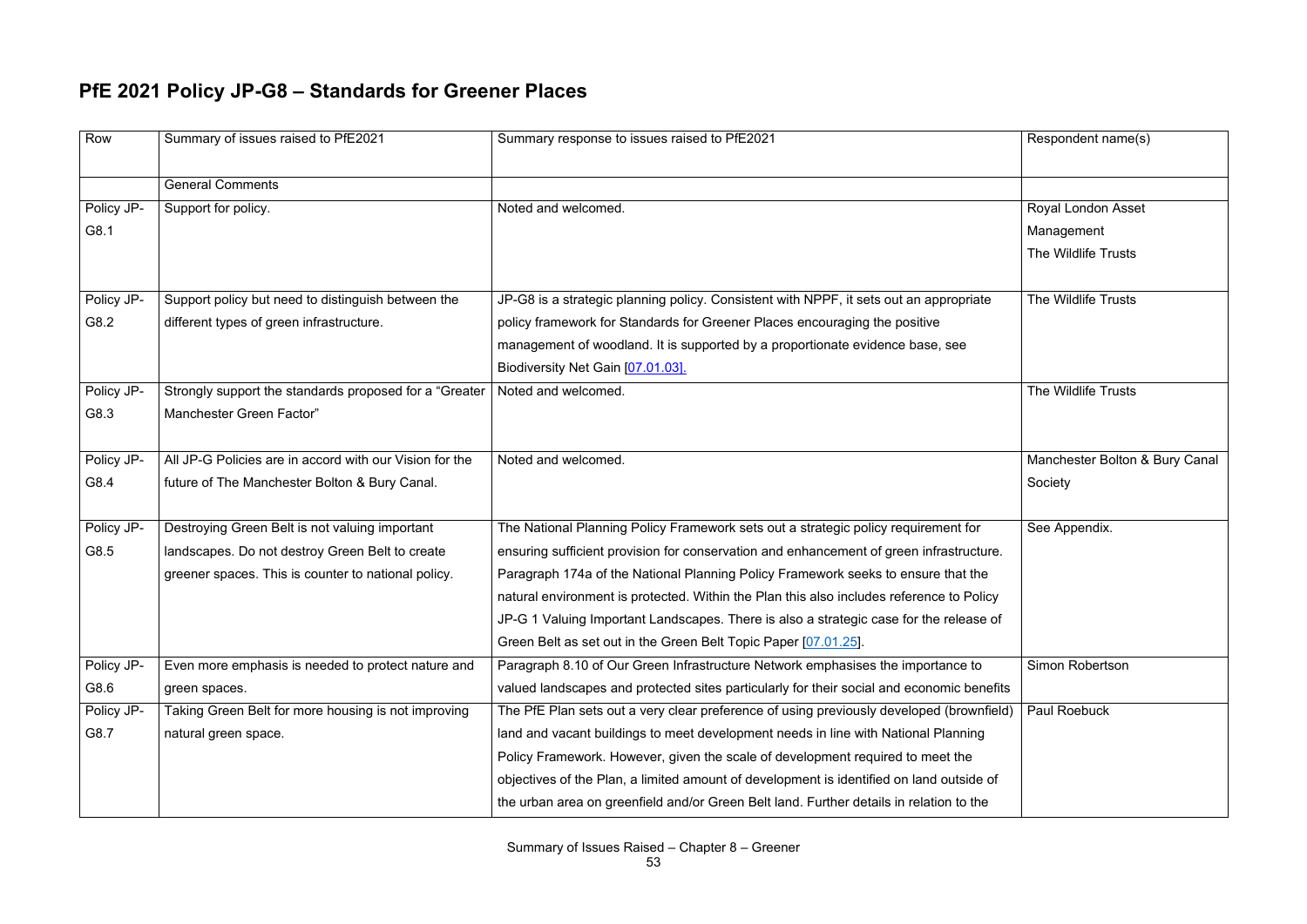| Row        | Summary of issues raised to PfE2021                          | Summary response to issues raised to PfE2021                                                | Respondent name(s)           |
|------------|--------------------------------------------------------------|---------------------------------------------------------------------------------------------|------------------------------|
|            |                                                              | strategic case for releasing Green Belt can be found in the Green Belt Topic Paper          |                              |
|            |                                                              | [07.01.25] and in the individual allocation Topic Papers.                                   |                              |
| Policy JP- | Access should remain open to green spaces.                   | As set out in Policy JP-G8, it is the intention of the 9 districts to develop standards to  | C. Axon                      |
| G8.8       |                                                              | maximise the number of residents who have access to natural green space.                    |                              |
| Policy JP- | There is not enough greenspace.                              | As above. See response to Policy JP-G8.8 above.                                             | Samantha Dugmore             |
| G8.9       |                                                              |                                                                                             |                              |
| Policy JP- | The plans for "green factor" do not go far enough.           | The National Planning Policy Framework sets out a strategic policy requirement for          | Janine Lawford               |
| G8.10      |                                                              | ensuring sufficient provision for conservation and enhancement of green infrastructure.     |                              |
|            |                                                              | More detail is provided in the updated National Planning Practice Guidance. Policy JP-G     |                              |
|            |                                                              | 8 points out that there will be a baseline expectation for the 'Green Factor. The           |                              |
|            |                                                              | supporting paper 'Guidance for Greater Manchester - Embedding Green Infrastructure          |                              |
|            |                                                              | principles' [07.01.02] further explains the principles behind the 'Green Factor'.           |                              |
| Policy JP- | This 'green factor' should be developed for inclusion        | This policy does not place any requirement on developers at this point. It is a statement   | Peel L&P Investments (North) |
| G8.11      | within PfE itself, given that it will form part of the local | of intent and, as stated in the final sentence, an aspiration to work towards, wherever     | Ltd                          |
|            | Development Plan for the constituent authorities. This       | possible.                                                                                   |                              |
|            | will provide certainty to local authorities, developers      |                                                                                             |                              |
|            | and local communities, and is essential to inform the        |                                                                                             |                              |
|            | required Viability Assessment.                               |                                                                                             |                              |
| Policy JP- | The Greater Manchester "Green Factor" sounds like it         | Support is noted and welcomed. The supporting paper 'Guidance for Greater                   | Friends of the Earth         |
| G8.12      | will set a realistic baseline for minimum green space        | Manchester - Embedding Green Infrastructure principles' states the Greater Manchester       |                              |
|            | provision, which we are likely to support, however a         | 'Green Factor' [07.01.02] is expected to be similar to the London one, however it is likely |                              |
|            | lack of detail on the matrix to be used at this point is     | that recommended scores will differ for rural and urban areas given the nature of the city  |                              |
|            | disappointing and it would have been better to               | region. This will be clarified further as the Plan progresses.                              |                              |
|            | comment on the detail sooner than at more formative          |                                                                                             |                              |
|            | stages of the Plan.                                          |                                                                                             |                              |
| Policy JP- | Standards for greener places has not happened in             | Policy JP-G 8 will be implemented across all 9 boroughs. Matters relating to specific site  | <b>Glenn Dillon</b>          |
| G8.13      | Bury                                                         | allocations will be addressed in those areas.                                               |                              |
|            |                                                              |                                                                                             |                              |
| Policy JP- | Sports fields are already under threat                       | Noted.                                                                                      | <b>Kate Tod</b>              |
| G8.14      |                                                              |                                                                                             |                              |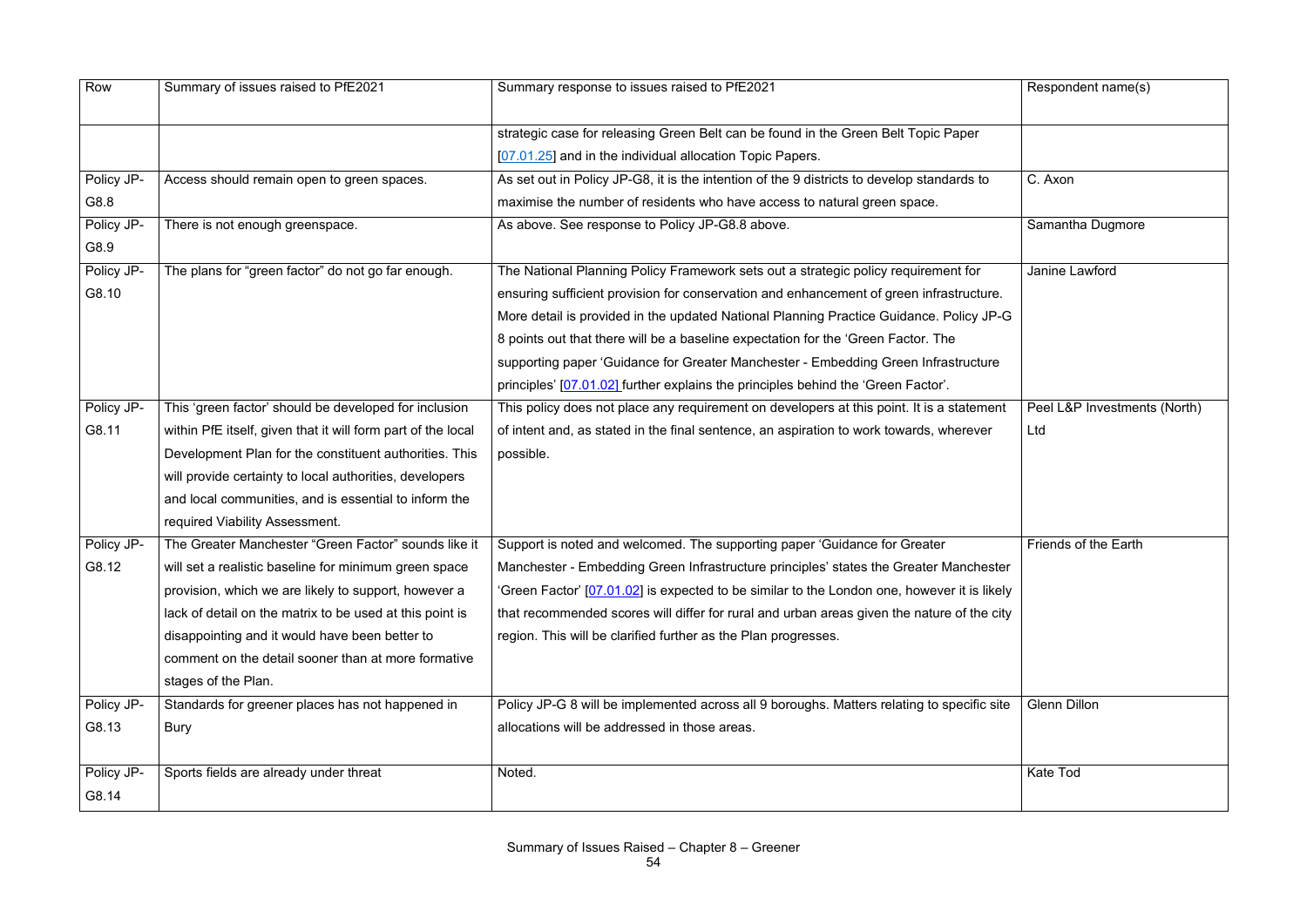| Row                 | Summary of issues raised to PfE2021                                                                                                                                                                                                                                                                                                                                                           | Summary response to issues raised to PfE2021                                                                                                                                                                                                                                                                                                                                                                            | Respondent name(s)                |
|---------------------|-----------------------------------------------------------------------------------------------------------------------------------------------------------------------------------------------------------------------------------------------------------------------------------------------------------------------------------------------------------------------------------------------|-------------------------------------------------------------------------------------------------------------------------------------------------------------------------------------------------------------------------------------------------------------------------------------------------------------------------------------------------------------------------------------------------------------------------|-----------------------------------|
| Policy JP-<br>G8.15 | Maintenance of parks and green spaces is limited by<br>lack of funds                                                                                                                                                                                                                                                                                                                          | This is not within the remit of the PfE Plan.                                                                                                                                                                                                                                                                                                                                                                           | <b>Laura Ettrick</b>              |
| Policy JP-<br>G8.16 | A new road is planned along with other infrastructure.<br>A field that is used for numerous sports i.e. rounders,<br>football a green area to stroll etc. will be gone<br>Amendments / Additions to the Policy                                                                                                                                                                                | Not relevant to this policy                                                                                                                                                                                                                                                                                                                                                                                             | Sheila Tod                        |
| Policy JP-<br>G8.17 | Clarification required as to whether this policy applies<br>to outdoor sport. Suggested amendment. Include a<br>sentence at the end of the policy:<br>The provision of outdoor sport facilities will be<br>determined by individual or collaboration of local<br>authorities through an evidence based rather than<br>standards based approach.                                               | This policy applies to natural green infrastructure. Formal outdoor sports provision would<br>not fall within this definition.                                                                                                                                                                                                                                                                                          | <b>Sport England</b>              |
| Policy JP-<br>G8.18 | Redrow objects to the policy, not least as there is no<br>Plan wide viability review that demonstrates that policy<br>requirements can be met without adversely impacting<br>on site delivery as required by NPPF. The policy is not<br>measurable and should be deleted from the plan as it<br>is not considered sound. Policy JP-G 8 should be<br>removed                                   | This policy does not place any requirement on developers at this point. It is a statement<br>of intent and, as stated in the final sentence, an aspiration to work towards wherever<br>possible.                                                                                                                                                                                                                        | <b>Redrow Homes Trafford</b>      |
| Policy JP-<br>G8.19 | This Policy should be strengthened by including<br>reference to comprehensive compliance with<br>Environmental and Climate Change regulations.<br>Collaboration with residents is essential, not just in the<br>defining of these standards, but also in monitoring<br>compliance.<br>These gaps mean the Policy has not been Positively<br>Prepared and request that the wording is updated. | This policy is a statement of intent and, as stated in the final sentence, an aspiration to<br>work towards wherever possible. The comment is noted and will be considered as the<br>work develops further either through this plan, associated guidance or local plans.<br>Whilst the suggestion of a policy is noted, the current policy wording is considered<br>sound, therefore no change is considered necessary. | <b>Friends of Carrington Moss</b> |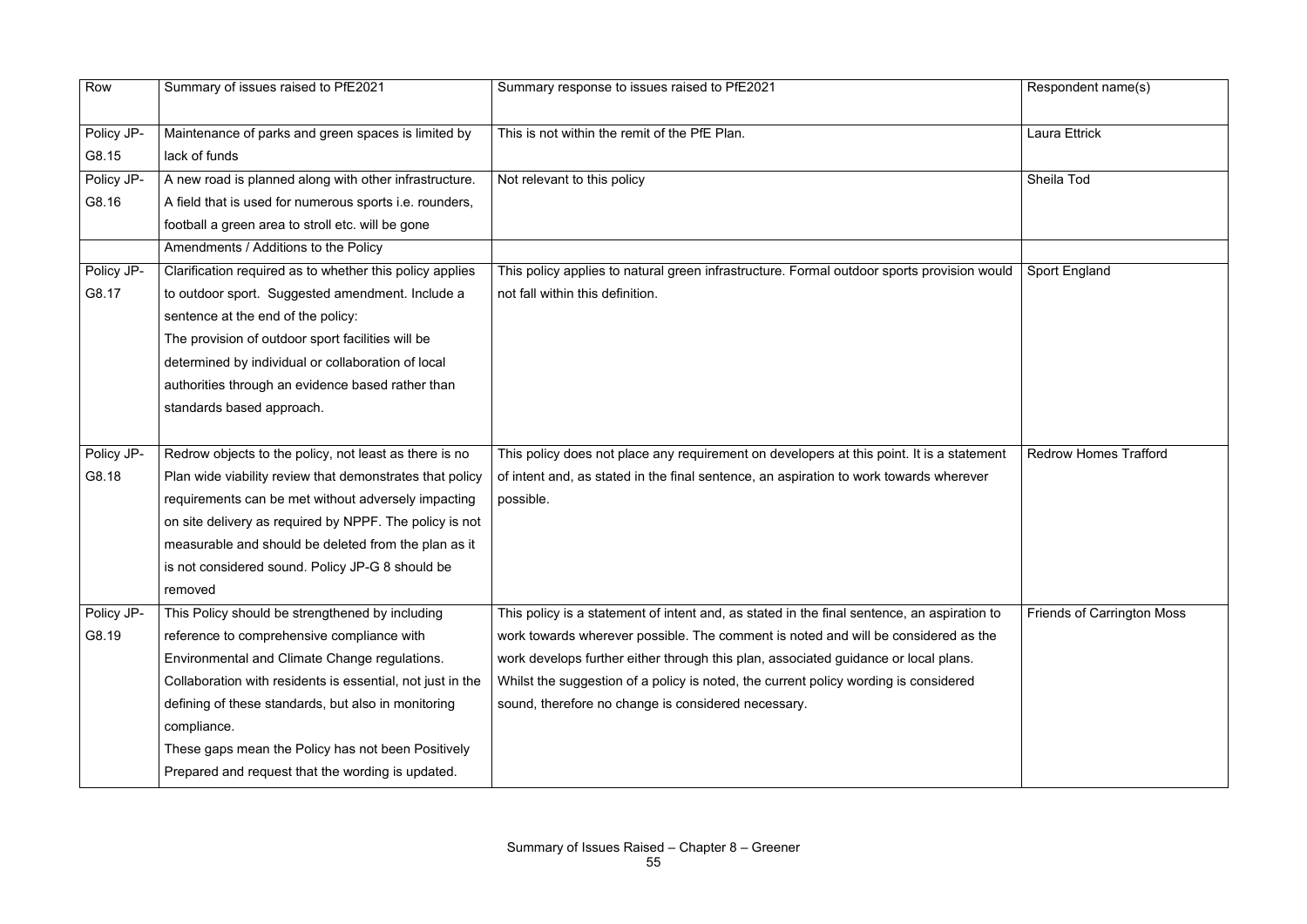| Row        | Summary of issues raised to PfE2021                         | Summary response to issues raised to PfE2021                                               | Respondent name(s)                |
|------------|-------------------------------------------------------------|--------------------------------------------------------------------------------------------|-----------------------------------|
| Policy JP- | Advise the removal of the text 'wherever possible' as       | The proposed modification is not considered necessary. Therefore, no change is             | <b>CPRE</b>                       |
| G8.20      | this can lead to the unintended consequence of              | proposed.                                                                                  |                                   |
|            | encouraging developers to avoid delivery                    |                                                                                            |                                   |
| Policy JP- | National Standards have been developed, together            | JP-G8 is a strategic planning policy. Consistent with NPPF, it sets out an appropriate     | Faith Crompton                    |
| G8.21      | with Natural England's. They are the Building with          | policy framework for Standards for Greener Places encouraging the positive                 |                                   |
|            | Nature Standards for green infrastructure. Greater          | management of woodland. It is supported by a proportionate evidence base, see              |                                   |
|            | Manchester should use these standards. They have            | Biodiversity Net Gain [07.01.03].                                                          |                                   |
|            | been in existence since 2019.                               |                                                                                            |                                   |
| Policy JP- | If there is to be a policy then the standards should be     | This policy does not place any requirement on developers at this point. It is a statement  | <b>Emery Planning</b>             |
| G8.22      | developed and known prior to the plan being adopted,        | of intent and, as stated in the final sentence, an aspiration to work towards wherever     |                                   |
|            | as they will have implications for development              | possible.                                                                                  |                                   |
|            | proposals. They may impact upon the amount of               |                                                                                            |                                   |
|            | development that can be achieved on a site, and also        |                                                                                            |                                   |
|            | viability. The impacts of imposing the standards should     |                                                                                            |                                   |
|            | also be factored into the whole plan viability              |                                                                                            |                                   |
|            | assessment. In the absence of any expressed                 |                                                                                            |                                   |
|            | standards, the policy should be deleted.                    |                                                                                            |                                   |
| Policy JP- | The paragraphs commenting on the Integrated                 | Whilst the suggestion is noted, the current policy wording is considered sound, therefore  | <b>Friends of Carrington Moss</b> |
| G8.23      | Assessment, confirm that this Policy has not been           | no change is considered necessary.                                                         |                                   |
|            | updated but there have been updates to other policies       |                                                                                            |                                   |
|            | within the Plan to address the points raised. The           |                                                                                            |                                   |
|            | words "wherever possible" need to be removed from           |                                                                                            |                                   |
|            | the Policy (page 163).                                      |                                                                                            |                                   |
| Policy JP- | This policy can be strengthened and made sound by           | JP-G8 is a strategic planning policy. Consistent with NPPF, it sets out an appropriate     | <b>Friends of Carrington Moss</b> |
| G8.24      | including the following commitments:                        | policy framework for Standards for Greener Places encouraging the positive                 |                                   |
|            | • reference to comprehensive compliance with                | management of woodland. It is supported by a proportionate evidence base, see              |                                   |
|            | Environmental and Climate Change regulations                | Biodiversity Net Gain [07.01.03]. It will be used to guide all development across the plan |                                   |
|            | • to collaboration with residents, not just in the defining | area, as appropriate. However, the relevant allocation policies in PfE detail the          |                                   |
|            | of these standards, but also in monitoring compliance       | necessary policy framework / mitigation to ensure development coming forward at those      |                                   |
|            | • removal of the words "wherever possible" from page        | locations will be in accordance with this policy. Further details of which can be found in |                                   |
|            | 163                                                         |                                                                                            |                                   |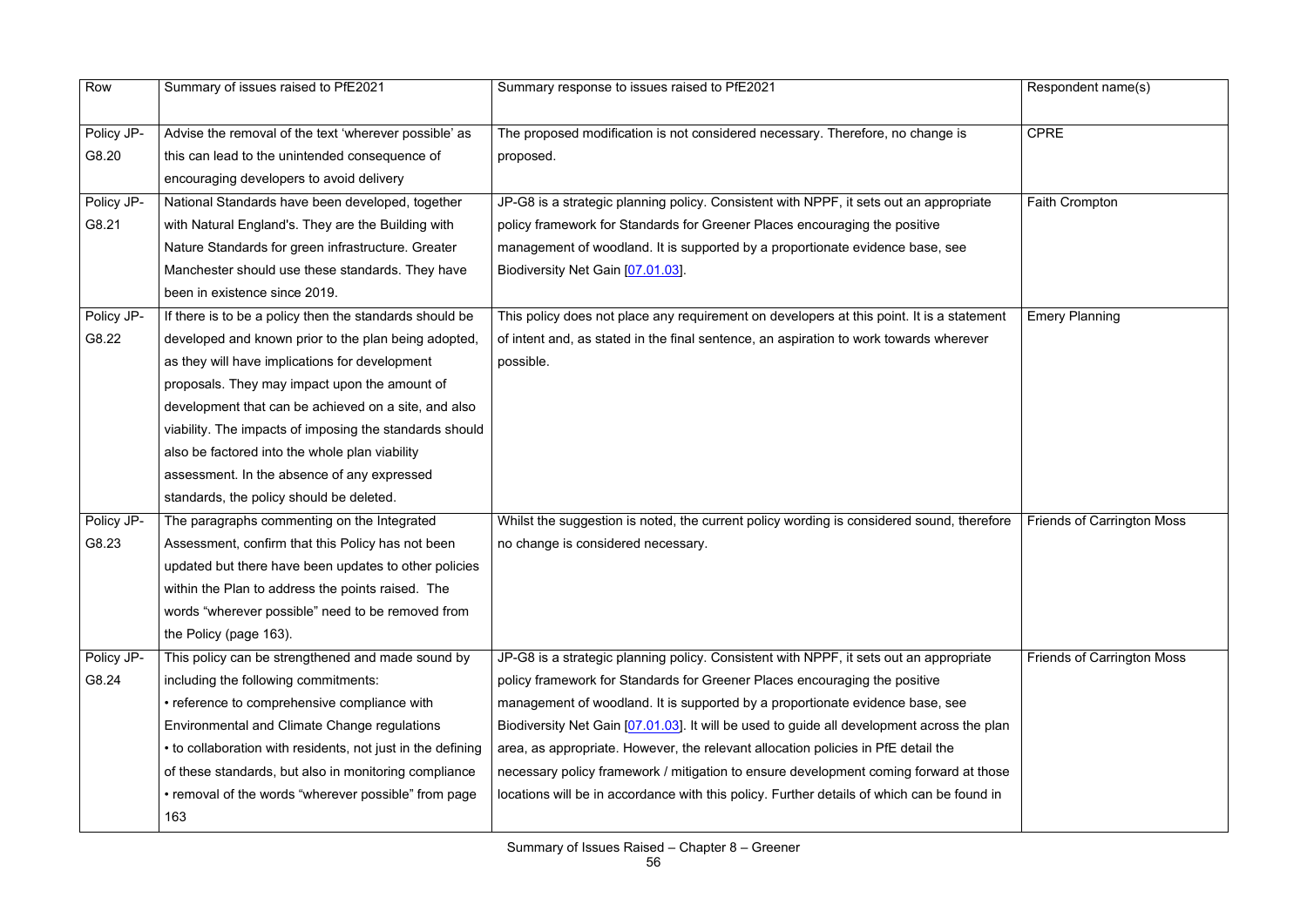| Row        | Summary of issues raised to PfE2021                      | Summary response to issues raised to PfE2021                                            | Respondent name(s)           |
|------------|----------------------------------------------------------|-----------------------------------------------------------------------------------------|------------------------------|
|            | • withdrawal of any Allocation that is not aligned with  | the relevant allocation topic papers. This approach is considered consistent with NPPF. |                              |
|            | this Policy                                              | The Plan needs to be read as a whole, therefore no change is considered necessary.      |                              |
|            | • the KPIs need to be updated to ensure they measure     |                                                                                         |                              |
|            | all aspects of this Policy.                              |                                                                                         |                              |
| Policy JP- | Friends of the Earth position on net gain with respect   | Not relevant to this policy. The matter is addressed in Policy JP-G 9 criterion C which | Friends of the Earth         |
| G8.25      | to nature is clear with concerns over the metric being   | aims to achieve a net gain in biodiversity and priority habitats.                       |                              |
|            | proposed; the overall trajectory of current discourse;   |                                                                                         |                              |
|            | the lack of a proximity requirement to a development     |                                                                                         |                              |
|            | site for such proposals and scepticism that developers   |                                                                                         |                              |
|            | may ultimately find themselves more able to exploit      |                                                                                         |                              |
|            | more sensitive and desirable sites without having        |                                                                                         |                              |
|            | regard to preserving sensitive assets that traditionally |                                                                                         |                              |
|            | would have been a reason to refuse permission.           |                                                                                         |                              |
| Policy JP- | Friends of the Earth briefing: Net Gain the new threat   | Support noted and welcomed.                                                             | Friends of the Earth         |
| G8.26      | to nature.36 The ANGST standards for ensuring            |                                                                                         |                              |
|            | balanced access to all sizes and types of natural green  |                                                                                         |                              |
|            | space across GM is admirable and should enable a         |                                                                                         |                              |
|            | more strategic overview of deficiencies and action       |                                                                                         |                              |
|            | points. Preliminary ANGST findings suggest some          |                                                                                         |                              |
|            | interesting results. Support the approach to assess the  |                                                                                         |                              |
|            | quality as well as extent and proximity to Green space   |                                                                                         |                              |
|            | for different communities across                         |                                                                                         |                              |
| Policy JP- | Peel supports the recognition in Policy JP-G 9 that the  | Support noted and welcomed.                                                             | Peel L&P Investments (North) |
| G8.27      | quality of green infrastructure can be enhanced even if  |                                                                                         | Ltd                          |
|            | there is a reduction in the overall amount. This is      |                                                                                         |                              |
|            | consistent with the NPPF, which makes clear that the     |                                                                                         |                              |
|            | value of green infrastructure involves a balanced        |                                                                                         |                              |
|            | judgement taking into account the quality and quality of |                                                                                         |                              |
|            | the offer                                                |                                                                                         |                              |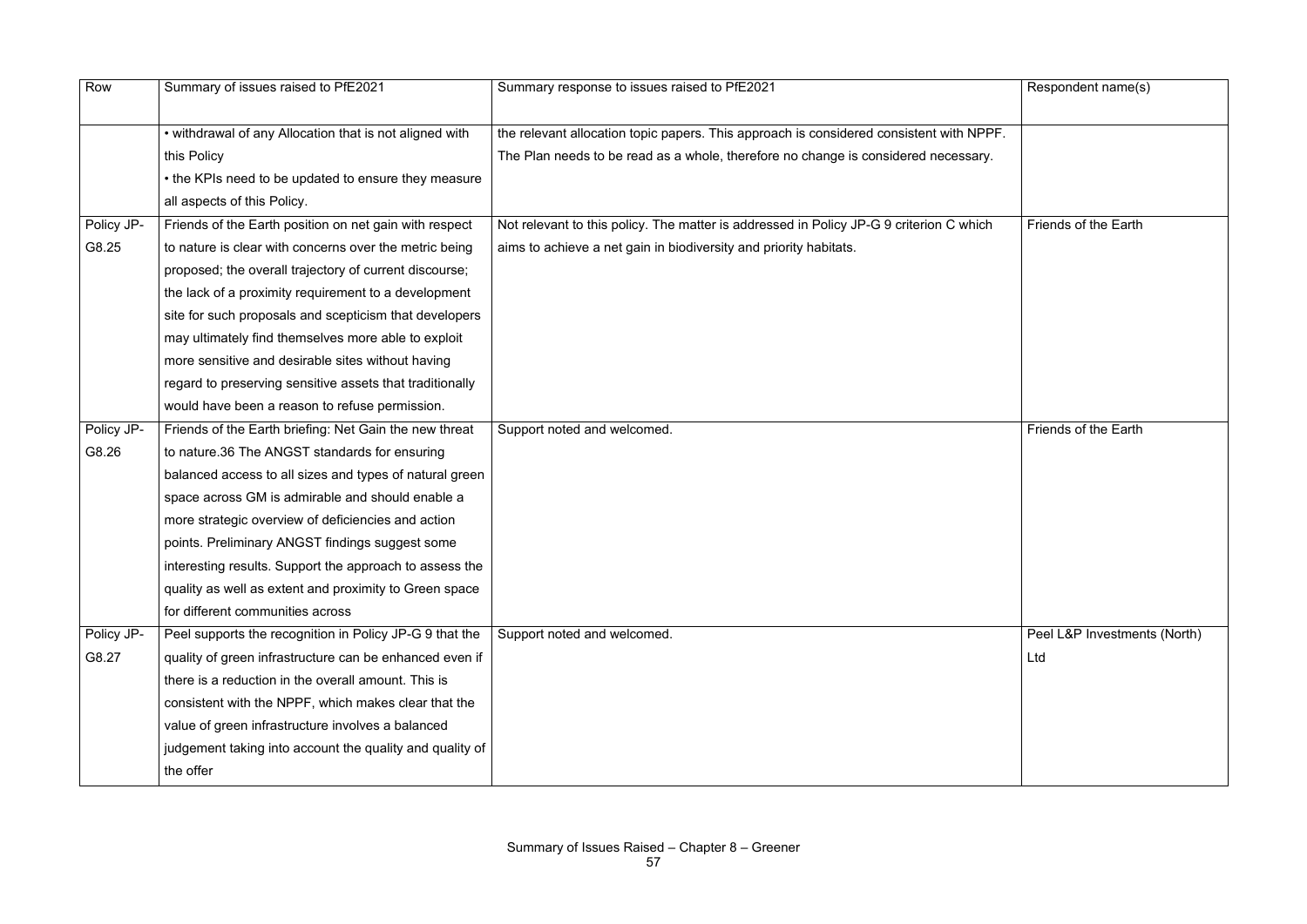| Row        | Summary of issues raised to PfE2021                      | Summary response to issues raised to PfE2021                                                | Respondent name(s)                 |
|------------|----------------------------------------------------------|---------------------------------------------------------------------------------------------|------------------------------------|
| Policy JP- | We support the underlying intentions and approach of     | Noted. Support welcomed. It is considered that the policies in the plan provide an          | <b>Lancashire Gardens Trust</b>    |
| G8.28      | much of the Development Plan Document but note           | appropriate framework which is in accordance with NPPF. Therefore, it is not considered     |                                    |
|            | several instances where the designed landscape           | appropriate to amend the policies as suggested.                                             |                                    |
|            | requires additional mentions.                            |                                                                                             |                                    |
| Policy JP- | We had made a detailed submission to the                 | Policy JP-G 1 Valuing Important Landscapes seeks to ensure development should               | <b>Ramblers Greater Manchester</b> |
| G8.29      | consultations on the GMSF and have followed the          | reflect and respond to the special qualities and sensitivities of the key landscape         | and High Peak Area                 |
|            | recent developments of Places for Everyone. We still     | characteristics of its location, therefore reflecting local character. This is explained    |                                    |
|            | have concerns at the impact on landscape character       | further in the supportive text, specifically criterion 8.2 which supports the importance of |                                    |
|            | and the loss of accessible green space.                  | natural assets and their key qualities.                                                     |                                    |
|            |                                                          | See response in line JPG8.9 regarding accessible green space.                               |                                    |
| Policy JP- | With the imminent publication of the new "Streets for    | Noted. Policy JP-P 7 Sport and Recreation criterion 6 seeks to protect and enhance the      | <b>Ramblers Greater Manchester</b> |
| G8.30      | All" guide we would expect that the authorities of       | public rights of way network                                                                | and High Peak Area                 |
|            | Greater Manchester would work more closely in the        |                                                                                             |                                    |
|            | future with the Ramblers to identify and prioritise      |                                                                                             |                                    |
|            | maintenance and investment in the rights of way          |                                                                                             |                                    |
|            | network and to ensure that all new developments          |                                                                                             |                                    |
|            | included positive measures to enable more people to      |                                                                                             |                                    |
|            | walk and enjoy the benefits of walking.                  |                                                                                             |                                    |
| Policy JP- | Support the need to provide green infrastructure on      | Support noted. Whilst the suggestion is noted, the current policy wording is considered     | <b>Redrow Homes Trafford</b>       |
| G8.31      | site the resolution of existing problems is not a matter | sound, therefore no change is considered necessary.                                         |                                    |
|            | which an applicant can be lawfully required to resolve   |                                                                                             |                                    |
|            | and therefore disagrees with improving off site green    |                                                                                             |                                    |
|            | infrastructure. A proposal can only be required to       |                                                                                             |                                    |
|            | mitigate its impacts. This criterion should be deleted.  |                                                                                             |                                    |
| Policy JP- | In this policy ensure the explanatory paragraph is       | Green Infrastructure is defined in Policy JP-G2. The Plan needs to be read as a whole,      | The Wildlife Trusts                |
| G8.32      | amended to distinguish between the different types of    | therefore no change is considered necessary.                                                |                                    |
|            | green infrastructure. We suggest that the wording        |                                                                                             |                                    |
|            | green infrastructure (mentioned four times in the final  |                                                                                             |                                    |
|            | paragraph) is amended to reflect its function in this    |                                                                                             |                                    |
|            | instance.                                                |                                                                                             |                                    |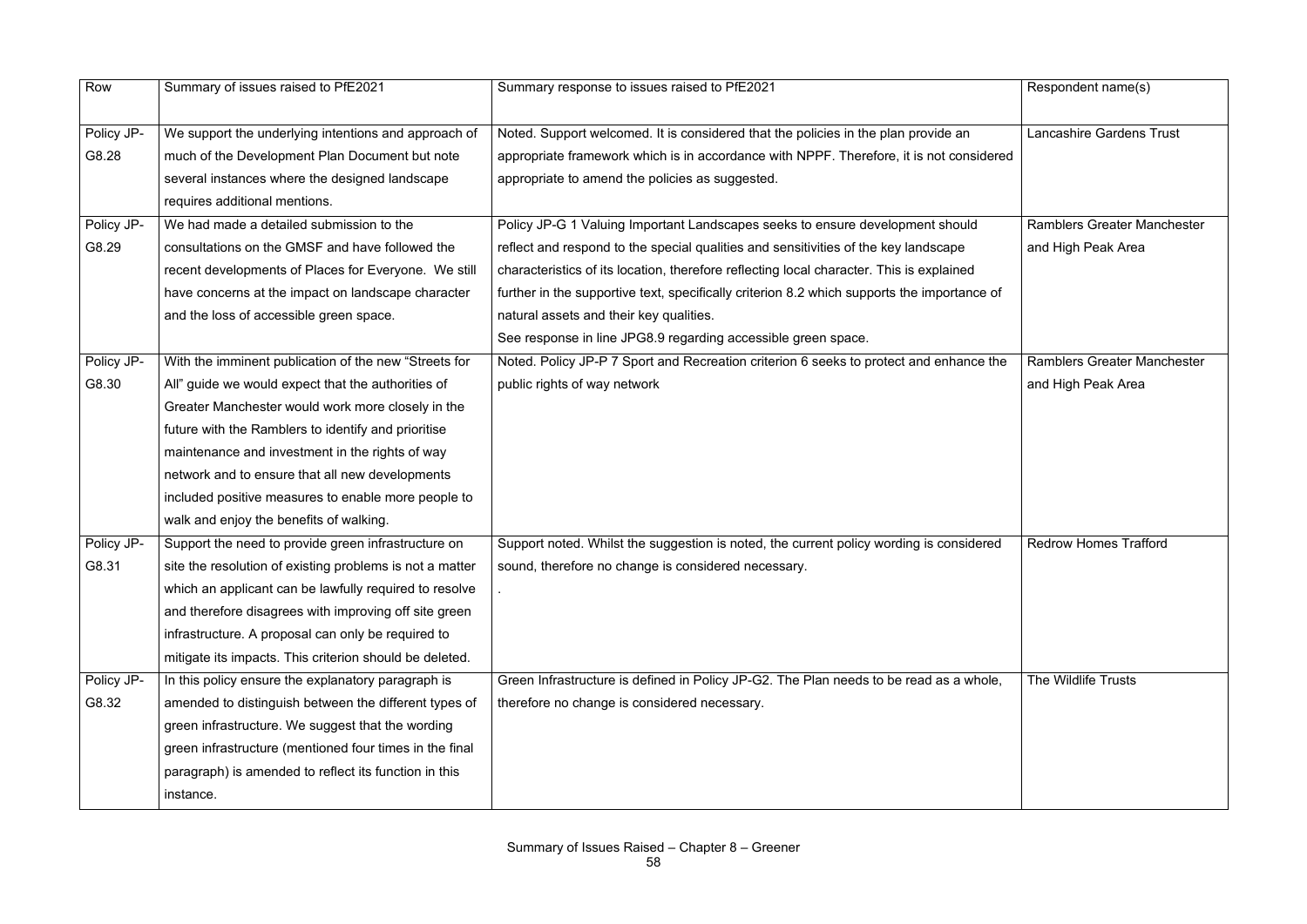| Row        | Summary of issues raised to PfE2021                    | Summary response to issues raised to PfE2021                                                | Respondent name(s)              |
|------------|--------------------------------------------------------|---------------------------------------------------------------------------------------------|---------------------------------|
| Policy JP- | Suggest the term accessible natural green space is     | This policy does not place any requirement on developers. It is a statement of intent       | The Wildlife Trusts             |
| G8.33      | substituted to avoid unnecessary confusion. We would   | and, as stated in the final sentence, an aspiration to work towards wherever possible.      |                                 |
|            | also welcome changes to make the policy more           | Therefore it is inappropriate to specify that new development which breaches the            |                                 |
|            | effective, i.e. to specify that new development which  | proposed standards will not be allowed unless it would result in clear over-riding public   |                                 |
|            | breaches the proposed standards will not be allowed    | benefits.                                                                                   |                                 |
|            | unless it would result in clear over-riding public     |                                                                                             |                                 |
|            | benefits.                                              |                                                                                             |                                 |
| Policy JP- | Recommend that GMCA considers adopting the             | Noted.                                                                                      | The Wildlife Trusts             |
| G8.34      | Building with Nature Green Infrastructure Standards as |                                                                                             |                                 |
|            | its official "green factor" standards.                 |                                                                                             |                                 |
|            | <b>Other Comments</b>                                  |                                                                                             |                                 |
| Policy JP- | Encourage supermarkets to have living roofs so birds   | The plan supports measures such as this, in principle, to provide green infrastructure      | Samantha Dugmore                |
| G8.35      | and wildlife can nest in there                         | within urban areas and to contribute to mitigating against climate change.                  |                                 |
| Policy JP- | Although greater access is mentioned elsewhere in the  | See response in line JP-G8.30.                                                              | <b>Stephen Hopkins</b>          |
| G8.36      | document, a completely inadequate mention of           |                                                                                             |                                 |
|            | maintaining the existing rights of way                 |                                                                                             |                                 |
| Policy JP- | The Plan does not mention historic designed            | Planned greenspaces such as parks and gardens and those with a historic element to          | <b>Lancashire Gardens Trust</b> |
| G8.37      | landscapes, grouping parks with river valleys or as    | them form part of the urban greenspace element of the Green Infrastructure Network          |                                 |
|            | general heritage                                       | and as such are covered by Policy JP-G6 Urban Green and its supporting text,                |                                 |
|            |                                                        | particularly Paragraph 8.40.                                                                |                                 |
| Policy JP- | Drop the plan.                                         | Comment not relevant to the content of the Greener Chapter. Matter addressed                | <b>Susan Peat</b>               |
| G8.38      |                                                        | elsewhere.                                                                                  |                                 |
|            |                                                        |                                                                                             |                                 |
| Policy JP- | Refer to submission by Bury Folk Keep it Green         | Noted.                                                                                      | <b>Jill Neal</b>                |
| G8.39      | document and their points.                             |                                                                                             |                                 |
| Policy JP- | Why cater for new communities when you are not         | City Forest Park is a strategic initiative being delivered by a partnership of the Forestry | <b>Paul Roebuck</b>             |
| G8.40      | catering for existing communities. Where will the      | Commission and the City of Trees. Information can be found here. Proposals at the local     |                                 |
|            | provision for community orchards be?                   | level would require their own processes and consultation where appropriate.                 |                                 |
|            |                                                        |                                                                                             |                                 |
| Policy JP- | Public rights of way should be maintained by the       | See response in line JPG8.30, however maintenance is out of the scope of this plan.         | C. Axon                         |
| G8.41      | council so people can feel free to enjoy the areas     |                                                                                             |                                 |
|            |                                                        |                                                                                             |                                 |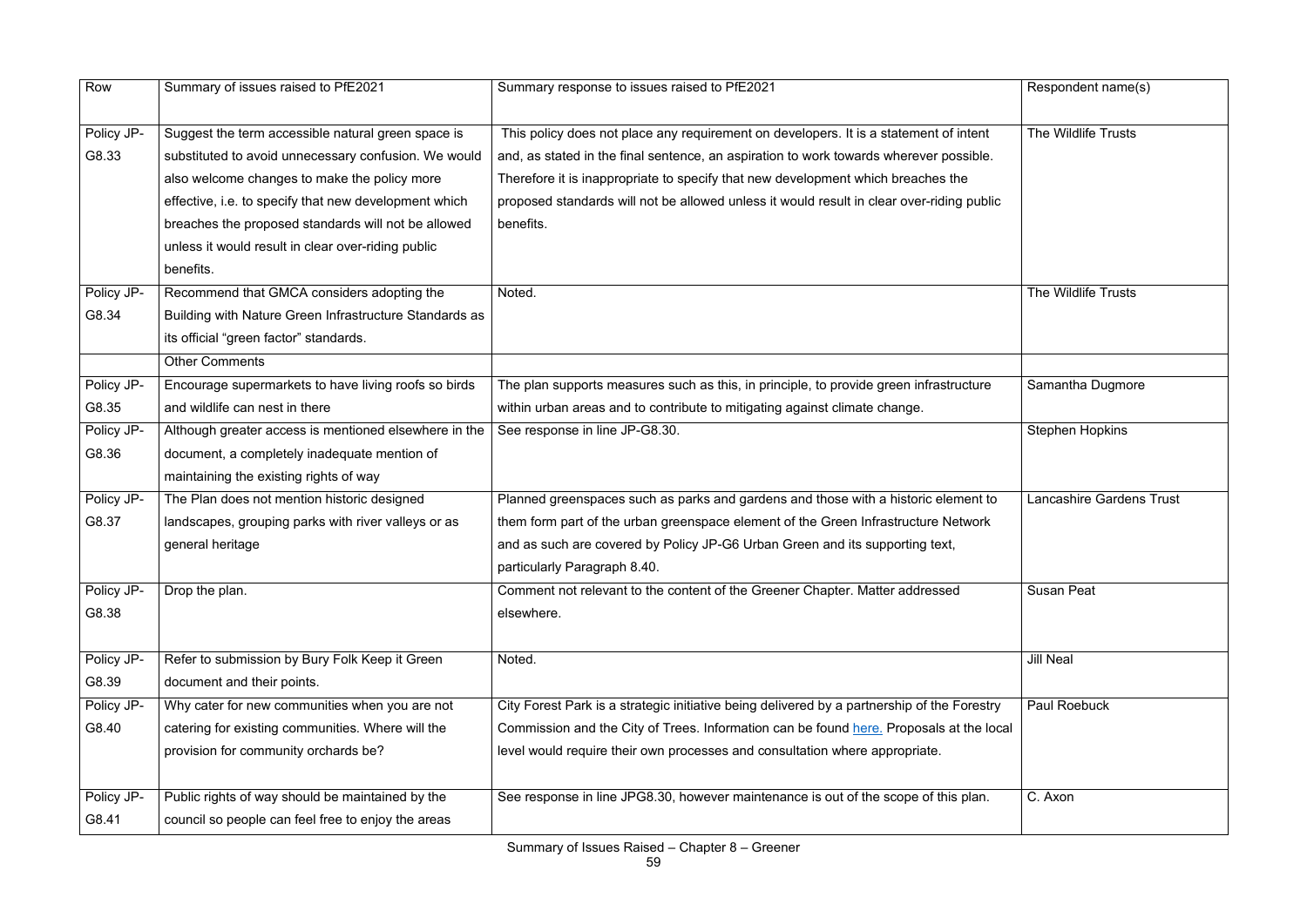| Row        | Summary of issues raised to PfE2021                    | Summary response to issues raised to PfE2021                                                | Respondent name(s)       |
|------------|--------------------------------------------------------|---------------------------------------------------------------------------------------------|--------------------------|
|            |                                                        |                                                                                             |                          |
| Policy JP- | Plan should take into consideration current housing    | Comment not relevant to the content of the Greener Chapter. Matter addressed                | <b>Julie Halliwell</b>   |
| G8.42      | need                                                   | elsewhere.                                                                                  |                          |
|            |                                                        |                                                                                             |                          |
| Policy JP- | How will Duty to Cooperate be achieved with Stockport  | Comment not relevant to the content of the Greener Chapter. Matter addressed                | Janet Taylor             |
| G8.43      |                                                        | elsewhere.                                                                                  | <b>Matthew Oxley</b>     |
|            |                                                        |                                                                                             | C Smith                  |
| Policy JP- | 35% Manchester uplift for PFE                          | Comment not relevant to the content of the Greener Chapter. Matter addressed                | Janet Taylor             |
| G8.44      |                                                        | elsewhere.                                                                                  | <b>Matthew Oxley</b>     |
|            |                                                        |                                                                                             | C Smith                  |
| Policy JP- | Questions regarding the legality of the plan since its | Comment not relevant to the content of the Greener Chapter. Matter addressed                | <b>Matthew Oxley</b>     |
| G8.45      | change to PfE                                          | elsewhere.                                                                                  | C Smith                  |
|            |                                                        |                                                                                             |                          |
| Policy JP- | The consultation has been poor                         | Comment not relevant to the content of the Greener Chapter. Matter addressed                | <b>Matthew Oxley</b>     |
| G8.46      |                                                        | elsewhere.                                                                                  | C Smith                  |
|            |                                                        |                                                                                             |                          |
| Policy JP- | Employment provision should be identified              | Comment not relevant to the content of the Greener Chapter. Matter addressed                | <b>Matthew Oxley</b>     |
| G8.47      |                                                        | elsewhere.                                                                                  | C Smith                  |
|            |                                                        |                                                                                             |                          |
| Policy JP- | Scrap the plan and only use brownfield sites           | Comment not relevant to the content of the Greener Chapter. Matter addressed                | <b>Martin Rigby</b>      |
| G8.48      |                                                        | elsewhere                                                                                   |                          |
|            |                                                        |                                                                                             |                          |
| Policy JP- | More equality and parity is needed for any plan to be  | The Plan is supported by the Integrated Assessment [02.01.02]. See section 3 in             | <b>Maureen Buttle</b>    |
| G8.49      | welcomed and workable.                                 | reference to the Equality Impact Assessment                                                 |                          |
|            |                                                        |                                                                                             |                          |
| Policy JP- | The plan should identify deficiencies and propose what | It is considered that the evidence in the Plan is proportionate and robust and is therefore | <b>Anne McNally</b>      |
| G8.50      | will be done and where to overcome them.               | sound.                                                                                      |                          |
|            |                                                        |                                                                                             |                          |
| Policy JP- | Comment relating to specific site allocations          | Matter addressed elsewhere with regards to specific site allocations.                       | <b>Anthony Dann</b>      |
| G8.51      |                                                        |                                                                                             | Alan Sheppard            |
|            |                                                        |                                                                                             | <b>Caroline Grimshaw</b> |
|            |                                                        |                                                                                             | <b>Steven Brown</b>      |

|       | Respondent name(s)       |
|-------|--------------------------|
|       | <b>Julie Halliwell</b>   |
|       |                          |
|       | Janet Taylor             |
|       | <b>Matthew Oxley</b>     |
|       | C Smith                  |
|       | Janet Taylor             |
|       | <b>Matthew Oxley</b>     |
|       | C Smith                  |
|       | <b>Matthew Oxley</b>     |
|       | C Smith                  |
|       |                          |
|       | <b>Matthew Oxley</b>     |
|       | C Smith                  |
|       |                          |
|       | <b>Matthew Oxley</b>     |
|       | C Smith                  |
|       |                          |
|       | <b>Martin Rigby</b>      |
|       |                          |
|       |                          |
|       | <b>Maureen Buttle</b>    |
|       |                          |
|       |                          |
| efore | <b>Anne McNally</b>      |
|       |                          |
|       |                          |
|       | <b>Anthony Dann</b>      |
|       | Alan Sheppard            |
|       | <b>Caroline Grimshaw</b> |
|       | <b>Steven Brown</b>      |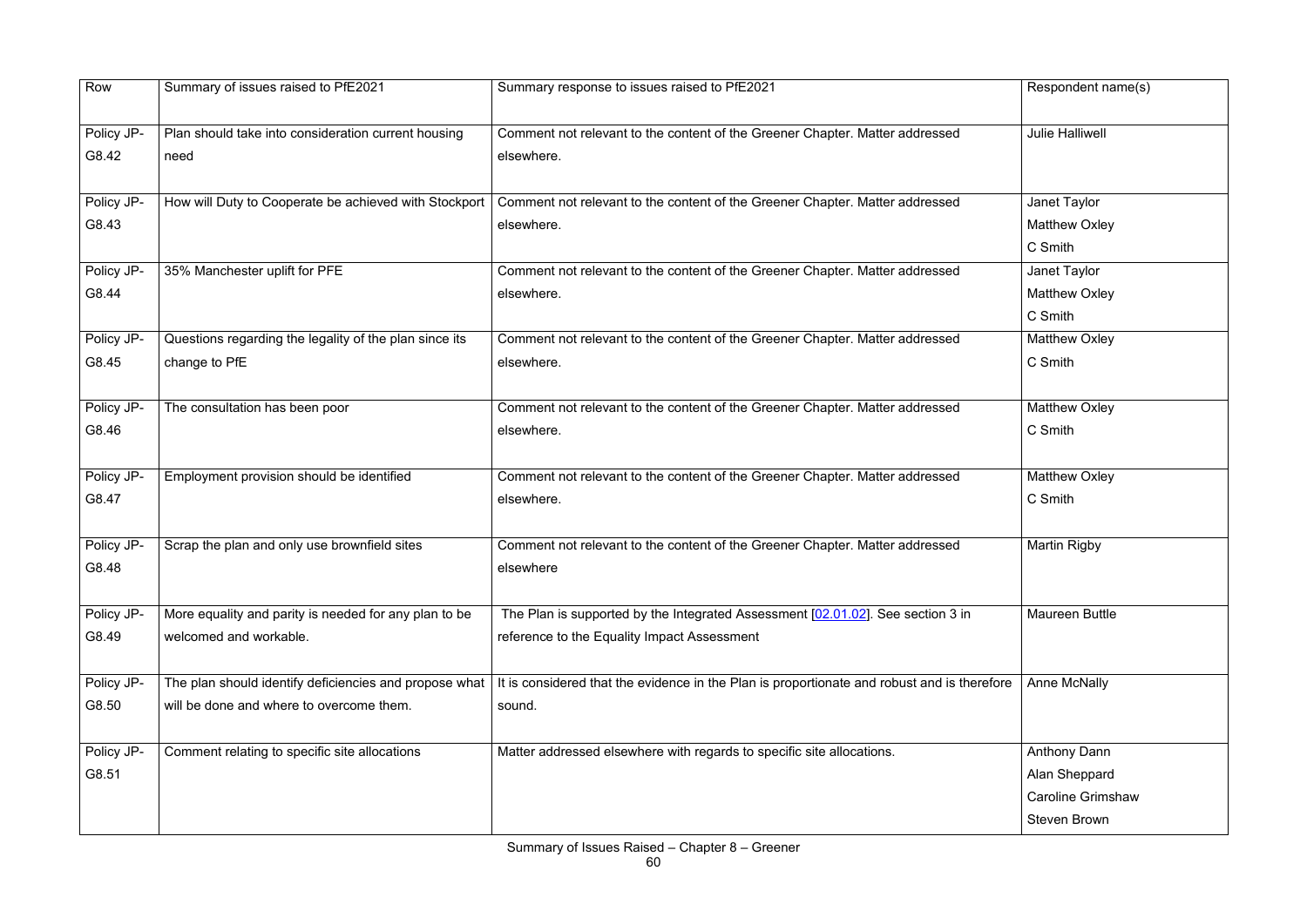| Row | Summary of issues raised to PfE2021 | $^{\prime}$ Summary response to issues raised to PfE2021 | Respondent name(s)     |
|-----|-------------------------------------|----------------------------------------------------------|------------------------|
|     |                                     |                                                          |                        |
|     |                                     |                                                          | Tina Brown             |
|     |                                     |                                                          | <b>Esther Chandler</b> |
|     |                                     |                                                          | Glenn Dillon           |
|     |                                     |                                                          |                        |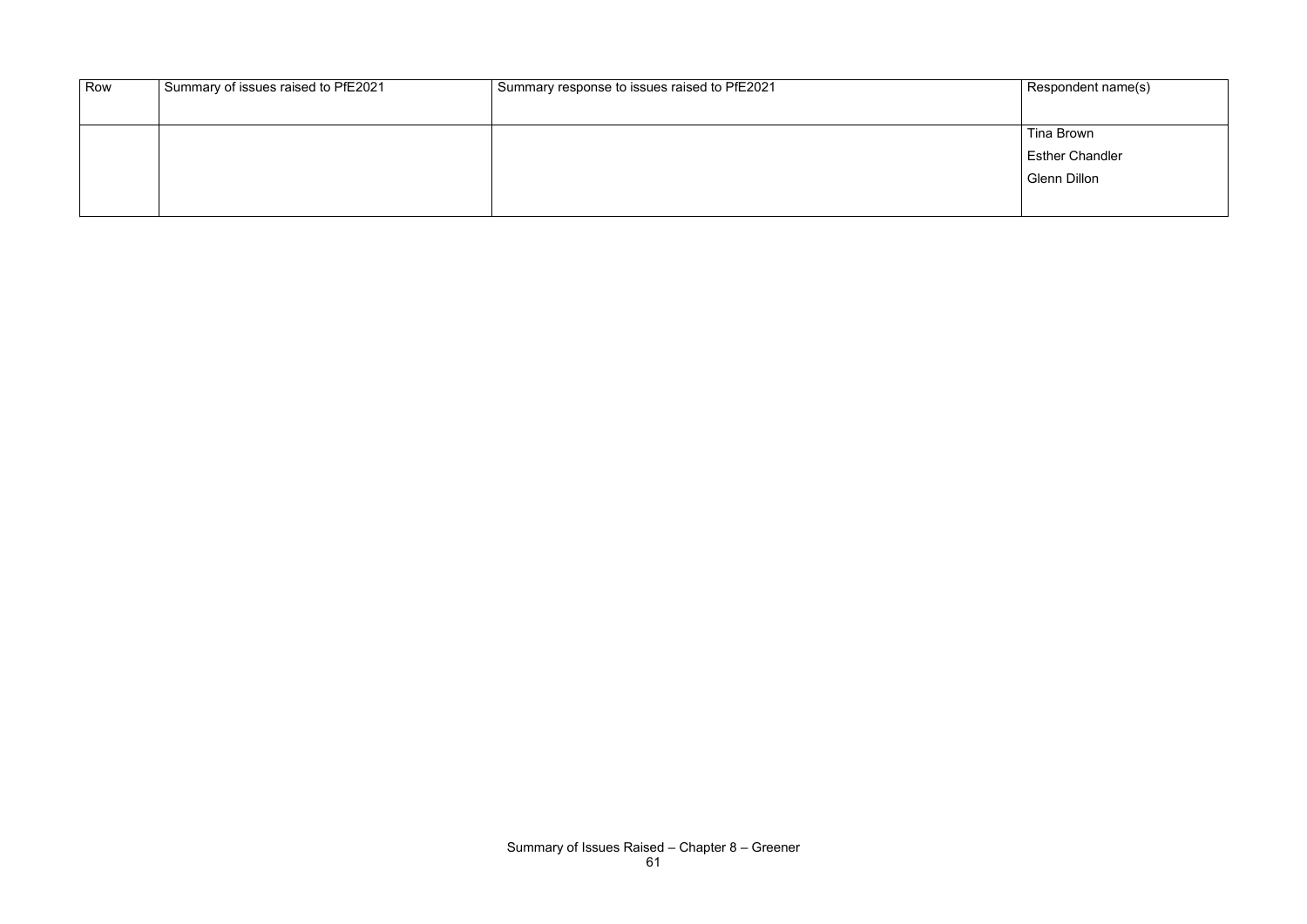## **PfE 2021 Policy JP-G9 – A Net Enhancement of Biodiversity and Geodiversity**

| Row        | Summary of issues raised to PfE2021                        | Summary response to issues raised to PfE2021                                              | Respondent name(s)           |
|------------|------------------------------------------------------------|-------------------------------------------------------------------------------------------|------------------------------|
|            | Amendments / Additions to Policy                           |                                                                                           |                              |
| Policy JP- | Amend wording of point c. to: 'Achieve a net gain in       | No change is considered necessary. Policy JP-G9 is considered to be consistent with       | <b>BDW Trading Ltd</b>       |
| G9.1       | biodiversity of a level required by current national       | NPPF and provides an appropriate strategy to biodiversity and geodiversity which is a     | Jones Homes (North West) Ltd |
|            | policy and/or legislation'.                                | key objective of the Plan and NPPF.                                                       | The Wildlife Trusts          |
|            |                                                            |                                                                                           | Oltec Group Ltd              |
| Policy JP- | Policy JP-G9 gives no detail as to how biodiversity will   | Policy JP-G9 provides a high level strategic policy. Detailed matters will be a           | <b>Redrow Homes Limited</b>  |
| G9.2       | be measured for the purposes of the net gain               | consideration at a local level through the planning application determination process or  | <b>BDW Trading Ltd</b>       |
|            | calculation and whether this will be required on site.     | Local Plan policies.                                                                      | Jones Homes (North West) Ltd |
|            |                                                            |                                                                                           |                              |
| Policy JP- | Prefer the term "net gain in biodiversity" be used rather  | Whilst the suggestion is noted, the current policy wording is considered sound, therefore | The Wildlife Trusts          |
| G9.3       | than "enhancement", to ensure consistency with             | no change is considered necessary.                                                        |                              |
|            | national policy, best practice guidance and the            |                                                                                           |                              |
|            | Environment Bill. It is strongly recommended that the      |                                                                                           |                              |
|            | latest version of the Defra metric (DEFRA 3.0 or later)    |                                                                                           |                              |
|            | is used.                                                   |                                                                                           |                              |
| Policy JP- | Recognition should be given to the fact that               | Whilst the suggestion is noted, the current policy wording is considered sound and        | The Wildlife Trusts          |
| G9.4       | populations of priority species do not necessarily         | should already be read as the suggested wording infers, therefore no change is            |                              |
|            | exclusively utilise priority habitats (for example         | considered necessary.                                                                     |                              |
|            | farmland birds). We therefore                              |                                                                                           |                              |
|            | suggest the following wording for point 1:                 |                                                                                           |                              |
|            | "1. Increasing the quality, quantity, extent and diversity |                                                                                           |                              |
|            | of habitats, particularly priority habitats identified in  |                                                                                           |                              |
|            | national or local biodiversity action plans and those      |                                                                                           |                              |
|            | habitats that support priority species".                   |                                                                                           |                              |
| Policy JP- | Clause 4 of the policy should refer to local, as well as   | Whilst the suggestion is noted, the current policy wording is considered sound, therefore | The Wildlife Trusts          |
| G9.5       | national, designations. We recommend:                      | no change is considered necessary. Local Plans also serve a function to provide local     |                              |
|            | "4. Protecting sites designated for their nature           | designations and as such reference within JP-G9, a high level strategic policy, is not    |                              |
|            | conservation and/or geological importance, with the        | considered necessary.                                                                     |                              |
|            | highest level of protection given to international, and    |                                                                                           |                              |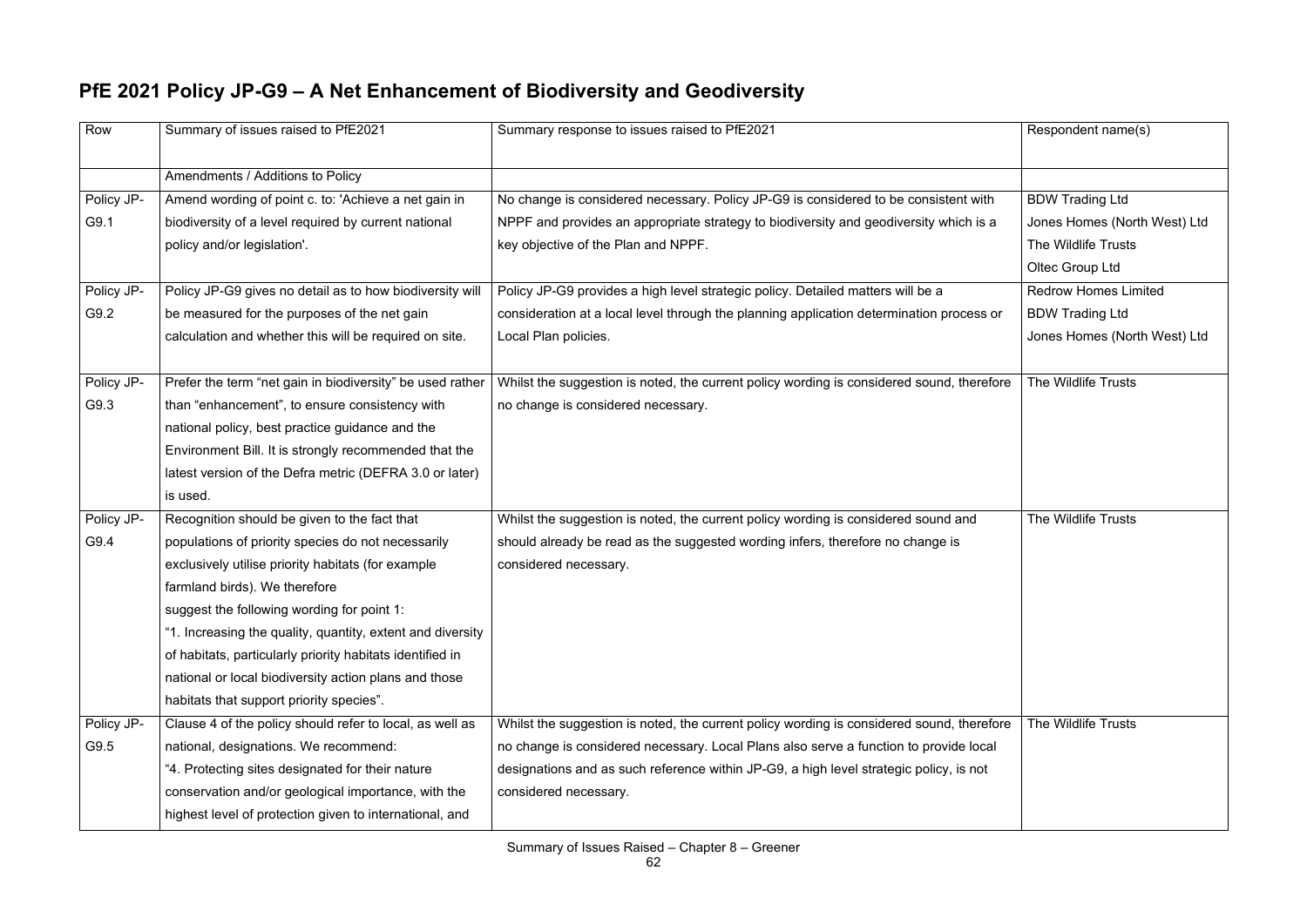| Row        | Summary of issues raised to PfE2021                     | Summary response to issues raised to PfE2021                                              | Respondent name(s)           |
|------------|---------------------------------------------------------|-------------------------------------------------------------------------------------------|------------------------------|
|            | then national and then local designations in            |                                                                                           |                              |
|            | accordance with legislation and national policy;"       |                                                                                           |                              |
| Policy JP- | Suggest amendments to point 5 to reflect the fact that  | Whilst the suggestion is noted, the current policy wording is considered sound, therefore | The Wildlife Trusts          |
| G9.6       | some habitats are sensitive to disturbance.             | no change is considered necessary.                                                        |                              |
|            | "5. Where appropriate facilitating greater access to    |                                                                                           |                              |
|            | nature, particularly within urban areas."               |                                                                                           |                              |
| Policy JP- | Welcome the inclusion of the mitigation hierarchy in    | Whilst the suggestion is noted, the current policy wording is considered sound, therefore | The Wildlife Trusts          |
| G9.7       | clause a) of the policy. However, the policy is less    | no change is considered necessary.                                                        |                              |
|            | clear than the version set out in the NPPF (para. 180a) |                                                                                           |                              |
|            | that development                                        |                                                                                           |                              |
|            | which fails to follow the hierarchy will be refused and |                                                                                           |                              |
|            | that compensation is a ""last resort"". This should be  |                                                                                           |                              |
|            | addressed by wording changes.                           |                                                                                           |                              |
| Policy JP- | The policy should make clear that decisions should      | No change is considered necessary. Policy JP-G9 is considered to be consistent with       | Peel L&P Investments (North) |
| G9.8       | "have regard to the economic and other benefits of the  | NPPF and provides an appropriate strategy to biodiversity and geodiversity which is a     | Ltd                          |
|            | best and most versatile agricultural land".             | key objective of the Plan and NPPF.                                                       |                              |
| Policy JP- | Welcome the requirement in clause e) that               | No change is considered necessary. Policy JP-G9 is considered to be consistent with       | The Wildlife Trusts          |
| G9.9       | development affecting "best and most versatile"         | NPPF and provides an appropriate strategy to ecological matters, which are further        |                              |
|            | agricultural land should be supported by appropriate    | covered within local and national policy.                                                 |                              |
|            | evidence. There should be an equivalent clause          |                                                                                           |                              |
|            | setting out the evidence concerning ecological matters  |                                                                                           |                              |
|            | required to support applications and that this should   |                                                                                           |                              |
|            | also accord with best practice.                         |                                                                                           |                              |
| Policy JP- | It should be clearer that the net enhancement should    | No change is considered necessary. Policy JP-G9 is considered to be consistent with       | The Wildlife Trusts          |
| G9.10      | be widespread, substantial and measurable, and that it  | NPPF and provides an appropriate strategy to the measurement of net enhancement,          |                              |
|            | will be delivered both across the plan area as a whole  | which is further covered within local and national policy.                                |                              |
|            | and within local community areas.                       |                                                                                           |                              |
| Policy JP- | Make specific reference to ancient woodland,            | It is considered that the greener chapter as a whole, particularly JP-G7 (trees and       | Sheila Tod                   |
| G9.11      | hedgerows, TPO's water courses, ponds, wetlands,        | woodland) provides an adequate policy framework for the protection of these features.     | Kate Tod                     |
|            | heather mosses, peat bodies, priority species under     | Policy JP-G9 is a high-level strategic policy relating to Biodiversity Net Gain and so no |                              |
|            | NERC Act, birds, Red Data list.                         | changes are proposed.                                                                     |                              |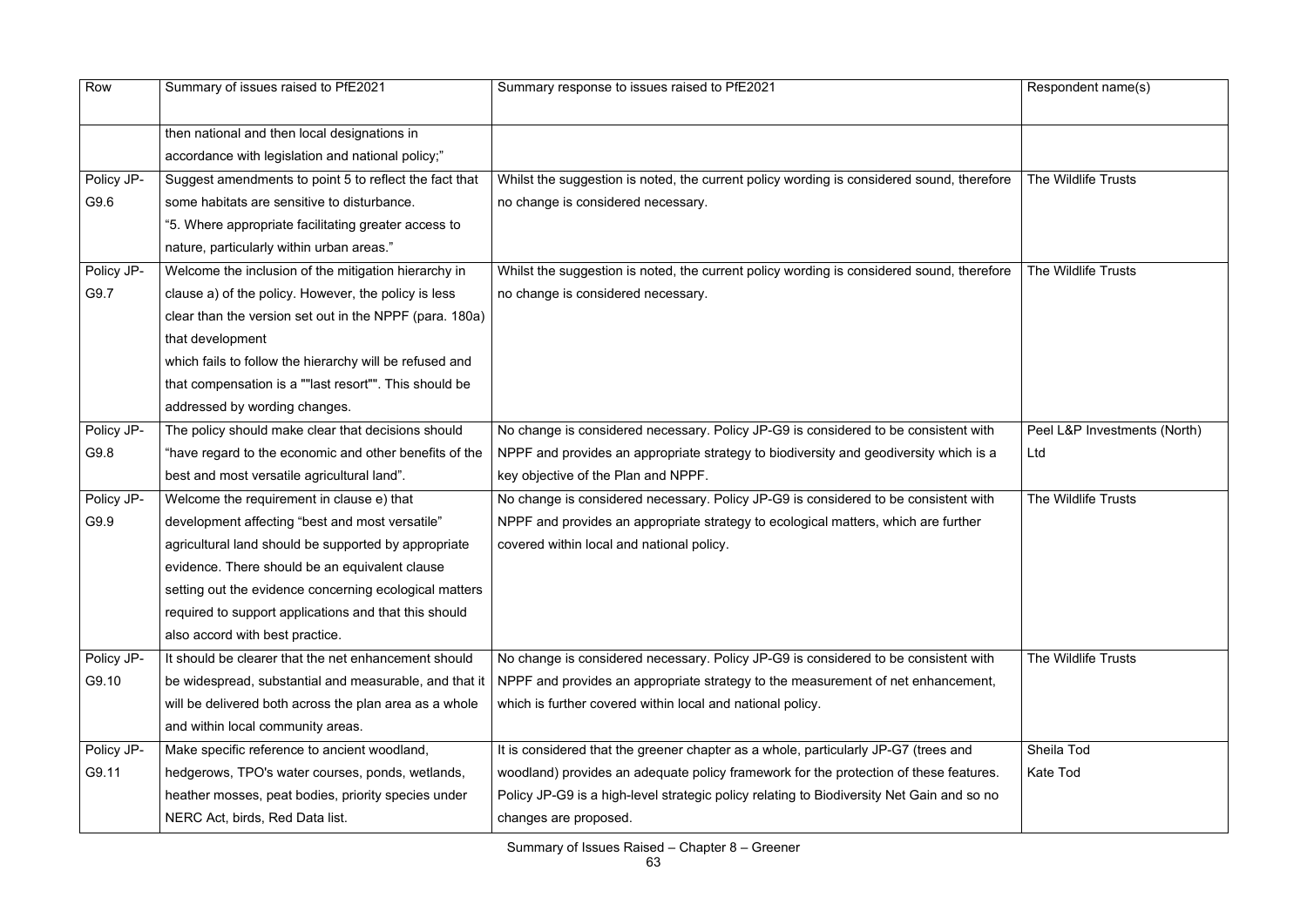| Row                 | Summary of issues raised to PfE2021                                                                                                                                                                                                                                                                                                                                      | Summary response to issues raised to PfE2021                                                                                                                                                                                                                                                            | Respondent name(s)                |
|---------------------|--------------------------------------------------------------------------------------------------------------------------------------------------------------------------------------------------------------------------------------------------------------------------------------------------------------------------------------------------------------------------|---------------------------------------------------------------------------------------------------------------------------------------------------------------------------------------------------------------------------------------------------------------------------------------------------------|-----------------------------------|
| Policy JP-<br>G9.12 | Wording should be added to make the policy subject to<br>a viability review to ensure it does not undermine the<br>delivery of the plan.                                                                                                                                                                                                                                 | No change is considered necessary. Policy JP-G9 is considered to be consistent with<br>NPPF and provides an appropriate strategy to biodiversity and geodiversity which is a<br>key objective of the Plan and NPPF.                                                                                     | Redrow Homes (Trafford)           |
|                     |                                                                                                                                                                                                                                                                                                                                                                          | Chapter 12 of the PfE outlines how the Plan, including Policy JP-G9, will be delivered. In<br>particular, paragraph 12.3 of the supporting text outlines the delivery mechanisms that<br>are available to implement the plan policies and paragraphs 12.16 to 12.20 outlines the<br>funding mechanisms. |                                   |
| Policy JP-<br>G9.13 | The following wording should be removed from the<br>policy "Whilst off-site habitat enhancement and<br>creation required as part of the mitigation hierarchy (or<br>to achieve a measurable net gain in biodiversity of no<br>less than 10%) should be local to the site regard<br>should be had to supporting strategic biodiversity<br>priorities and initiative"      | No change is considered necessary. Policy JP-G9 is considered to be consistent with<br>NPPF and provides an appropriate strategy to biodiversity and geodiversity which is a<br>key objective of the Plan and NPPF.                                                                                     | Redrow Homes (Trafford)           |
| Policy JP-<br>G9.14 | Do not support the use of the DEFRA metric (2012) for<br>calculating net gains – it is still too vague and reliant<br>on lots of elements working together (which cannot be<br>guaranteed to do so).                                                                                                                                                                     | The use of the metric is in line with industry and national standards in relation to the<br>calculation of biodiversity net gain. As set out in paragraph 8.52 of the Plan, recognised<br>metrics will be applied to new development proposals and these may be updated over<br>time.                   | Friends of the Earth              |
| Policy JP-<br>G9.15 | The quantum of development being required is seen<br>as justification for such an approach (re major green<br>belt release), which we object to and consideration of<br>valid alternatives must be provided.                                                                                                                                                             | Justification for the policy is set out in the NPPF and the Environment Bill.                                                                                                                                                                                                                           | Friends of the Earth              |
| Policy JP-<br>G9.16 | This Policy should explicitly incorporate the advice<br>from Natural England and evidence should be<br>provided which sets out the impact of each Allocation<br>on local soil resources. If such evidence is not<br>available, the Allocation should be withdrawn from PfE<br>and handled through the Local Plan process, once the<br>required information is available. | No change is considered necessary. Policy JP-G9 is considered to be consistent with<br>NPPF and provides an appropriate strategy to biodiversity and geodiversity, supported<br>by a proportionate evidence base summarised in the Natural Environment Topic Paper<br>[07.01.26]                        | <b>Friends of Carrington Moss</b> |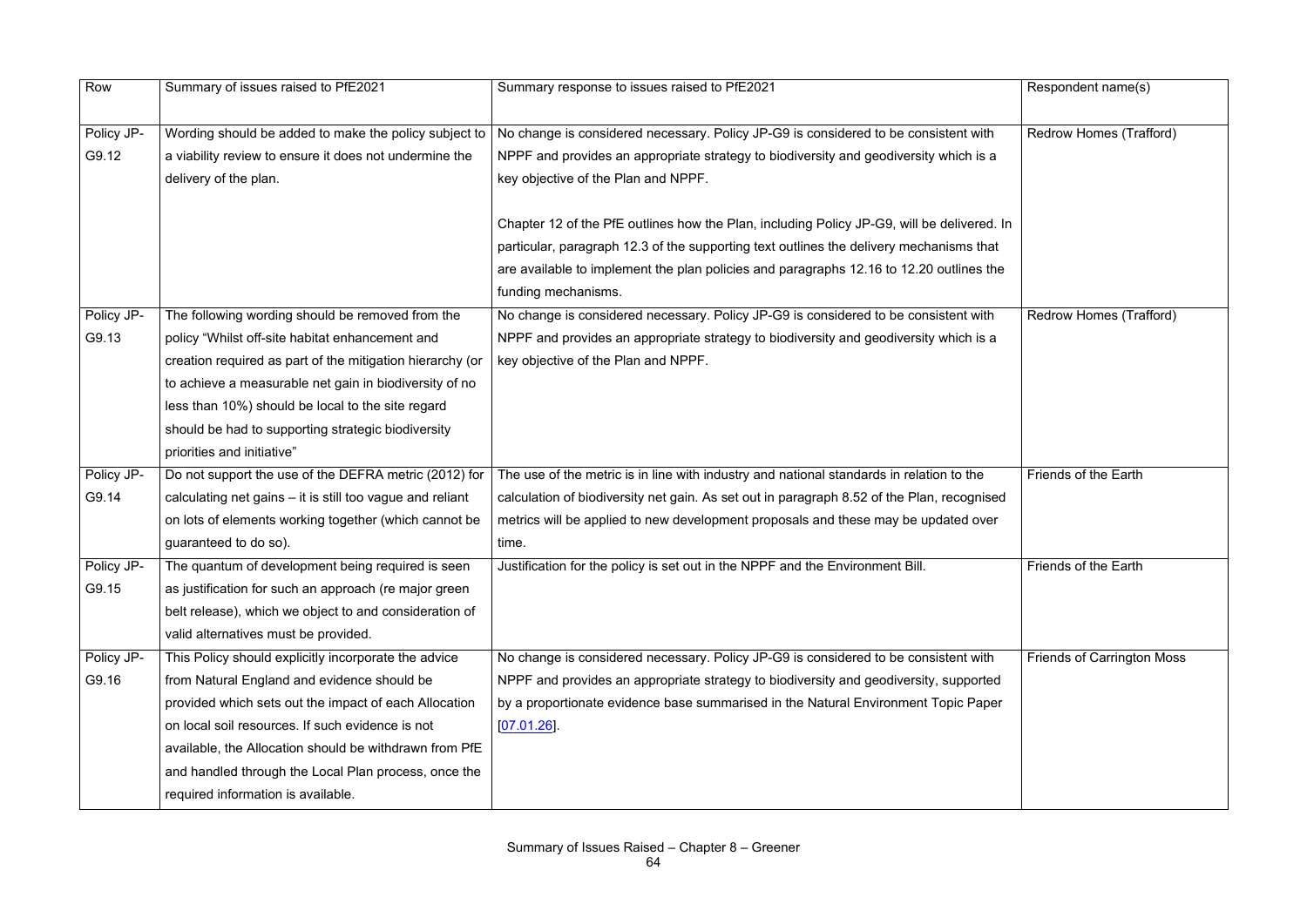| Respondent name(s)                |
|-----------------------------------|
| Friends of Carrington Moss        |
|                                   |
| <b>Friends of Carrington Moss</b> |
| <b>Friends of Carrington Moss</b> |
|                                   |
|                                   |
|                                   |
|                                   |
|                                   |
|                                   |
|                                   |
|                                   |
|                                   |
|                                   |
|                                   |
|                                   |
|                                   |
|                                   |

| Row        | Summary of issues raised to PfE2021                        | Summary response to issues raised to PfE2021 | Respondent name(s)                |
|------------|------------------------------------------------------------|----------------------------------------------|-----------------------------------|
|            |                                                            |                                              |                                   |
| Policy JP- | Clear details of GM's irreplaceable habitats should be     | See response to row Policy JP-G9.16 above.   | <b>Friends of Carrington Moss</b> |
| G9.17      | produced as evidence, particularly in relation to each     |                                              |                                   |
|            | of the Allocations set out within the Plan.                |                                              |                                   |
| Policy JP- | Policy should recognise that re-wetting peatland areas     | See response to row Policy JP-G9.16 above.   | <b>Friends of Carrington Moss</b> |
| G9.18      | and returning them to their natural state could make a     |                                              |                                   |
|            | significant contribution to achieving targets for          |                                              |                                   |
|            | reducing carbon emissions.                                 |                                              |                                   |
| Policy JP- | This policy can be strengthened and made sound by          | See response to row Policy JP-G9.16 above.   | <b>Friends of Carrington Moss</b> |
| G9.19      | including the following commitments:                       |                                              |                                   |
|            | • the removal of the sentence in paragraph 8.53, page      |                                              |                                   |
|            | 165, that proposes development on high grade               |                                              |                                   |
|            | agricultural land the provision of evidence showing        |                                              |                                   |
|            | clear details of GM's irreplaceable habitats, particularly |                                              |                                   |
|            | in relation to each of the Allocations                     |                                              |                                   |
|            | • explicitly incorporation of the advice from Natural      |                                              |                                   |
|            | <b>England in this Policy</b>                              |                                              |                                   |
|            | • evidence which sets out how each Allocation              |                                              |                                   |
|            | performs when measured against this Policy, including      |                                              |                                   |
|            | the impact on soil resources, BMV land and whether         |                                              |                                   |
|            | any high value (peaty) soils will be disturbed or          |                                              |                                   |
|            | damaged by the planned developments - if it is not         |                                              |                                   |
|            | possible to provide this information as part of this Plan, |                                              |                                   |
|            | the Allocations should be withdrawn and reconsidered       |                                              |                                   |
|            | within Local Plans once the information is available       |                                              |                                   |
|            | • set out how high value (peaty) soil resources will be    |                                              |                                   |
|            | conserved and managed in a sustainable way                 |                                              |                                   |
|            | • clearer links are made between this Policy and           |                                              |                                   |
|            | national initiatives, such as the England Peat Action      |                                              |                                   |
|            | Plan, and the NPPF                                         |                                              |                                   |
|            | • withdrawal of any Allocation that is not aligned with    |                                              |                                   |
|            | this Policy                                                |                                              |                                   |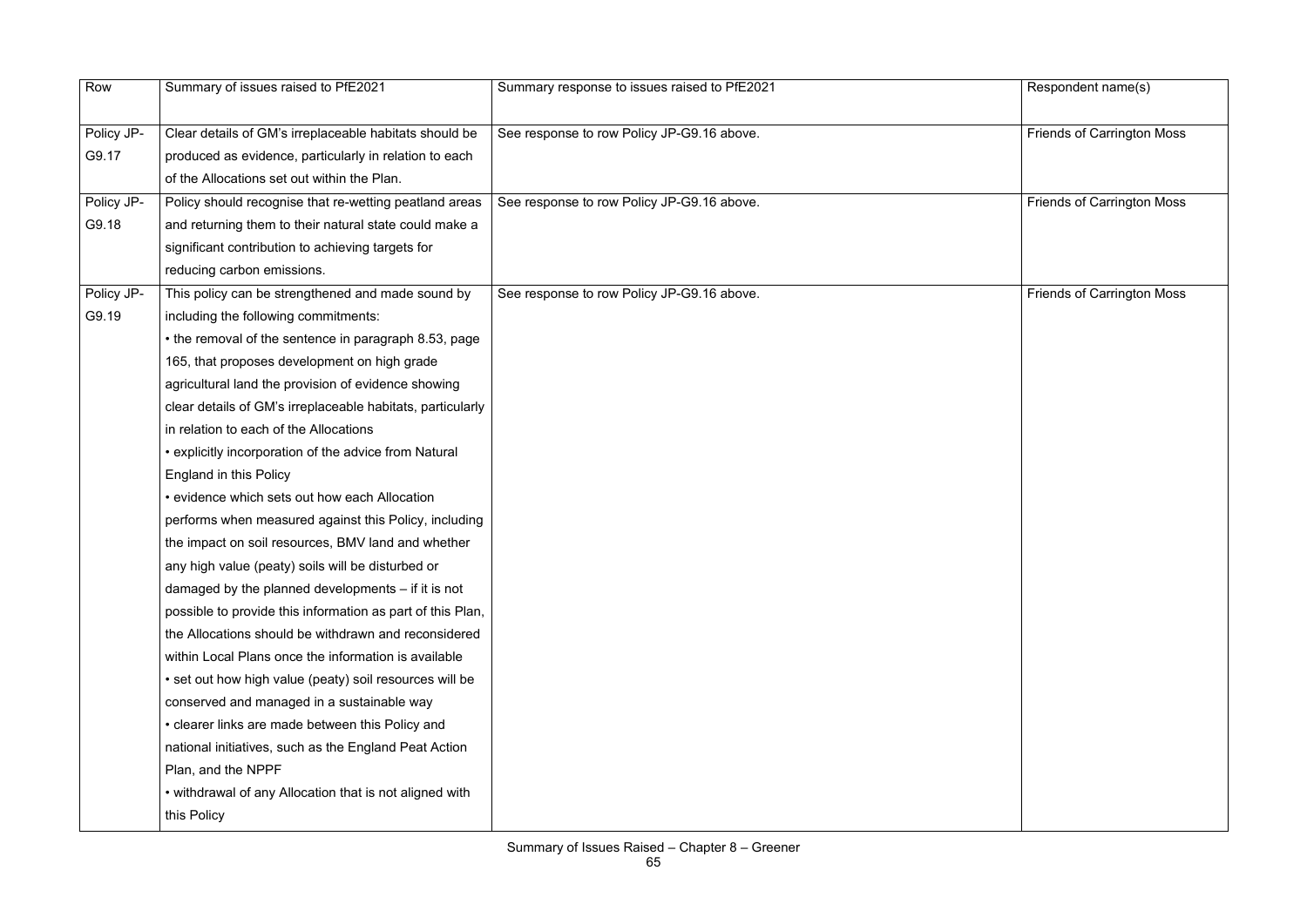| Row        | Summary of issues raised to PfE2021                       | Summary response to issues raised to PfE2021                                                 | Respondent name(s)                     |
|------------|-----------------------------------------------------------|----------------------------------------------------------------------------------------------|----------------------------------------|
|            | • the KPIs need to be updated to ensure they measure      |                                                                                              |                                        |
|            | all aspects of this Policy.                               |                                                                                              |                                        |
|            | <b>General Comments</b>                                   |                                                                                              |                                        |
| Policy JP- | Support the principle of achieving a net enhancement      | Noted and welcomed.                                                                          | <b>Bluemantle</b>                      |
| G9.20      | of biodiversity.                                          |                                                                                              | Friends of the Earth                   |
|            |                                                           |                                                                                              | Peel L&P Investments (North)           |
|            |                                                           |                                                                                              | Ltd                                    |
|            |                                                           |                                                                                              | <b>CPRE</b>                            |
|            |                                                           |                                                                                              | Royal London Asset                     |
|            |                                                           |                                                                                              | Management                             |
|            |                                                           |                                                                                              | Manchester Bolton & Bury Canal         |
|            |                                                           |                                                                                              | Society                                |
| Policy JP- | Support for part of the strategy for enabling nature      | Noted and welcomed.                                                                          | Friends of the Earth                   |
| G9.21      | recovery and the designation of the NIA (Nature           |                                                                                              |                                        |
|            | Improvement Area).                                        |                                                                                              |                                        |
| Policy JP- | The words 'accessible' and 'accessibility' in 'Places for | The use of words such as access, accessible and accessibility in the PfE is considered       | <b>Greater Manchester Coalition of</b> |
| G9.22      | Everyone' should be clearly defined, or alternative       | consistent with their use in planning documents such as NPPF. As appropriate, the            | <b>Disabled People and Manchester</b>  |
|            | words used, so that disabled people (and urban design     | supporting text of policies in the Plan provide clarification as to what is meant by the     | <b>Disabled Peoples Access Group</b>   |
|            | professionals) are clear on what is intended and what     | policy. Similarly, documents such as the National Design Guide provide clarity,              |                                        |
|            | to expect from the policies in the Plan.                  | dependent on the specific circumstance. It is therefore considered that appropriate          |                                        |
|            |                                                           | clarification is either provided in the supporting text of the PfE and/or in other documents |                                        |
|            |                                                           | and no changes are necessary.                                                                |                                        |
| Policy JP- | The policy assumes biodiversity and development are       | Noted.                                                                                       | <b>Anne McNally</b>                    |
| G9.23      | compatible.                                               |                                                                                              |                                        |
| Policy JP- | Concern regarding the wording within the Plan where it    | No change is considered necessary. Policy JP-G9 is considered to be consistent with          | <b>Natural England</b>                 |
| G9.24      | does not fully consider the importance of peat to the     | NPPF and provides an appropriate strategy to biodiversity and geodiversity, supported        |                                        |
|            | delivery of the Local Nature Recovery Strategy,           | by a proportionate evidence base summarised in the Natural Environment Topic Paper           |                                        |
|            | ambitions around Net Zero and the GM 5 Year               | [07.01.26]                                                                                   |                                        |
|            | Environment Plan as well as the Climate Emergency         |                                                                                              |                                        |
|            | declared by the GMCA.                                     | Paragraphs 8.28 of the supporting text to Policy JP-G4 outlines that several restoration     |                                        |
|            |                                                           | projects are underway within the Plan area, which will not only have major nature            |                                        |
|            |                                                           |                                                                                              |                                        |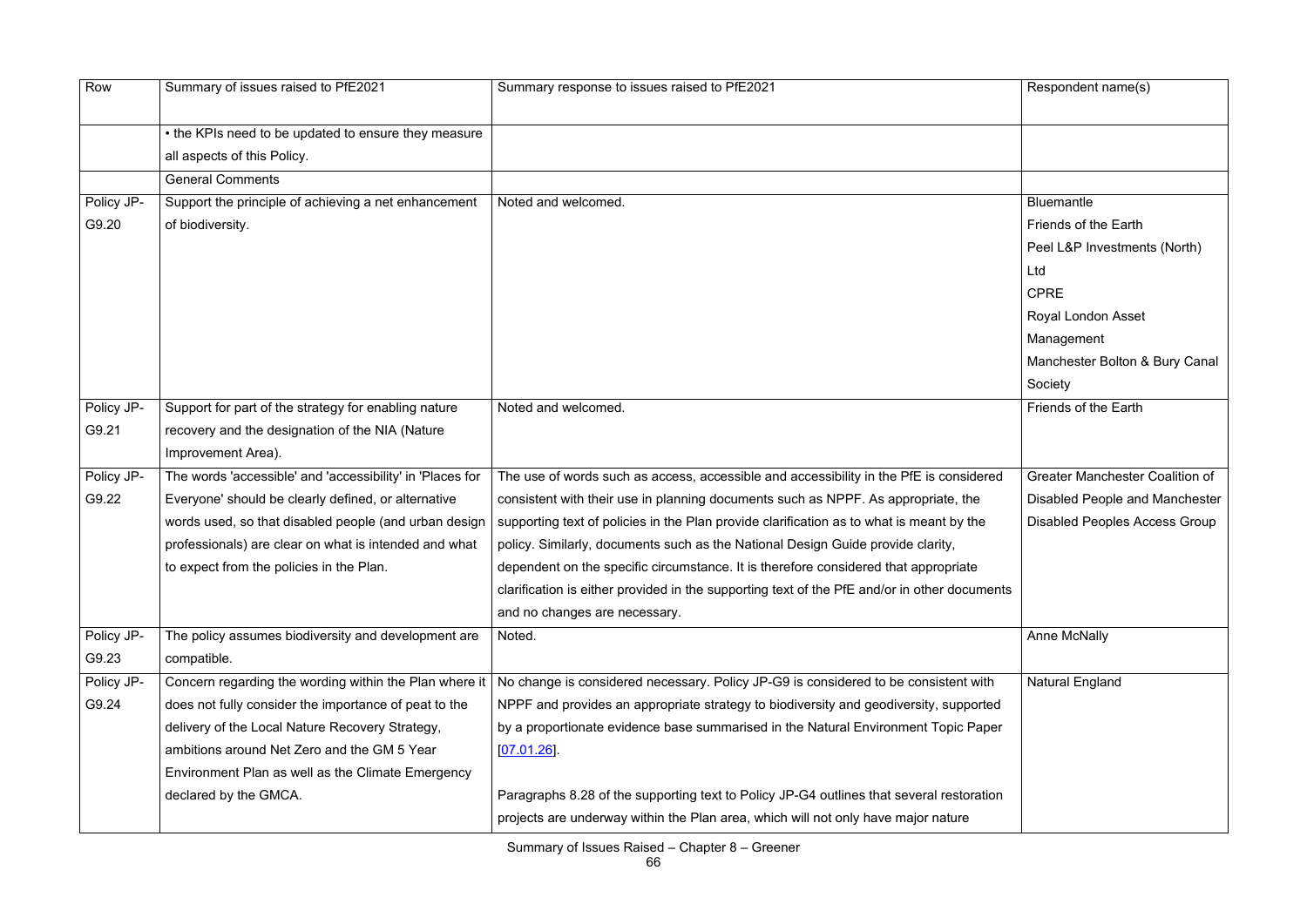| Row        | Summary of issues raised to PfE2021                       | Summary response to issues raised to PfE2021                                                 | Respondent name(s)                |
|------------|-----------------------------------------------------------|----------------------------------------------------------------------------------------------|-----------------------------------|
|            |                                                           | conservation benefits, but could also make a considerable contribution to carbon targets,    |                                   |
|            |                                                           | reducing a significant source of emissions and locking in additional carbon.                 |                                   |
|            |                                                           | The requirements of Policy JP-G4 should be read in conjunction with the policies in the      |                                   |
|            |                                                           | PfE that deal with climate change, which are JP-S2 Carbon and Energy, JP-S3 Heat and         |                                   |
|            |                                                           | Energy Networks, JP-S4 Resilience, JP-S5 Flood Risk and the Water Environment and            |                                   |
|            |                                                           | JP-S7 Resource Efficiency.                                                                   |                                   |
| Policy JP- | The Policy proposes to denigrate these essential          | We disagree with this suggestion. Policy JP-G9 provides for the safeguarding,                | <b>Friends of Carrington Moss</b> |
| G9.25      | environments, despite their prioritisation in the         | restoration and sustainable management of our most valuable soil resources to ensure         |                                   |
|            | Government's 25 year environment plan and the             | the protection of peat-based soils and safeguards against the loss of wildlife habitats.     |                                   |
|            | recently published England Peat Action Plan               | Paragraph 8.48 of the supporting text outlines that a key priority of the Plan is to achieve |                                   |
|            |                                                           | a major net enhancement of biodiversity value and improve access to nature.                  |                                   |
| Policy JP- | A green project would help developers meet their new      | The Plan is not the Mayor's Plan, it is a joint development plan document providing a        | <b>Home Builders Federation</b>   |
| G9.26      | obligations in the Environment Bill. The Mayor should     | high level strategic planning framework in line with NPPF. Additional local projects would   |                                   |
|            | clarify if this is his intent.                            | be a matter for consideration at the local district level.                                   |                                   |
| Policy JP- | It must also be recognised that the majority of this land | No change is considered necessary. Policy JP-G9 is considered to be consistent with          | The National Farmers Union        |
| G9.27      | is managed by farmers who use it to produce food as       | NPPF and provides an appropriate strategy to biodiversity and geodiversity, supported        |                                   |
|            | well as other outputs from the land. It is important that | by a proportionate evidence base summarised in the Natural Environment Topic Paper           |                                   |
|            | this area is recognised and retained as a productive as   | [07.01.26]                                                                                   |                                   |
|            | well as a natural landscape. Farmers and land             |                                                                                              |                                   |
|            | managers are uniquely placed to help the Council          | It is acknowledged the implementation of any policies would need to use engagement           |                                   |
|            | achieve many of its objectives around biodiversity.       | with land owners and managers.                                                               |                                   |
| Policy JP- | Adopting a 'one size fits all' approach to biodiversity   | No change is considered necessary. Policy JP-G9 is considered to be consistent with          | <b>Taylor Wimpey</b>              |
| G9.28      | enhancement and geodiversity/ habitat management          | NPPF and provides an appropriate strategy to biodiversity and geodiversity, supported        |                                   |
|            | also carries its own challenges as it fails to take       | by a proportionate evidence base summarised in the Natural Environment Topic Paper           |                                   |
|            | account of local circumstances                            | [07.01.26]                                                                                   |                                   |
|            |                                                           | Paragraph 1.57 of the PfE tells us that all policies in the plan are strategic policies and  |                                   |
|            |                                                           | that district Local Plan can set out more detailed policies reflecting local circumstances.  |                                   |
| Policy JP- | The viability implications of the policy have not been    | A strategic viability assessment, [03.03.01] has been published alongside the PfE Plan.      | <b>Taylor Wimpey</b>              |
| G9.29      | appropriately accounted for in the Viability Assessment   | In line with NPPF it will be assumed that planning applications which comply with the        |                                   |
|            | which accompanies the Plan.                               | adopted PfE will be viable, however NPPF 58 also allows for applicants to demonstrate        |                                   |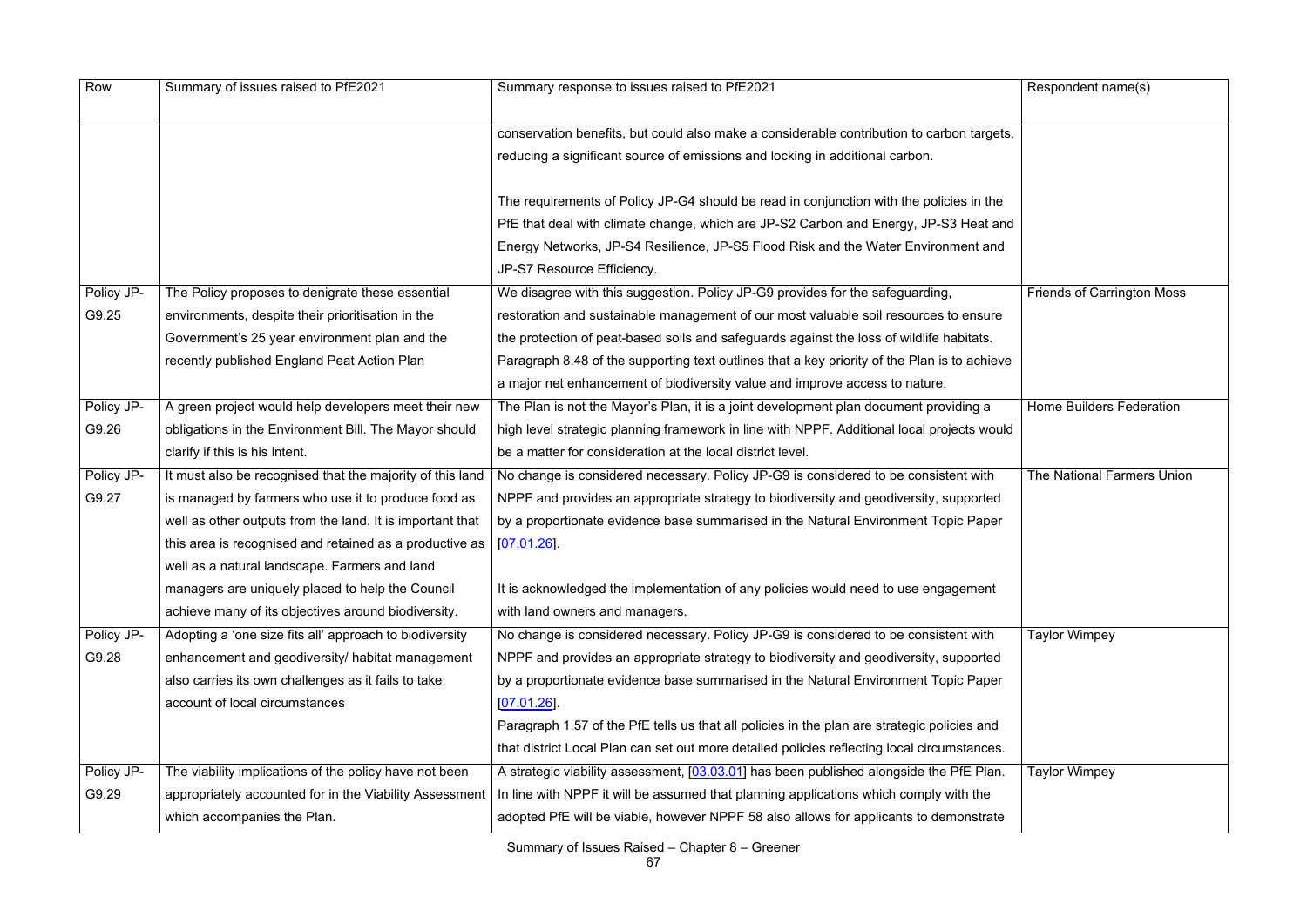| Row        | Summary of issues raised to PfE2021                       | Summary response to issues raised to PfE2021                                               | Respondent name(s)                |
|------------|-----------------------------------------------------------|--------------------------------------------------------------------------------------------|-----------------------------------|
|            |                                                           | whether particular circumstances justify the need for a viability assessment at the        |                                   |
|            |                                                           | application stage.                                                                         |                                   |
| Policy JP- | The policy does not take account of reasonable            | No change is considered necessary. Policy JP-G9 is considered to be consistent with        | <b>Taylor Wimpey</b>              |
| G9.30      | alternatives nor is it based on proportionate evidence.   | NPPF and provides an appropriate strategy to biodiversity and geodiversity, supported      |                                   |
|            | The requirements are almost impossible to                 | by a proportionate evidence base summarised in the Natural Environment Topic Paper         |                                   |
|            | demonstrate compliance with.                              | [07.01.26]                                                                                 |                                   |
| Policy JP- | There is no basis for a 10% requirement for               | The Environment Bill received royal assent on 9 November 2021. Additionally, the NPPF      | Redrow Homes (Lancashire)         |
| G9.31      | Biodiversity Net Gain currently, until the Environment    | sets out a clear expectation of biodiversity net gain within new developments. Policy JP-  | Redrow Homes (Trafford)           |
|            | Bill is enacted.                                          | G9 is therefore considered to be consistent with NPPF and no change is considered          | Oltec roup Ltd                    |
|            |                                                           | necessary.                                                                                 | <b>Redrow Homes Limited</b>       |
|            |                                                           |                                                                                            | <b>BDW Trading Ltd</b>            |
|            |                                                           |                                                                                            | Jones Homes (North West) Ltd      |
|            |                                                           |                                                                                            | <b>Taylor Wimpey</b>              |
|            | Other                                                     |                                                                                            |                                   |
| Policy JP- | Biodiversity cannot be enhanced whilst destroying the     | The PfE Plan sets out a very clear preference of using previously developed (brownfield)   | See Appendix.                     |
| G9.32      | Green Belt. Concerns regarding development on             | land and vacant buildings to meet development needs in line with NPPF. However, given      |                                   |
|            | Green Belt.                                               | the scale of development required to meet the objectives of the Plan, a limited amount of  |                                   |
|            |                                                           | development is identified on land outside of the urban area on greenfield and/or Green     |                                   |
|            |                                                           | Belt land. The details of the employment land needs and supply can be found in the         |                                   |
|            |                                                           | Employment Topic Paper [05.01.04], the details of the housing land needs and supply        |                                   |
|            |                                                           | can be found in the Housing Topic Paper [06.01.03]. Further details in relation to the     |                                   |
|            |                                                           | strategic case for releasing Green Belt can be found in the Green Belt Topic Paper         |                                   |
|            |                                                           | [07.01.25]                                                                                 |                                   |
|            |                                                           |                                                                                            |                                   |
|            |                                                           | A key priority of policy JP-G9 is to achieve a major net enhancement of biodiversity       |                                   |
|            |                                                           | value.                                                                                     |                                   |
| Policy JP- | The financial implications of satisfying these objectives | Chapter 12 of the PfE outlines how the Plan, including Policy JP-G9, will be delivered. In | <b>Taylor Wimpey</b>              |
| G9.33      | has not been correctly considered. The policy will be     | particular, paragraph 12.3 of the supporting text outlines the delivery mechanisms that    | <b>Friends of Carrington Moss</b> |
|            | expensive and also bring a high cost to the climate       | are available to implement the plan policies and paragraphs 12.16 to 12.20 outlines the    |                                   |
|            | and to the health of local residents.                     | funding mechanisms.                                                                        |                                   |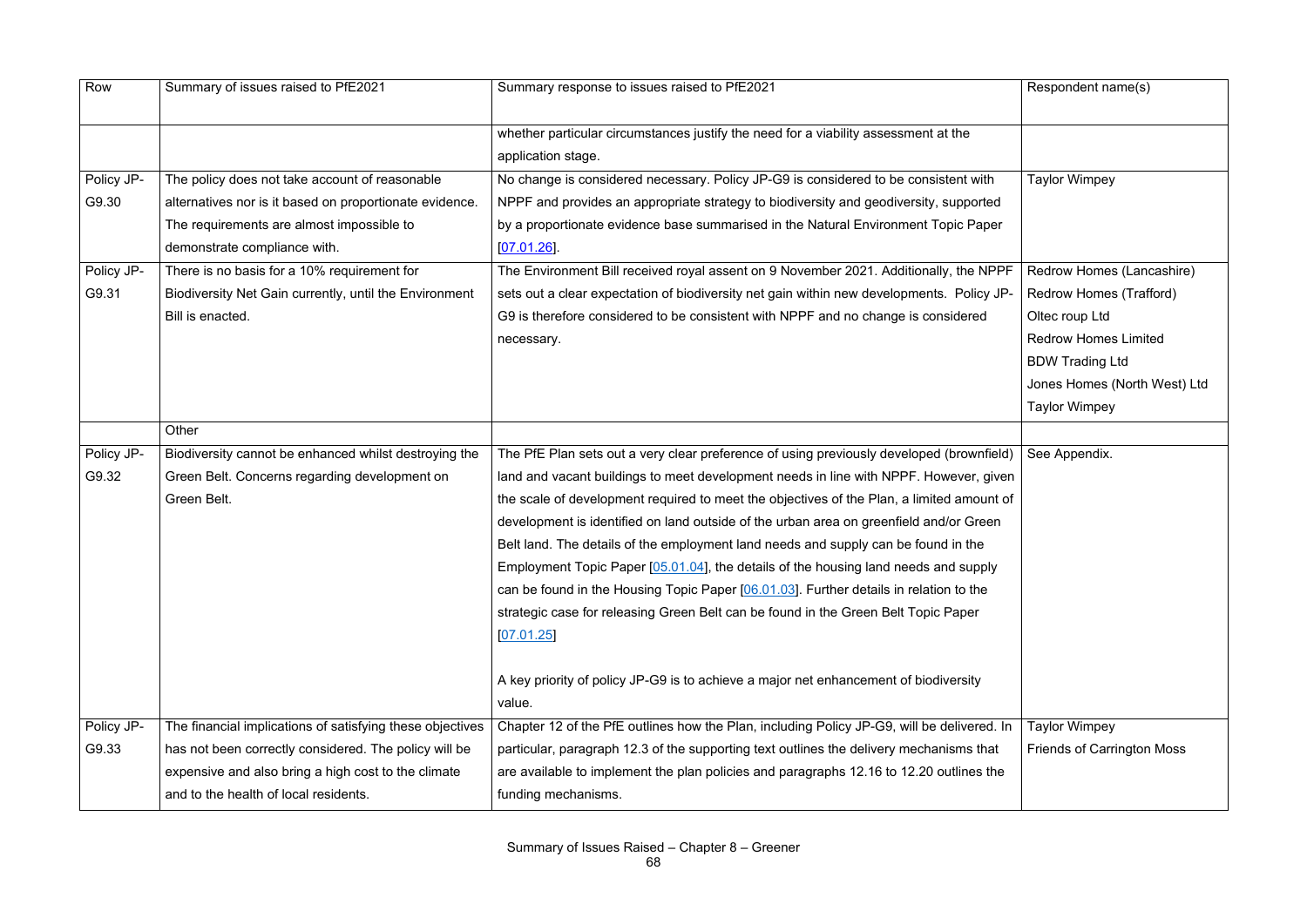| Row        | Summary of issues raised to PfE2021                   | Summary response to issues raised to PfE2021                                 | Respondent name(s)      |
|------------|-------------------------------------------------------|------------------------------------------------------------------------------|-------------------------|
|            |                                                       |                                                                              |                         |
| Policy JP- | Questions regarding the legality and soundness of     | Comment not relevant to the content of the Greener Chapter. Matter addressed | John Anderson           |
| G9.34      | plan if GMSF and PfE can be regarded the same.        | elsewhere.                                                                   | <b>Collette Gammond</b> |
|            |                                                       |                                                                              | <b>Matthew Oxley</b>    |
| Policy JP- | The Plan / policy does not take Covid and Brexit into | Comment not relevant to the content of the Greener Chapter. Matter addressed | <b>Collette Gammond</b> |
| G9.35      | account.                                              | elsewhere.                                                                   | <b>Matthew Oxley</b>    |
|            |                                                       |                                                                              | C Smith                 |
| Policy JP- | The consultation process has been poor and onerous.   | Comment not relevant to the content of the Greener Chapter. Matter addressed | <b>Collette Gammond</b> |
| G9.36      |                                                       | elsewhere.                                                                   | <b>Matthew Oxley</b>    |
|            |                                                       |                                                                              | <b>Alison Doherty</b>   |
|            |                                                       |                                                                              | C Smith                 |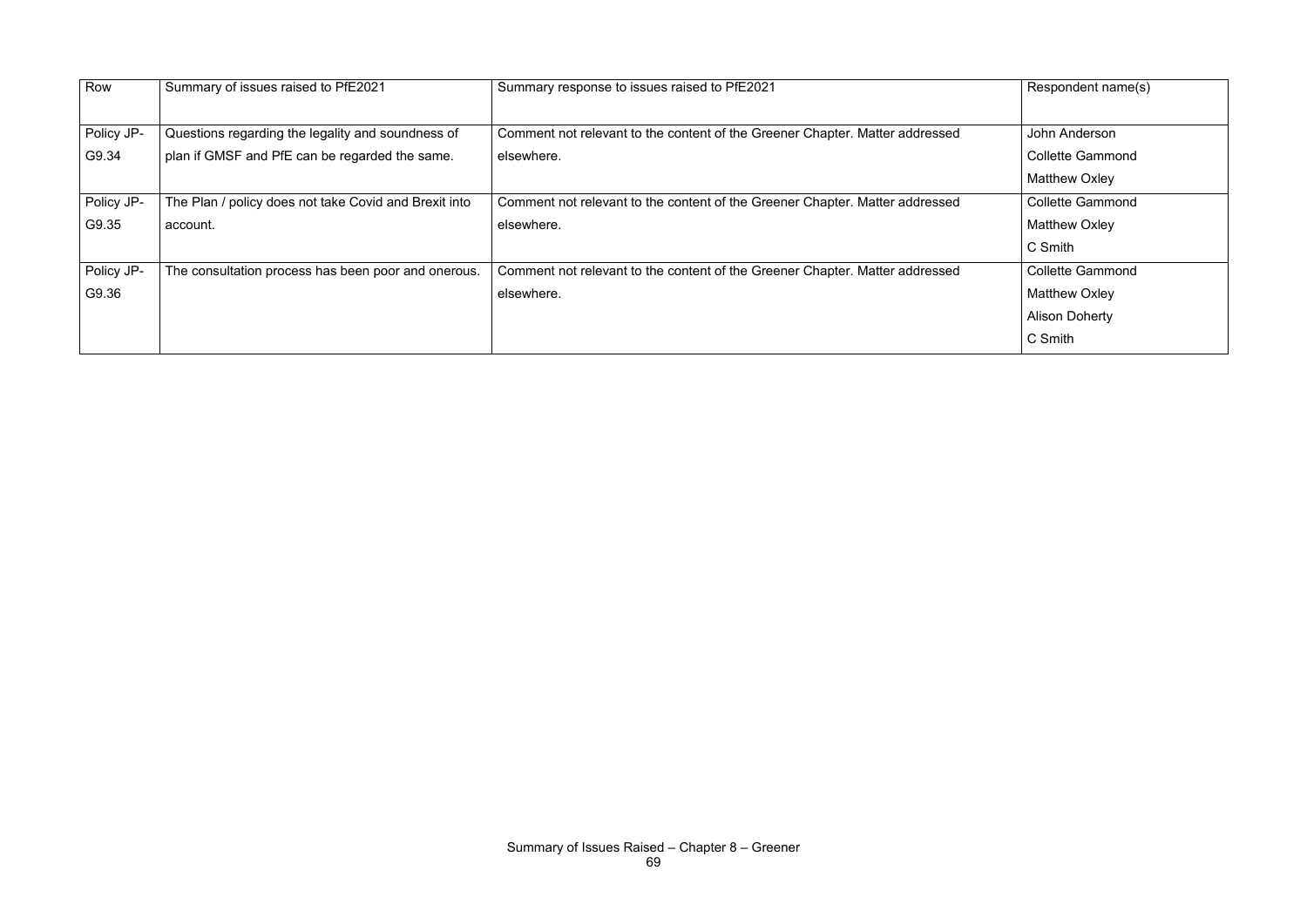# **PfE 2021 Policy JP-G10 – The Green Belt**

| Row        | Summary of issues raised to PfE2021                       | Summary response to issues raised to PfE2021                                                     | Respondent name(s)           |
|------------|-----------------------------------------------------------|--------------------------------------------------------------------------------------------------|------------------------------|
|            | Additions / Amendments to Policy                          |                                                                                                  |                              |
| Policy JP- | The policy is vague in terms of protection afforded to    | Paragraphs 8.54-8.62 of the supporting text to the policy sets out the level of protection       | <b>Brian Hulme</b>           |
| G10.1      | Green Belt. Clearer and more honest numbers on how        | that will be afforded to the Green Belt, along with the policy text and national policy.         |                              |
|            | much Green Belt is under threat should be provided.       | Figure 6.10 of the Green Belt Topic Paper [07.01.25] provides detailed figures on the            |                              |
|            |                                                           | proposed allocations and the amount of Green Belt either released or retained as part of         |                              |
|            |                                                           | each allocation. Figures relating to current and proposed Green Belt are set out in              |                              |
|            |                                                           | paragraph $6.20 - 6.22$ of the Topic Paper.                                                      |                              |
| Policy JP- | The policy should recognise that in accordance with       | No change is considered necessary. Policy JP-G10 is considered to be consistent with             | See Appendix.                |
| G10.2      | national planning policy, certain other forms of          | NPPF and provides an appropriate green belt strategy. National planning policy in                |                              |
|            | development are not inappropriate in the Green Belt       | relation to Green Belt still applies and does not need to be repeated here.                      |                              |
|            | provided they preserve its openness and do not            |                                                                                                  |                              |
|            | conflict with the purposes of including land within it.   |                                                                                                  |                              |
|            | These include mineral extraction.                         |                                                                                                  |                              |
| Policy JP- | Green belt release is based on an insufficient scale of   | As set out in the Green Belt Topic Paper and Case for Exceptional Circumstances to               | See Appendix.                |
| G10.3      | development and site selection process should be          | amend the Green Belt [07.01.25] as well as the 2016 GM Green Belt Assessment                     |                              |
|            | more transparent - exceptional circumstances exist for    | $[07.01.04]$ and 2020 GM Green Belt Study $[07.01.07 - 07.01.24]$ , the scale of                 |                              |
|            | more Green Belt to be released in order to fully meet     | development proposed appropriately meets the Local Housing Need and Objectively                  |                              |
|            | objectively assessed needs.                               | Assessed Need for Employment. A buffer of more than 15% has been identified in the               |                              |
|            |                                                           | land supply. This buffer will provide flexibility in terms of choice but will also contribute to |                              |
|            |                                                           | the land supply beyond the plan period, meaning the Green Belt boundary will endure              |                              |
|            |                                                           | beyond the plan period. This is supported by a proportionate evidence base and no                |                              |
|            |                                                           | changes are considered necessary.                                                                |                              |
| Policy JP- | The plan should be revised to include objectives and      | NPPF paragraphs 78–80 and 84-85 deal with the national policy approach to rural                  | Woodford Neighbourhood Forum |
| G10.4      | policies which support rural communities and the rural    | housing and supporting the rural economy. Whilst these issues may be guided by policy            |                              |
|            | economy. These aspects should be given more weight        | in individual Local Plans, it is not necessary or appropriate to determine the scope of          |                              |
|            | in the decisions on any potential loss of green field and | local plans in the PfE Plan. That will be a matter for individual districts to determine. The    |                              |
|            | Green Belt land.                                          | current greener chapter policies are considered sound, therefore no changes or further           |                              |
|            |                                                           | policies are considered necessary.                                                               |                              |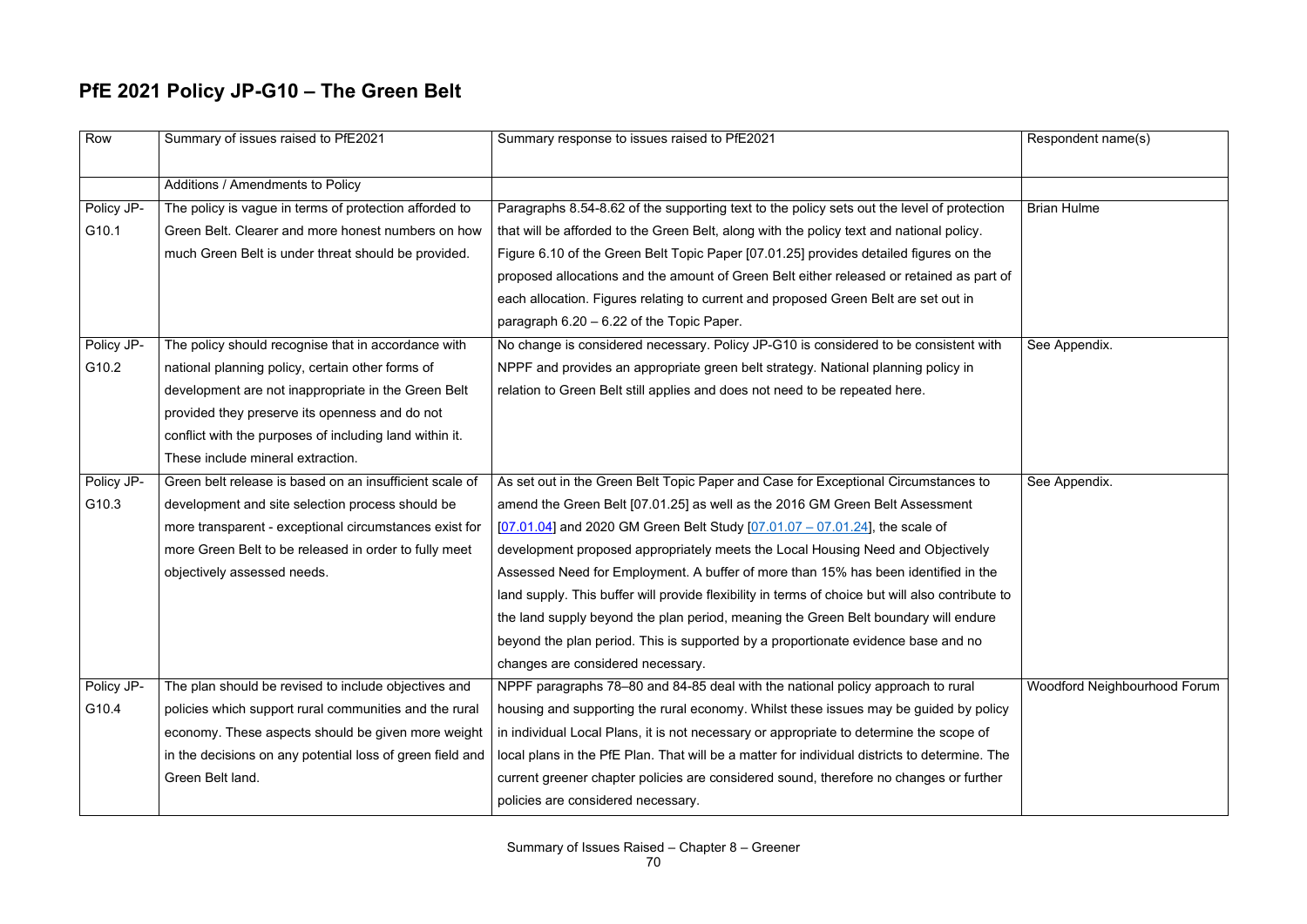| Row        | Summary of issues raised to PfE2021                        | Summary response to issues raised to PfE2021                                               | Respondent name(s)           |
|------------|------------------------------------------------------------|--------------------------------------------------------------------------------------------|------------------------------|
|            |                                                            |                                                                                            |                              |
| Policy JP- | The plan should be amended such that no Green Belt         | The PfE Plan sets out a very clear preference of using previously developed (brownfield)   | Woodford Neighbourhood Forum |
| G10.5      | is released at the start of the plan period and only       | land and vacant buildings to meet development needs in line with the NPPF. However,        |                              |
|            | released if required at review every 5 years, allowing     | given the scale of development required to meet the objectives of the Plan, a limited      |                              |
|            | implementation of a brownfield first policy.               | amount of development is identified on land outside of the urban area on greenfield        |                              |
|            |                                                            | and/or Green Belt land. The details of the employment and housing land needs and           |                              |
|            |                                                            | supply, and the requirement for the timing of these can be found in the Employment         |                              |
|            |                                                            | Topic Paper [05.01.04] and Housing Topic Paper [06.01.03]. Further details in relation to  |                              |
|            |                                                            | the strategic case for releasing Green Belt can be found in the Green Belt Topic Paper     |                              |
|            |                                                            | [07.01.25]                                                                                 |                              |
| Policy JP- | A review mechanism should be built in to only include      | Please see response to Policy JP-G10.5. Delivery rates will be reviewed regularly as       | See Appendix.                |
| G10.6      | greenbelt at a later stage if proven necessary.            | part of the Housing Delivery Test process.                                                 |                              |
| Policy JP- | The PFE should clarify whether any further non-            | It is not necessary or appropriate to determine the scope of local plans in the PfE Plan.  | <b>Emery Planning</b>        |
| G10.7      | strategic changes to Green Belt boundaries will take       | That will be a matter for individual districts to determine. This approach is considered   |                              |
|            | place through emerging Local Plans.                        | consistent with NPPF, particularly paragraph 28 which confirms that it is for local        |                              |
|            |                                                            | planning authorities 'to set out more detailed policies for specific areas, neighbourhoods |                              |
|            |                                                            | or types of development'.                                                                  |                              |
| Policy JP- | The policy should include more detail on what would        | Paragraphs 147-151 of the NPPF provide policy on proposals affecting the Green Belt        | Friends of the Earth         |
| G10.8      | be considered inappropriate development in the Green       | as well as identifying appropriate and inappropriate development. Whilst the suggestion    |                              |
|            | belt.                                                      | is noted, the current wording is considered sound and therefore no changes are             |                              |
|            |                                                            | considered necessary.                                                                      |                              |
| Policy JP- | There should also be a clear expectation and level of      | Please see response to Policy JP-G10.7 above. Policy JP-G11 relates to safeguarded         | Highgrove Strategic Land Ltd |
| G10.9      | guidance set out in this policy to confirm that there will | land. The process of plan review will be used to monitor local housing need up to 2037     | <b>Rowland Homes Ltd</b>     |
|            | be a requirement to further review Green Belt              | and if necessary a formal review will be undertaken outside of the statutory timetable     | <b>Miller Homes</b>          |
|            | boundaries as part of any future Local Plan process        | (para 1.10).                                                                               |                              |
|            | associated with the respective authorities in order to:    |                                                                                            |                              |
|            | Address any unmet housing and employment needs             |                                                                                            |                              |
|            | evident when preparing and examining Local Plans;          |                                                                                            |                              |
|            | Address longer term development requirements               |                                                                                            |                              |
|            | through the identification of Safeguarded Land; and        |                                                                                            |                              |
|            | Undertake a detailed boundary review to determine if       |                                                                                            |                              |
|            | previously identified Green Belt boundaries are still      |                                                                                            |                              |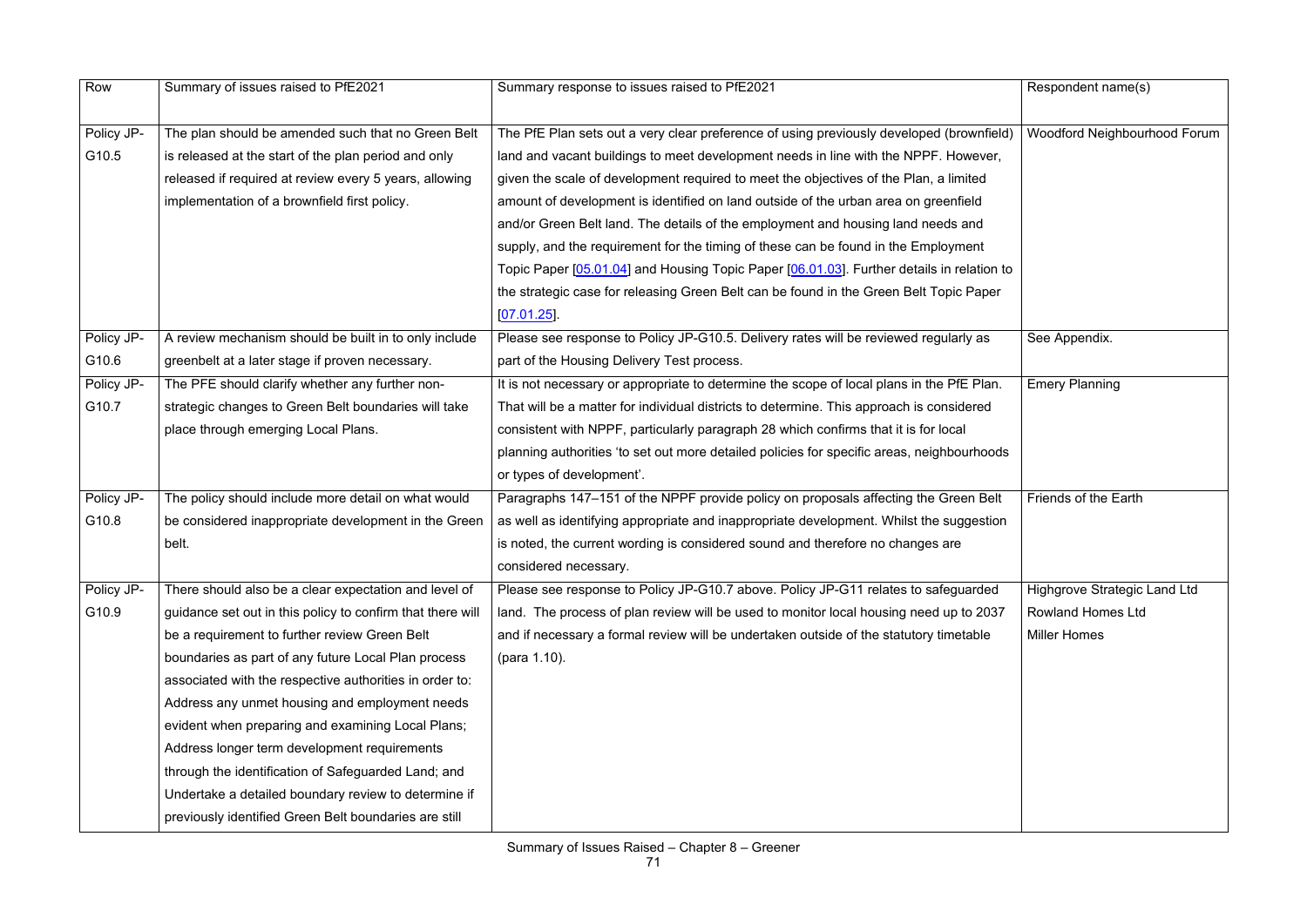| Row        | Summary of issues raised to PfE2021                      | Summary response to issues raised to PfE2021                                                                                                   | Respondent name(s)                  |
|------------|----------------------------------------------------------|------------------------------------------------------------------------------------------------------------------------------------------------|-------------------------------------|
|            | reflective of the existing urban form around Greater     |                                                                                                                                                |                                     |
|            | Manchester.                                              |                                                                                                                                                |                                     |
| Policy JP- | All of the respective authorities, will need to identify | Issues relating to safeguarded land are dealt with under Policy JP-G11. A proportionate                                                        | <b>Highgrove Strategic Land Ltd</b> |
| G10.10     | additional safeguarded land now or through the Local     | and robust green Belt assessment process has been undertaken as set out in the Green                                                           |                                     |
|            | Plan process to satisfy the requirements of paragraph    | Belt Topic Paper [07.01.25].                                                                                                                   |                                     |
|            | 143c of the NPPF. Moreover, the PFE plan evidence        |                                                                                                                                                |                                     |
|            | base has not sought to scrutinise the existing           |                                                                                                                                                |                                     |
|            | boundaries of the Green Belt to see if they need any     |                                                                                                                                                |                                     |
|            | minor alterations following changes that may have        |                                                                                                                                                |                                     |
|            | occurred to the existing urban form since a previous     |                                                                                                                                                |                                     |
|            | Green Belt review was undertaken. Instead, the           |                                                                                                                                                |                                     |
|            | evidence base has focused on what                        |                                                                                                                                                |                                     |
|            | ranking/contribution larger Green Belt parcels make to   |                                                                                                                                                |                                     |
|            | the Green Belt.                                          |                                                                                                                                                |                                     |
| Policy JP- | PfE should ensure that their Green Belt Review and       | Please see response to Policy JP-G10.10.                                                                                                       | <b>Crossways Commercial Estates</b> |
| G10.11     | corresponding Assessment focuses on specific sites,      |                                                                                                                                                | Ltd                                 |
|            | especially those submitted as part of the Call for Sites |                                                                                                                                                |                                     |
|            | process, in the interests effective and positive         |                                                                                                                                                |                                     |
|            | planning.                                                |                                                                                                                                                |                                     |
| Policy JP- |                                                          | The fixation with the commitment to "no net Green Belt   Given the scale of development required to meet the objectives of the Plan, a limited | Seddon Homes Ltd                    |
| G10.11     | loss" is wrong and misguided / superfluous. It reduces   | amount of development is identified on land outside of the urban area on greenfield                                                            | Seddon Homes Ltd                    |
|            | flexibility, by imposing greater policy tests to be      | and/or Green Belt land. Steps have been taken to minimise net loss of Green Belt in the                                                        | <b>GLP Ltd</b>                      |
|            | overcome should this land be required for                | plan. The Green Belt Topic Paper [07.01.25] sets out the local level case for exceptional                                                      |                                     |
|            | development in the future.                               | circumstances and links to evidence that demonstrates, proportionately, that the amount                                                        |                                     |
|            |                                                          | of sites proposed for allocation is suitable.                                                                                                  |                                     |
| Policy JP- | This policy is superfluous as it adds nothing more to    | Whilst the suggestion is noted, the current policy wording is considered sound, therefore                                                      | <b>Home Builders Federation</b>     |
| G10.12     | national policy. The policy repeats what is in national  | no change is considered necessary.                                                                                                             |                                     |
|            | policy and guidance. We recommend that it is deleted.    |                                                                                                                                                |                                     |
|            | The diagram showing the extent of the green belt is      |                                                                                                                                                |                                     |
|            | needed and the supporting text should be retained.       |                                                                                                                                                |                                     |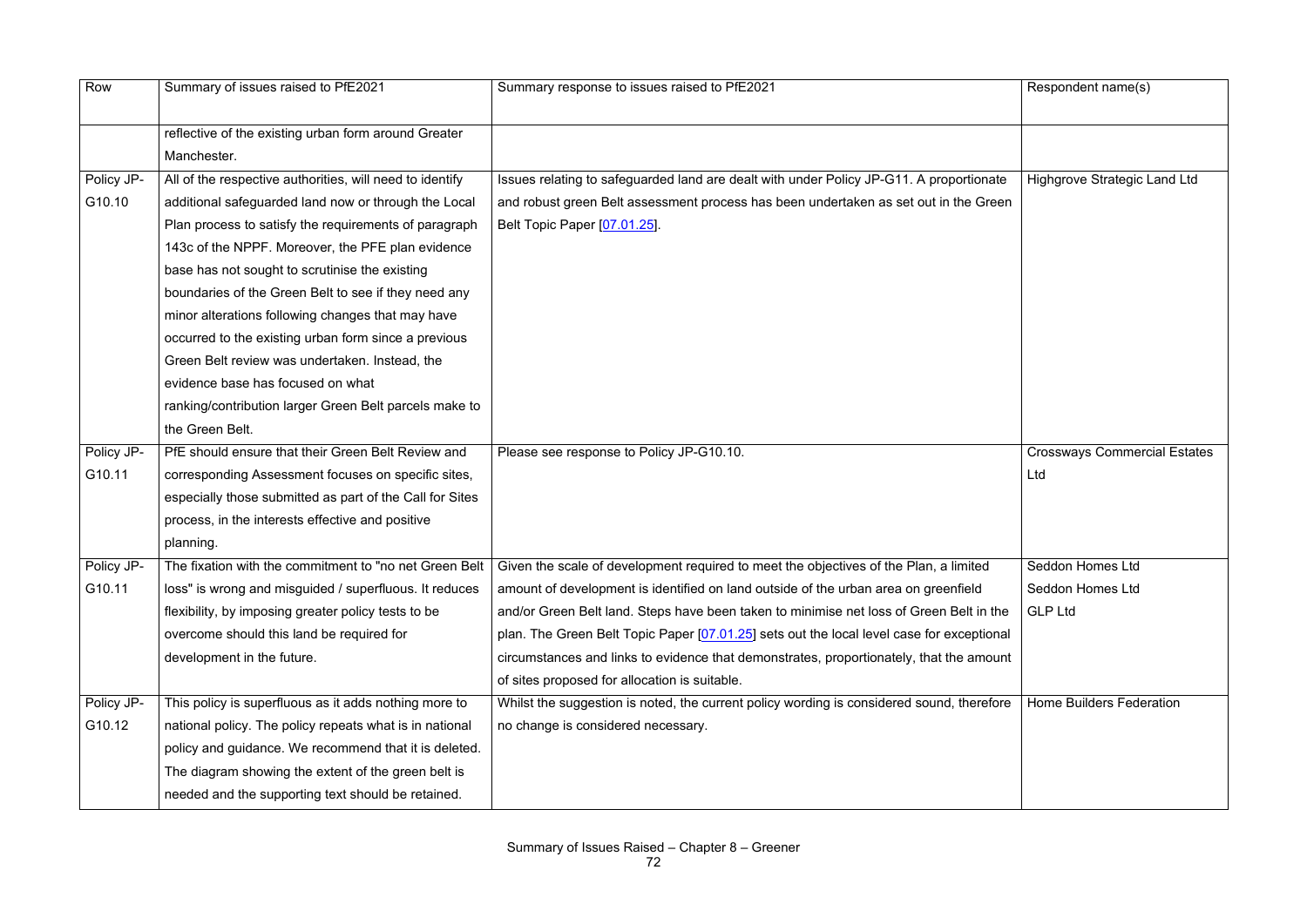| Row        | Summary of issues raised to PfE2021                          | Summary response to issues raised to PfE2021                                                | Respondent name(s)                |
|------------|--------------------------------------------------------------|---------------------------------------------------------------------------------------------|-----------------------------------|
|            |                                                              |                                                                                             |                                   |
|            |                                                              |                                                                                             | Aviva Life & Pensions UK          |
| Policy JP- | Wording of policy repeats NPPF and could be                  | Whilst the suggestion is noted, the current policy wording is considered sound, therefore   |                                   |
| G10.13     | shortened / simplified.                                      | no change is considered necessary.                                                          | Peel L&P Investments (North)      |
|            |                                                              |                                                                                             | Ltd                               |
|            |                                                              |                                                                                             | Peel L&P Investments (North)      |
|            |                                                              |                                                                                             | Ltd                               |
|            |                                                              |                                                                                             | <b>Taylor Wimpey</b>              |
| Policy JP- | The wording of the policy is unclear - once sites are        | The current policy wording is considered sound and clear, Some of the allocations           | Northern Gateway Development      |
| G10.14     | allocated for development they are removed from the          | include retained Green Belt within their boundaries. Planning applications coming           | Vehicle LLP (c/o Helen Hartley)   |
|            | Green Belt and therefore policy tests relating to the        | forward on the proposed site allocations must comply with relevant allocation policies      | Northern Gateway Development      |
|            | Green Belt no longer apply.                                  | otherwise they would not accord with policy and represent a departure from a plan.          | Vehicle (c/o Helen Hartley)       |
|            |                                                              | Green Belt will still cover over 45% of the land area covered by the plan and Green Belt    | Northern Gateway Development      |
|            |                                                              | policies will still apply to protect these sites from inappropriate development. No changes | Vehicle (c/o Helen Hartley)       |
|            |                                                              | are considered necessary.                                                                   | <b>Redrow Homes Trafford</b>      |
|            |                                                              |                                                                                             | <b>Taylor Wimpey</b>              |
| Policy JP- | Final paragraph should be deleted in particular where        | Whilst the suggestion is noted, the current policy wording is considered sound, therefore   | See Appendix.                     |
| G10.15     | it says that green belt policies will be 'strictly' applied. | no change is considered necessary.                                                          |                                   |
|            | The request to treat allocated sites as Green Belt in        |                                                                                             |                                   |
|            | some circumstances is superfluous and unnecessary.           |                                                                                             |                                   |
| Policy JP- | The amount of land that needs to be allocated for            | Please see response to Policy JP-G10.3 above.                                               | Peel L&P Investments (North)      |
| G10.16     | development (housing) has been under estimated               |                                                                                             | Ltd                               |
|            | whilst the supply of new homes delivered from other          |                                                                                             |                                   |
|            | identified sources has been over estimated / fully           |                                                                                             |                                   |
|            | considered the extent to which those sources are likely      |                                                                                             |                                   |
|            | to meet full OAN for the range, type and tenure of           |                                                                                             |                                   |
|            | homes needed.                                                |                                                                                             |                                   |
| Policy JP- | The amount of Green Belt that will be lost should be         | Whilst the suggestion is noted, the current policy wording is considered sound, therefore   | <b>Friends of Carrington Moss</b> |
| G10.17     | stated in the policy.                                        | no change is considered necessary. The Green Belt Topic Paper [07.01.25] also               |                                   |
|            |                                                              | provides figures on the amount of lost, proposed and retained Green Belt.                   |                                   |
| Policy JP- | The policy needs to be amended to fully focus on the         | The policy and its supporting text is considered to sufficiently outline the strategic      | <b>Friends of Carrington Moss</b> |
| G10.18     | protection and enhancement of the Green Belt.                | approach to the protection and enhancement of Green Belt in the city region. No             |                                   |
|            |                                                              | changes are considered necessary.                                                           |                                   |
|            |                                                              |                                                                                             |                                   |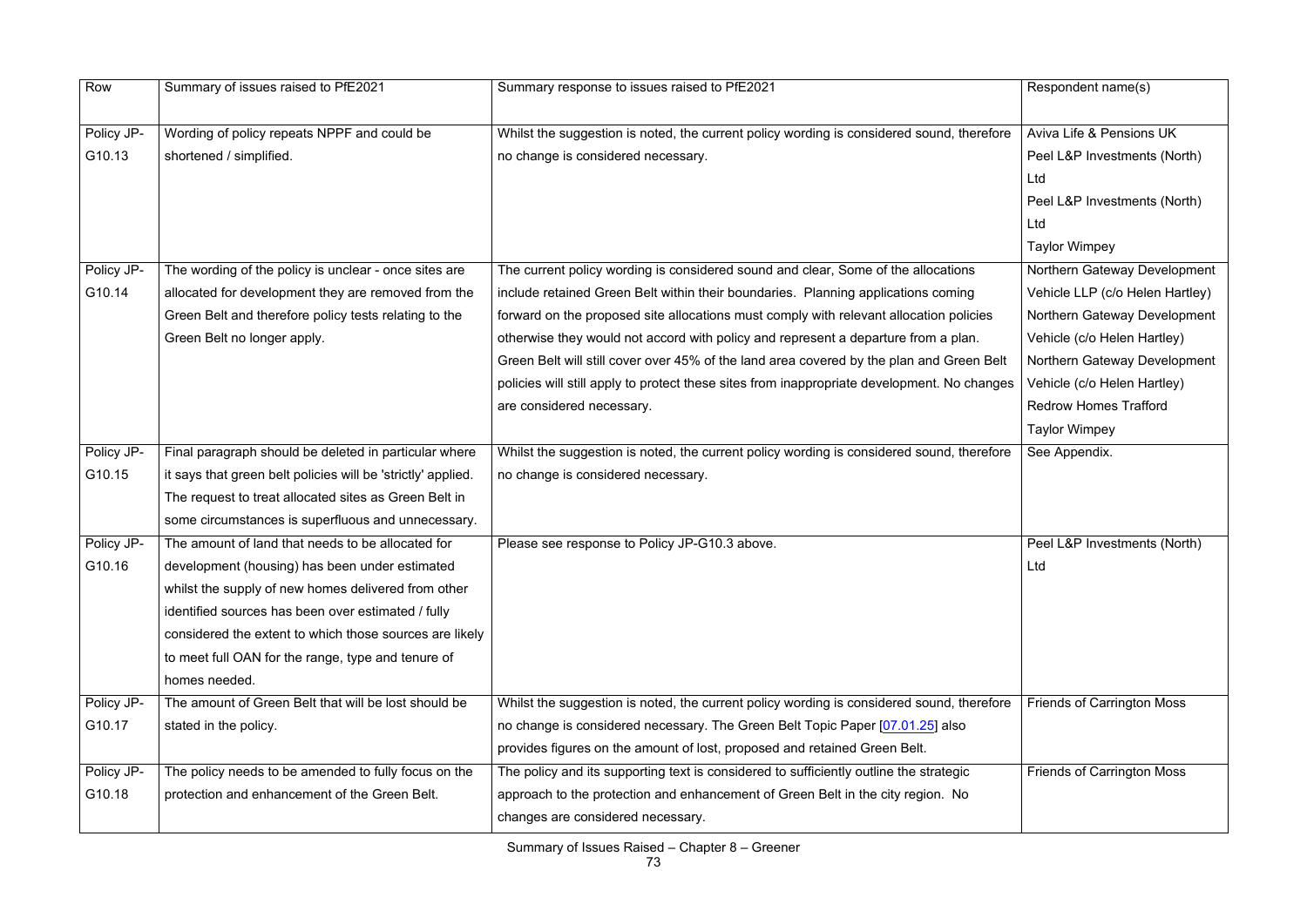| Row        | Summary of issues raised to PfE2021                         | Summary response to issues raised to PfE2021                                                | Respondent name(s)            |
|------------|-------------------------------------------------------------|---------------------------------------------------------------------------------------------|-------------------------------|
|            |                                                             |                                                                                             |                               |
|            | <b>General Comments</b>                                     |                                                                                             |                               |
| Policy JP- | Support changes to Green Belt boundaries to                 | Noted and welcomed.                                                                         | See Appendix.                 |
| G10.19     | accommodate development needs - agree with                  |                                                                                             |                               |
|            | exceptional circumstances case.                             |                                                                                             |                               |
| Policy JP- | Support for additions to the Green Belt.                    | Noted and welcomed.                                                                         | Ceridwen Haslam               |
| G10.20     |                                                             |                                                                                             | Faith Crompton                |
| Policy JP- | There are not exceptional circumstances to justify          | No change considered necessary. The approach in relation to the Green Belt additions        | Peel L&P Investments (North)  |
| G10.21     | proposed additions to the Green Belt. The material put      | is considered consistent with NPPF. The evidence provided in the Green Belt Topic           | Ltd                           |
|            | forward to justify Green Belt additions misapplies          | Paper $[07.01.25]$ [paragraph 6.28 – 6.31] provides appropriate justification for the Green | <b>Hollins Strategic Land</b> |
|            | national policy, fails to consistently apply any objective  | <b>Belt Additions.</b>                                                                      |                               |
|            | planning judgement to whether exceptional                   |                                                                                             |                               |
|            | circumstances exist, fails to assess whether proposed       |                                                                                             |                               |
|            | additions could supply development and is motivated         |                                                                                             |                               |
|            | by the erroneous concept of 'net loss'.                     |                                                                                             |                               |
| Policy JP- | Object to the loss of good quality agricultural land -      | Paragraphs 1.47 and 1.48 of the plan set out the consideration of the Green Belt. Given     | See Appendix.                 |
| G10.22     | should be safeguarded for future food production.           | the lack of sufficient land to meet development needs it concludes that there is a          |                               |
|            |                                                             | strategic exceptional circumstances case to be made to release Green Belt for               |                               |
|            |                                                             | development. Whilst the suggestion is noted, the policy is considered sound and no          |                               |
|            |                                                             | changes are considered necessary.                                                           |                               |
| Policy JP- | Smaller to medium scale sites should be released to         | See response to JP-G10.5 above.                                                             | Metacre Ltd                   |
| G10.23     | better enable housing delivery within the first five to ten |                                                                                             |                               |
|            | years.                                                      |                                                                                             |                               |
| Policy JP- | Over-reliance on brownfield land within Manchester          | See response to Policy JP-G10.3 above. Safeguarded land is covered under policy JP-         | <b>Murphy Group</b>           |
| G10.24     | and Salford will not result in the housing needs of the     | G11.                                                                                        |                               |
|            | whole region being met in the right places. The             |                                                                                             |                               |
|            | reduction in the amount of land proposed to be              |                                                                                             |                               |
|            | removed from the Green Belt has decreased over              |                                                                                             |                               |
|            | subsequent iterations of the plan which is a something      |                                                                                             |                               |
|            | that could significantly constrain the ability of the nine  |                                                                                             |                               |
|            | GM authorities to meet housing needs and support            |                                                                                             |                               |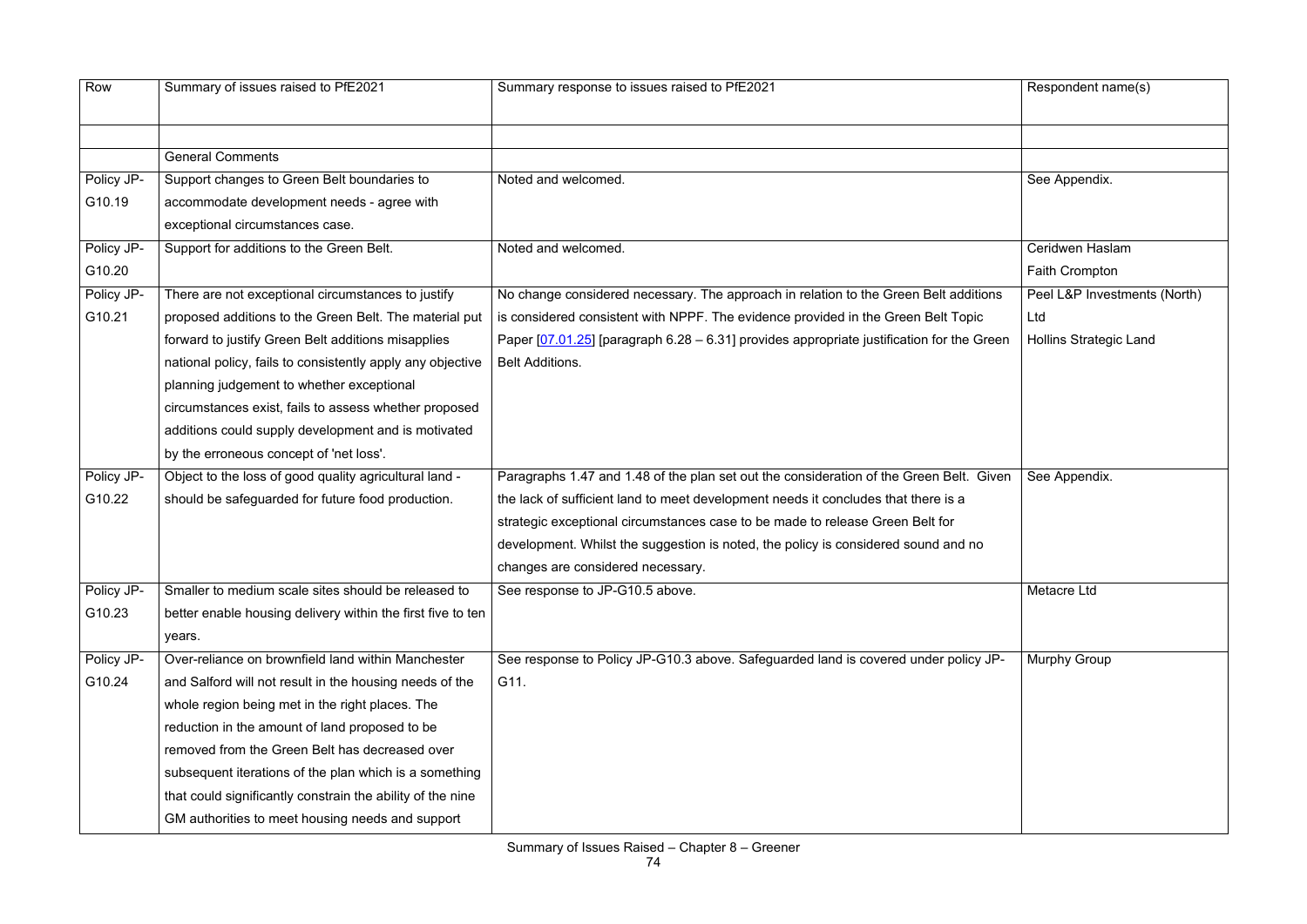| Row        | Summary of issues raised to PfE2021                     | Summary response to issues raised to PfE2021                                            | Respondent name(s)              |
|------------|---------------------------------------------------------|-----------------------------------------------------------------------------------------|---------------------------------|
|            | economic growth aspirations. Change needs to be         |                                                                                         |                                 |
|            | made in regard to the level of Green Belt release. Also |                                                                                         |                                 |
|            | question what consideration has been given to the       |                                                                                         |                                 |
|            | need to release land from the Green Belt to meet        |                                                                                         |                                 |
|            | longer term development needs beyond the plan           |                                                                                         |                                 |
|            | period. Such land would need to be safeguarded, but     |                                                                                         |                                 |
|            | there is no discussion in the evidence about whether    |                                                                                         |                                 |
|            | any land needs to be safeguarded.                       |                                                                                         |                                 |
| Policy JP- | Do not approve of green belt additions when more is     | See response to JP-G10.21 above.                                                        | Simon Robertson                 |
| G10.25     | being taken away for development.                       |                                                                                         | <b>Louise Daveron</b>           |
|            |                                                         |                                                                                         | Faith Crompton                  |
|            |                                                         |                                                                                         | Maika Fleischer                 |
|            |                                                         |                                                                                         | <b>Elaine Robertson</b>         |
|            |                                                         |                                                                                         | Jean Markham                    |
| Policy JP- | The loss of green belt between districts is not         | Paragraphs 1.47 and 1.48 of the plan set out the consideration of the Green Belt. Given | <b>Steven Brown</b>             |
| G10.26     | proportional.                                           | the lack of sufficient land to meet development needs it concludes that there is a      | Tina Brown                      |
|            |                                                         | strategic exceptional circumstances case to be made to release Green Belt for           | <b>Metacre Ltd</b>              |
|            |                                                         | development. The evidence base outlined the strategic exceptional circumstances is      |                                 |
|            |                                                         | considered proportionate and robust therefore no changes to the policy are considered   |                                 |
|            |                                                         | necessary.                                                                              |                                 |
| Policy JP- | Welcome the reduction in green belt loss from           | Noted.                                                                                  | <b>Save Greater Manchesters</b> |
| G10.27     | previous iterations of the plan.                        |                                                                                         | Green Belt (SGMGB)              |
|            |                                                         |                                                                                         | Friends of the Earth            |
|            |                                                         |                                                                                         | Peter Thompson                  |
| Policy JP- | Need for Green Belt release should be reassessed        | As detailed in Chapters 1, 6 and 7 of the PfE Plan, two assessments of the potential    | Janet Taylor                    |
| G10.28     | using post-brexit / covid data.                         | impacts of Covid-19 and Brexit on the economy were carried out, initially in 2020 and   | <b>CPRE</b>                     |
|            |                                                         | again in 2021. Both assessments concluded that there was insufficient evidence to       | <b>Carol Burke</b>              |
|            |                                                         | amend the assumptions underpinning the PfE Plan. For further information see Covid-19   |                                 |
|            |                                                         | and Places for Everyone Growth Options [05.01.03].                                      |                                 |
| Policy JP- | Concerns regarding evidence base (site selection        | It is considered that a proportionate evidence base has been provided to support the    | See Appendix.                   |
| G10.29     | paper and Green Belt assessment). Independent           | policy, it can be found here: Green Belt Topic Paper and Case for Exceptional           |                                 |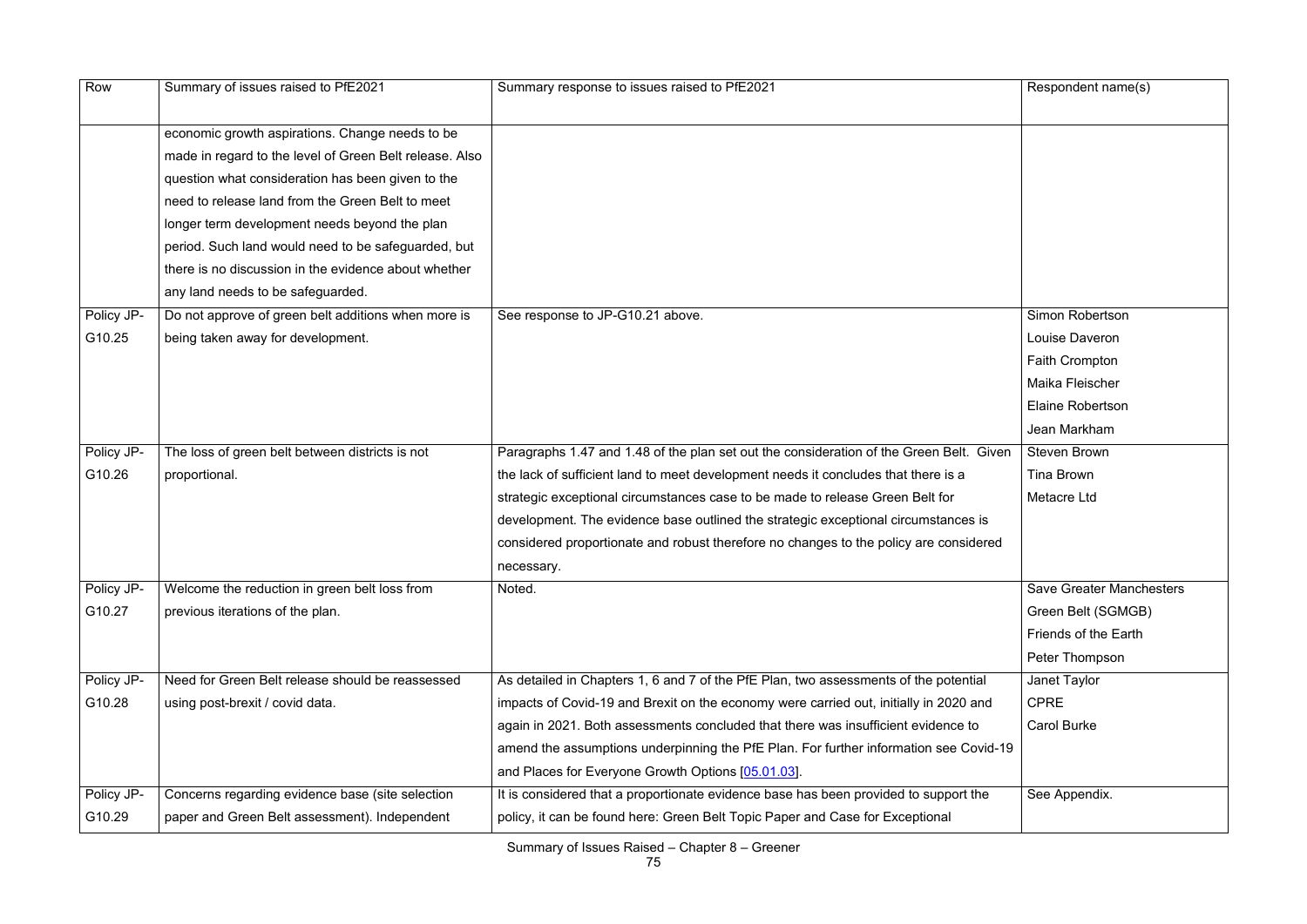| Row        | Summary of issues raised to PfE2021                       | Summary response to issues raised to PfE2021                                              | Respondent name(s)    |
|------------|-----------------------------------------------------------|-------------------------------------------------------------------------------------------|-----------------------|
|            | reports should be undertaken and additional evidence      | Circumstances to amend the Green Belt [07.01.25] as well as the 2016 GM Green Belt        |                       |
|            | prepared.                                                 | Assessment [07.01.04] and 2020 GM Green Belt Study [07.01.07 - 07.01.24].                 |                       |
| Policy JP- | Objection to building on Green Belt / loss of Green Belt  | Given the lack of sufficient land to meet development needs it concludes that there is a  | See Appendix.         |
| G10.30     | for development - Green Belt should be protected /        | strategic exceptional circumstances case to be made to release Green Belt for             |                       |
|            | more should be done to protect. Building on green belt    | development. This is detailed further in the Green Belt Topic Paper [07.01.25] which sets |                       |
|            | will contradict the purposes of the green belt. No        | out the case for exceptional circumstances at Appendix 1.                                 |                       |
|            | exceptional circumstances have been demonstrated          |                                                                                           |                       |
|            | and there is not enough housing need for green belt       |                                                                                           |                       |
|            | release. Plans to build on Green Belt go against local    |                                                                                           |                       |
|            | community wishes.                                         |                                                                                           |                       |
| Policy JP- | Brownfield areas should be developed ahead of Green       | The PfE Plan sets out a very clear preference of using previously developed (brownfield)  | See Appendix.         |
| G10.31     | Belt. These areas would benefit from regeneration.        | land and vacant buildings to meet development needs in line with NPPF. However, given     |                       |
|            | Green Belt should only be developed once brown belt       | the scale of development required to meet the objectives of the Plan, a limited amount of |                       |
|            | resources have been exhausted.                            | development is identified on land outside of the urban area on greenfield and/or Green    |                       |
|            |                                                           | Belt land.                                                                                |                       |
| Policy JP- | Green Belt land is important for wildlife and building on | Policies JP-G1 through to JP-G9 seek to support the important role of our natural assets  | See Appendix.         |
| G10.32     | it will increase flooding and impact on landscape         | by valuing the special qualities and key sensitivities of our landscape, protecting and   |                       |
|            | character.                                                | enhancing green and blue infrastructure, and seeking an overall enhancement of            |                       |
|            |                                                           | biodiversity and geodiversity.                                                            |                       |
| Policy JP- | To build on green belt merges areas and denies            | Noted. Please see response to JP-G10.30 above.                                            | <b>Susan Peat</b>     |
| G10.33     | individuality. It loses access to green spaces, creates   |                                                                                           |                       |
|            | more car pollution due to insufficient transport network  |                                                                                           |                       |
|            | and building more houses in green belt areas does not     |                                                                                           |                       |
|            | guarantee more employment all it does is cause            |                                                                                           |                       |
|            | people to travel for work                                 |                                                                                           |                       |
|            | <b>Other Comments</b>                                     |                                                                                           |                       |
| Policy JP- | Concerns about the consultation process and lack of       | Comment is not relevant to the content of the Greener Chapter. Matter addressed           | <b>Suzette Howard</b> |
| G10.34     | public understanding of the legal process.                | elsewhere.                                                                                | Alan Sheppard         |
|            |                                                           |                                                                                           | John Ackerley         |
|            |                                                           |                                                                                           | Roz Kaufman           |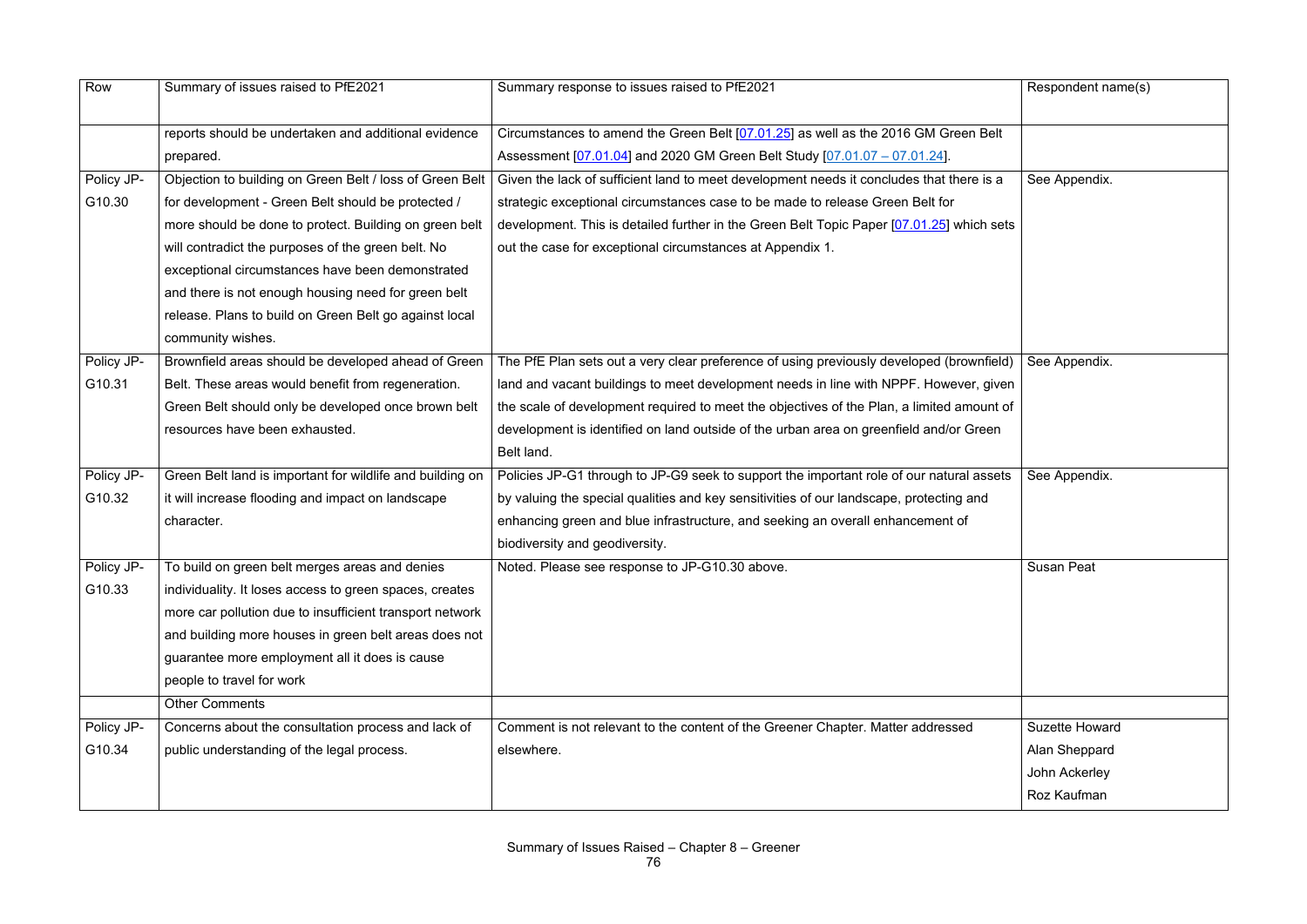| Row        | Summary of issues raised to PfE2021                     | Summary response to issues raised to PfE2021                                           | Respondent name(s)         |
|------------|---------------------------------------------------------|----------------------------------------------------------------------------------------|----------------------------|
|            |                                                         |                                                                                        |                            |
| Policy JP- | Mapping should mention the percentage of green          | Comment is not relevant to the content of the Green Belt policy.                       | Heather Bebbington Pugh    |
| G10.35     | spaces already lost to development in recent years.     |                                                                                        |                            |
| Policy JP- | Concerns regarding the legal process undertaken         | Comment is not relevant to the content of the Greener Chapter. Matter addressed        | <b>Matthew Oxley</b>       |
| G10.36     | including duty to cooperate.                            | elsewhere.                                                                             | <b>Richard Lucas</b>       |
| Policy JP- | Comments regarding green belt addition at Walken -      | Please see response to JP-G10.21 above and individual district responses to Green Belt | Casey Group                |
| G10.37     | site should not be added to the green belt as it does   | additions.                                                                             |                            |
|            | not comply with the five purposes of Green Belt set out |                                                                                        |                            |
|            | in NPPF.                                                |                                                                                        |                            |
| Policy JP- | Comments regarding GBA01 (Ditchers Farm) -              | Please see response to JP-G10.21 above and individual district responses to Green Belt | Hollins Strategic Land LLP |
| G10.38     | proposal fails the test of soundness and exceptional    | additions.                                                                             |                            |
|            | circumstances are not demonstrated.                     |                                                                                        |                            |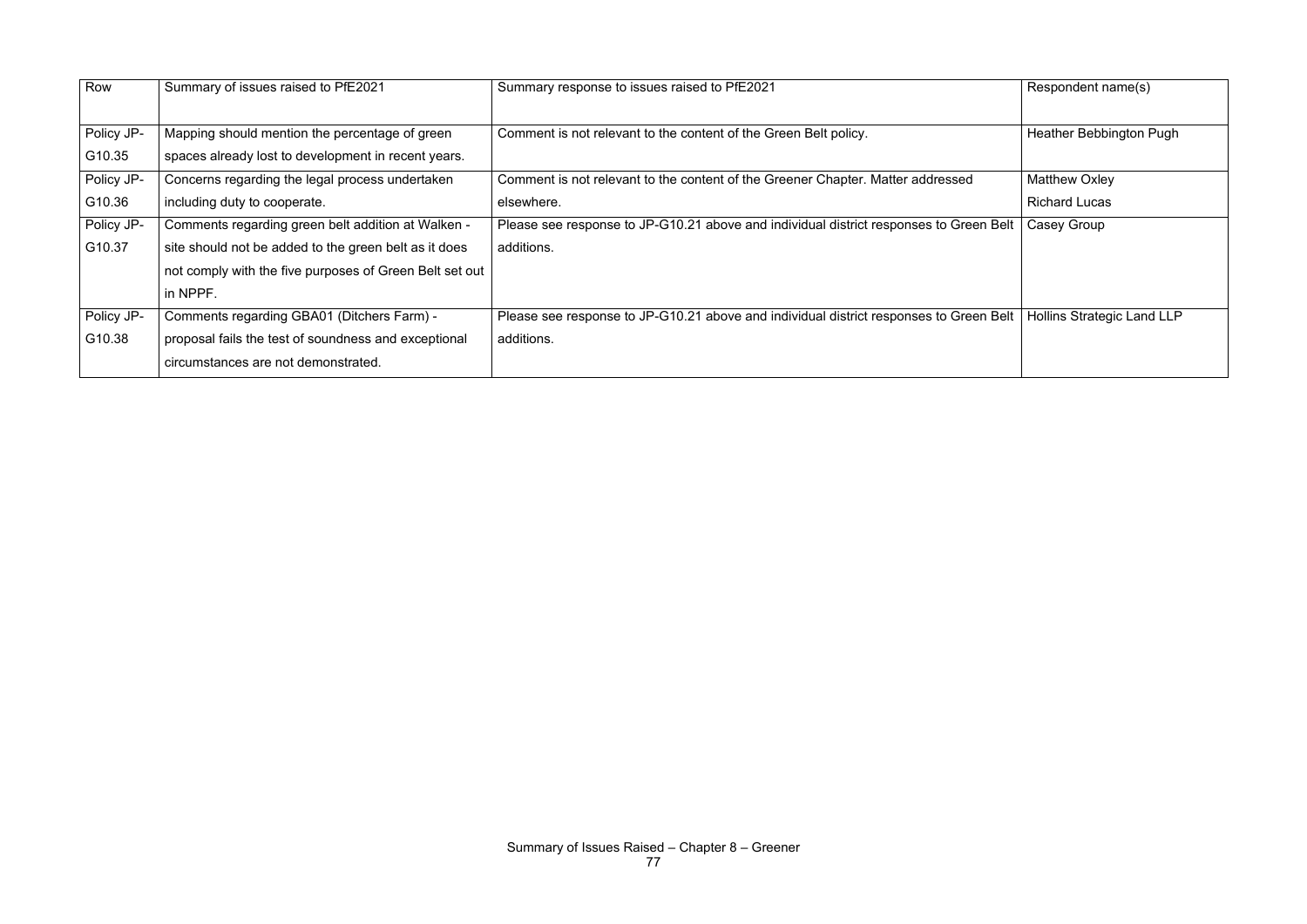Summary of Issues Raised – Chapter 8 – Greener

# **PfE 2021 Policy JP-G11 – Safeguarded Land**

| Row        | Summary of issues raised to PfE2021                      | Summary response to issues raised to PfE2021                                                | Respondent name(s)              |
|------------|----------------------------------------------------------|---------------------------------------------------------------------------------------------|---------------------------------|
|            | Amendments / Additions to the Policy                     |                                                                                             |                                 |
| Policy JP- | The identification of a number of smaller sites as       | A 16% margin of flexibility has been identified in the housing land supply see Housing      | <b>Housebuilding Consortium</b> |
| G11.1      | safeguarded land in each authority would offer the       | Topic Paper [06.01.03]. Whilst the margin of flexibility will ensure a sufficient choice of |                                 |
|            | potential to quickly address shortfalls in the supply of | sites is available to meet the identified housing needs, in line with the evidence base, it |                                 |
|            | units through a Local Plan Review. Smaller sites with    | will also result in surplus land being available at the end of the plan period, which will  |                                 |
|            | the capacity to deliver up to 500 units would come       | provide land supply in the early years of the next plan period. Therefore, together with    |                                 |
|            | forward sooner and could contribute towards              | the monitoring framework, it is considered that the plan provides an appropriate policy     |                                 |
|            | completions in the first 5 years and a policy trigger    | framework to ensure long-term land supply, consistent with NPPF.                            |                                 |
|            | should be included within the Plan which allows          |                                                                                             |                                 |
|            | Safeguarded Sites to come forward when housing land      |                                                                                             |                                 |
|            | supply issues are experienced.                           |                                                                                             |                                 |
| Policy JP- | Land adjacent to the proposed HS2 Airport Station        | This land will help to meet longer term development needs which cannot be met within        | <b>CPRE</b>                     |
| G11.2      | should not be safeguarded.                               | the urban areas or on previously developed land. As set out in Policy JP Allocation 3.2     | The Wildlife Trusts             |
|            |                                                          | (Timperley Wedge) any future allocation is subject to an assessment that the land           |                                 |
|            |                                                          | directly contributes to the Greater Manchester HS2 / NPR Growth Strategy and it should      |                                 |
|            |                                                          | only be developed after completion of development set out in the Timperley Wedge            |                                 |
|            |                                                          | masterplan/SPD and following the delivery of HS2 Airport station. Should a HS2 Airport      |                                 |
|            |                                                          | station not be developed, the land will return to Green Belt following a future Plan        |                                 |
|            |                                                          | review. This approach is in line with the economic strategy and safeguarding directions     |                                 |
|            |                                                          | issued by the Secretary of State.                                                           |                                 |
| Policy JP- | An insufficient amount of safeguarded land has been      | Please see response to Policy JP-G11.1.                                                     | See Appendix.                   |
| G11.3      | provided. No sites have been safeguarded for housing.    |                                                                                             |                                 |
|            | A greater range of sites should be identified and at     |                                                                                             |                                 |
|            | least 15 years supply.                                   |                                                                                             |                                 |
| Policy JP- | PfE should undertake an objective assessment of the      | As per the response to Policy JP-G11.1 above, an objective and thorough assessment          | Peter and Diane Martin          |
| G11.4      | need for safeguarded land having regard to               | of housing need across the region over the plan period has been undertaken and an           |                                 |
|            | development needs. It should identify and allocate       | appropriate buffer identified. Safeguarded land identified at the HS2 Growth Area has       |                                 |
|            | suitable safeguarding sites subject to policy protection | been provided policy protection and the circumstances in which it could be brought          |                                 |
|            |                                                          | forward clearly outlined (see response to Policy JP-G11.2 above).                           |                                 |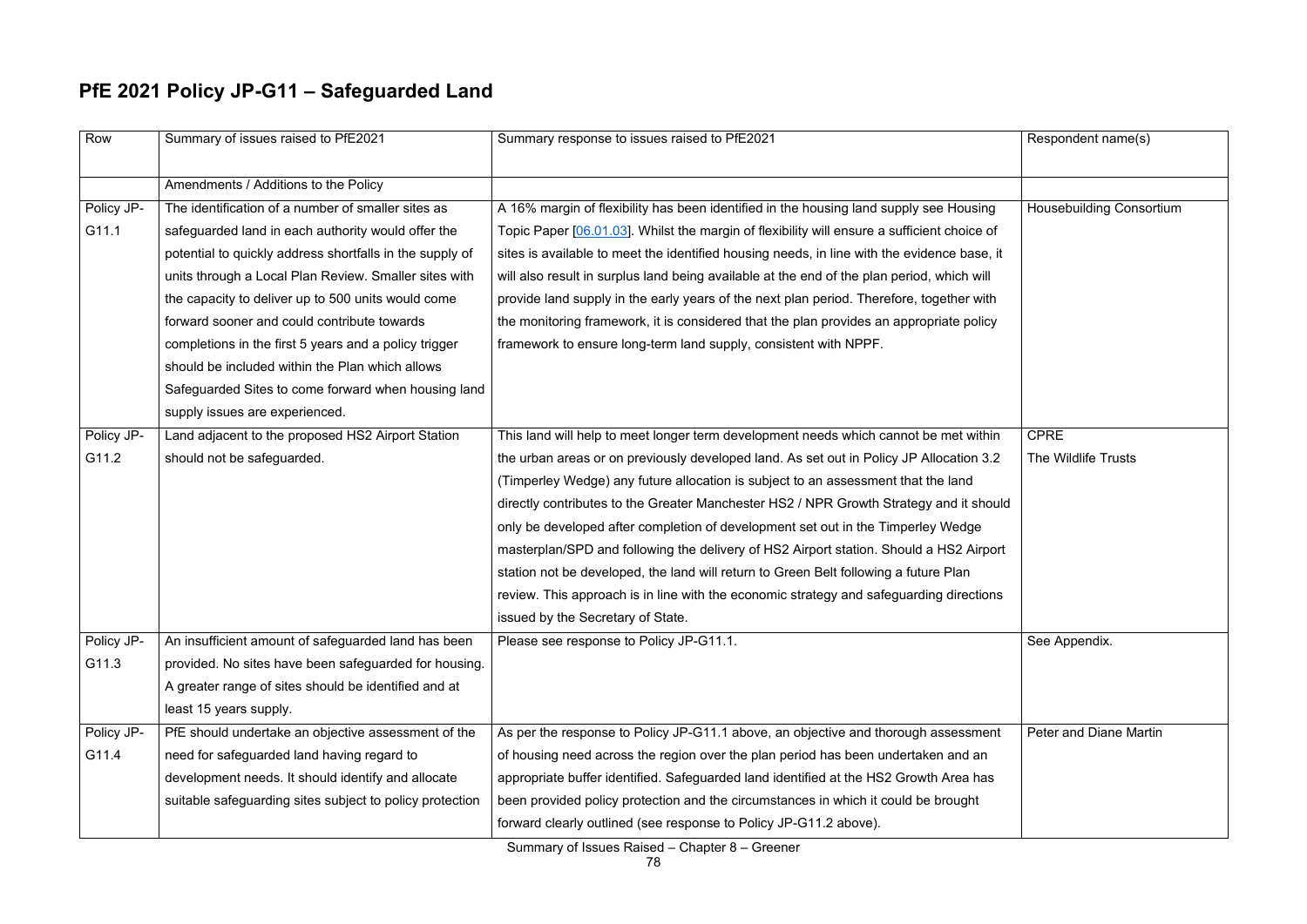| Row        | Summary of issues raised to PfE2021                     | Summary response to issues raised to PfE2021                                                  | Respondent name(s)                  |
|------------|---------------------------------------------------------|-----------------------------------------------------------------------------------------------|-------------------------------------|
|            | and sets out the circumstances in which they could be   |                                                                                               |                                     |
|            | brought forward                                         |                                                                                               |                                     |
| Policy JP- | There is no consistency between authorities on how      | A detailed and robust site selection process has been undertaken to identify sites across     | <b>Housebuilding Consortium</b>     |
| G11.5      | safeguarded sites / sites to be delivered beyond the    | the region as set out in the Site Selection evidence base papers $[03.04.1 - 03.04.11]$ .     | <b>Taylor Wimpey</b>                |
|            | current plan period are being identified. If additional | This approach is considered clear, consistent and transparent. Please also see                |                                     |
|            | sites are not identified now, further amendments will   | response to Policy JP-G11.1 above.                                                            |                                     |
|            | be required at the end of the Plan period.              |                                                                                               |                                     |
| Policy JP- | This policy should make it clear that the districts can | National policy indicates at paragraph 143 of the NPPF that, where necessary, local           | <b>Rowland Homes Ltd</b>            |
| G11.6      | safeguard land through their Local Plans to address     | authorities should identify areas of safeguarded land between the urban area and the          |                                     |
|            | longer term needs.                                      | Green Belt, in order to meet long-term development needs stretching well beyond the           |                                     |
|            |                                                         | plan period. Notwithstanding this, it is not necessary or appropriate to determine the        |                                     |
|            |                                                         | scope of local plans in the PfE Plan. That will be a matter for individual districts to       |                                     |
|            |                                                         | determine. This approach is considered consistent with the NPPF, particularly paragraph       |                                     |
|            |                                                         | 28 which confirms that it is for local planning authorities to set out more detailed policies |                                     |
|            |                                                         | for specific areas, neighbourhoods or types of development.                                   |                                     |
| Policy JP- | Given that there are suitable development               | No change is considered necessary. As stated in the Housing Topic Paper [06.01.03] an         | <b>Persimmon Homes North West</b>   |
| G11.7      | opportunities within the current Green Belt at Chew     | appropriate buffer has been applied to the land supply and no further safeguarding is         |                                     |
|            | Moor Lane in Westhoughton and North of Langley          | considered necessary.                                                                         |                                     |
|            | Lane in Middleton, as identified elsewhere within our   |                                                                                               |                                     |
|            | representations, safeguarding should be considered if   |                                                                                               |                                     |
|            | they are not brought forward for development at the     |                                                                                               |                                     |
|            | present time.                                           |                                                                                               |                                     |
| Policy JP- | No figures have been provided which confirm: the        | As set out in the Housing Topic Paper [06.01.03] the Plan includes stepped targets over       | <b>Highgrove Strategic Land Ltd</b> |
| G11.8      | expected housing delivery rates of the PFE allocations; | the plan period and has identified potential supply both within the plan period and post-     |                                     |
|            | the level of housing delivery expected beyond the plan  | 2037, as well as delivery trajectories and providing information along with the SHMA          |                                     |
|            | period; or how future development needs beyond the      | [06.01.02] on past delivery rates. The work of each of the local planning authorities in      |                                     |
|            | plan period will be met. The other sources of supply    | terms of housing delivery will be key to ensuring that these stepped changes in delivery      |                                     |
|            | listed are not safeguarded land, they are a mix of      | rates are achieved, and these will be reviewed regularly as part of the Housing Delivery      |                                     |
|            | existing Green Belt allocations and urban sites.        | Test process. An appropriate buffer has been applied to the land supply to meet future        |                                     |
|            |                                                         | development needs beyond the plan period through a mix of allocations with capacity           |                                     |
|            |                                                         | beyond the plan period and safeguarded land.                                                  |                                     |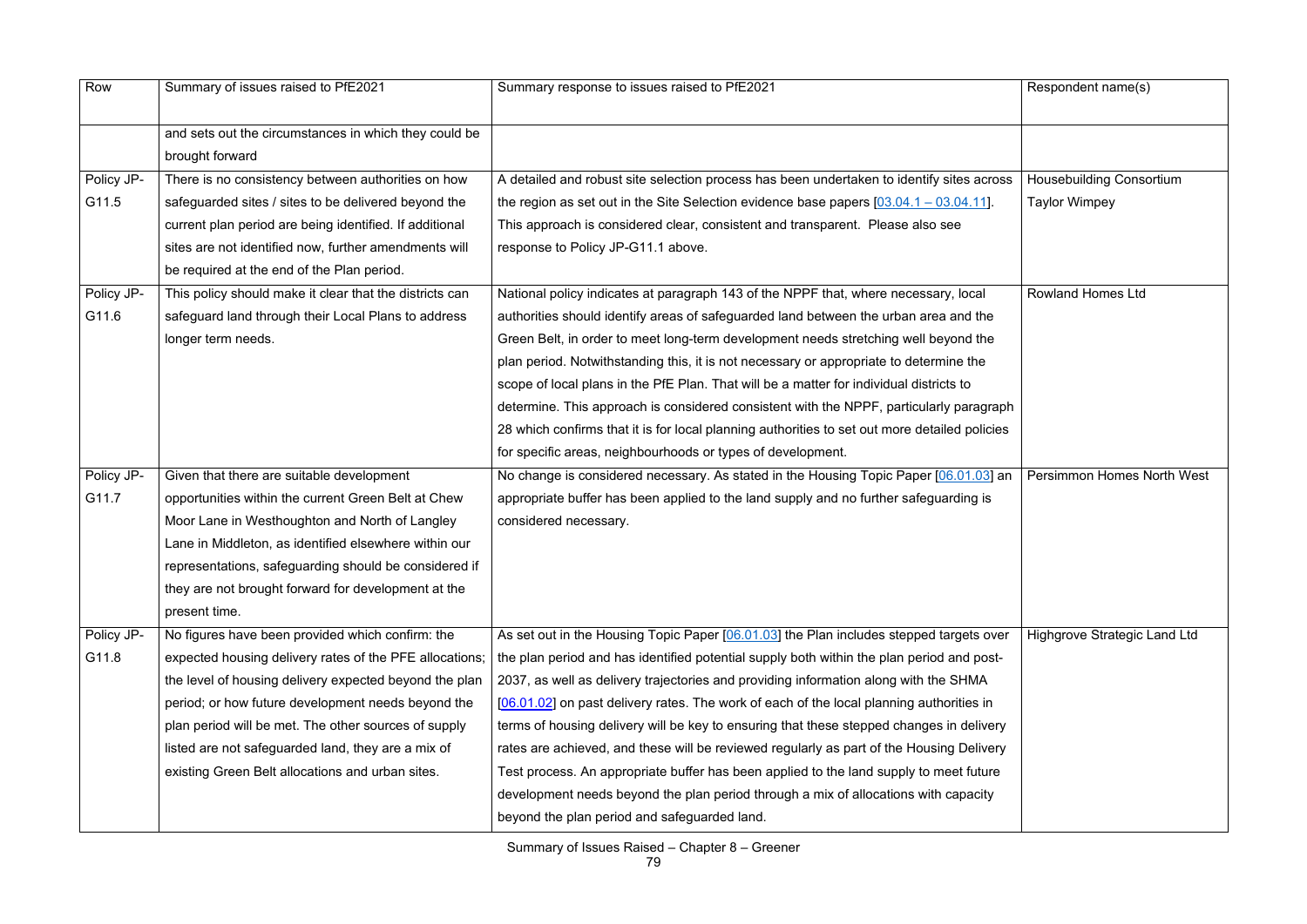| Row        | Summary of issues raised to PfE2021                        | Summary response to issues raised to PfE2021                                                        | Respondent name(s)                |
|------------|------------------------------------------------------------|-----------------------------------------------------------------------------------------------------|-----------------------------------|
|            |                                                            |                                                                                                     |                                   |
| Policy JP- | Other sources of supply listed are not safeguarded         | The NPPF sets out that safeguarded land should be identified where necessary. An                    | <b>Rowland Homes Ltd</b>          |
| G11.9      | land, they are a mix of existing Green Belt allocations    | appropriate buffer has been applied to the land supply and the Plan allocates a number              |                                   |
|            | and urban sites. Theoretically, these sources could be     | of sites for development for both new homes and employment that have capacity for                   |                                   |
|            | delivered within the current plan period, rather than      | development beyond the plan period. Section 6 of the Housing Topic Paper [06.01.03]                 |                                   |
|            | being protected from delivery beyond the plan period       | sets out potential supply post-2037 between the Districts.                                          |                                   |
|            | (i.e. post 2037) as required by the NPPF, so should        |                                                                                                     |                                   |
|            | not be allowed to off-set safeguarded land provision.      |                                                                                                     |                                   |
| Policy JP- | The KPIs at page 394 of the main document are              | The monitoring framework in Chapter 12 provides an appropriate level of detail for a                | <b>Friends of Carrington Moss</b> |
| G11.10     | particularly weak in relation to our green credentials.    | strategic plan. More detailed monitoring will be incorporated as appropriate within district        |                                   |
|            | This policy can be strengthened and made sound by          | local plans.                                                                                        |                                   |
|            | including the following commitments:                       |                                                                                                     |                                   |
|            | • withdrawal of any Allocation that is not aligned with    |                                                                                                     |                                   |
|            | this Policy                                                |                                                                                                     |                                   |
|            | • the KPIs need to be updated to ensure they measure       |                                                                                                     |                                   |
|            | all aspects of this Policy.                                |                                                                                                     |                                   |
| Policy JP- | Policy JP-G11 is unclear as: It states (third bullet) that | Comment regarding plural reference to 'safeguarded sites' is noted and whilst it is                 | The Wildlife Trusts               |
| G11.11     | development will only be permitted where it would not      | considered that this proposed wording could improve the clarity of the supporting text, it          |                                   |
|            | prejudice the future use of the land, but without giving   | is not considered to be a soundness issue and therefore no change if proposed. Policy               |                                   |
|            | any indication of what the future use of the land may      | JP Allocation 3.2 provides further detail on the safeguarded land proposed at the HS2               |                                   |
|            | be. The supporting text (para. 8.66) refers to             | Growth Area at points $47 - 50$ .                                                                   |                                   |
|            | safeguarded sites in plural whereas policy JP-G11          |                                                                                                     |                                   |
|            | itself only lists one site.                                |                                                                                                     |                                   |
| Policy JP- | Include Safeguarded Land in respect of the A57             | See response to JP-G11.7.                                                                           | Landowners of Holme Valley        |
| G11.12     | bypass to build in flexibility over delivery in the        |                                                                                                     |                                   |
|            | interests of effectiveness and positive plan making.       |                                                                                                     |                                   |
| Policy JP- | Policy JP-G 11 should be amended to include a time         | The process of plan review will be used to monitor local housing need up to 2037 and, if            | <b>Redrow Homes</b>               |
| G11.13     | limit for the review of Plan performance against           | necessary, a formal review will be undertaken outside of the statutory timetable. Housing           |                                   |
|            | housing targets, which should be no later than five        | delivery rates will also be regularly reviewed as part of the housing delivery test process.        |                                   |
|            | years after adoption. A partial review of the identified   | Paragraph 1.10 of the Plan also sets out that, whilst it is recognised that the country is          |                                   |
|            | Safeguarded Sites should be instigated, which could        | still in a state of flux, it is very clear that to delay the production of a strategic plan of this |                                   |
|            | take place on a District by District basis. The timing of  | nature further could have a negative effect on the proper planning of the nine boroughs             |                                   |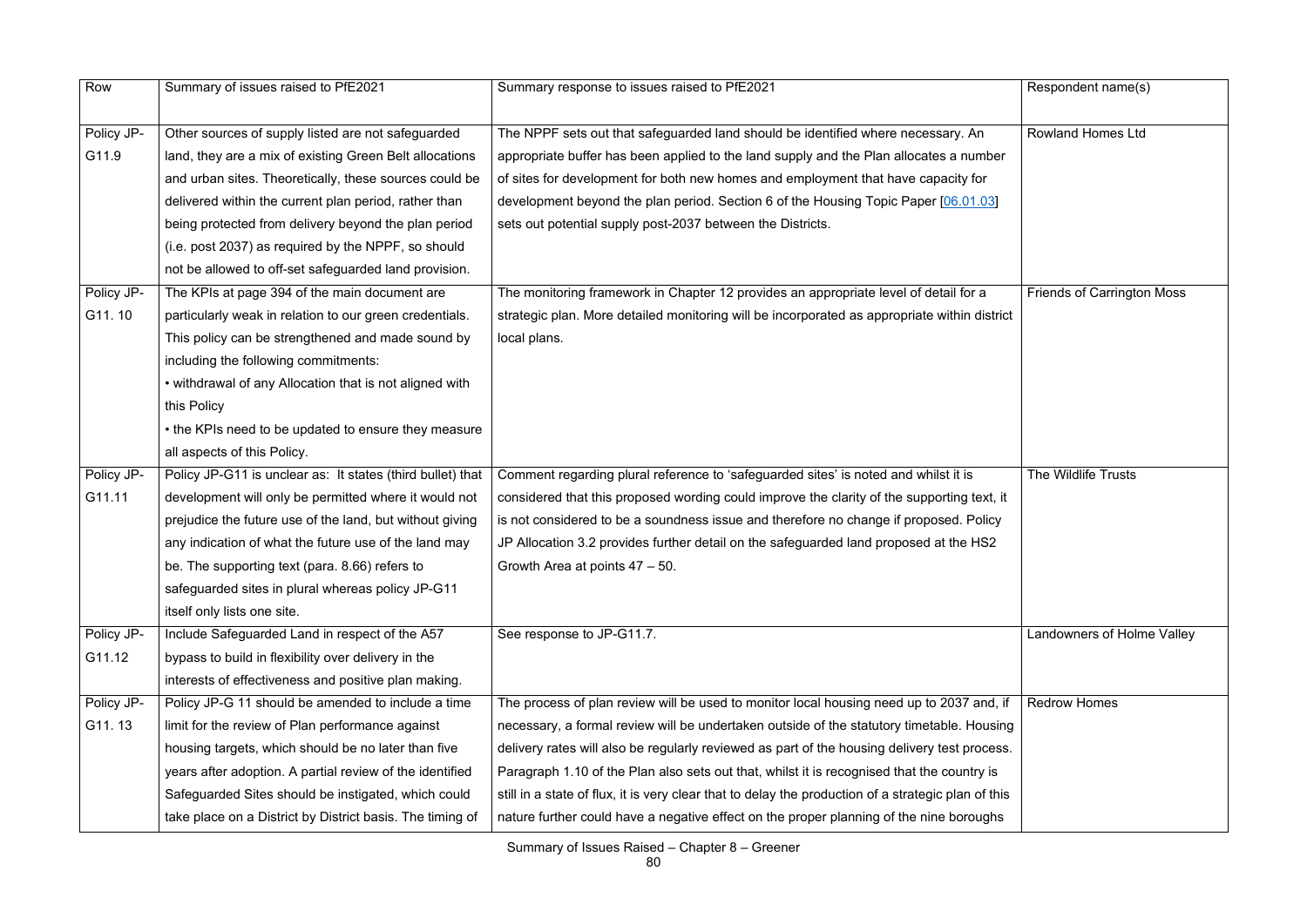| Row        | Summary of issues raised to PfE2021                       | Summary response to issues raised to PfE2021                                                | Respondent name(s)                |
|------------|-----------------------------------------------------------|---------------------------------------------------------------------------------------------|-----------------------------------|
|            |                                                           |                                                                                             |                                   |
|            | review should also take into account the 5 year           | and therefore their recovery. Instead, it is considered appropriate to proceed as a plan of |                                   |
|            | housing land supply calculation for the relevant          | the nine boroughs, excluding Stockport, but to use the process of plan review to monitor    |                                   |
|            | District.                                                 | the situation and if necessary to undertake a formal review outside of the statutory        |                                   |
|            |                                                           | review timetable.                                                                           |                                   |
| Policy JP- | Concerns regarding the delivery of allocations in full    | Please see response to JP-G11.1.                                                            | <b>Redrow Homes</b>               |
| G11.14     | and the potential for these to result in lower overall    |                                                                                             |                                   |
|            | housing yield, therefore further safeguarded land         |                                                                                             |                                   |
|            | should be identified.                                     |                                                                                             |                                   |
| Policy JP- | Policy JP-G 11 should include a trigger linking to        | Whilst it is considered linking the policy to Policy JP Allocation 3.2 and reference        | Royal London Asset                |
| G11.15     | allocation policies that state safeguarded land will only | contained therein to safeguarded land only coming forward following the delivery of a       | Management                        |
|            | come forward following the delivery of HS2.               | HS2 Airport Station, this is not considered to be a soundness issue, therefore no change    |                                   |
|            |                                                           | is proposed.                                                                                |                                   |
| Policy JP- | Safeguarded land may be in an area that is at risk of     | Noted.                                                                                      | <b>United Utilities Group PLC</b> |
| G11.16     | flooding from the public sewer. It will therefore be      |                                                                                             |                                   |
|            | critically important that any proposals for development   |                                                                                             |                                   |
|            | of the safeguarded land include early engagement with     |                                                                                             |                                   |
|            | United Utilities prior to any masterplanning process to   |                                                                                             |                                   |
|            | ensure development is not located in an area at risk of   |                                                                                             |                                   |
|            | flooding. Applicants should consider site topography      |                                                                                             |                                   |
|            | and any exceedance flow paths. Resultant layouts and      |                                                                                             |                                   |
|            | levels should take account of such existing               |                                                                                             |                                   |
|            | circumstances to ensure the most flood resilient          |                                                                                             |                                   |
|            | solution is achieved.                                     |                                                                                             |                                   |
| Policy JP- | The policy should put a greater emphasis on               | Noted however no change is considered necessary. JP-G11 is a strategy planning              | <b>Linus Mortlock</b>             |
| G11.17     | community opinion.                                        | policy, consistent with NPPF.                                                               |                                   |
| Policy JP- | Provide a map to the safeguarded land.                    | Land identified as safeguarded land is identified on the allocation map for Policy JP       | Irene Thomson                     |
| G11.18     |                                                           | Allocation 3.2 (Timperley Wedge).                                                           |                                   |
| Policy JP- | The policy should also make reference to the              | The Greater Manchester Joint Minerals Development Plan (GMJMDP) is not being                | <b>Church Commissioners for</b>   |
| G11.19     | safeguarding of mineral resource and minerals             | amended as part of PfE. Mineral Safeguarding Areas, and the policies which cover            | England                           |
|            | infrastructure.                                           | them, are identified within the GMJMDP and will remain unchanged and applicable once        |                                   |
|            |                                                           | PfE is adopted. Therefore, no change to Policy JP-G11 is considered necessary.              |                                   |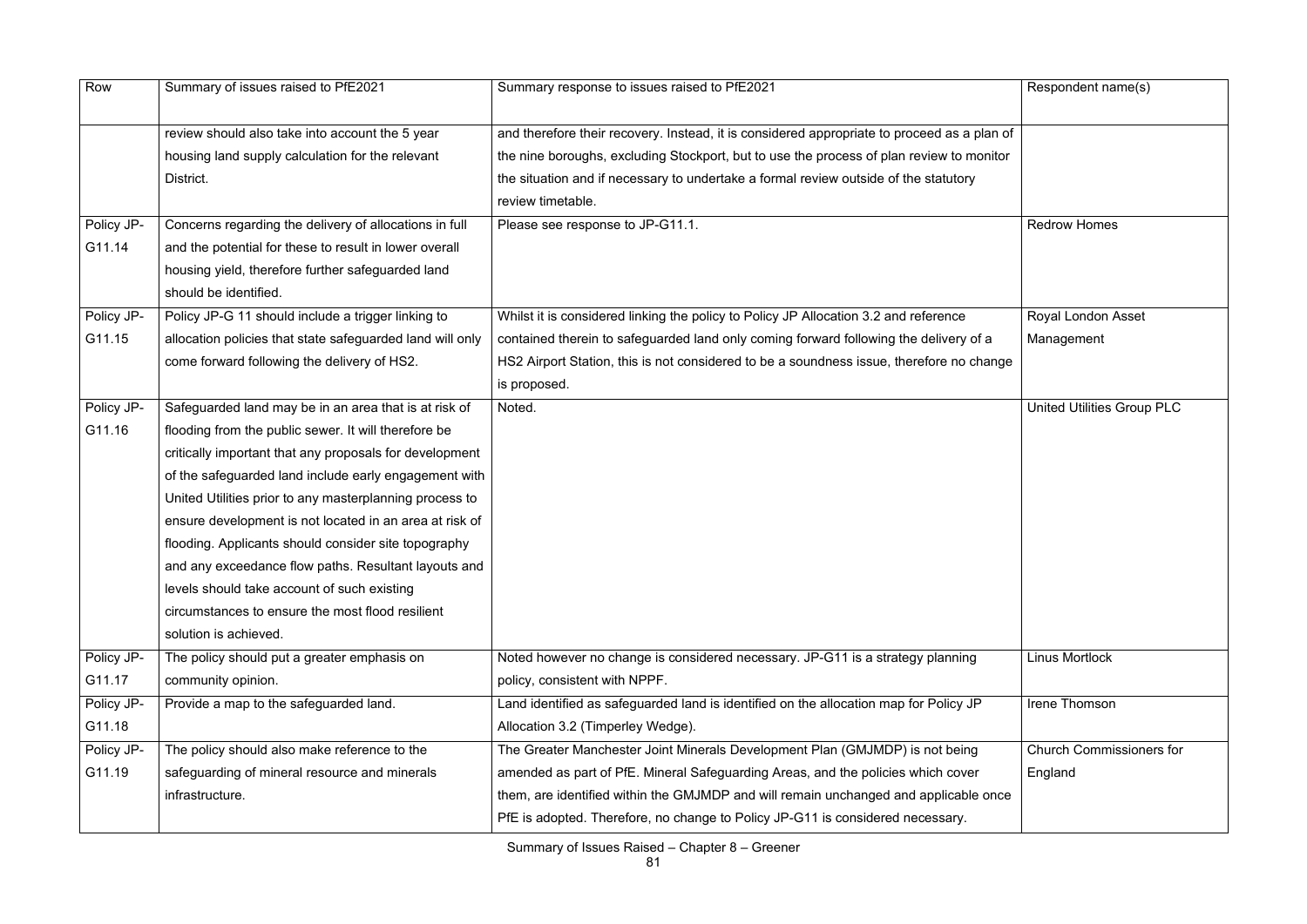| Row        | Summary of issues raised to PfE2021                        | Summary response to issues raised to PfE2021                                             | Respondent name(s)                  |
|------------|------------------------------------------------------------|------------------------------------------------------------------------------------------|-------------------------------------|
| Policy JP- | Safeguarded land should be kept safeguarded in             | The approach to safeguarded land set out in Policy JP-G11 is consistent with paragraph   | Joanne Maffia                       |
|            |                                                            |                                                                                          |                                     |
| G11.20     | perpetuity.                                                | 143 of the NPPF which states that planning permission for the permanent development      |                                     |
|            |                                                            | of safeguarded land should only be granted following an update to the plan which         |                                     |
|            |                                                            | proposes the development.                                                                |                                     |
|            | <b>General Comments</b>                                    |                                                                                          |                                     |
| Policy JP- | Support for the policy.                                    | Noted and welcomed.                                                                      | <b>Highgrove Strategic Land Ltd</b> |
| G11.21     |                                                            |                                                                                          | <b>Bellway Homes Ltd</b>            |
|            |                                                            |                                                                                          | Manchester Bolton & Bury Canal      |
|            |                                                            |                                                                                          | Society                             |
| Policy JP- | Concerns regarding the robustness of the Green Belt        | It is considered that a proportionate evidence base has been provided to support the     | Peel L&P Investments (North)        |
| G11.22     | Review and Site Selection Methodology and                  | policy. It can be found here: Green Belt Review [07.01.04] & Site Selection [03.04.01].  | Ltd                                 |
|            | identification of sites in the evidence base in respect of |                                                                                          | <b>Housebuilding Consortium</b>     |
|            | identifying safeguarded land.                              |                                                                                          |                                     |
|            |                                                            |                                                                                          |                                     |
| Policy JP- | Cheshire East did not have enough safeguarded land         | No change is considered necessary. Policy JP-G11 is considered to be consistent with     | <b>Hollins Strategic Land</b>       |
| G11.23     | and further work had to take place.                        | the NPPF and provides an appropriate strategy to safeguarded land.                       | <b>Hollins Strategic Land</b>       |
|            |                                                            |                                                                                          | Wainhomes (NW) Ltd                  |
| Policy JP- | PFE actually proposes to add land to the GB which will     | As part of the PfE preparation, 674.6 hectares of land has been identified on 49 sites   | <b>Highgrove Strategic Land Ltd</b> |
| G11.24     | act as a further constraint on future supply.              | outside of the Green Belt which are judged to be suitable for inclusion within the Green | Wainhomes (NW) Ltd                  |
|            |                                                            | Belt boundary. Justifications for each of the proposed additions against all five of the |                                     |
|            |                                                            | policy requirements are included at Appendix 3 of the Green Belt Topic Paper [07.01.25]  |                                     |
|            |                                                            | and make the case for their increased protection under Green Belt.                       |                                     |
| Policy JP- | The PfE appears to be claiming that some of the larger     | Only one allocation (JPA 3.2) has any safeguarded land within it. Please see response    | <b>Housebuilding Consortium</b>     |
| G11.25     | allocations which will deliver units beyond the plan       | to Policy JP-G11.9. The policy is considered to be consistent with the NPPF and          |                                     |
|            | period are effectively Safeguarded Land but this does      | provides an appropriate strategy to safeguarded land.                                    |                                     |
|            | not represent a robust or justified approach.              |                                                                                          |                                     |
| Policy JP- | Safeguarded land should be identified to establish         | Please see response to JP-G11.1.                                                         | <b>Persimmon Homes North West</b>   |
| G11.26     | Green Belt boundaries that will endure well beyond         |                                                                                          |                                     |
|            | 2037. The Green Belt Topic Paper fails to address how      |                                                                                          |                                     |
|            | development needs will be met beyond the plan period       |                                                                                          |                                     |
|            | without additional safeguarded land.                       |                                                                                          |                                     |
|            |                                                            |                                                                                          |                                     |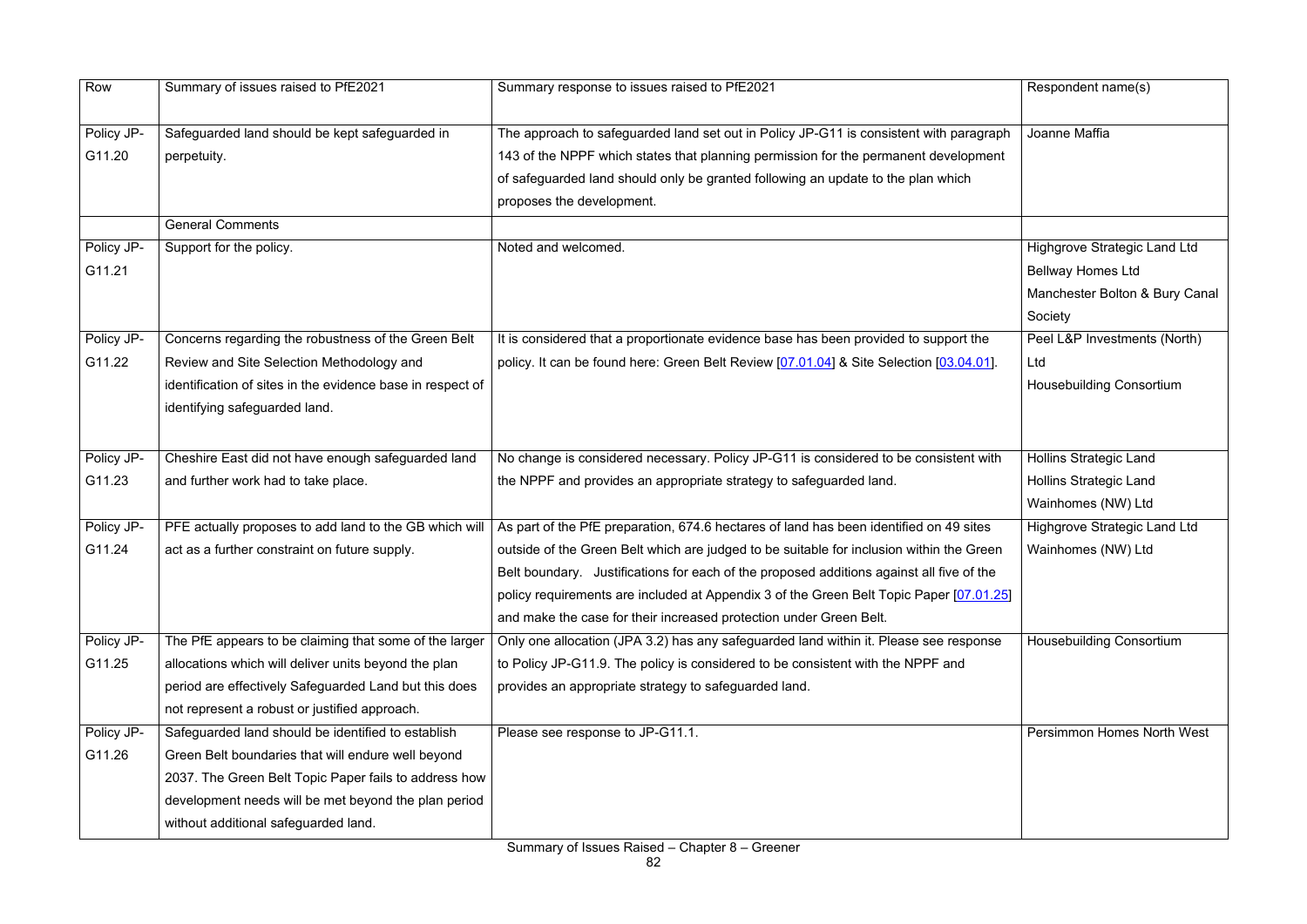| Row        | Summary of issues raised to PfE2021                          | Summary response to issues raised to PfE2021                                                 | Respondent name(s)                  |
|------------|--------------------------------------------------------------|----------------------------------------------------------------------------------------------|-------------------------------------|
|            |                                                              |                                                                                              |                                     |
| Policy JP- | There will be a need for further release of land             | Please see response to JP-G11.1                                                              | Peel L&P Investments (North)        |
| G11.27     | requiring a review of Green Belt boundaries before the       |                                                                                              | Ltd                                 |
|            | end of the plan period.                                      |                                                                                              | <b>Milnes Gaskell Estate</b>        |
|            |                                                              |                                                                                              | <b>Highgrove Strategic Land Ltd</b> |
|            |                                                              |                                                                                              | <b>NPL Group</b>                    |
|            |                                                              |                                                                                              | <b>PD Northern Steels</b>           |
|            |                                                              |                                                                                              | Wainhomes (NW) Ltd                  |
|            |                                                              |                                                                                              | <b>Housebuilding Consortium</b>     |
|            | Other                                                        |                                                                                              |                                     |
| Policy JP- | Objection to Green Belt removal. There should be a           | The PfE Plan sets out a very clear preference of using previously developed (brownfield)     | <b>SRH Properties Ltd</b>           |
| G11.28     | brownfield first approach. Save the Green Belt and           | land and vacant buildings to meet development needs in line with NPPF. However, given        |                                     |
|            | leave it alone and protect the local wildlife and local      | the scale of development required to meet the objectives of the Plan, a limited amount of    |                                     |
|            | biodiversity.                                                | development is identified on land outside of the urban area on greenfield and/or Green       |                                     |
|            |                                                              | Belt land. Further details in relation to the strategic case for releasing Green Belt can be |                                     |
|            |                                                              | found in the Green Belt Topic Paper [07.01.25].                                              |                                     |
| Policy JP- | Insufficient information for citizens/residents living in or | Comments regarding the consultation process are not relevant to the context of the           | <b>Brian Hulme</b>                  |
| G11.29     | near Green Belt to fully understand the consequences.        | Greener Chapter. Matter addressed elsewhere.                                                 | <b>Karen Cornwall</b>               |
|            | Engage more with affected residents.                         |                                                                                              |                                     |
| Policy JP- | Unnecessary policy and will only increase                    | Policy JP-G11 is considered to be consistent with NPPF and provides an appropriate           | Alan Sheppard                       |
| G11.30     | opportunities for developers whilst destroying Green         | strategy to safeguarded land.                                                                |                                     |
|            | Belt.                                                        |                                                                                              |                                     |
| Policy JP- | Concerns regarding 35% Manchester uplift for PFE.            | Not relevant to this policy. Matter addressed elsewhere.                                     | <b>Collette Gammond</b>             |
| G11.31     |                                                              |                                                                                              | <b>Matthew Oxley</b>                |
|            |                                                              |                                                                                              | C Smith                             |
| Policy JP- | The data used in the plan is outdated for housing            | Not relevant to this policy. Matter addressed elsewhere.                                     | <b>Collette Gammond</b>             |
| G11.32     | need.                                                        |                                                                                              | <b>Matthew Oxley</b>                |
|            |                                                              |                                                                                              | C Smith                             |
| Policy JP- | Greater employment provision should be identified.           | Not relevant to this policy. Matter addressed elsewhere.                                     | <b>Collette Gammond</b>             |
| G11.33     |                                                              |                                                                                              | <b>Matthew Oxley</b>                |
|            |                                                              |                                                                                              | C Smith                             |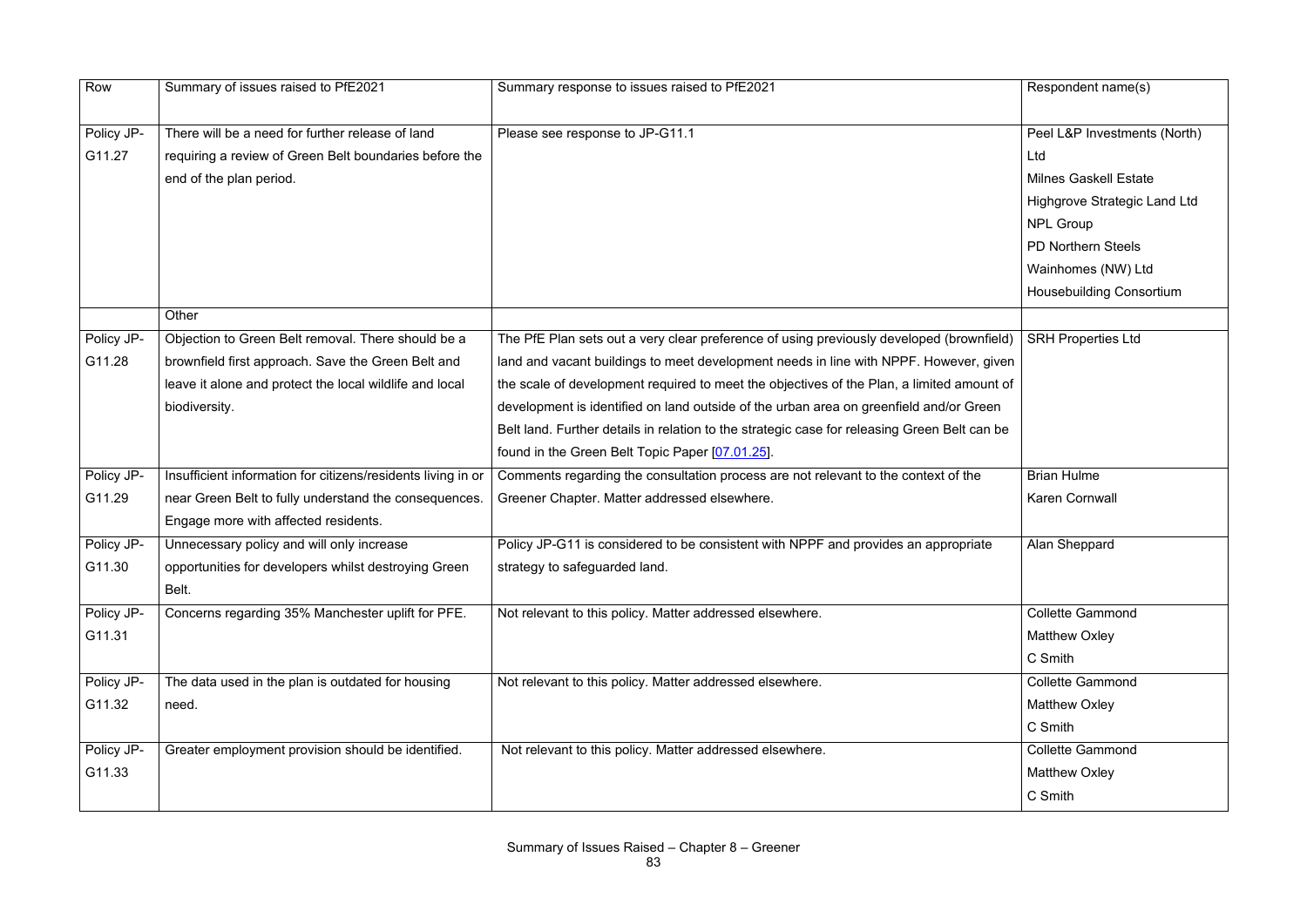| Row        | Summary of issues raised to PfE2021                   | Summary response to issues raised to PfE2021                                            | Respondent name(s)                  |
|------------|-------------------------------------------------------|-----------------------------------------------------------------------------------------|-------------------------------------|
|            |                                                       |                                                                                         |                                     |
| Policy JP- | Where will the urban forest be in relation to City    | Not relevant to this policy. Matter addressed elsewhere                                 | Paul Roebuck                        |
| G11.34     | Centre?                                               |                                                                                         |                                     |
| Policy JP- | Where will the provision of community orchards be and | Not relevant to this policy. Matter addressed elsewhere.                                | <b>Paul Roebuck</b>                 |
| G11.35     | who will own, run and benefit?                        |                                                                                         |                                     |
| Policy JP- | Landbanking will go to developers.                    | Comment not relevant to the content of the Greener Chapter. Matter addressed            | David McLaughlin                    |
| G11.36     |                                                       | elsewhere.                                                                              |                                     |
| Policy JP- | The Plan does not do enough to protect the            | Noted. PfE is a strategic planning document and is considered to be consistent with     | Ann Guilfoyle                       |
| G11.37     | environment.                                          | NPPF. The Plan as a whole sets out an appropriate strategic policy framework to deliver |                                     |
|            |                                                       | the overall Vision and Objectives. The relevant thematic and allocation policies are    |                                     |
|            |                                                       | supported by a proportionate evidence base.                                             |                                     |
| Policy JP- | Manchester will play a part in the level up agenda,   | Please see response to Policy JP-G11.1.                                                 | <b>Aviva Life &amp; Pensions UK</b> |
| G11.38     | therefore more housing and employment development     |                                                                                         |                                     |
|            | will be needed to become a global city, beyond the    |                                                                                         |                                     |
|            | plan period.                                          |                                                                                         |                                     |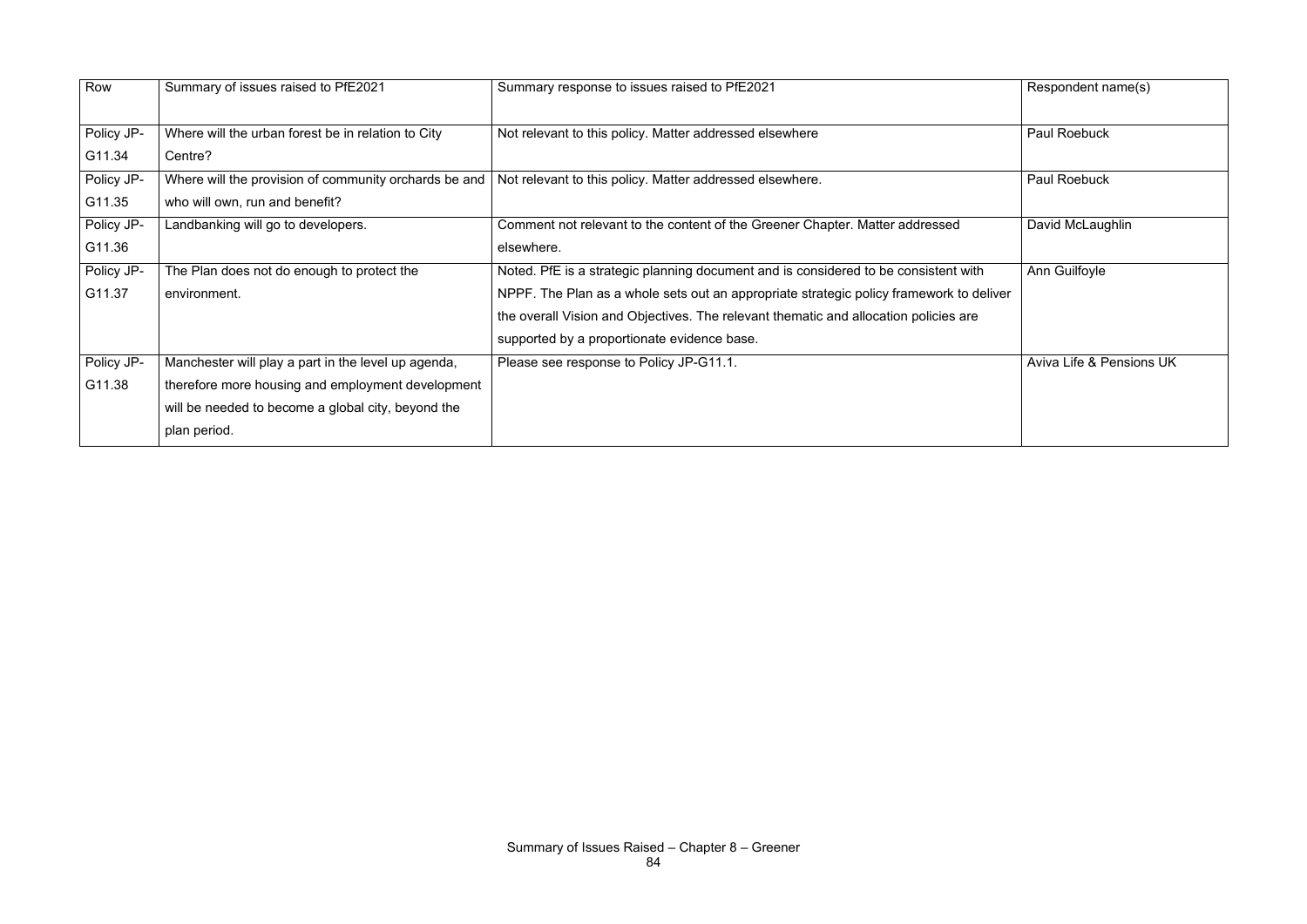# **Appendix**

# **Respondents to PfE 2021 Policy JP-G1 – Valuing Important Landscapes**

| Row             | Respondent name(s)                |
|-----------------|-----------------------------------|
| Policy JP-G1.16 | Woodford Neighbourhood Forum      |
|                 | <b>Friends of the Earth</b>       |
|                 | Peel L&P Investments (North) Ltd  |
|                 | Royal London Asset Management     |
|                 | <b>Friends of Carrington Moss</b> |
|                 | Manchester Bolton & Bury Canal    |
|                 | Society                           |
|                 | <b>Greater Manchester Housing</b> |
|                 | Providers                         |
| Policy JP-G1.22 | <b>Janet Alldred</b>              |
|                 | <b>Paul Roebuck</b>               |
|                 | <b>Janet Millett</b>              |
|                 | <b>Trevor Widdop</b>              |
|                 | <b>Helen Skidmore</b>             |
|                 | C. Axon                           |
|                 | <b>Michael Hullock</b>            |
|                 | <b>E</b> Bowles                   |
|                 | Samantha Dugmore                  |
|                 | <b>Julie Halliwell</b>            |
|                 | David Hawes                       |
|                 | <b>Janet Aunins</b>               |
|                 | Joanne Maffia                     |
|                 | <b>Gary West</b>                  |
|                 | <b>Alan Bayfield</b>              |
|                 | Barbara Keeley                    |
|                 | <b>Esther Chandler</b>            |
|                 | <b>Brian Saffer</b>               |
|                 | David McLaughlin                  |
|                 | <b>Craig Smith</b>                |
|                 | C Smith                           |
|                 | Mark Haynes                       |
|                 | <b>Susan Evans</b>                |
|                 | Martha Hughes                     |
|                 | <b>Patricia Fletcher</b>          |
|                 | <b>Chris Green</b>                |
|                 | Margaret Blakeley                 |
|                 | Roy Chapman                       |
|                 | <b>Barbara Lloyd</b>              |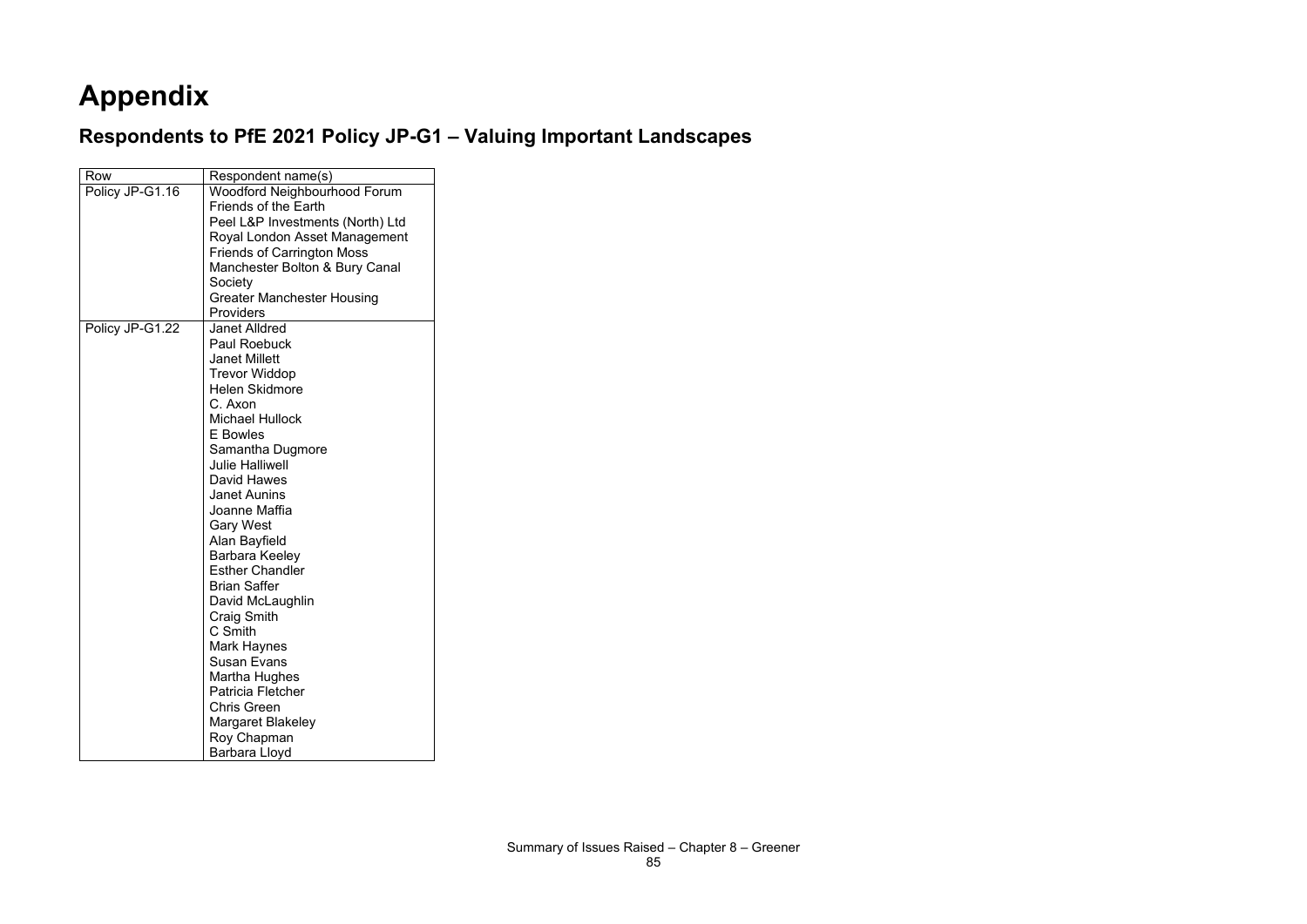## **Respondents to PfE 2021 Policy JP-G2 – Green Infrastructure Network**

| Row             | Respondent name(s)                |
|-----------------|-----------------------------------|
| Policy JP-G2.16 | Woodford Neighbourhood Forum      |
|                 | <b>Bluemantle</b>                 |
|                 | <b>Redrow Homes</b>               |
|                 | <b>Friends of the Earth</b>       |
|                 | Peel L&P Investments (North) Ltd  |
|                 | Royal London Asset Management     |
|                 | <b>Friends of Carrington Moss</b> |
|                 | Manchester Bolton & Bury Canal    |
|                 | Society                           |
|                 | <b>The Wildlife Trusts</b>        |
|                 | <b>Greater Manchester Housing</b> |
|                 | <b>Providers</b>                  |
|                 | Liverpool City Region Combined    |
|                 | Authority                         |
| Policy JP-G2.30 | <b>Paul Roebuck</b>               |
|                 | Louise James                      |
|                 | <b>Brian Hulme</b>                |
|                 | Lesley Heneghan                   |
|                 | <b>John Roberts</b>               |
|                 | <b>Gary West</b>                  |
|                 | Gillian Boyle                     |
|                 | Alan Bayfield                     |
|                 | David McLaughlin                  |
|                 | <b>Craig Smith</b>                |
|                 | C Smith                           |
|                 | <b>Chris Waterfield</b>           |
|                 | <b>Chris Green</b>                |
|                 | <b>Christopher Russell</b>        |
|                 | Barbara Lloyd                     |

## **Respondents to PfE 2021 Policy JP-G4 – Lowland, Wetlands and Mosslands**

| Row             | Respondent name(s)     |
|-----------------|------------------------|
| Policy JP-G4.26 | Michael Young          |
|                 | <b>Deborah Foulkes</b> |
|                 | Edward Beckmann        |
|                 | David McLaughlin       |
|                 | <b>Glenn Dillon</b>    |
|                 | Simon Robertson        |
|                 | <b>Jane Barker</b>     |
| Policy JP-G4.32 | Peter Stanyer          |
|                 | Mike Seer              |
|                 | <b>Peter Stratton</b>  |
|                 | Paul Roebuck           |
|                 | <b>Colin Walters</b>   |
|                 | E Bowles               |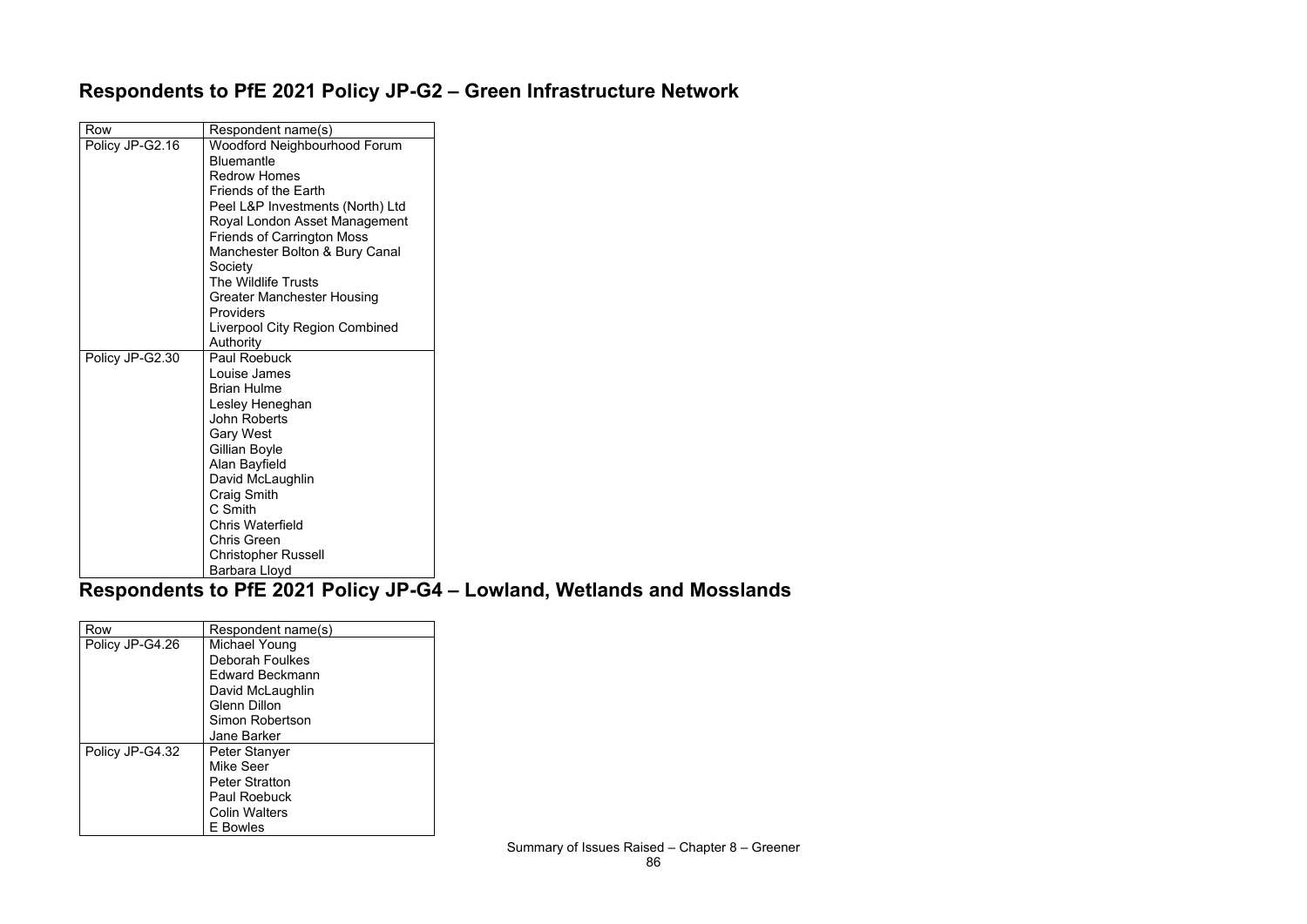| Kim Scragg                          |
|-------------------------------------|
|                                     |
| <b>Julie Halliwell</b>              |
| Joanne Maffia                       |
| Barbara Keeley                      |
| <b>Steven Brown</b>                 |
| <b>Tina Brown</b>                   |
| Janine Lawford                      |
| Julie Jerram                        |
| <b>Karen Cornwall</b>               |
| Miriam Latham                       |
| Ann Guilfoyle                       |
| Jacqueline Charnock                 |
| <b>Carl Southward</b>               |
| <b>Woodford Neighbourhood Forum</b> |

# **Respondents to PfE 2021 Policy JP-G5 – Uplands**

| Row             | Respondent name(s)     |
|-----------------|------------------------|
| Policy JP-G5.6  | Mike Seer              |
|                 | <b>Peter Stratton</b>  |
|                 | <b>Andrew Mair</b>     |
|                 | Kim Scragg             |
|                 | <b>Gary West</b>       |
|                 | Martin Rigby           |
|                 | <b>Karen Cornwall</b>  |
|                 | Ann Guilfoyle          |
|                 | <b>Jane Barker</b>     |
| Policy JP-G5.39 | <b>Linus Mortlock</b>  |
|                 | <b>Janet Millett</b>   |
|                 | <b>Andrew Mair</b>     |
|                 | <b>Julie Halliwell</b> |
|                 | Joanne Maffia          |
|                 | <b>Gary West</b>       |
|                 | <b>Steven Brown</b>    |
|                 | <b>Tina Brown</b>      |
|                 | David McLaughlin       |
|                 | <b>Glenn Dillon</b>    |
|                 | <b>Stephen Cluer</b>   |
|                 | <b>Paul Crowther</b>   |

#### **Respondents to PfE 2021 Policy JP-G6 – Urban Green Space**

| Row            | Respondent name(s)   |
|----------------|----------------------|
| Policy JP-G6.1 | <b>Peter Stanyer</b> |
|                | <b>Mike Seer</b>     |
|                | <b>Colin Walters</b> |
|                | Kim Scragg           |
|                | Joanne Koffman       |
|                | <b>Glenn Dillon</b>  |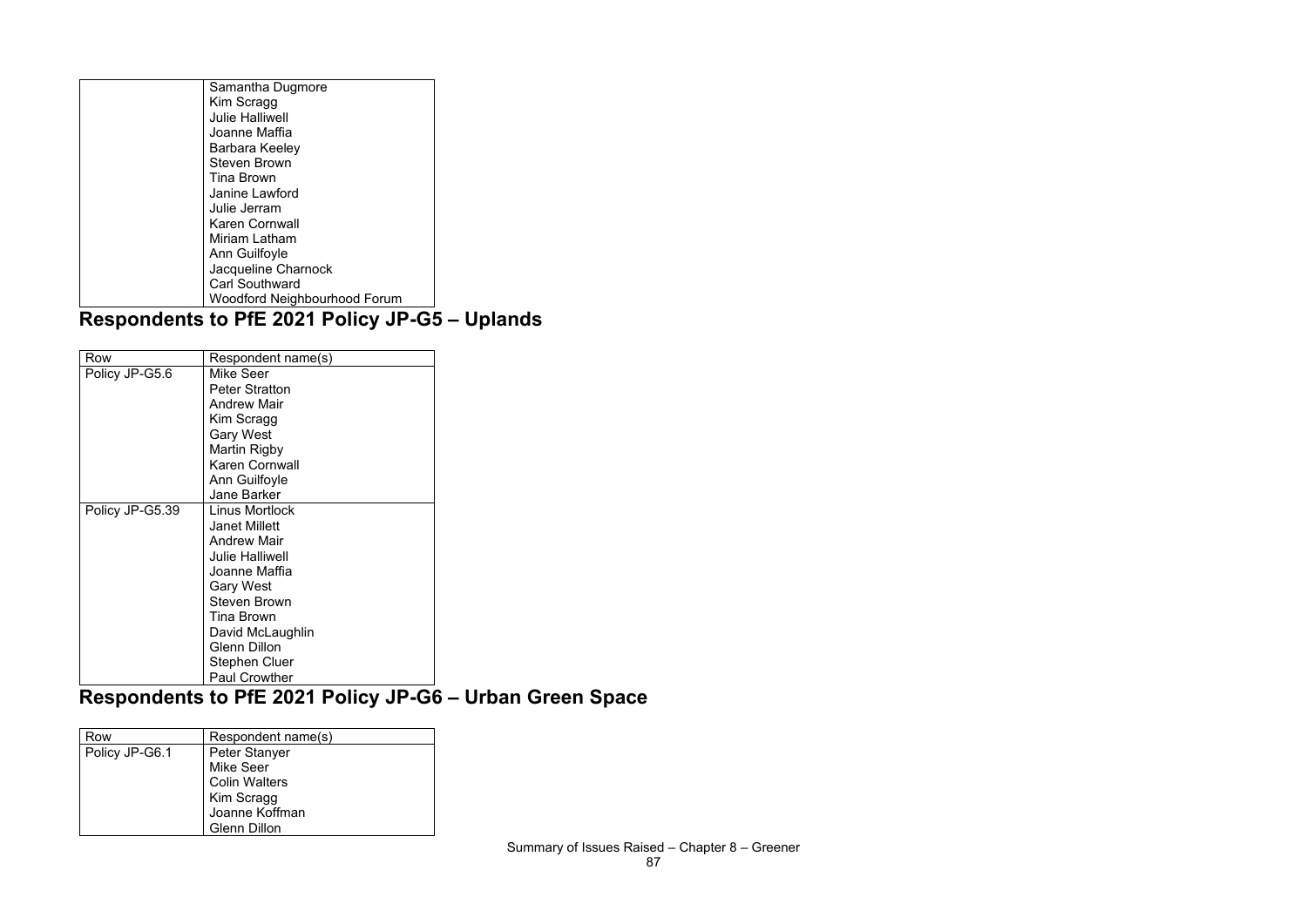|                 | Ann Guilfoyle              |
|-----------------|----------------------------|
|                 | <b>Carl Southward</b>      |
| Policy JP-G6.51 | <b>Anthony Dann</b>        |
|                 | <b>Paul Roebuck</b>        |
|                 | <b>Chris Procter</b>       |
|                 | <b>Malcolm Hields</b>      |
|                 | Louise Bolotin             |
|                 | <b>Peter Christie</b>      |
|                 | John Anderson              |
|                 | Patricia Cooke             |
|                 | <b>Neil Campbell</b>       |
|                 | <b>E</b> Bowles            |
|                 | Alan Sheppard              |
|                 | Barbara Keeley             |
|                 | <b>Steven Brown</b>        |
|                 | <b>Tina Brown</b>          |
|                 | Sheila Tod                 |
|                 | Martha Hughes              |
|                 | Miriam Latham              |
|                 | <b>Stephen Cluer</b>       |
|                 | Jacqueline Charnock        |
|                 | <b>Christopher Russell</b> |
|                 | Barbara Lloyd              |

#### **Respondents to PfE 2021 Policy JP-G7 – Trees and Woodland**

| Row             | Respondent name(s)               |
|-----------------|----------------------------------|
| Policy JP-G7.1  | <b>Peter Christie</b>            |
|                 | C. Axon                          |
|                 | <b>Simon Robertson</b>           |
|                 | Woodford Neighbourhood Forum     |
|                 | <b>Friends of the Earth</b>      |
|                 | Peel L&P Investments (North) Ltd |
|                 | Royal London Asset Management    |
|                 | <b>The Wildlife Trusts</b>       |
| Policy JP-G7.34 | Kay Bruce                        |
|                 | <b>Colin Walters</b>             |
|                 | C. Axon                          |
|                 | Samantha Dugmore                 |
|                 | Sarah Burlinson                  |
|                 | Lesley Heneghan                  |
|                 | <b>Chris Green</b>               |
|                 | <b>Paul Crowther</b>             |
|                 | Barbara Lloyd                    |
|                 | <b>Laura Ettrick</b>             |
| Policy JP-G7.35 | Peter Stanyer                    |
|                 | Mike Seer                        |
|                 | <b>Anthony Dann</b>              |
|                 | <b>Paul Roebuck</b>              |
|                 | <b>Suzette Howard</b>            |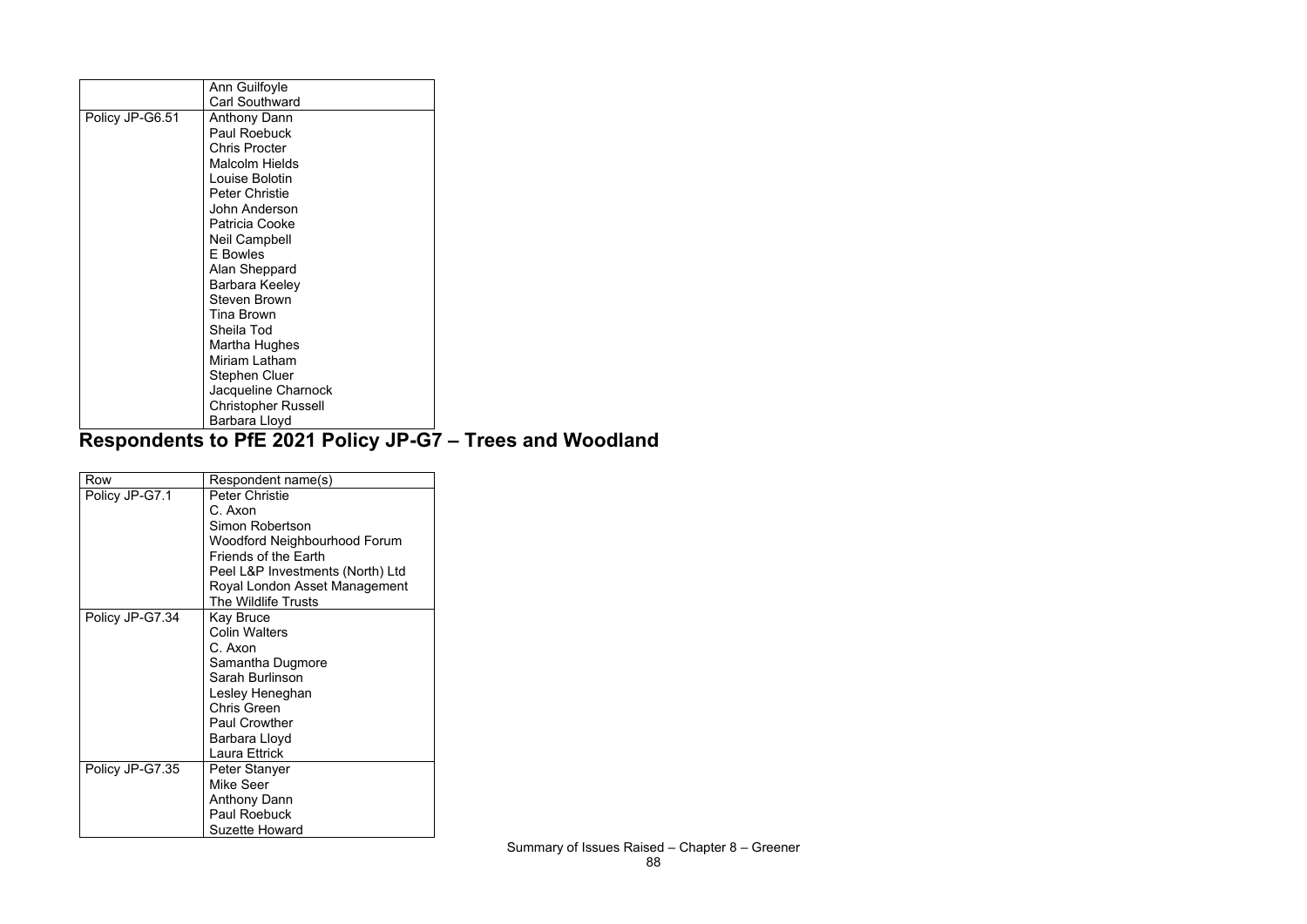| <b>Andrew Mair</b>       |
|--------------------------|
| <b>Graham White</b>      |
| Sarah Burlinson          |
| Kim Scragg               |
| <b>Caroline Grimshaw</b> |
| Alan Bayfield            |
| Janine Lawford           |
| Ann Guilfoyle            |
| <b>Halina Clowes</b>     |
| Roy Chapman              |

### **Respondents to PfE 2021 Policy JP-G8 – Standards for Greener Places**

| Row            | Respondent name(s)     |
|----------------|------------------------|
| <b>JP-G8.5</b> | <b>Peter Stanyer</b>   |
|                | <b>Mike Seer</b>       |
|                | <b>Trevor Thomas</b>   |
|                | <b>Peter Stratton</b>  |
|                | <b>Colin Walters</b>   |
|                | <b>Peter Christie</b>  |
|                | Kim Scragg             |
|                | <b>Julie Halliwell</b> |
|                | <b>Martin Rigby</b>    |

#### **Respondents to PfE 2021 Policy JP-G9 – A Net Enhancement of Biodiversity**

| Row             | Respondent name(s)    |
|-----------------|-----------------------|
| Policy JP-G9.32 | <b>Paul Roebuck</b>   |
|                 | <b>Suzette Howard</b> |
|                 | <b>Peter Christie</b> |
|                 | Samantha Dugmore      |
|                 | Sarah Burlinson       |
|                 | Janine Lawford        |
|                 | Laura Charlotte       |
|                 | <b>Alison Doherty</b> |

#### **Respondents to PfE 2021 Policy JP-G10 – The Green Belt**

| Row             | Respondent name(s)                  |
|-----------------|-------------------------------------|
| Policy JP-G10.2 | <b>Mineral Products Association</b> |
|                 | <b>Bowdon Rugby Club</b>            |
|                 | Miri Roshni                         |
|                 | W R Halman                          |
|                 | J M Gibney                          |
|                 | C L Halman                          |
|                 | F I Carless                         |
|                 | <b>Bluemantle</b>                   |
|                 | <b>Milnes Gaskell Estate</b>        |
|                 | <b>NPL Group</b>                    |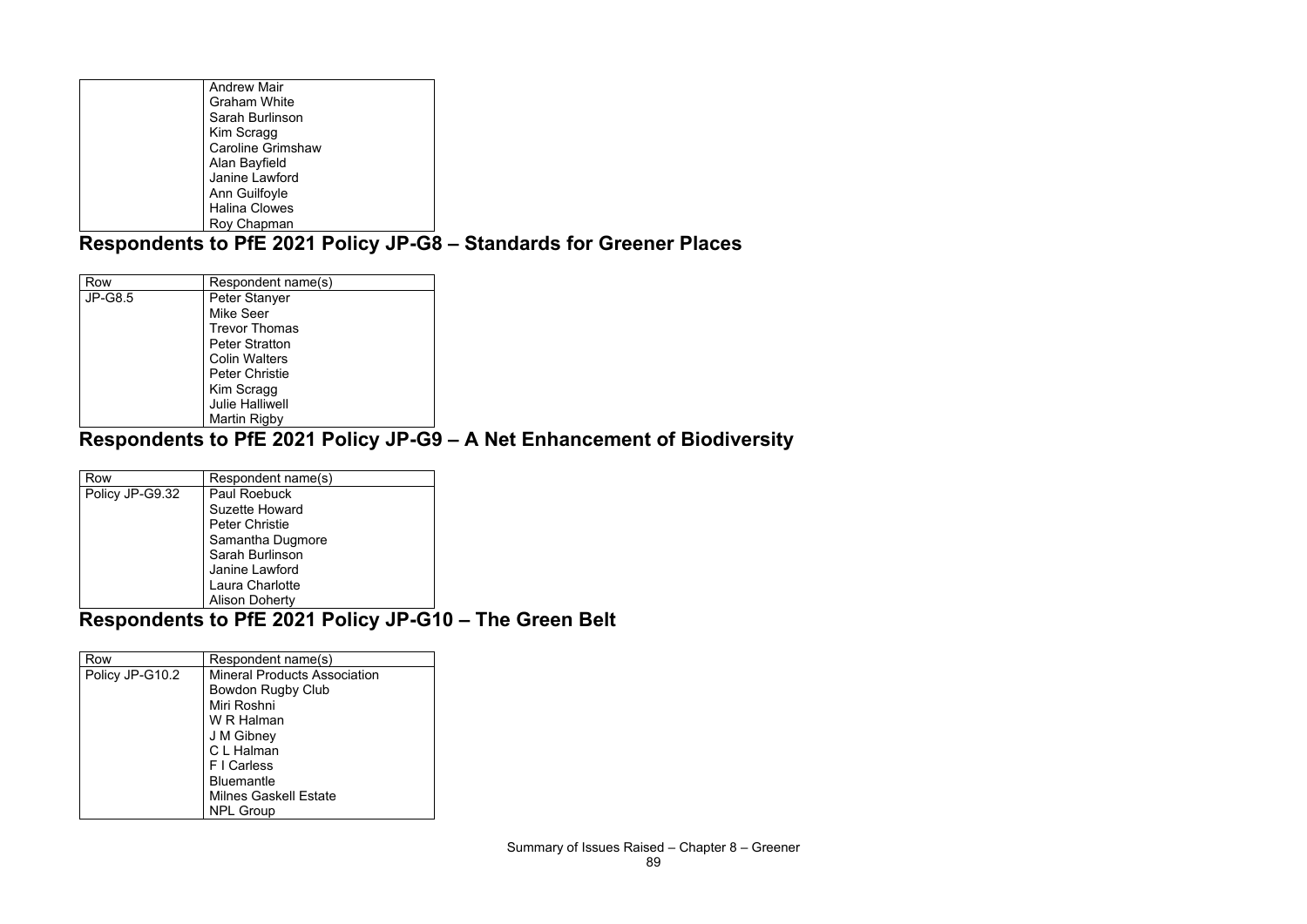|                 | Countryside Properties LLP, Casey       |
|-----------------|-----------------------------------------|
|                 | Group Ltd and Wain Homes                |
| Policy JP-G10.3 | <b>Aviva Life &amp; Pensions UK</b>     |
|                 | <b>Miller Homes</b>                     |
|                 | <b>Persimmon Homes North West</b>       |
|                 | Morris Homes (North) Ltd                |
|                 | Morland Capital Partners No.1 Ltd       |
|                 | <b>Stephen Cluer</b>                    |
|                 | <b>Redcliff Estates</b>                 |
|                 | <b>Crossways Commercial Estates Ltd</b> |
|                 | <b>Murphy Group</b>                     |
|                 | <b>Seddon Homes Ltd</b>                 |
|                 | <b>HIMOR Group</b>                      |
|                 | <b>Hollins Strategic Land</b>           |
|                 | <b>Hollins Strategic Land</b>           |
|                 | Wainhomes (NW) Ltd                      |
|                 | <b>Taylor Wimpey</b>                    |
| Policy JP-G10.6 | Alexandra Cluer                         |
|                 | Andrea Keeble                           |
|                 | Lisa Mather                             |
|                 | Deborah Morgan                          |
|                 | <b>Peter Mather</b>                     |
|                 | Susan Higgins                           |
|                 | <b>Juliet Eastham</b>                   |
|                 | Oscar Majid                             |
|                 | <b>Yvonne Robinson</b>                  |
|                 | <b>Stuart Johnstone</b>                 |
|                 | Susan Fleming                           |
|                 | <b>Andrew Fleming</b>                   |
|                 | <b>Catherine Schofield</b>              |
|                 | <b>Tom Wood</b>                         |
|                 | Michelle Mcloughlin                     |
|                 | Joan Glynn                              |
|                 | <b>Viv Barlow</b>                       |
|                 | Jacqueline Majid                        |
|                 | <b>S</b> Stratton                       |
|                 | <b>Hazel Keane</b>                      |
|                 | John Robinson                           |
|                 | <b>Shirley Buckley</b>                  |
|                 | <b>Colin Heaton</b>                     |
|                 | Susan Horridge                          |
|                 | Joanne Dawson                           |
|                 | Joanne Culliney                         |
|                 | <b>Barry Spence</b>                     |
|                 | <b>Annmarie Bennett</b>                 |
|                 | <b>Christopher Culliney</b>             |
|                 | George Wood                             |
|                 | Rebecca Robinson                        |
|                 | Alexandra Saffer                        |
|                 | <b>Daniel Robinson</b>                  |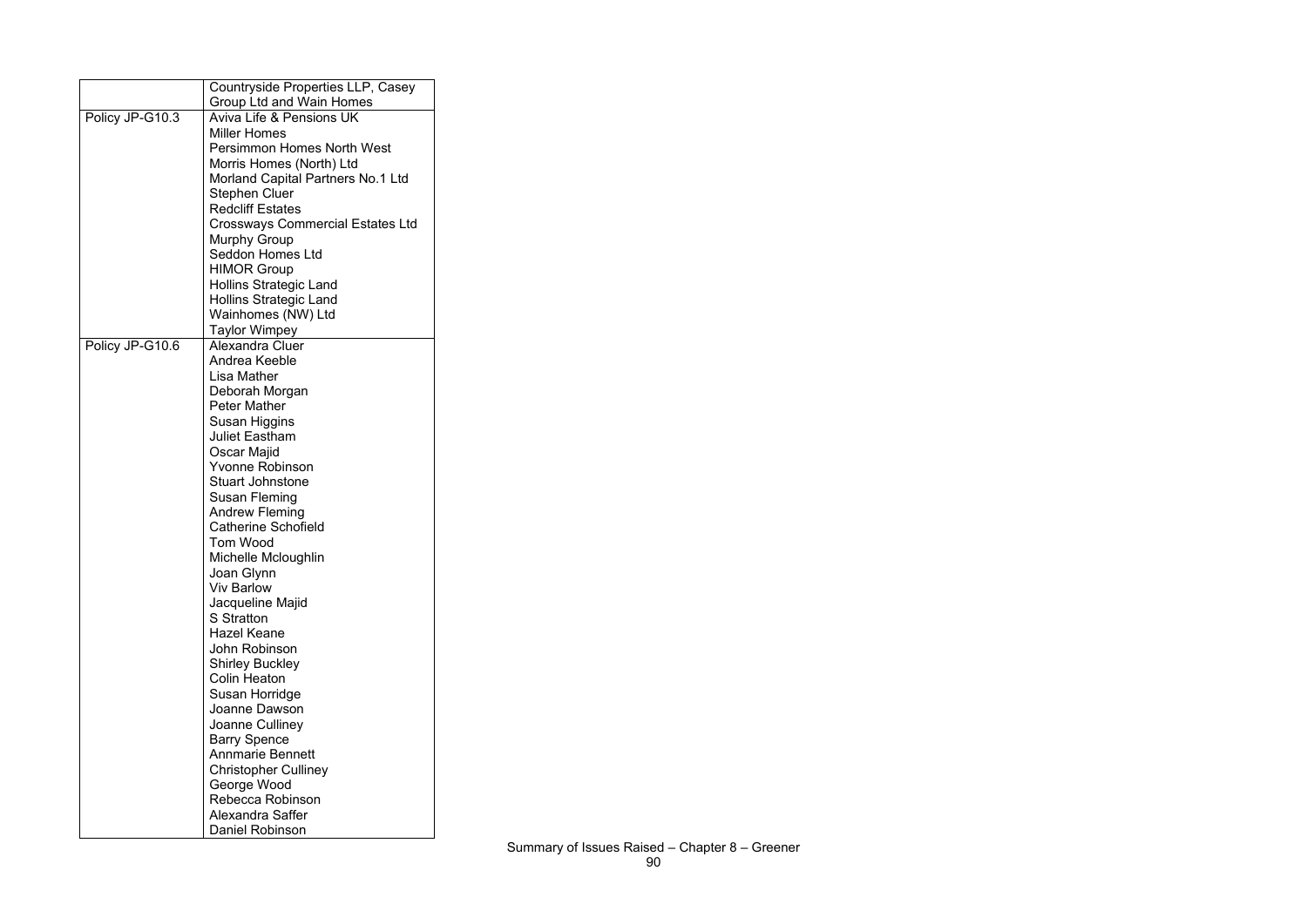| <b>Carole Martin</b>                          |
|-----------------------------------------------|
| Derek M Glynn                                 |
| <b>Geoff Woods</b>                            |
| <b>Saul Bennett</b>                           |
| Colleen Donovan-Togo                          |
| <b>Carolyn Saffer</b>                         |
| Paul Taylor                                   |
| Angela Shaw                                   |
| Samantha Doggett                              |
| Lucy Taylor                                   |
| <b>Aimee Shaw</b>                             |
| <b>Jennifer Cronin</b>                        |
| Sheila Jackson                                |
| <b>Barbara Cooke</b>                          |
|                                               |
| <b>Brian Wright</b><br><b>Lorraine Tucker</b> |
|                                               |
| <b>Kelly Fox</b>                              |
| <b>Brian Cooke</b>                            |
| Paul Yarwood                                  |
| Lisa Wright                                   |
| Sara Slater                                   |
| <b>Victoria Hothersall</b>                    |
| <b>Abby Derere</b>                            |
| <b>Adam Burgess</b>                           |
| <b>Craig Tucker</b>                           |
| Jacqueline Yarwood                            |
| Alan Bayfield                                 |
| Anna Katherine Burgess                        |
| Debbie Pownceby                               |
| Marjorie Higham                               |
| Rebecca Hindle                                |
| Nicola Kerr                                   |
| <b>Gwynneth McManus</b>                       |
| <b>Andy Skelly</b>                            |
| <b>Gwyneth Derere</b>                         |
| Julia Gallagher                               |
| <b>Joanne Dallimore</b>                       |
| <b>Alison Lees</b>                            |
| David J Arnfield                              |
| <b>Peter Cooke</b>                            |
| Emma Nye                                      |
| <b>Donald Berry</b>                           |
| <b>Kath Dobson</b>                            |
| Patricia Hay                                  |
| <b>Jane Bennett</b>                           |
| <b>Carl Mason</b>                             |
| Leanne Labrow                                 |
| Pamela Maxon                                  |
| Dawn Johnstone                                |
| Elisabeth Berry                               |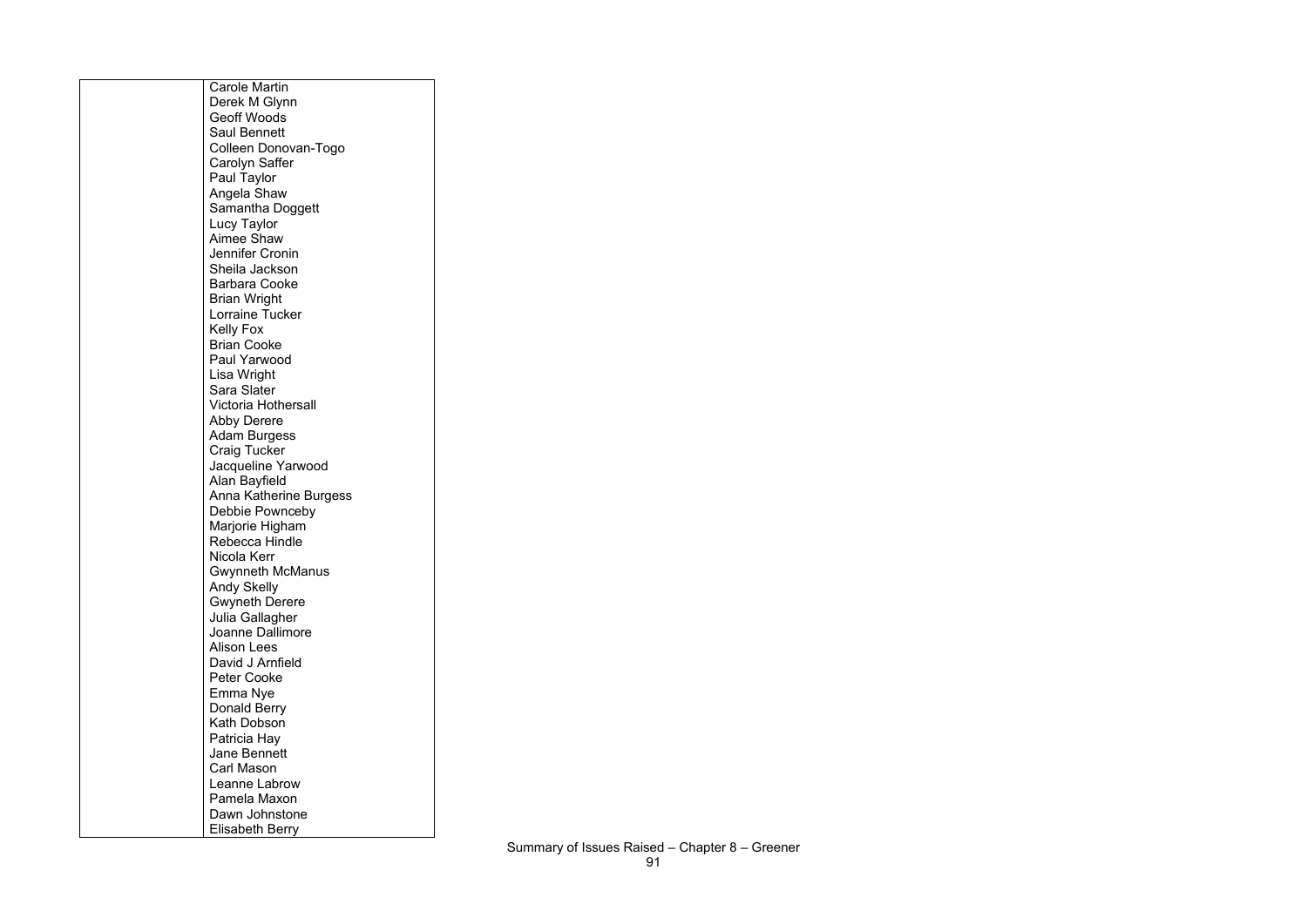| HIMOR, Redrow Homes Limited and         |
|-----------------------------------------|
|                                         |
|                                         |
|                                         |
|                                         |
|                                         |
|                                         |
|                                         |
|                                         |
|                                         |
|                                         |
|                                         |
| <b>Church Commissioners for England</b> |
|                                         |
|                                         |
|                                         |
|                                         |
|                                         |
|                                         |
|                                         |
|                                         |
|                                         |
|                                         |
|                                         |
|                                         |
|                                         |
|                                         |
|                                         |
|                                         |
| <b>Crossways Commercial Estates Ltd</b> |
|                                         |
|                                         |
|                                         |
|                                         |
|                                         |
|                                         |
|                                         |
| Countryside Properties LLP, Casey       |
|                                         |
|                                         |
|                                         |
|                                         |
|                                         |
|                                         |
|                                         |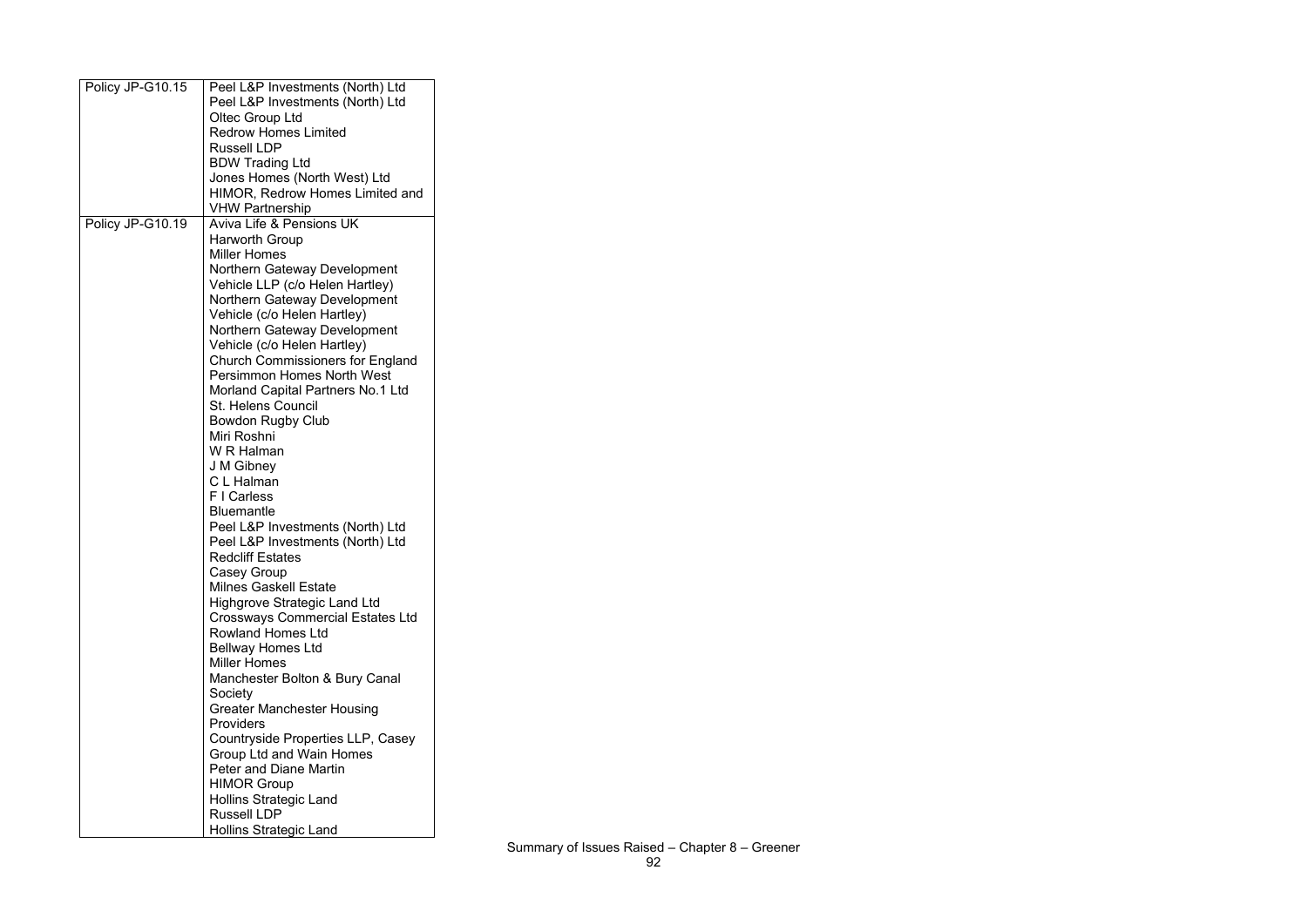|                  | Wainhomes (NW) Ltd                    |
|------------------|---------------------------------------|
| Policy JP-G10.22 | <b>AARD - Action Against Rural</b>    |
|                  | Development                           |
|                  | <b>Chantal Johnson</b>                |
|                  | Lynne Hastings                        |
|                  | <b>Marlene Hession</b>                |
|                  | <b>Jason Richards</b>                 |
|                  | <b>Susan Theodossiadis</b>            |
|                  | <b>Elizabeth Jane Glew</b>            |
| Policy JP-G10.29 | <b>Julie Halliwell</b>                |
|                  | Save Greater Manchesters Green        |
|                  | Belt (SGMGB)                          |
|                  |                                       |
|                  | <b>Save Greater Manchesters Green</b> |
|                  | Belt (SGMGB) - Oldham Groups          |
|                  | <b>Gary West</b>                      |
|                  | <b>Persimmon Homes North West</b>     |
|                  | Morris Homes (North) Ltd              |
|                  | Jeff Houghton                         |
|                  | <b>Stephen Cluer</b>                  |
|                  | Landowners of Holme Valley            |
|                  | <b>Simister Village Community</b>     |
|                  | Association                           |
|                  | Taylor Wimpey                         |
| Policy JP-G10.30 | Peter Stanyer                         |
|                  | Marc O'Driscoll                       |
|                  | <b>Linus Mortlock</b>                 |
|                  | <b>Mike Seer</b>                      |
|                  | Stephen Hefford                       |
|                  | <b>Anthony Dann</b>                   |
|                  | helen dryden                          |
|                  | <b>Trevor Thomas</b>                  |
|                  | Samantha Turner                       |
|                  | Linda Field                           |
|                  | Andrew Jay                            |
|                  | <b>Mark Harris</b>                    |
|                  | <b>Kay Bruce</b>                      |
|                  | <b>Peter Stratton</b>                 |
|                  | <b>Susan Peat</b>                     |
|                  | paul roebuck                          |
|                  | <b>Colin Walters</b>                  |
|                  | <b>Trevor Widdop</b>                  |
|                  | <b>Helen Skidmore</b>                 |
|                  | <b>Deborah Foulkes</b>                |
|                  | <b>Lindy Jarvis</b>                   |
|                  | Anne Isherwood                        |
|                  | Louise Bolotin                        |
|                  | <b>Peter Christie</b>                 |
|                  | C. Axon                               |
|                  | Lynn Clegg                            |
|                  | Irene Thomson                         |
|                  |                                       |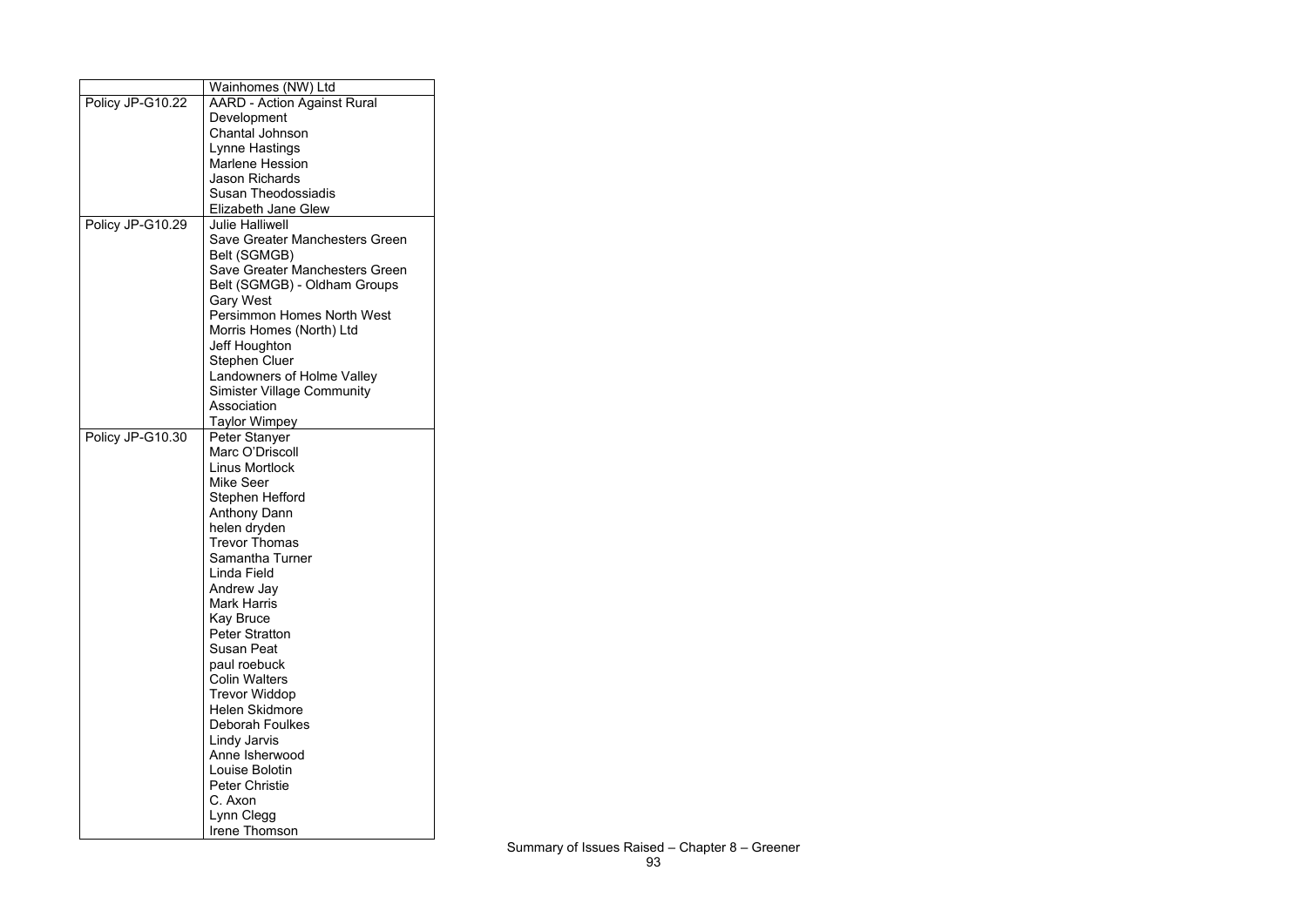| Patricia Cooke                          |
|-----------------------------------------|
| <b>Graham White</b>                     |
| heather Bebbington pugh                 |
| <b>Michael Hullock</b>                  |
| <b>E</b> Bowles                         |
| Alan Sheppard                           |
| <b>Judith Sheppard</b>                  |
|                                         |
| Samantha Dugmore                        |
| sarah burlinson                         |
| Louise James                            |
| <b>Michelle Duncalf</b>                 |
| Kim Scragg                              |
| <b>Caroline Grimshaw</b>                |
| <b>Michael Reeve</b>                    |
| <b>Julie Halliwell</b>                  |
| Janet Taylor                            |
| David Hawes                             |
|                                         |
| Lesley Heneghan                         |
| Joanne Maffia                           |
| <b>Save Greater Manchesters Green</b>   |
| Belt (SGMGB)                            |
| <b>Save Greater Manchesters Green</b>   |
| Belt (SGMGB) - Oldham Groups            |
| <b>Save Greater Manchesters Green</b>   |
| Belt (SGMGB) - Bury Groups              |
| <b>Matthew Oxley</b>                    |
| <b>Gary West</b>                        |
| Gillian Boyle                           |
|                                         |
| <b>Steven Nelson</b>                    |
| Nigel Hyams                             |
| Save Royton's Greenbelt Community       |
| Group                                   |
| Alan Bayfield                           |
| <b>Save Greater Manchesters Green</b>   |
| Belt (SGMGB) - Save Apethorn &          |
| <b>Bowlacre</b>                         |
| Martin Rigby                            |
| <b>Peter Pemberton</b>                  |
|                                         |
| <b>John Williams</b>                    |
| <b>Barbara Keeley</b>                   |
| <b>Steven Brown</b>                     |
| <b>Tina Brown</b>                       |
| Janine Lawford                          |
| Metacre Ltd                             |
| <b>Church Commissioners for England</b> |
| <b>Esther Chandler</b>                  |
| Alison cavanagh                         |
|                                         |
| Jeff Houghton                           |
| Joanne Koffman                          |
| Sheila Tod                              |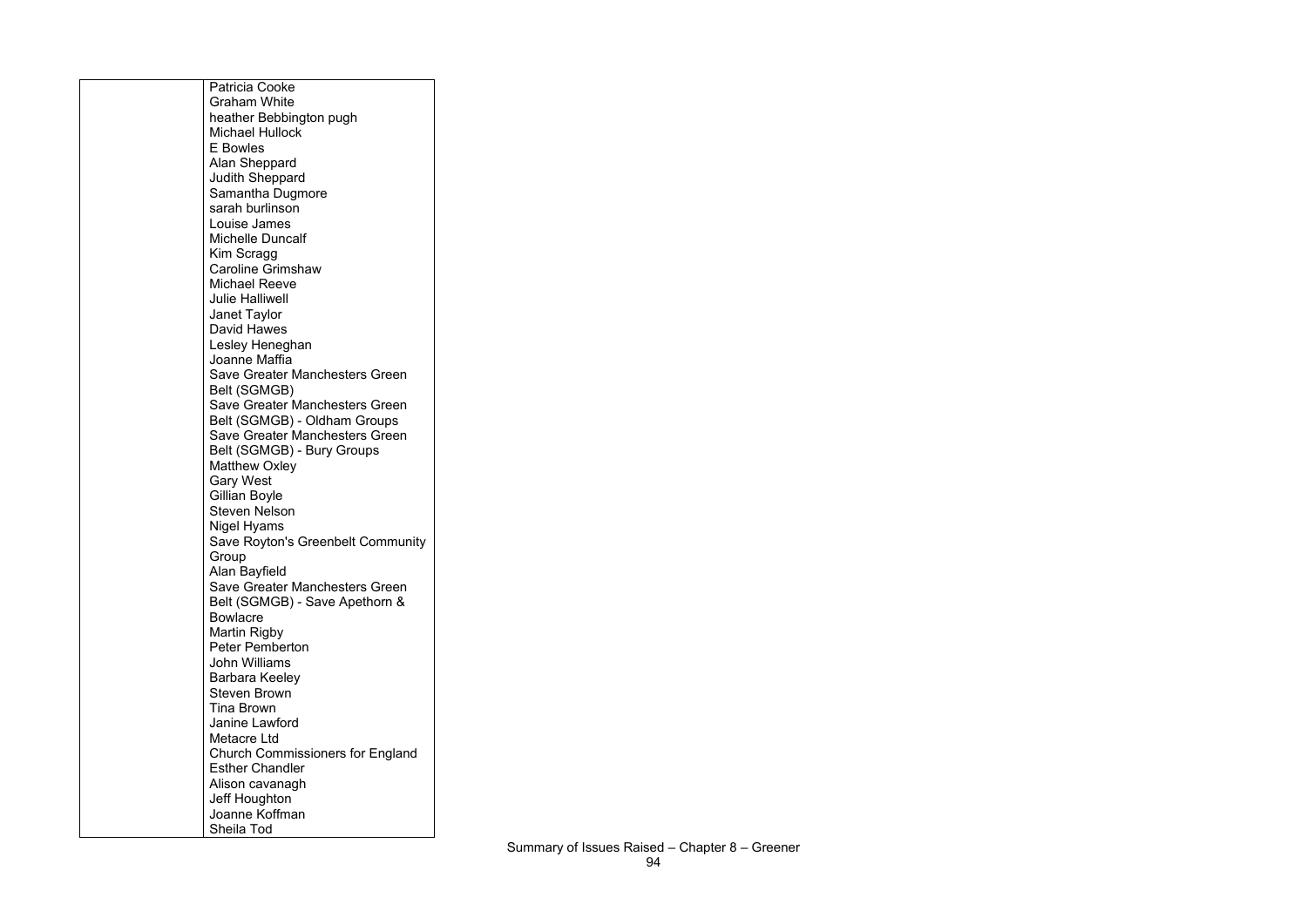| David McLaughlin                          |
|-------------------------------------------|
| <b>Maureen Buttle</b>                     |
| Kate Tod                                  |
| <b>Brenda Foley</b>                       |
| <b>Laura Charlotte</b>                    |
| <b>Alison Doherty</b>                     |
| <b>Jill Neal</b>                          |
| Laura Ettrick                             |
| kaitlyn Stockport                         |
| <b>Susan Evans</b>                        |
| <b>Karen Cornwall</b>                     |
| <b>Glenn Dillon</b>                       |
| Martha Hughes                             |
| John Turner                               |
| Miriam Latham                             |
| Amy Fletcher                              |
| <b>Simon Robertson</b>                    |
| Rosaleen O Donnell                        |
| <b>Peter Rowlinson</b>                    |
| Linda Newton                              |
|                                           |
| Ann Guilfoyle<br><b>Louise Daveron</b>    |
| <b>Chris Green</b>                        |
|                                           |
| The Friends of Bury Folk                  |
| <b>Stephen Cluer</b>                      |
| Jacqueline Charnock                       |
| <b>Carl Southward</b>                     |
| <b>Christopher Russell</b>                |
| Martyn Jones                              |
| Kathryn Russell                           |
| <b>Woodford Neighbourhood Forum</b>       |
| <b>Anne McNally</b>                       |
| <b>Rosedale Property Holdings Limited</b> |
| Roy Chapman                               |
| Lucy Houghton                             |
| <b>Faith Crompton</b>                     |
| Hazel Hague                               |
| <b>Steven And Brenda Smith</b>            |
| <b>Rod Storey</b>                         |
| <b>Paul Wilkins</b>                       |
| <b>Hilary Siddall</b>                     |
| <b>Lesley Cutts</b>                       |
| Jane Chester                              |
| David Williams                            |
| John Ackerley                             |
| Alexandra Cluer                           |
| Andrea Keeble                             |
| Roger W P Hulme                           |
| Roz Kaufman                               |
| <b>Kenneth Leslie Smith</b>               |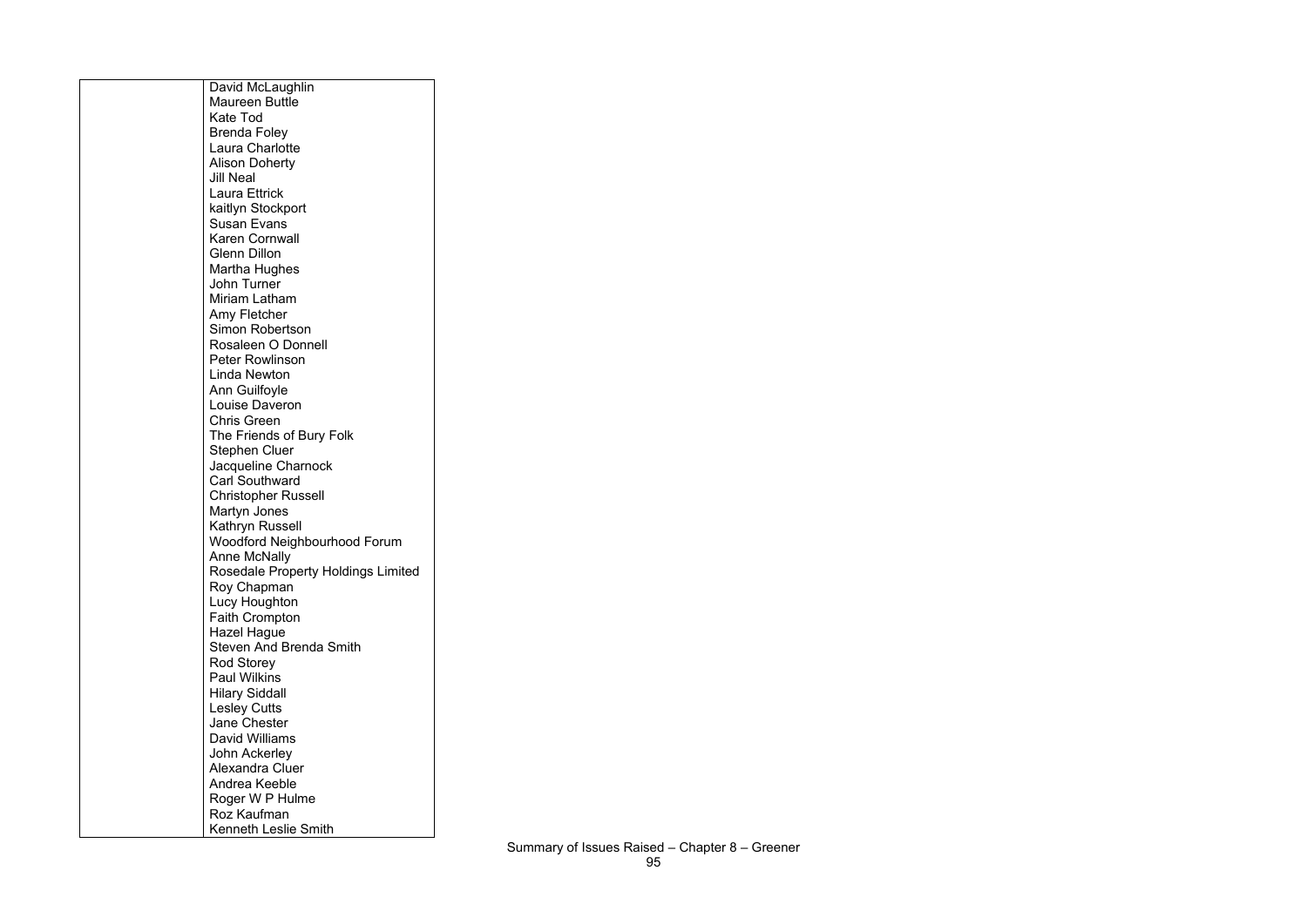| <b>Emma Swindells</b>       |
|-----------------------------|
| <b>Barrie Warren</b>        |
| <b>Martyn Shewring</b>      |
| Andy Webb                   |
| Dave Gray                   |
| Lisa Mather                 |
|                             |
| Deborah Morgan              |
| <b>Peter Mather</b>         |
| <b>Susan Higgins</b>        |
| <b>Juliet Eastham</b>       |
| Oscar Majid                 |
| <b>Yvonne Robinson</b>      |
| <b>Stuart Johnstone</b>     |
| Susan Fleming               |
| <b>Andrew Fleming</b>       |
| <b>Catherine Schofield</b>  |
| <b>Tom Wood</b>             |
| Michelle Mcloughlin         |
| Joan Glynn                  |
| <b>Viv Barlow</b>           |
| Jacqueline Majid            |
| <b>S</b> Stratton           |
| <b>Hazel Keane</b>          |
| John Robinson               |
| <b>Shirley Buckley</b>      |
| <b>Colin Heaton</b>         |
| Susan Horridge              |
| Joanne Dawson               |
| Joanne Culliney             |
| <b>Barry Spence</b>         |
| <b>Annmarie Bennett</b>     |
| <b>Christopher Culliney</b> |
| George Wood                 |
| Rebecca Robinson            |
| <b>Alexandra Saffer</b>     |
| <b>Daniel Robinson</b>      |
| <b>Carole Martin</b>        |
| Derek M Glynn               |
| <b>Geoff Woods</b>          |
| <b>Saul Bennett</b>         |
| Colleen Donovan-Togo        |
| Carolyn Saffer              |
| Paul Taylor                 |
| Angela Shaw                 |
| Samantha Doggett            |
| Lucy Taylor                 |
| Aimee Shaw                  |
| <b>Jennifer Cronin</b>      |
| Sheila Jackson              |
| <b>Barbara Cooke</b>        |
|                             |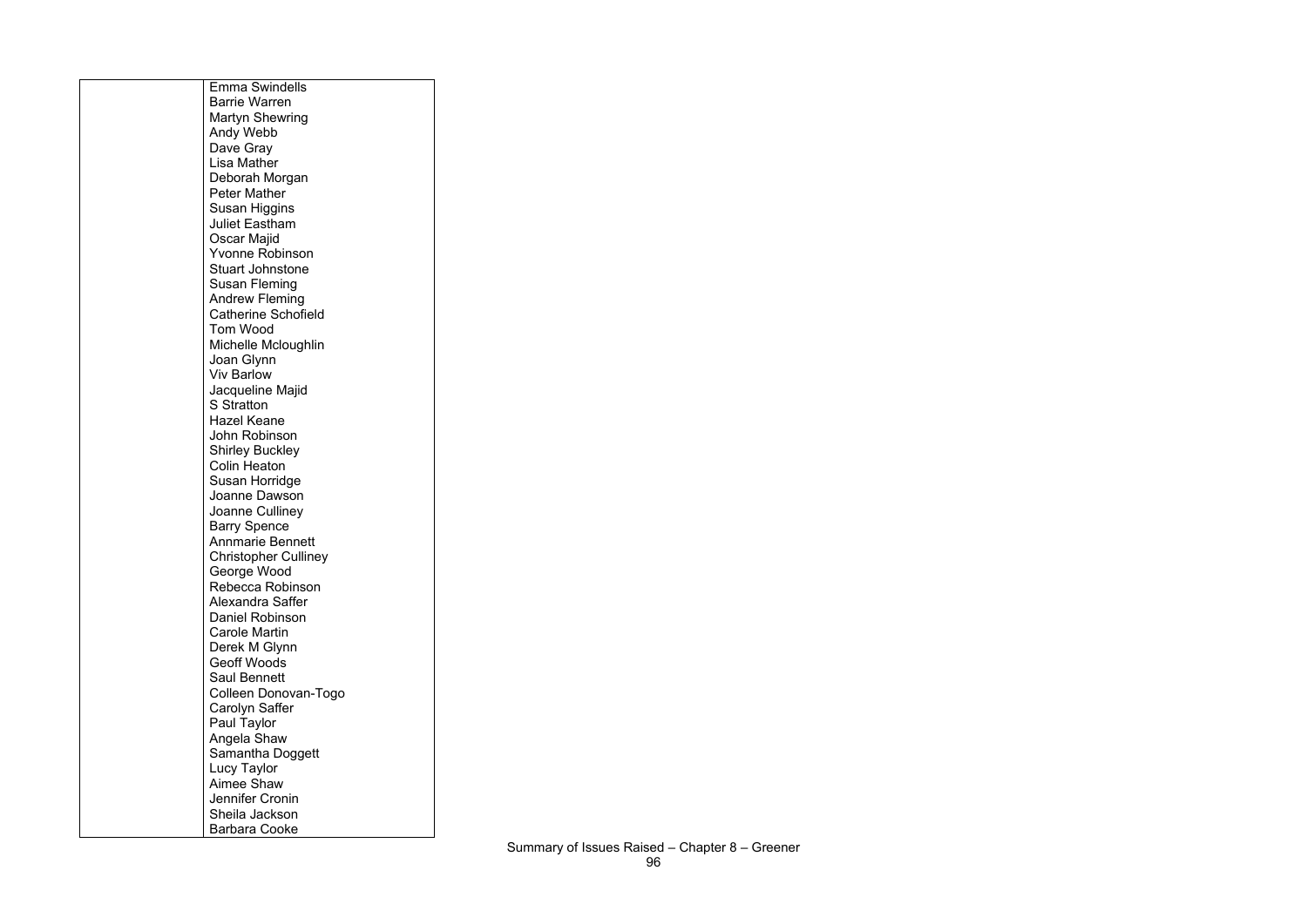| <b>Brian Wright</b>                |
|------------------------------------|
| <b>Lorraine Tucker</b>             |
| <b>Kelly Fox</b>                   |
| <b>Brian Cooke</b>                 |
| Paul Yarwood                       |
| Lisa Wright                        |
| Sara Slater                        |
| <b>Victoria Hothersall</b>         |
| <b>Abby Derere</b>                 |
| <b>Adam Burgess</b>                |
| <b>Craig Tucker</b>                |
| Jacqueline Yarwood                 |
| Alan Bayfield                      |
| Anna Katherine Burgess             |
| Debbie Pownceby                    |
| Marjorie Higham                    |
| Rebecca Hindle                     |
| Nicola Kerr                        |
| <b>Gwynneth McManus</b>            |
| <b>Andy Skelly</b>                 |
| <b>Gwyneth Derere</b>              |
| Julia Gallagher                    |
| <b>Joanne Dallimore</b>            |
| <b>Alison Lees</b>                 |
| David J Arnfield                   |
| <b>Peter Cooke</b>                 |
| Emma Nye                           |
| Donald Berry                       |
| Kath Dobson                        |
| Patricia Hay                       |
| <b>Jane Bennett</b>                |
| Carl Mason                         |
| <b>Leanne Labrow</b>               |
| <b>Phil Harris</b>                 |
| <b>AARD - Action Against Rural</b> |
| Development                        |
| <b>Chantal Johnson</b>             |
| Maika Fleischer                    |
| <b>Susan Sollazzi</b>              |
| <b>Suzanne Nye</b>                 |
| <b>Bernadette Clough</b>           |
| lan Hubbard                        |
| Mat Burbery                        |
| Zoe Sherlock                       |
| <b>Elaine Robertson</b>            |
| <b>Catherine Poulton</b>           |
| Alex Abbey                         |
| <b>Hilary Rhoden</b>               |
| <b>Caroline O'Donnell</b>          |
| Mary Walsh                         |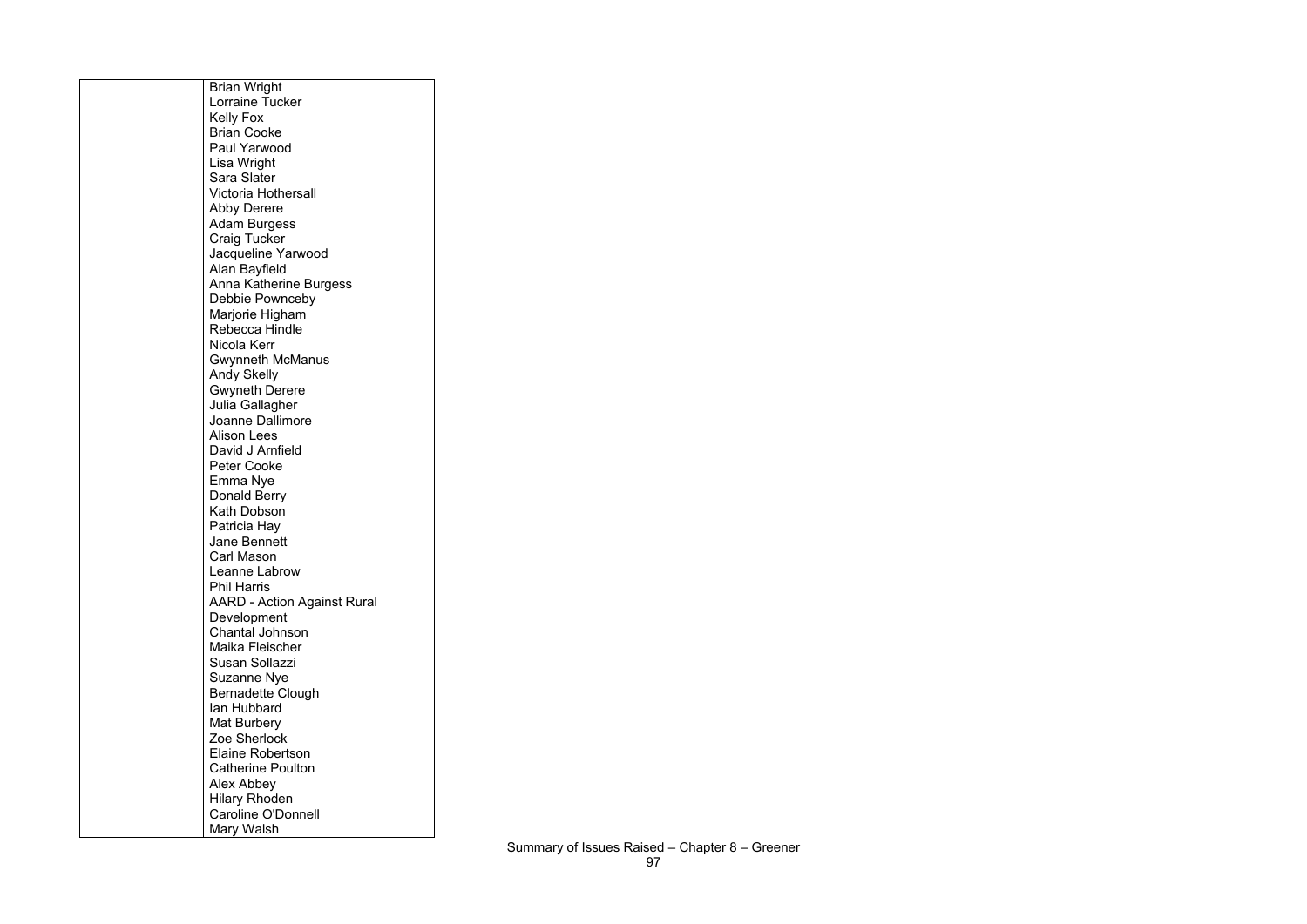| <b>G R Walsh</b>                          |
|-------------------------------------------|
| <b>Climate Action Bury</b>                |
| <b>Anthony Heed</b>                       |
| <b>Carole Heed</b>                        |
| Pamela Maxon                              |
| <b>Friends of the Earth</b>               |
| Dawn Johnstone                            |
| <b>United Utilities Property Services</b> |
| Jason Robinson                            |
| <b>Katherine Robinson</b>                 |
| <b>Hillary Rhoden</b>                     |
| <b>Roderick Riesco</b>                    |
| Lynne Hastings                            |
| <b>Marlene Hession</b>                    |
| <b>CPRE</b>                               |
| <b>David Britton</b>                      |
| <b>Tony Parker</b>                        |
| <b>Ben Parker</b>                         |
| Leesa Parker                              |
| Patricia Deacon                           |
| Paul Heywood                              |
| <b>Jackie Harris</b>                      |
| Jenny Bowring                             |
| <b>Elisabeth Berry</b>                    |
| <b>Shepherd Group</b>                     |
| lan Barker                                |
| Ramblers Greater Manchester and           |
| High Peak Area                            |
| Peter Longworth                           |
| <b>Howard Sykes</b>                       |
| <b>Friends of Carrington Moss</b>         |
| Peter Thompson                            |
| Peter Thompson                            |
| <b>Simon Travis</b>                       |
| David Brownlow                            |
| D W And J Tandy                           |
| <b>Marlene Hession</b>                    |
| <b>Robert Birchmore</b>                   |
| <b>Gareth Costello</b>                    |
| Graham Walsh                              |
| <b>The Wildlife Trusts</b>                |
| David Boulger                             |
| Aydin Sezen Mahmutoglu                    |
| Patricia Hay                              |
| <b>Christopher Harper</b>                 |
| <b>Carol Burke</b>                        |
| <b>Tim Eastwood</b>                       |
| <b>Stephanie Rogers</b>                   |
| <b>Jason Richards</b>                     |
| Francis Lee                               |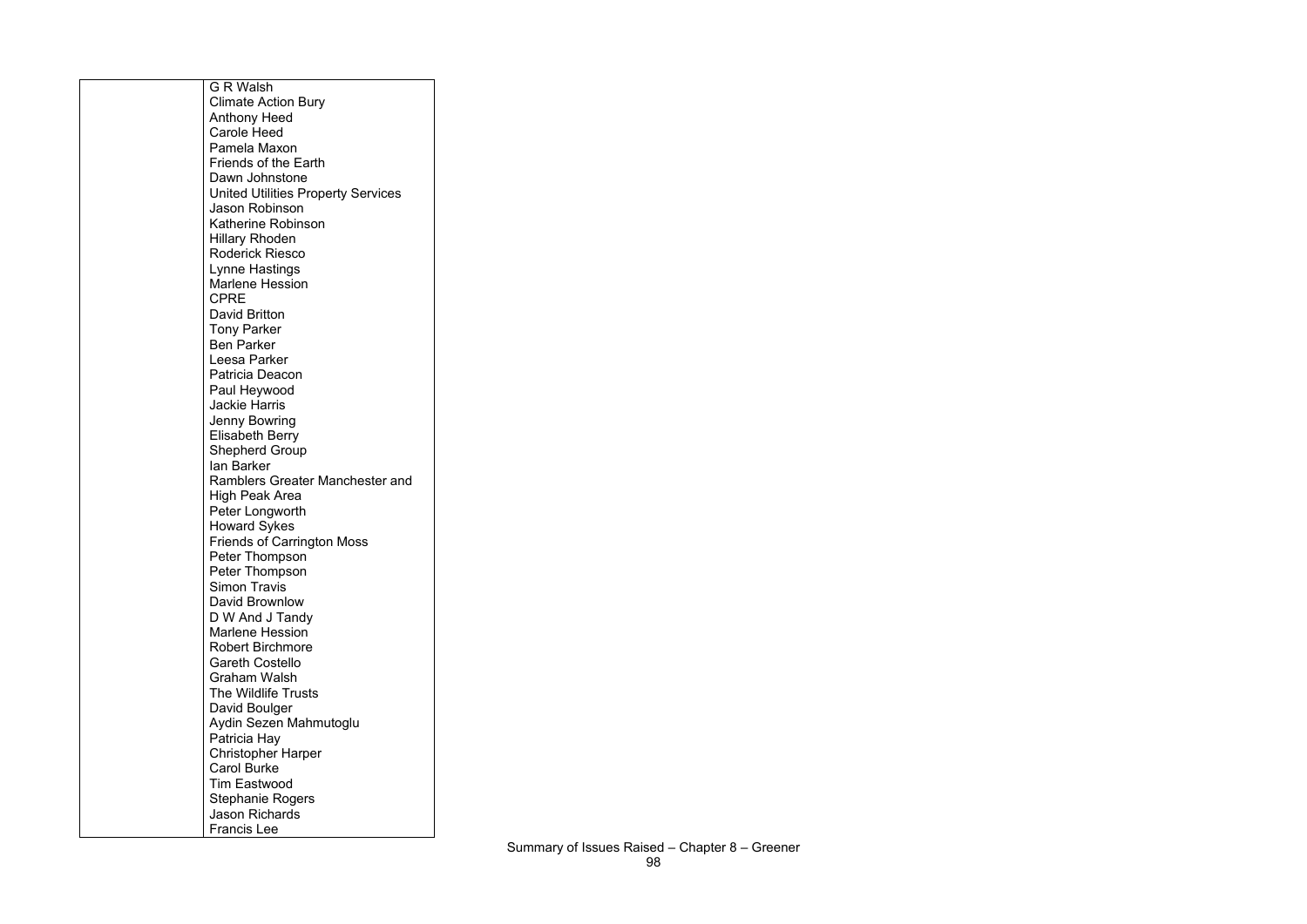| <b>SRH Properties Ltd</b><br><b>Carole Dawson</b><br>Katarzyna Milkiewicz-Siewiorek<br>Louise Seddon<br><b>Alan Gibson</b><br>Elizabeth Hogan<br>Barbara Lloyd<br><b>Susan Theodossiadis</b><br><b>Richard Lucas</b><br><b>Simister Village Community</b><br>Association<br>Jean Markham<br><b>Elizabeth Jane Glew</b><br><b>Gaynor Kinsley</b><br><b>Kelly Baker</b><br><b>Taylor Wimpey</b><br><b>Mark Haynes</b><br>Julie Jerram<br>Marc O'Driscoll<br>Policy JP-G10.31<br><b>Helen Skidmore</b><br><b>Lindy Jarvis</b><br><b>Patricia Cooke</b><br>Alan Sheppard<br>sarah burlinson<br><b>Michelle Duncalf</b><br>Kim Scragg<br><b>Julie Halliwell</b><br><b>Save Greater Manchesters Green</b><br>Belt (SGMGB) - Oldham Groups<br><b>Save Greater Manchesters Green</b><br>Belt (SGMGB) - Bury Groups<br>Nigel Hyams<br><b>Save Greater Manchesters Green</b><br>Belt (SGMGB) - Save Apethorn &<br><b>Bowlacre</b><br><b>Martin Rigby</b><br><b>Peter Pemberton</b> |
|--------------------------------------------------------------------------------------------------------------------------------------------------------------------------------------------------------------------------------------------------------------------------------------------------------------------------------------------------------------------------------------------------------------------------------------------------------------------------------------------------------------------------------------------------------------------------------------------------------------------------------------------------------------------------------------------------------------------------------------------------------------------------------------------------------------------------------------------------------------------------------------------------------------------------------------------------------------------------|
|                                                                                                                                                                                                                                                                                                                                                                                                                                                                                                                                                                                                                                                                                                                                                                                                                                                                                                                                                                          |
|                                                                                                                                                                                                                                                                                                                                                                                                                                                                                                                                                                                                                                                                                                                                                                                                                                                                                                                                                                          |
|                                                                                                                                                                                                                                                                                                                                                                                                                                                                                                                                                                                                                                                                                                                                                                                                                                                                                                                                                                          |
|                                                                                                                                                                                                                                                                                                                                                                                                                                                                                                                                                                                                                                                                                                                                                                                                                                                                                                                                                                          |
|                                                                                                                                                                                                                                                                                                                                                                                                                                                                                                                                                                                                                                                                                                                                                                                                                                                                                                                                                                          |
|                                                                                                                                                                                                                                                                                                                                                                                                                                                                                                                                                                                                                                                                                                                                                                                                                                                                                                                                                                          |
|                                                                                                                                                                                                                                                                                                                                                                                                                                                                                                                                                                                                                                                                                                                                                                                                                                                                                                                                                                          |
|                                                                                                                                                                                                                                                                                                                                                                                                                                                                                                                                                                                                                                                                                                                                                                                                                                                                                                                                                                          |
|                                                                                                                                                                                                                                                                                                                                                                                                                                                                                                                                                                                                                                                                                                                                                                                                                                                                                                                                                                          |
|                                                                                                                                                                                                                                                                                                                                                                                                                                                                                                                                                                                                                                                                                                                                                                                                                                                                                                                                                                          |
|                                                                                                                                                                                                                                                                                                                                                                                                                                                                                                                                                                                                                                                                                                                                                                                                                                                                                                                                                                          |
|                                                                                                                                                                                                                                                                                                                                                                                                                                                                                                                                                                                                                                                                                                                                                                                                                                                                                                                                                                          |
|                                                                                                                                                                                                                                                                                                                                                                                                                                                                                                                                                                                                                                                                                                                                                                                                                                                                                                                                                                          |
|                                                                                                                                                                                                                                                                                                                                                                                                                                                                                                                                                                                                                                                                                                                                                                                                                                                                                                                                                                          |
|                                                                                                                                                                                                                                                                                                                                                                                                                                                                                                                                                                                                                                                                                                                                                                                                                                                                                                                                                                          |
|                                                                                                                                                                                                                                                                                                                                                                                                                                                                                                                                                                                                                                                                                                                                                                                                                                                                                                                                                                          |
|                                                                                                                                                                                                                                                                                                                                                                                                                                                                                                                                                                                                                                                                                                                                                                                                                                                                                                                                                                          |
|                                                                                                                                                                                                                                                                                                                                                                                                                                                                                                                                                                                                                                                                                                                                                                                                                                                                                                                                                                          |
|                                                                                                                                                                                                                                                                                                                                                                                                                                                                                                                                                                                                                                                                                                                                                                                                                                                                                                                                                                          |
|                                                                                                                                                                                                                                                                                                                                                                                                                                                                                                                                                                                                                                                                                                                                                                                                                                                                                                                                                                          |
|                                                                                                                                                                                                                                                                                                                                                                                                                                                                                                                                                                                                                                                                                                                                                                                                                                                                                                                                                                          |
|                                                                                                                                                                                                                                                                                                                                                                                                                                                                                                                                                                                                                                                                                                                                                                                                                                                                                                                                                                          |
|                                                                                                                                                                                                                                                                                                                                                                                                                                                                                                                                                                                                                                                                                                                                                                                                                                                                                                                                                                          |
|                                                                                                                                                                                                                                                                                                                                                                                                                                                                                                                                                                                                                                                                                                                                                                                                                                                                                                                                                                          |
|                                                                                                                                                                                                                                                                                                                                                                                                                                                                                                                                                                                                                                                                                                                                                                                                                                                                                                                                                                          |
|                                                                                                                                                                                                                                                                                                                                                                                                                                                                                                                                                                                                                                                                                                                                                                                                                                                                                                                                                                          |
|                                                                                                                                                                                                                                                                                                                                                                                                                                                                                                                                                                                                                                                                                                                                                                                                                                                                                                                                                                          |
|                                                                                                                                                                                                                                                                                                                                                                                                                                                                                                                                                                                                                                                                                                                                                                                                                                                                                                                                                                          |
|                                                                                                                                                                                                                                                                                                                                                                                                                                                                                                                                                                                                                                                                                                                                                                                                                                                                                                                                                                          |
|                                                                                                                                                                                                                                                                                                                                                                                                                                                                                                                                                                                                                                                                                                                                                                                                                                                                                                                                                                          |
|                                                                                                                                                                                                                                                                                                                                                                                                                                                                                                                                                                                                                                                                                                                                                                                                                                                                                                                                                                          |
|                                                                                                                                                                                                                                                                                                                                                                                                                                                                                                                                                                                                                                                                                                                                                                                                                                                                                                                                                                          |
|                                                                                                                                                                                                                                                                                                                                                                                                                                                                                                                                                                                                                                                                                                                                                                                                                                                                                                                                                                          |
|                                                                                                                                                                                                                                                                                                                                                                                                                                                                                                                                                                                                                                                                                                                                                                                                                                                                                                                                                                          |
|                                                                                                                                                                                                                                                                                                                                                                                                                                                                                                                                                                                                                                                                                                                                                                                                                                                                                                                                                                          |
|                                                                                                                                                                                                                                                                                                                                                                                                                                                                                                                                                                                                                                                                                                                                                                                                                                                                                                                                                                          |
|                                                                                                                                                                                                                                                                                                                                                                                                                                                                                                                                                                                                                                                                                                                                                                                                                                                                                                                                                                          |
| <b>John Williams</b>                                                                                                                                                                                                                                                                                                                                                                                                                                                                                                                                                                                                                                                                                                                                                                                                                                                                                                                                                     |
| <b>Barbara Keeley</b>                                                                                                                                                                                                                                                                                                                                                                                                                                                                                                                                                                                                                                                                                                                                                                                                                                                                                                                                                    |
| Jeff Houghton                                                                                                                                                                                                                                                                                                                                                                                                                                                                                                                                                                                                                                                                                                                                                                                                                                                                                                                                                            |
| <b>Brenda Foley</b>                                                                                                                                                                                                                                                                                                                                                                                                                                                                                                                                                                                                                                                                                                                                                                                                                                                                                                                                                      |
| <b>Glenn Dillon</b>                                                                                                                                                                                                                                                                                                                                                                                                                                                                                                                                                                                                                                                                                                                                                                                                                                                                                                                                                      |
| Rosaleen O Donnell                                                                                                                                                                                                                                                                                                                                                                                                                                                                                                                                                                                                                                                                                                                                                                                                                                                                                                                                                       |
| The Friends of Bury Folk                                                                                                                                                                                                                                                                                                                                                                                                                                                                                                                                                                                                                                                                                                                                                                                                                                                                                                                                                 |
| <b>Carl Southward</b>                                                                                                                                                                                                                                                                                                                                                                                                                                                                                                                                                                                                                                                                                                                                                                                                                                                                                                                                                    |
| <b>Christopher Russell</b>                                                                                                                                                                                                                                                                                                                                                                                                                                                                                                                                                                                                                                                                                                                                                                                                                                                                                                                                               |
| <b>Kathryn Russell</b>                                                                                                                                                                                                                                                                                                                                                                                                                                                                                                                                                                                                                                                                                                                                                                                                                                                                                                                                                   |
| <b>Warburton Parish Council</b>                                                                                                                                                                                                                                                                                                                                                                                                                                                                                                                                                                                                                                                                                                                                                                                                                                                                                                                                          |
| Hazel Hague                                                                                                                                                                                                                                                                                                                                                                                                                                                                                                                                                                                                                                                                                                                                                                                                                                                                                                                                                              |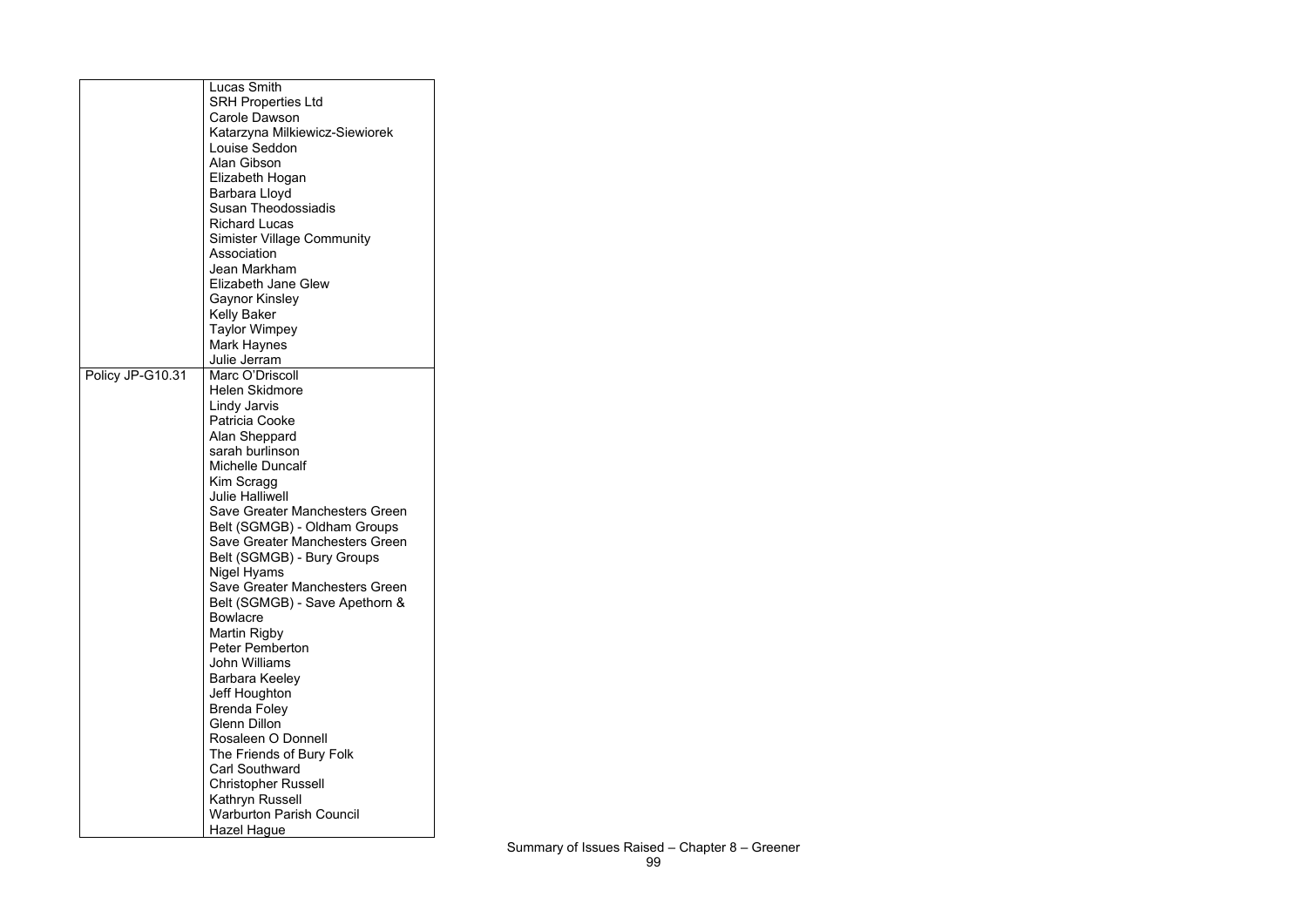| <b>Nigel Spence</b>         |
|-----------------------------|
| <b>Alexandra Cluer</b>      |
| Andrea Keeble               |
| <b>Kenneth Leslie Smith</b> |
| <b>Emma Swindells</b>       |
| <b>Barrie Warren</b>        |
| Andy Webb                   |
|                             |
| Lisa Mather                 |
| Deborah Morgan              |
| <b>Peter Mather</b>         |
| Susan Higgins               |
| <b>Juliet Eastham</b>       |
| Oscar Majid                 |
| <b>Yvonne Robinson</b>      |
| <b>Stuart Johnstone</b>     |
| Susan Fleming               |
| <b>Andrew Fleming</b>       |
| <b>Catherine Schofield</b>  |
| Tom Wood                    |
| Michelle Mcloughlin         |
| Joan Glynn                  |
| <b>Viv Barlow</b>           |
| Jacqueline Majid            |
| <b>S</b> Stratton           |
| <b>Hazel Keane</b>          |
| John Robinson               |
|                             |
| <b>Shirley Buckley</b>      |
| <b>Colin Heaton</b>         |
| Susan Horridge              |
| Joanne Dawson               |
| Joanne Culliney             |
| <b>Barry Spence</b>         |
| <b>Annmarie Bennett</b>     |
| <b>Christopher Culliney</b> |
| George Wood                 |
| Rebecca Robinson            |
| Alexandra Saffer            |
| Daniel Robinson             |
| <b>Carole Martin</b>        |
| Derek M Glynn               |
| <b>Geoff Woods</b>          |
| <b>Saul Bennett</b>         |
| Colleen Donovan-Togo        |
| Carolyn Saffer              |
|                             |
| Paul Taylor                 |
| Angela Shaw                 |
| Samantha Doggett            |
| <b>Lucy Taylor</b>          |
| <b>Aimee Shaw</b>           |
| Jennifer Cronin             |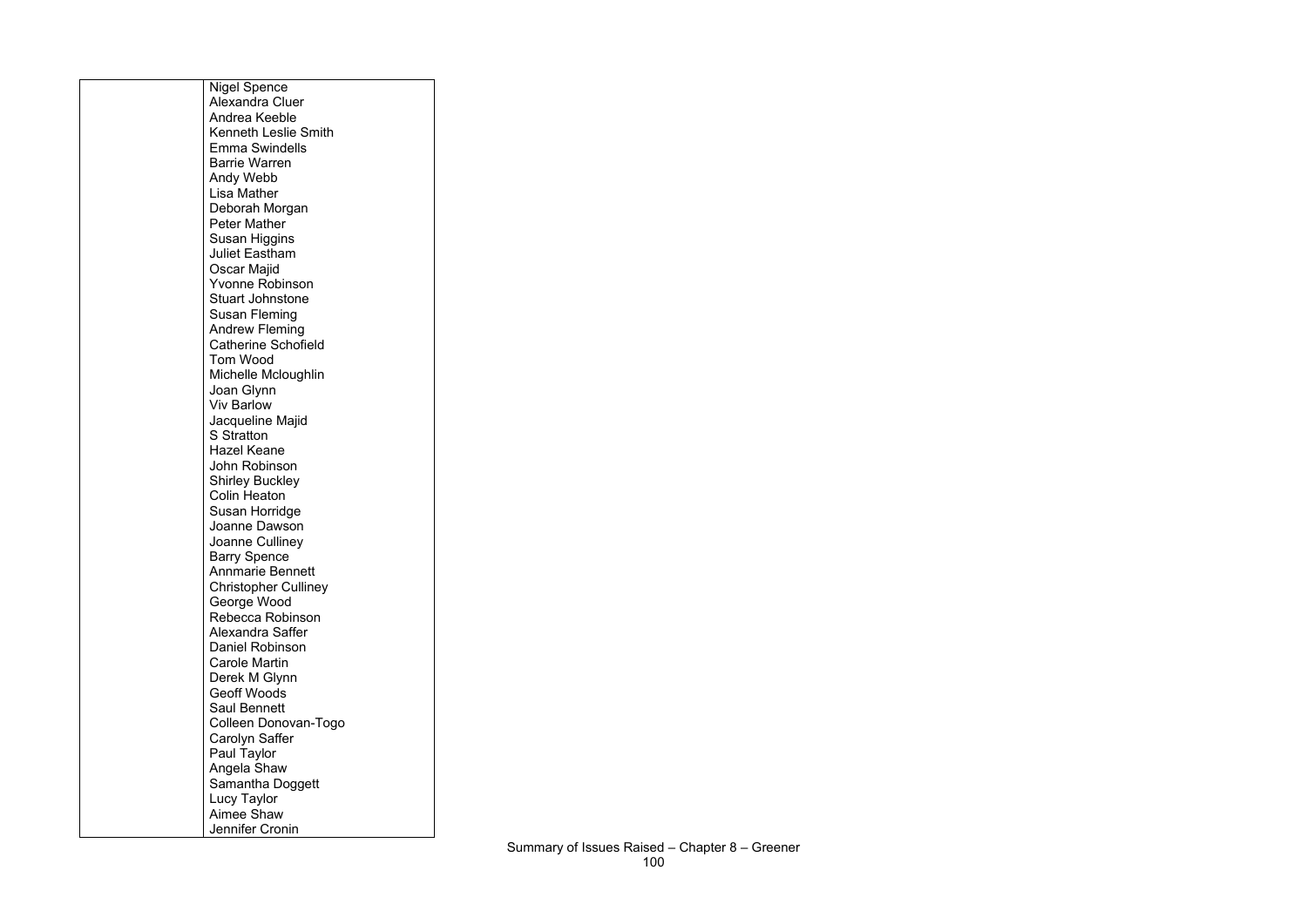| Sheila Jackson                             |
|--------------------------------------------|
| <b>Barbara Cooke</b>                       |
| <b>Brian Wright</b>                        |
| <b>Lorraine Tucker</b>                     |
| <b>Kelly Fox</b>                           |
| <b>Brian Cooke</b>                         |
| Paul Yarwood                               |
| Lisa Wright                                |
| Sara Slater                                |
| <b>Victoria Hothersall</b>                 |
| <b>Abby Derere</b>                         |
| <b>Adam Burgess</b>                        |
| <b>Craig Tucker</b>                        |
| Jacqueline Yarwood                         |
| Alan Bayfield                              |
| Anna Katherine Burgess                     |
| Debbie Pownceby                            |
| Marjorie Higham                            |
| Rebecca Hindle                             |
| Nicola Kerr                                |
| <b>Gwynneth McManus</b>                    |
| <b>Andy Skelly</b>                         |
| <b>Gwyneth Derere</b>                      |
| Julia Gallagher<br><b>Joanne Dallimore</b> |
| <b>Alison Lees</b>                         |
| David J Arnfield                           |
| <b>Peter Cooke</b>                         |
| Emma Nye                                   |
| Donald Berry                               |
| Kath Dobson                                |
| Patricia Hay                               |
| <b>Jane Bennett</b>                        |
| <b>Carl Mason</b>                          |
| Leanne Labrow                              |
| <b>Bernadette Clough</b>                   |
| lan Hubbard                                |
| Zoe Sherlock                               |
| <b>Elaine Robertson</b>                    |
| <b>Catherine Poulton</b>                   |
| <b>Hilary Rhoden</b>                       |
| Pamela Maxon                               |
| Dawn Johnstone                             |
| <b>Jason Robinson</b>                      |
| <b>Katherine Robinson</b>                  |
| <b>Marlene Hession</b>                     |
| <b>CPRE</b>                                |
| <b>David Britton</b>                       |
| <b>Tony Parker</b>                         |
| <b>Ben Parker</b>                          |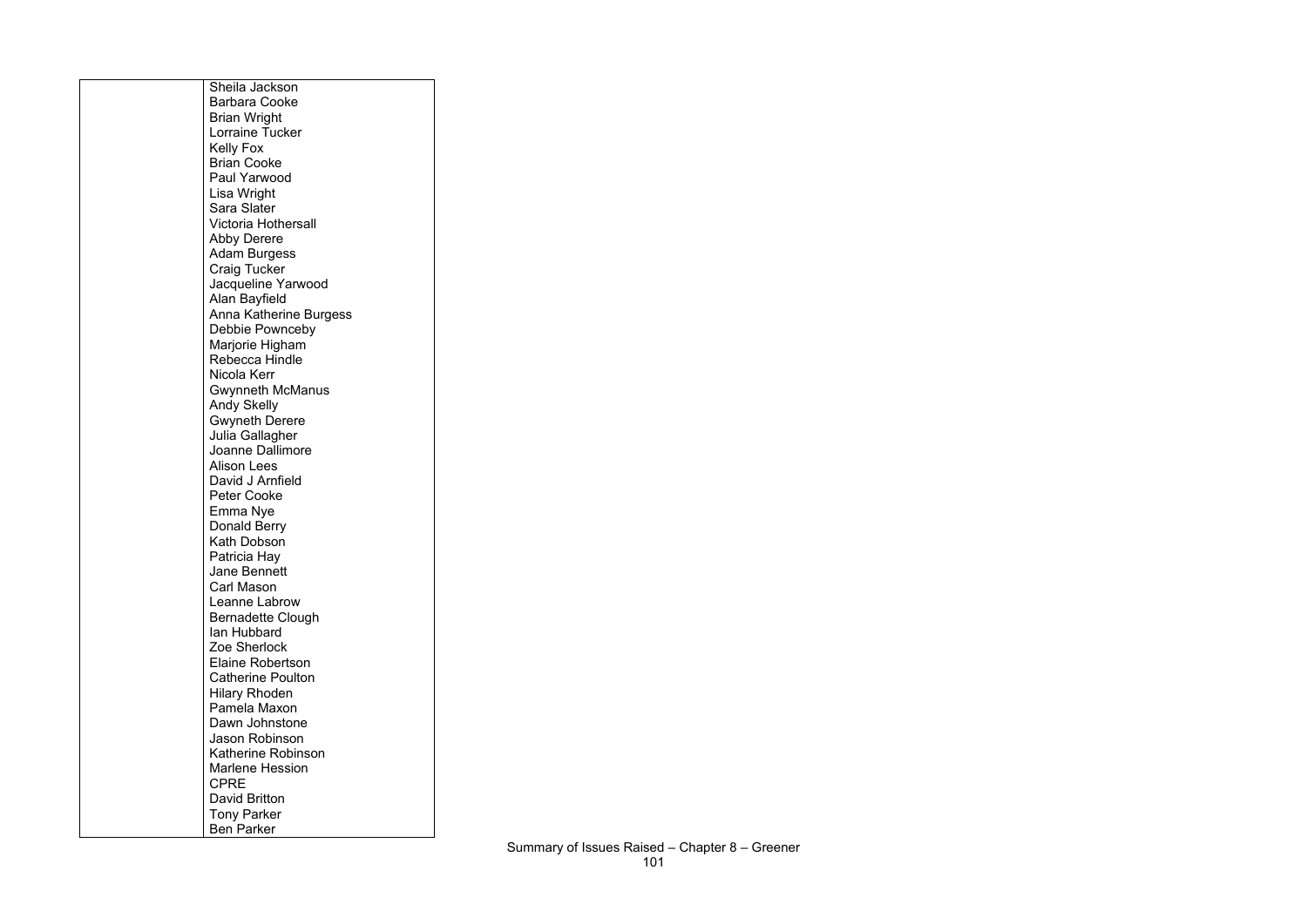|                  | Leesa Parker                      |
|------------------|-----------------------------------|
|                  | Patricia Deacon                   |
|                  | Paul Heywood                      |
|                  | <b>Jackie Harris</b>              |
|                  | <b>Elisabeth Berry</b>            |
|                  | <b>Shepherd Group</b>             |
|                  | <b>Friends of Carrington Moss</b> |
|                  | <b>Simon Travis</b>               |
|                  | D W And J Tandy                   |
|                  | <b>Marlene Hession</b>            |
|                  | <b>Gareth Costello</b>            |
|                  | Aydin Sezen Mahmutoglu            |
|                  | Patricia Hay                      |
|                  | <b>Carol Burke</b>                |
|                  | <b>Stephanie Rogers</b>           |
|                  | John A Holden                     |
|                  | Elizabeth Hogan                   |
|                  | <b>Simister Village Community</b> |
|                  | Association                       |
|                  | <b>Elizabeth Jane Glew</b>        |
| Policy JP-G10.32 | Peter Stanyer                     |
|                  | Samantha Turner                   |
|                  | C. Axon                           |
|                  | <b>Glenn Dillon</b>               |
|                  | Hazel Hague                       |
|                  | <b>Paul Wilkins</b>               |
|                  | John Ackerley                     |
|                  | Dave Gray                         |
|                  | Susan Sollazzi                    |
|                  | <b>Climate Action Bury</b>        |
|                  | Lynne Hastings                    |
|                  | <b>Marlene Hession</b>            |
|                  | <b>Jenny Bowring</b>              |
|                  | Ramblers Greater Manchester and   |
|                  | <b>High Peak Area</b>             |
|                  | <b>Friends of Carrington Moss</b> |
|                  | Aydin Sezen Mahmutoglu            |
|                  |                                   |
|                  | <b>Simister Village Community</b> |
|                  | Association<br>Mark Haynes        |

#### **Respondents to PfE 2021 Policy JP-G11 – Safeguarded Land**

| Row             | Respondent name(s)                  |
|-----------------|-------------------------------------|
| Policy JP-G11.3 | George Clancy                       |
|                 | Aviva Life & Pensions UK            |
|                 | Morland Capital Partners No.1 Ltd   |
|                 | <b>Redrow Homes</b>                 |
|                 | Peel L&P Investments (North) Ltd    |
|                 | <b>Highgrove Strategic Land Ltd</b> |